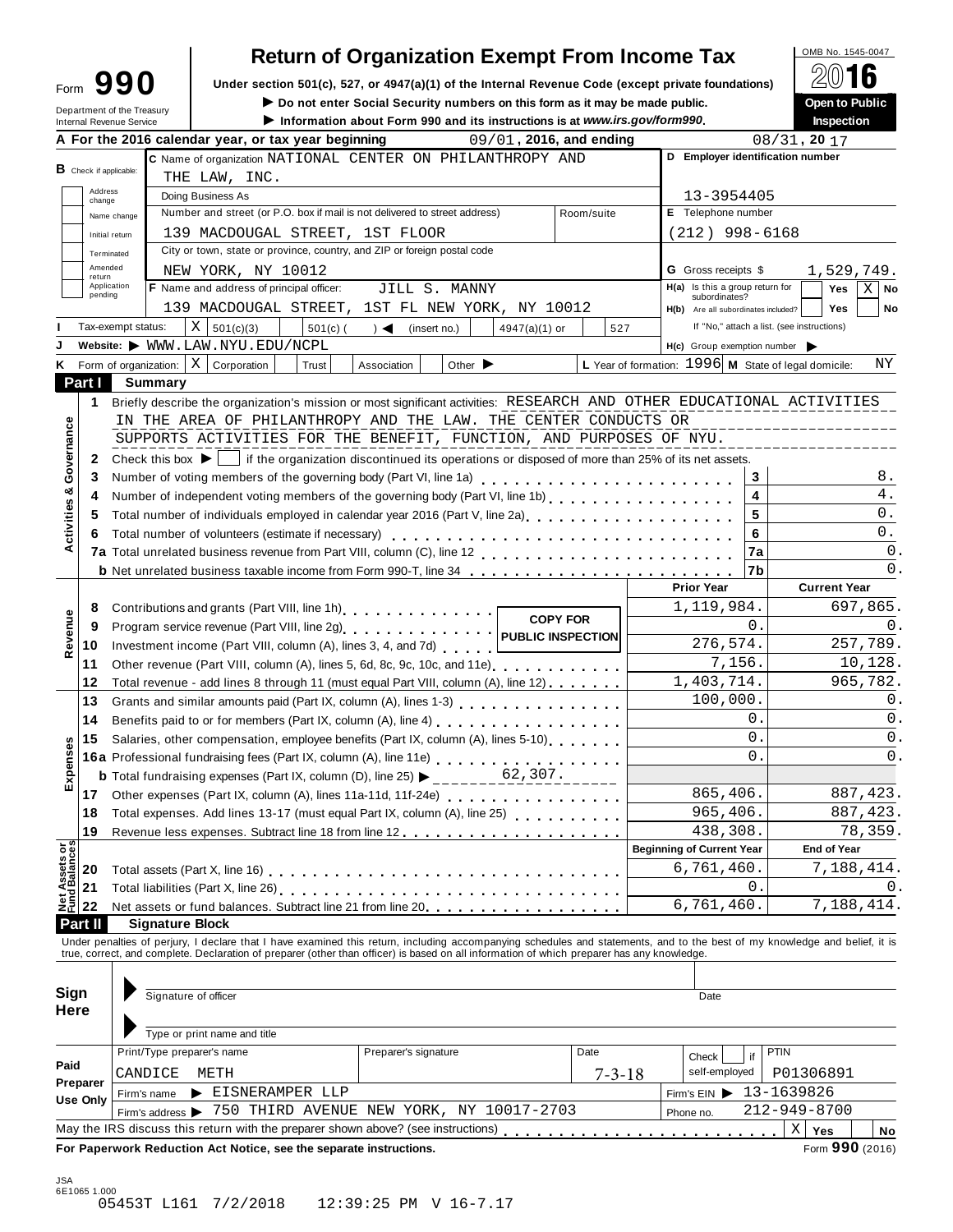|            | Form 990 (2016)<br>Page 2                                                                                                                                                                                                                                                                                                                       |
|------------|-------------------------------------------------------------------------------------------------------------------------------------------------------------------------------------------------------------------------------------------------------------------------------------------------------------------------------------------------|
|            | Part III<br><b>Statement of Program Service Accomplishments</b>                                                                                                                                                                                                                                                                                 |
|            |                                                                                                                                                                                                                                                                                                                                                 |
|            | 1 Briefly describe the organization's mission:<br>SUPPORT THE PROMOTION, ENCOURAGEMENT, AND SPONSORSHIP OF STUDY,                                                                                                                                                                                                                               |
|            | RESEARCH AND OTHER EDUCATIONAL ACTIVITIES IN THE AREA OF PHILANTHROPY                                                                                                                                                                                                                                                                           |
|            | AND THE LAW.                                                                                                                                                                                                                                                                                                                                    |
|            |                                                                                                                                                                                                                                                                                                                                                 |
|            | 2 Did the organization undertake any significant program services during the year which were not listed on the                                                                                                                                                                                                                                  |
|            | $\vert$ X $\vert$ No<br>Yes<br>If "Yes," describe these new services on Schedule O.                                                                                                                                                                                                                                                             |
| 3          | Did the organization cease conducting, or make significant changes in how it conducts, any program<br>$\vert$ X $\vert$ No<br><b>Yes</b>                                                                                                                                                                                                        |
|            | If "Yes," describe these changes on Schedule O.                                                                                                                                                                                                                                                                                                 |
| 4          | Describe the organization's program service accomplishments for each of its three largest program services, as measured by<br>expenses. Section $501(c)(3)$ and $501(c)(4)$ organizations are required to report the amount of grants and allocations to others,<br>the total expenses, and revenue, if any, for each program service reported. |
|            | (Expenses \$ $\frac{1}{735,046}$ including grants of \$ 0. ) (Revenue \$<br>4a (Code:<br>$_0$ .                                                                                                                                                                                                                                                 |
|            | THE CENTER IS OPERATED FOR CHARITABLE AND EDUCATIONAL PURPOSES,                                                                                                                                                                                                                                                                                 |
|            | INCLUDING THE PROMOTION, ENCOURAGEMENT, AND SPONSORSHIP OF STUDY,                                                                                                                                                                                                                                                                               |
|            | RESEARCH AND OTHER EDUCATIONAL ACTIVITIES IN THE AREA OF<br>PHILANTHROPY AND THE LAW.<br>THE CENTER CONDUCTS OR SUPPORTS                                                                                                                                                                                                                        |
|            | ACTIVITIES FOR THE BENEFIT OF, PERFORMS THE FUNCTION OF, OR                                                                                                                                                                                                                                                                                     |
|            | CARRIES OUT THE PURPOSES OF NEW YORK UNIVERSITY.                                                                                                                                                                                                                                                                                                |
|            |                                                                                                                                                                                                                                                                                                                                                 |
|            |                                                                                                                                                                                                                                                                                                                                                 |
|            |                                                                                                                                                                                                                                                                                                                                                 |
|            |                                                                                                                                                                                                                                                                                                                                                 |
|            |                                                                                                                                                                                                                                                                                                                                                 |
|            |                                                                                                                                                                                                                                                                                                                                                 |
|            | 4b (Code: ) (Expenses \$ including grants of \$ ) (Revenue \$                                                                                                                                                                                                                                                                                   |
|            |                                                                                                                                                                                                                                                                                                                                                 |
|            |                                                                                                                                                                                                                                                                                                                                                 |
|            |                                                                                                                                                                                                                                                                                                                                                 |
|            |                                                                                                                                                                                                                                                                                                                                                 |
|            |                                                                                                                                                                                                                                                                                                                                                 |
|            |                                                                                                                                                                                                                                                                                                                                                 |
|            |                                                                                                                                                                                                                                                                                                                                                 |
|            |                                                                                                                                                                                                                                                                                                                                                 |
|            |                                                                                                                                                                                                                                                                                                                                                 |
|            |                                                                                                                                                                                                                                                                                                                                                 |
|            |                                                                                                                                                                                                                                                                                                                                                 |
|            | 4c (Code: ) (Expenses \$ including grants of \$ ) (Revenue \$                                                                                                                                                                                                                                                                                   |
|            |                                                                                                                                                                                                                                                                                                                                                 |
|            |                                                                                                                                                                                                                                                                                                                                                 |
|            |                                                                                                                                                                                                                                                                                                                                                 |
|            |                                                                                                                                                                                                                                                                                                                                                 |
|            |                                                                                                                                                                                                                                                                                                                                                 |
|            |                                                                                                                                                                                                                                                                                                                                                 |
|            |                                                                                                                                                                                                                                                                                                                                                 |
|            |                                                                                                                                                                                                                                                                                                                                                 |
|            |                                                                                                                                                                                                                                                                                                                                                 |
|            |                                                                                                                                                                                                                                                                                                                                                 |
|            | 4d Other program services (Describe in Schedule O.)                                                                                                                                                                                                                                                                                             |
|            | (Expenses \$<br>) (Revenue \$<br>including grants of \$                                                                                                                                                                                                                                                                                         |
|            | 735,046.<br>4e Total program service expenses >                                                                                                                                                                                                                                                                                                 |
| <b>JSA</b> | Form 990 (2016)                                                                                                                                                                                                                                                                                                                                 |
|            | 6E1020 1.000                                                                                                                                                                                                                                                                                                                                    |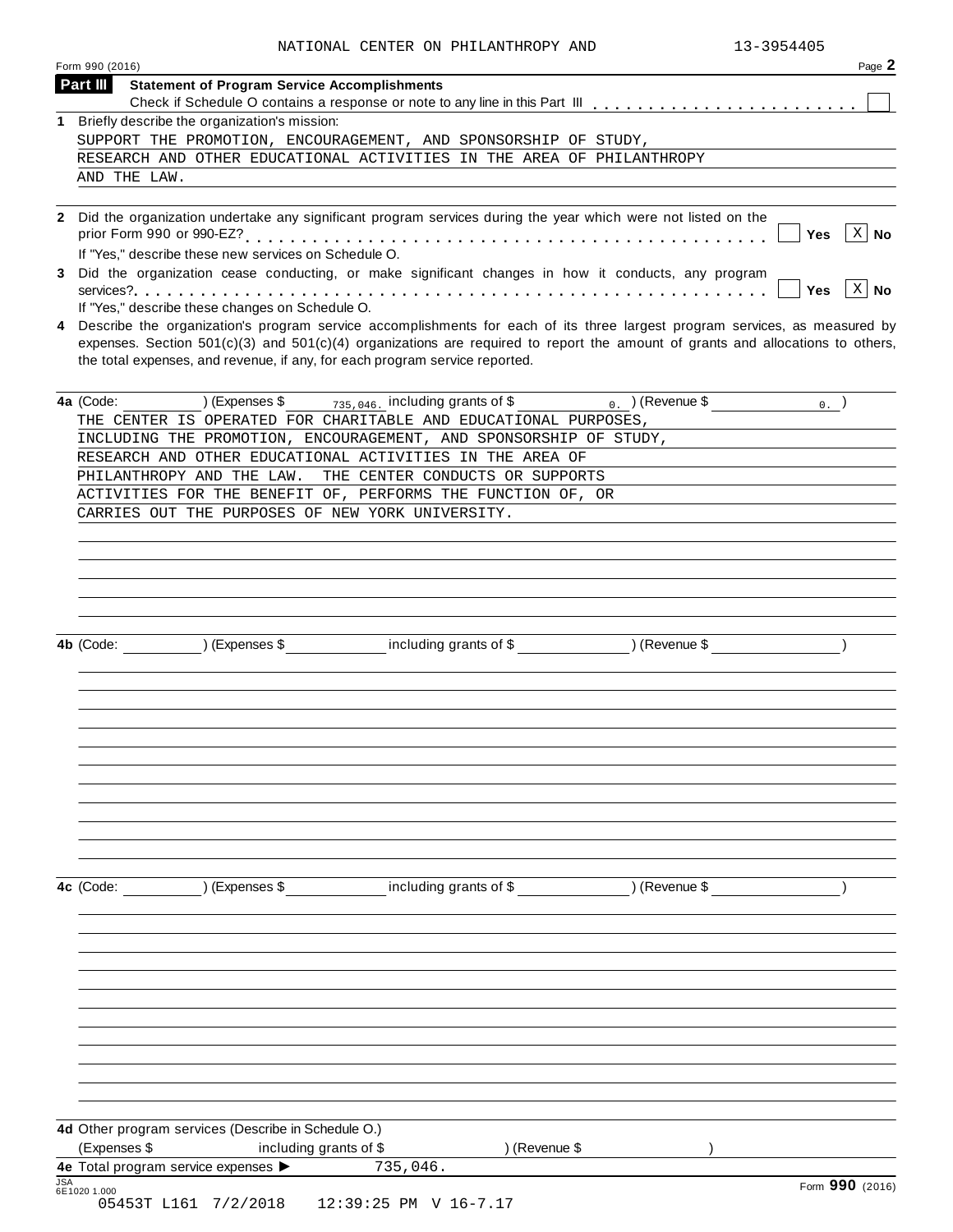|         | Form 990 (2016)                                                                                                           |                 |             | Page 3 |
|---------|---------------------------------------------------------------------------------------------------------------------------|-----------------|-------------|--------|
| Part IV | <b>Checklist of Required Schedules</b>                                                                                    |                 |             |        |
|         |                                                                                                                           |                 | Yes         | No     |
| 1       | Is the organization described in section $501(c)(3)$ or $4947(a)(1)$ (other than a private foundation)? If "Yes,"         |                 |             |        |
|         |                                                                                                                           | 1               | Χ           |        |
| 2       | Is the organization required to complete Schedule B, Schedule of Contributors (see instructions)?.                        | $\overline{2}$  | $\mathbf X$ |        |
| 3       | Did the organization engage in direct or indirect political campaign activities on behalf of or in opposition to          |                 |             |        |
|         | candidates for public office? If "Yes," complete Schedule C, Part I.                                                      | 3               |             | X      |
| 4       | Section 501(c)(3) organizations. Did the organization engage in lobbying activities, or have a section 501(h)             |                 |             |        |
|         |                                                                                                                           | 4               |             | X      |
| 5       | Is the organization a section $501(c)(4)$ , $501(c)(5)$ , or $501(c)(6)$ organization that receives membership dues,      |                 |             |        |
|         | assessments, or similar amounts as defined in Revenue Procedure 98-19? If "Yes," complete Schedule C,                     |                 |             |        |
|         |                                                                                                                           | 5               |             | X      |
| 6       | Did the organization maintain any donor advised funds or any similar funds or accounts for which donors                   |                 |             |        |
|         | have the right to provide advice on the distribution or investment of amounts in such funds or accounts? If               |                 |             |        |
|         |                                                                                                                           | 6               |             | X      |
| 7       | Did the organization receive or hold a conservation easement, including easements to preserve open space,                 |                 |             |        |
|         | the environment, historic land areas, or historic structures? If "Yes," complete Schedule D, Part II.                     | $\overline{7}$  |             | X      |
| 8       | Did the organization maintain collections of works of art, historical treasures, or other similar assets? If "Yes,"       |                 |             |        |
|         |                                                                                                                           | 8               |             | X      |
| 9       | Did the organization report an amount in Part X, line 21, for escrow or custodial account liability, serve as a           |                 |             |        |
|         | custodian for amounts not listed in Part X; or provide credit counseling, debt management, credit repair, or              |                 |             |        |
|         |                                                                                                                           | 9               |             | X      |
| 10      | Did the organization, directly or through a related organization, hold assets in temporarily restricted                   |                 |             |        |
|         | endowments, permanent endowments, or quasi-endowments? If "Yes," complete Schedule D, Part V.                             | 10              | Χ           |        |
| 11      | If the organization's answer to any of the following questions is "Yes," then complete Schedule D, Parts VI,              |                 |             |        |
|         | VII, VIII, IX, or X as applicable.                                                                                        |                 |             |        |
|         | a Did the organization report an amount for land, buildings, and equipment in Part X, line 10? If "Yes,"                  |                 |             |        |
|         |                                                                                                                           | 11a             |             | X      |
|         | <b>b</b> Did the organization report an amount for investments-other securities in Part X, line 12 that is 5% or more     |                 |             |        |
|         |                                                                                                                           | 11 <sub>b</sub> |             | X      |
|         | c Did the organization report an amount for investments-program related in Part X, line 13 that is 5% or more             |                 |             |        |
|         |                                                                                                                           | 11c             |             | X      |
|         | d Did the organization report an amount for other assets in Part X, line 15 that is 5% or more of its total assets        |                 |             |        |
|         | reported in Part X, line 16? If "Yes," complete Schedule D, Part IX.                                                      | 11d             |             | Χ      |
|         | e Did the organization report an amount for other liabilities in Part X, line 25? If "Yes," complete Schedule D, Part X   | 11e             |             | Χ      |
|         | f Did the organization's separate or consolidated financial statements for the tax year include a footnote that addresses |                 |             |        |
|         | the organization's liability for uncertain tax positions under FIN 48 (ASC 740)? If "Yes," complete Schedule D, Part X    | 11f             | $\mathbf X$ |        |
|         | 12a Did the organization obtain separate, independent audited financial statements for the tax year? If "Yes," complete   |                 |             |        |
|         |                                                                                                                           | 12a             | X           |        |
|         | <b>b</b> Was the organization included in consolidated, independent audited financial statements for the tax year? If     |                 |             |        |
|         | "Yes," and if the organization answered "No" to line 12a, then completing Schedule D, Parts XI and XII is optional        | 12 <sub>b</sub> | X           |        |
| 13      | Is the organization a school described in section $170(b)(1)(A)(ii)?$ If "Yes," complete Schedule E.                      | 13              |             | Χ      |
|         | 14a Did the organization maintain an office, employees, or agents outside of the United States?.                          | 14a             |             | X      |
|         | <b>b</b> Did the organization have aggregate revenues or expenses of more than \$10,000 from grantmaking,                 |                 |             |        |
|         | fundraising, business, investment, and program service activities outside the United States, or aggregate                 |                 |             |        |
|         | foreign investments valued at \$100,000 or more? If "Yes," complete Schedule F, Parts I and IV                            | 14b             |             | Χ      |
| 15      | Did the organization report on Part IX, column (A), line 3, more than \$5,000 of grants or other assistance to or         |                 |             |        |
|         |                                                                                                                           | 15              |             | Χ      |
| 16      | Did the organization report on Part IX, column (A), line 3, more than \$5,000 of aggregate grants or other                |                 |             |        |
|         | assistance to or for foreign individuals? If "Yes," complete Schedule F, Parts III and IV                                 | 16              |             | Χ      |
| 17      | Did the organization report a total of more than \$15,000 of expenses for professional fundraising services on            |                 |             |        |
|         | Part IX, column (A), lines 6 and 11e? If "Yes," complete Schedule G, Part I (see instructions)                            | 17              |             | X      |
| 18      | Did the organization report more than \$15,000 total of fundraising event gross income and contributions on               |                 |             |        |
|         |                                                                                                                           | 18              |             | Χ      |
| 19      | Did the organization report more than \$15,000 of gross income from gaming activities on Part VIII, line 9a?              |                 |             |        |
|         |                                                                                                                           | 19              |             | Χ      |

Form **990** (2016)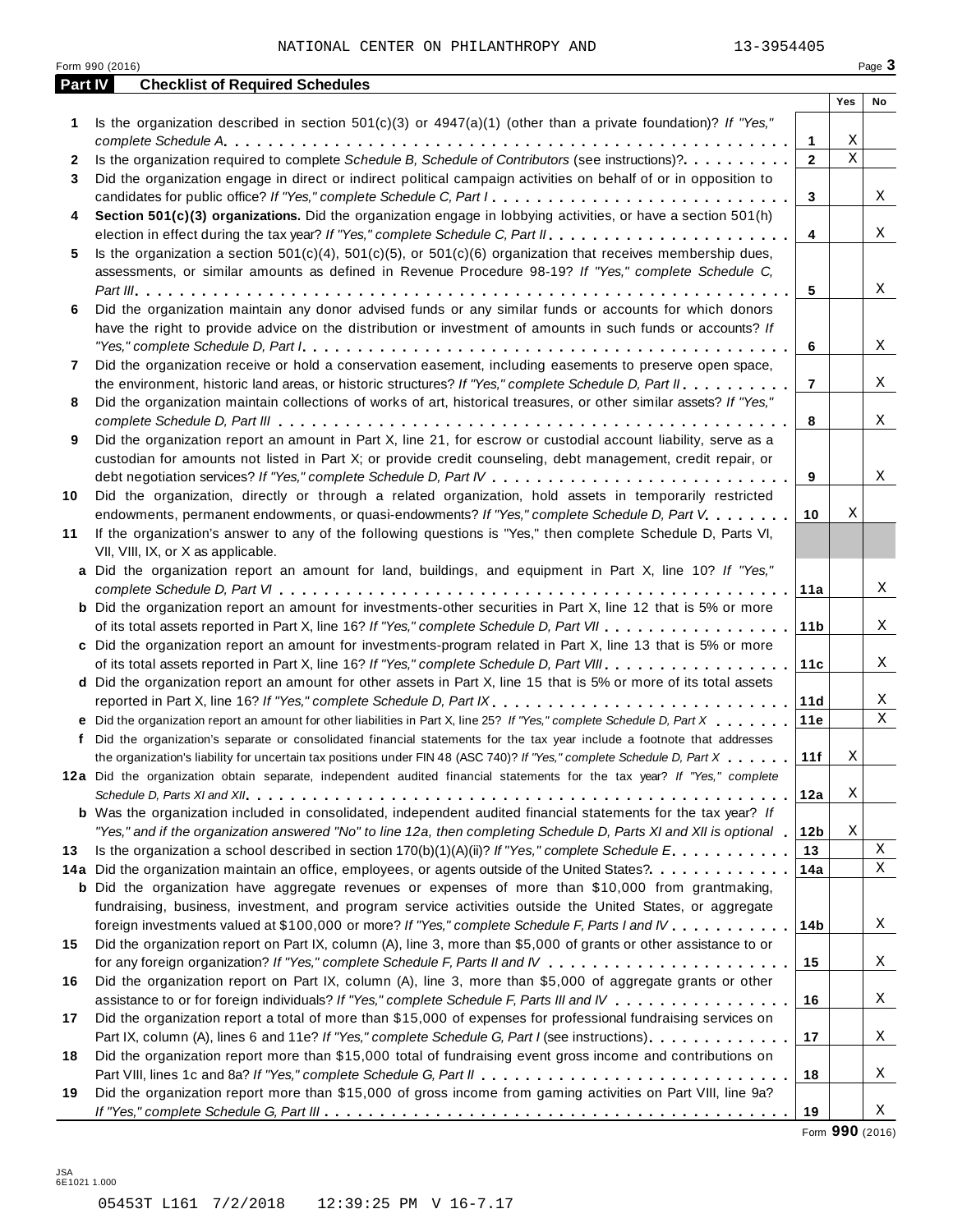| <b>Part IV</b> | <b>Checklist of Required Schedules (continued)</b>                                                                                |                 |     |             |
|----------------|-----------------------------------------------------------------------------------------------------------------------------------|-----------------|-----|-------------|
|                |                                                                                                                                   |                 | Yes | No          |
| 20 a           | Did the organization operate one or more hospital facilities? If "Yes," complete Schedule H.                                      | 20a             |     | X           |
| b              | If "Yes" to line 20a, did the organization attach a copy of its audited financial statements to this return?                      | 20 <sub>b</sub> |     |             |
| 21             | Did the organization report more than \$5,000 of grants or other assistance to any domestic organization or                       |                 |     |             |
|                | domestic government on Part IX, column (A), line 1? If "Yes," complete Schedule I, Parts I and II.                                | 21              |     | Χ           |
| 22             | Did the organization report more than \$5,000 of grants or other assistance to or for domestic individuals on                     |                 |     |             |
|                |                                                                                                                                   | 22              |     | X           |
| 23             | Did the organization answer "Yes" to Part VII, Section A, line 3, 4, or 5 about compensation of the                               |                 |     |             |
|                | organization's current and former officers, directors, trustees, key employees, and highest compensated                           |                 |     |             |
|                |                                                                                                                                   | 23              | Χ   |             |
| 24 a           | Did the organization have a tax-exempt bond issue with an outstanding principal amount of more than                               |                 |     |             |
|                | \$100,000 as of the last day of the year, that was issued after December 31, 2002? If "Yes," answer lines 24b                     |                 |     |             |
|                | through 24d and complete Schedule K. If "No," go to line 25a                                                                      | 24a             |     | Χ           |
| $\mathbf b$    | Did the organization invest any proceeds of tax-exempt bonds beyond a temporary period exception?                                 | 24 <sub>b</sub> |     |             |
| c              | Did the organization maintain an escrow account other than a refunding escrow at any time during the year                         |                 |     |             |
|                |                                                                                                                                   | 24c             |     |             |
| d              | Did the organization act as an "on behalf of" issuer for bonds outstanding at any time during the year?                           | 24d             |     |             |
| 25 a           | Section 501(c)(3), 501(c)(4), and 501(c)(29) organizations. Did the organization engage in an excess benefit                      |                 |     |             |
|                | transaction with a disqualified person during the year? If "Yes," complete Schedule L, Part $l_1, \ldots, l_r, \ldots, l_r$       | 25a             |     | Χ           |
| b              | Is the organization aware that it engaged in an excess benefit transaction with a disqualified person in a prior                  |                 |     |             |
|                | year, and that the transaction has not been reported on any of the organization's prior Forms 990 or 990-EZ?                      |                 |     |             |
|                |                                                                                                                                   | 25 <sub>b</sub> |     | X           |
| 26             | Did the organization report any amount on Part X, line 5, 6, or 22 for receivables from or payables to any                        |                 |     |             |
|                | current or former officers, directors, trustees, key employees, highest compensated employees, or                                 |                 |     |             |
|                |                                                                                                                                   | 26              |     | Χ           |
| 27             | Did the organization provide a grant or other assistance to an officer, director, trustee, key employee,                          |                 |     |             |
|                | substantial contributor or employee thereof, a grant selection committee member, or to a 35% controlled                           |                 |     |             |
|                | entity or family member of any of these persons? If "Yes," complete Schedule L, Part III.                                         | 27              |     | Χ           |
| 28             | Was the organization a party to a business transaction with one of the following parties (see Schedule L,                         |                 |     |             |
|                | Part IV instructions for applicable filing thresholds, conditions, and exceptions):                                               |                 |     |             |
| а              | A current or former officer, director, trustee, or key employee? If "Yes," complete Schedule L, Part IV                           | 28a             |     | Χ           |
| b              | A family member of a current or former officer, director, trustee, or key employee? If "Yes," complete                            |                 |     |             |
|                |                                                                                                                                   | 28b             |     | Χ           |
| c              | An entity of which a current or former officer, director, trustee, or key employee (or a family member thereof)                   |                 |     |             |
|                | was an officer, director, trustee, or direct or indirect owner? If "Yes," complete Schedule L, Part IV.                           | 28c             |     | Χ           |
| 29             | Did the organization receive more than \$25,000 in non-cash contributions? If "Yes," complete Schedule M.                         | 29              |     | $\mathbf X$ |
| 30             | Did the organization receive contributions of art, historical treasures, or other similar assets, or qualified                    |                 |     |             |
|                |                                                                                                                                   | 30              |     | Χ           |
| 31             | Did the organization liquidate, terminate, or dissolve and cease operations? If "Yes," complete Schedule N,                       |                 |     |             |
|                |                                                                                                                                   | 31              |     | Χ           |
| 32             | Did the organization sell, exchange, dispose of, or transfer more than 25% of its net assets? If "Yes,"                           |                 |     |             |
|                |                                                                                                                                   | 32              |     | Χ           |
| 33             | Did the organization own 100% of an entity disregarded as separate from the organization under Regulations                        |                 |     |             |
|                | sections 301.7701-2 and 301.7701-3? If "Yes," complete Schedule R, Part $l_1, \ldots, l_l, \ldots, l_l, \ldots, l_l, \ldots, l_l$ | 33              |     | X           |
| 34             | Was the organization related to any tax-exempt or taxable entity? If "Yes," complete Schedule R, Part II, III,                    |                 |     |             |
|                |                                                                                                                                   | 34              | Χ   |             |
| 35a            | Did the organization have a controlled entity within the meaning of section $512(b)(13)? \ldots \ldots \ldots \ldots$             | 35a             |     | X           |
| b              | If "Yes" to line 35a, did the organization receive any payment from or engage in any transaction with a                           |                 |     |             |
|                | controlled entity within the meaning of section 512(b)(13)? If "Yes," complete Schedule R, Part V, line 2                         | 35 <sub>b</sub> |     |             |
| 36             | Section 501(c)(3) organizations. Did the organization make any transfers to an exempt non-charitable                              |                 |     |             |
|                |                                                                                                                                   | 36              |     | X           |
| 37             | Did the organization conduct more than 5% of its activities through an entity that is not a related organization                  |                 |     |             |
|                | and that is treated as a partnership for federal income tax purposes? If "Yes," complete Schedule R,                              |                 |     |             |
|                |                                                                                                                                   | 37              |     | Χ           |
| 38             | Did the organization complete Schedule O and provide explanations in Schedule O for Part VI, lines 11b and                        |                 |     |             |
|                | 19? Note. All Form 990 filers are required to complete Schedule O.                                                                | 38              | Χ   |             |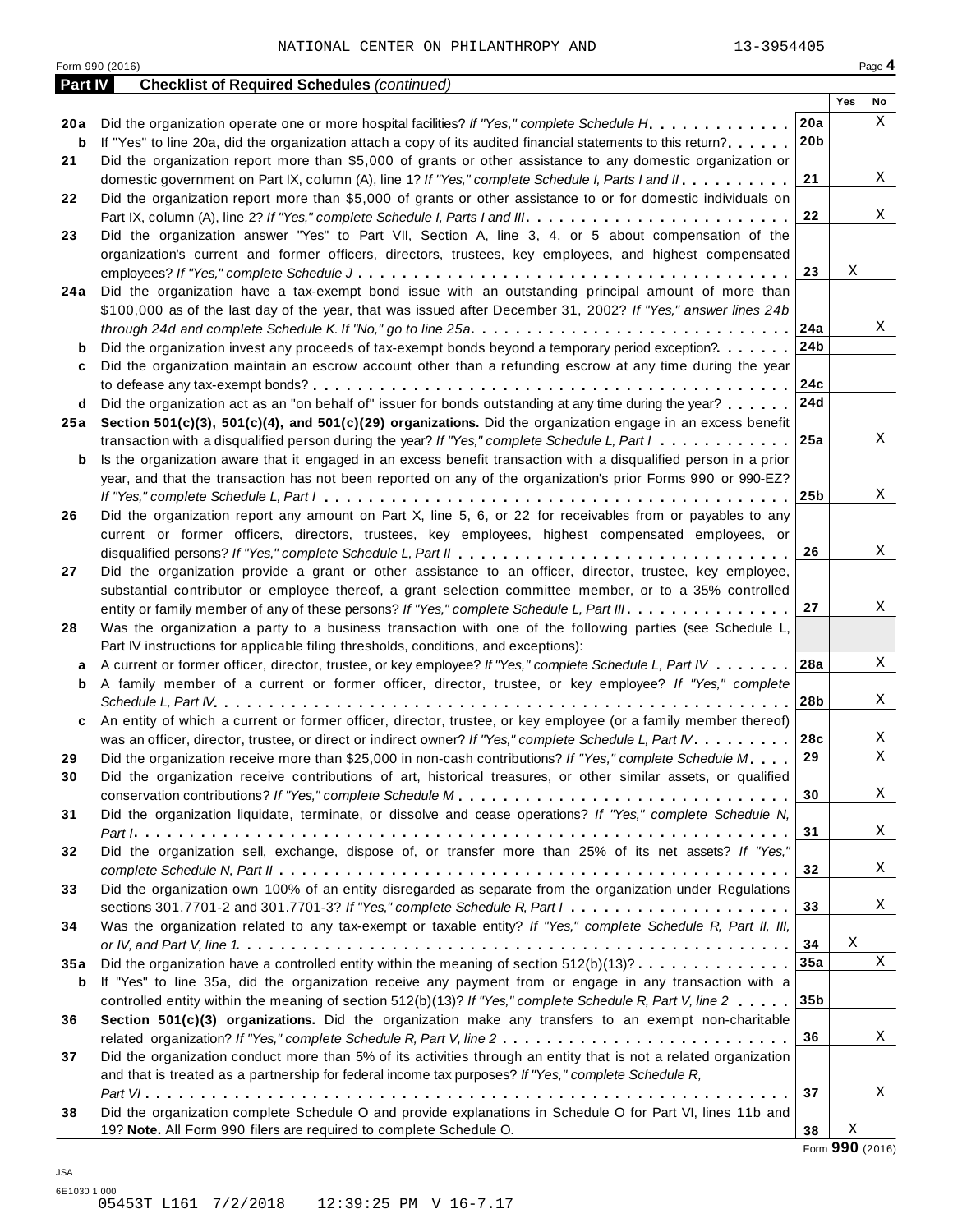| NATIONAL CENTER ON PHILANTHROPY AND |  |  |  |  | 13-3954405 |
|-------------------------------------|--|--|--|--|------------|
|-------------------------------------|--|--|--|--|------------|

Form <sup>990</sup> (2016) Page **5**

| Check if Schedule O contains a response or note to any line in this Part V<br>1a<br>1a Enter the number reported in Box 3 of Form 1096. Enter -0- if not applicable<br>1b<br><b>b</b> Enter the number of Forms W-2G included in line 1a. Enter -0- if not applicable<br>c Did the organization comply with backup withholding rules for reportable payments to vendors and<br>2a Enter the number of employees reported on Form W-3, Transmittal of Wage and Tax<br>2a<br>Statements, filed for the calendar year ending with or within the year covered by this return<br><b>b</b> If at least one is reported on line 2a, did the organization file all required federal employment tax returns?<br>Note. If the sum of lines 1a and 2a is greater than 250, you may be required to e-file (see instructions)<br>3a Did the organization have unrelated business gross income of \$1,000 or more during the year?<br><b>b</b> If "Yes," has it filed a Form 990-T for this year? If "No" to line 3b, provide an explanation in Schedule O.<br>4a At any time during the calendar year, did the organization have an interest in, or a signature or other authority<br>over, a financial account in a foreign country (such as a bank account, securities account, or other financial | 0.<br>0.<br>1c<br>0.<br>2b<br>3a<br>3 <sub>b</sub> | <b>Yes</b><br>No |
|-----------------------------------------------------------------------------------------------------------------------------------------------------------------------------------------------------------------------------------------------------------------------------------------------------------------------------------------------------------------------------------------------------------------------------------------------------------------------------------------------------------------------------------------------------------------------------------------------------------------------------------------------------------------------------------------------------------------------------------------------------------------------------------------------------------------------------------------------------------------------------------------------------------------------------------------------------------------------------------------------------------------------------------------------------------------------------------------------------------------------------------------------------------------------------------------------------------------------------------------------------------------------------------------|----------------------------------------------------|------------------|
|                                                                                                                                                                                                                                                                                                                                                                                                                                                                                                                                                                                                                                                                                                                                                                                                                                                                                                                                                                                                                                                                                                                                                                                                                                                                                         |                                                    |                  |
|                                                                                                                                                                                                                                                                                                                                                                                                                                                                                                                                                                                                                                                                                                                                                                                                                                                                                                                                                                                                                                                                                                                                                                                                                                                                                         |                                                    |                  |
|                                                                                                                                                                                                                                                                                                                                                                                                                                                                                                                                                                                                                                                                                                                                                                                                                                                                                                                                                                                                                                                                                                                                                                                                                                                                                         |                                                    |                  |
|                                                                                                                                                                                                                                                                                                                                                                                                                                                                                                                                                                                                                                                                                                                                                                                                                                                                                                                                                                                                                                                                                                                                                                                                                                                                                         |                                                    |                  |
|                                                                                                                                                                                                                                                                                                                                                                                                                                                                                                                                                                                                                                                                                                                                                                                                                                                                                                                                                                                                                                                                                                                                                                                                                                                                                         |                                                    |                  |
|                                                                                                                                                                                                                                                                                                                                                                                                                                                                                                                                                                                                                                                                                                                                                                                                                                                                                                                                                                                                                                                                                                                                                                                                                                                                                         |                                                    |                  |
|                                                                                                                                                                                                                                                                                                                                                                                                                                                                                                                                                                                                                                                                                                                                                                                                                                                                                                                                                                                                                                                                                                                                                                                                                                                                                         |                                                    |                  |
|                                                                                                                                                                                                                                                                                                                                                                                                                                                                                                                                                                                                                                                                                                                                                                                                                                                                                                                                                                                                                                                                                                                                                                                                                                                                                         |                                                    |                  |
|                                                                                                                                                                                                                                                                                                                                                                                                                                                                                                                                                                                                                                                                                                                                                                                                                                                                                                                                                                                                                                                                                                                                                                                                                                                                                         |                                                    |                  |
|                                                                                                                                                                                                                                                                                                                                                                                                                                                                                                                                                                                                                                                                                                                                                                                                                                                                                                                                                                                                                                                                                                                                                                                                                                                                                         |                                                    | X                |
|                                                                                                                                                                                                                                                                                                                                                                                                                                                                                                                                                                                                                                                                                                                                                                                                                                                                                                                                                                                                                                                                                                                                                                                                                                                                                         |                                                    |                  |
|                                                                                                                                                                                                                                                                                                                                                                                                                                                                                                                                                                                                                                                                                                                                                                                                                                                                                                                                                                                                                                                                                                                                                                                                                                                                                         |                                                    |                  |
|                                                                                                                                                                                                                                                                                                                                                                                                                                                                                                                                                                                                                                                                                                                                                                                                                                                                                                                                                                                                                                                                                                                                                                                                                                                                                         |                                                    |                  |
|                                                                                                                                                                                                                                                                                                                                                                                                                                                                                                                                                                                                                                                                                                                                                                                                                                                                                                                                                                                                                                                                                                                                                                                                                                                                                         | 4a                                                 | Χ                |
|                                                                                                                                                                                                                                                                                                                                                                                                                                                                                                                                                                                                                                                                                                                                                                                                                                                                                                                                                                                                                                                                                                                                                                                                                                                                                         |                                                    |                  |
| See instructions for filing requirements for FinCEN Form 114, Report of Foreign Bank and Financial Accounts                                                                                                                                                                                                                                                                                                                                                                                                                                                                                                                                                                                                                                                                                                                                                                                                                                                                                                                                                                                                                                                                                                                                                                             |                                                    |                  |
| (FBAR).                                                                                                                                                                                                                                                                                                                                                                                                                                                                                                                                                                                                                                                                                                                                                                                                                                                                                                                                                                                                                                                                                                                                                                                                                                                                                 |                                                    |                  |
| 5a Was the organization a party to a prohibited tax shelter transaction at any time during the tax year?                                                                                                                                                                                                                                                                                                                                                                                                                                                                                                                                                                                                                                                                                                                                                                                                                                                                                                                                                                                                                                                                                                                                                                                | 5a                                                 | X                |
| <b>b</b> Did any taxable party notify the organization that it was or is a party to a prohibited tax shelter transaction?                                                                                                                                                                                                                                                                                                                                                                                                                                                                                                                                                                                                                                                                                                                                                                                                                                                                                                                                                                                                                                                                                                                                                               | 5b<br>5 <sub>c</sub>                               | Χ                |
|                                                                                                                                                                                                                                                                                                                                                                                                                                                                                                                                                                                                                                                                                                                                                                                                                                                                                                                                                                                                                                                                                                                                                                                                                                                                                         |                                                    |                  |
| 6a Does the organization have annual gross receipts that are normally greater than \$100,000, and did the                                                                                                                                                                                                                                                                                                                                                                                                                                                                                                                                                                                                                                                                                                                                                                                                                                                                                                                                                                                                                                                                                                                                                                               | 6a                                                 | Χ                |
| organization solicit any contributions that were not tax deductible as charitable contributions?<br>b If "Yes," did the organization include with every solicitation an express statement that such contributions or                                                                                                                                                                                                                                                                                                                                                                                                                                                                                                                                                                                                                                                                                                                                                                                                                                                                                                                                                                                                                                                                    |                                                    |                  |
|                                                                                                                                                                                                                                                                                                                                                                                                                                                                                                                                                                                                                                                                                                                                                                                                                                                                                                                                                                                                                                                                                                                                                                                                                                                                                         | 6b                                                 |                  |
| Organizations that may receive deductible contributions under section 170(c).<br>7                                                                                                                                                                                                                                                                                                                                                                                                                                                                                                                                                                                                                                                                                                                                                                                                                                                                                                                                                                                                                                                                                                                                                                                                      |                                                    |                  |
| a Did the organization receive a payment in excess of \$75 made partly as a contribution and partly for goods                                                                                                                                                                                                                                                                                                                                                                                                                                                                                                                                                                                                                                                                                                                                                                                                                                                                                                                                                                                                                                                                                                                                                                           |                                                    |                  |
|                                                                                                                                                                                                                                                                                                                                                                                                                                                                                                                                                                                                                                                                                                                                                                                                                                                                                                                                                                                                                                                                                                                                                                                                                                                                                         | 7а                                                 | Χ                |
| <b>b</b> If "Yes," did the organization notify the donor of the value of the goods or services provided?                                                                                                                                                                                                                                                                                                                                                                                                                                                                                                                                                                                                                                                                                                                                                                                                                                                                                                                                                                                                                                                                                                                                                                                | 7b                                                 |                  |
| c Did the organization sell, exchange, or otherwise dispose of tangible personal property for which it was                                                                                                                                                                                                                                                                                                                                                                                                                                                                                                                                                                                                                                                                                                                                                                                                                                                                                                                                                                                                                                                                                                                                                                              |                                                    |                  |
|                                                                                                                                                                                                                                                                                                                                                                                                                                                                                                                                                                                                                                                                                                                                                                                                                                                                                                                                                                                                                                                                                                                                                                                                                                                                                         | 7c                                                 | Χ                |
| 7d<br>d If "Yes," indicate the number of Forms 8282 filed during the year                                                                                                                                                                                                                                                                                                                                                                                                                                                                                                                                                                                                                                                                                                                                                                                                                                                                                                                                                                                                                                                                                                                                                                                                               |                                                    |                  |
| e Did the organization receive any funds, directly or indirectly, to pay premiums on a personal benefit contract?                                                                                                                                                                                                                                                                                                                                                                                                                                                                                                                                                                                                                                                                                                                                                                                                                                                                                                                                                                                                                                                                                                                                                                       | 7е                                                 | X                |
| f Did the organization, during the year, pay premiums, directly or indirectly, on a personal benefit contract?                                                                                                                                                                                                                                                                                                                                                                                                                                                                                                                                                                                                                                                                                                                                                                                                                                                                                                                                                                                                                                                                                                                                                                          | 7f                                                 | Χ                |
| g If the organization received a contribution of qualified intellectual property, did the organization file Form 8899 as required?                                                                                                                                                                                                                                                                                                                                                                                                                                                                                                                                                                                                                                                                                                                                                                                                                                                                                                                                                                                                                                                                                                                                                      | 7g                                                 |                  |
| h If the organization received a contribution of cars, boats, airplanes, or other vehicles, did the organization file a Form 1098-C?                                                                                                                                                                                                                                                                                                                                                                                                                                                                                                                                                                                                                                                                                                                                                                                                                                                                                                                                                                                                                                                                                                                                                    | 7h                                                 |                  |
| Sponsoring organizations maintaining donor advised funds. Did a donor advised fund maintained by the                                                                                                                                                                                                                                                                                                                                                                                                                                                                                                                                                                                                                                                                                                                                                                                                                                                                                                                                                                                                                                                                                                                                                                                    |                                                    |                  |
| sponsoring organization have excess business holdings at any time during the year?                                                                                                                                                                                                                                                                                                                                                                                                                                                                                                                                                                                                                                                                                                                                                                                                                                                                                                                                                                                                                                                                                                                                                                                                      | 8                                                  |                  |
| Sponsoring organizations maintaining donor advised funds.<br>9                                                                                                                                                                                                                                                                                                                                                                                                                                                                                                                                                                                                                                                                                                                                                                                                                                                                                                                                                                                                                                                                                                                                                                                                                          | 9a                                                 |                  |
| a Did the sponsoring organization make any taxable distributions under section 4966?                                                                                                                                                                                                                                                                                                                                                                                                                                                                                                                                                                                                                                                                                                                                                                                                                                                                                                                                                                                                                                                                                                                                                                                                    | 9b                                                 |                  |
| <b>b</b> Did the sponsoring organization make a distribution to a donor, donor advisor, or related person?                                                                                                                                                                                                                                                                                                                                                                                                                                                                                                                                                                                                                                                                                                                                                                                                                                                                                                                                                                                                                                                                                                                                                                              |                                                    |                  |
| 10<br>Section 501(c)(7) organizations. Enter:<br>10a<br>a Initiation fees and capital contributions included on Part VIII, line 12                                                                                                                                                                                                                                                                                                                                                                                                                                                                                                                                                                                                                                                                                                                                                                                                                                                                                                                                                                                                                                                                                                                                                      |                                                    |                  |
| 10 <sub>b</sub><br><b>b</b> Gross receipts, included on Form 990, Part VIII, line 12, for public use of club facilities.                                                                                                                                                                                                                                                                                                                                                                                                                                                                                                                                                                                                                                                                                                                                                                                                                                                                                                                                                                                                                                                                                                                                                                |                                                    |                  |
| Section 501(c)(12) organizations. Enter:<br>11                                                                                                                                                                                                                                                                                                                                                                                                                                                                                                                                                                                                                                                                                                                                                                                                                                                                                                                                                                                                                                                                                                                                                                                                                                          |                                                    |                  |
| 11a<br><b>a</b> Gross income from members or shareholders                                                                                                                                                                                                                                                                                                                                                                                                                                                                                                                                                                                                                                                                                                                                                                                                                                                                                                                                                                                                                                                                                                                                                                                                                               |                                                    |                  |
| <b>b</b> Gross income from other sources (Do not net amounts due or paid to other sources                                                                                                                                                                                                                                                                                                                                                                                                                                                                                                                                                                                                                                                                                                                                                                                                                                                                                                                                                                                                                                                                                                                                                                                               |                                                    |                  |
| 11 <sub>b</sub>                                                                                                                                                                                                                                                                                                                                                                                                                                                                                                                                                                                                                                                                                                                                                                                                                                                                                                                                                                                                                                                                                                                                                                                                                                                                         |                                                    |                  |
| 12a Section 4947(a)(1) non-exempt charitable trusts. Is the organization filing Form 990 in lieu of Form 1041?                                                                                                                                                                                                                                                                                                                                                                                                                                                                                                                                                                                                                                                                                                                                                                                                                                                                                                                                                                                                                                                                                                                                                                          | 12a                                                |                  |
| 12b<br><b>b</b> If "Yes," enter the amount of tax-exempt interest received or accrued during the year                                                                                                                                                                                                                                                                                                                                                                                                                                                                                                                                                                                                                                                                                                                                                                                                                                                                                                                                                                                                                                                                                                                                                                                   |                                                    |                  |
| Section 501(c)(29) qualified nonprofit health insurance issuers.<br>13                                                                                                                                                                                                                                                                                                                                                                                                                                                                                                                                                                                                                                                                                                                                                                                                                                                                                                                                                                                                                                                                                                                                                                                                                  |                                                    |                  |
| a Is the organization licensed to issue qualified health plans in more than one state?                                                                                                                                                                                                                                                                                                                                                                                                                                                                                                                                                                                                                                                                                                                                                                                                                                                                                                                                                                                                                                                                                                                                                                                                  | 13a                                                |                  |
| Note. See the instructions for additional information the organization must report on Schedule O.                                                                                                                                                                                                                                                                                                                                                                                                                                                                                                                                                                                                                                                                                                                                                                                                                                                                                                                                                                                                                                                                                                                                                                                       |                                                    |                  |
| <b>b</b> Enter the amount of reserves the organization is required to maintain by the states in which                                                                                                                                                                                                                                                                                                                                                                                                                                                                                                                                                                                                                                                                                                                                                                                                                                                                                                                                                                                                                                                                                                                                                                                   |                                                    |                  |
| 13 <sub>b</sub>                                                                                                                                                                                                                                                                                                                                                                                                                                                                                                                                                                                                                                                                                                                                                                                                                                                                                                                                                                                                                                                                                                                                                                                                                                                                         |                                                    |                  |
| 13c                                                                                                                                                                                                                                                                                                                                                                                                                                                                                                                                                                                                                                                                                                                                                                                                                                                                                                                                                                                                                                                                                                                                                                                                                                                                                     |                                                    |                  |
| 14a Did the organization receive any payments for indoor tanning services during the tax year?                                                                                                                                                                                                                                                                                                                                                                                                                                                                                                                                                                                                                                                                                                                                                                                                                                                                                                                                                                                                                                                                                                                                                                                          | 14a<br>14 <sub>b</sub>                             | X                |
| <b>b</b> If "Yes," has it filed a Form 720 to report these payments? If "No," provide an explanation in Schedule $0$<br>JSA<br>6E1040 1.000                                                                                                                                                                                                                                                                                                                                                                                                                                                                                                                                                                                                                                                                                                                                                                                                                                                                                                                                                                                                                                                                                                                                             |                                                    | Form 990 (2016)  |

054<br>6E10401.000<br>05453T L161 7/2/2018 12:39:25 PM V 16-7.17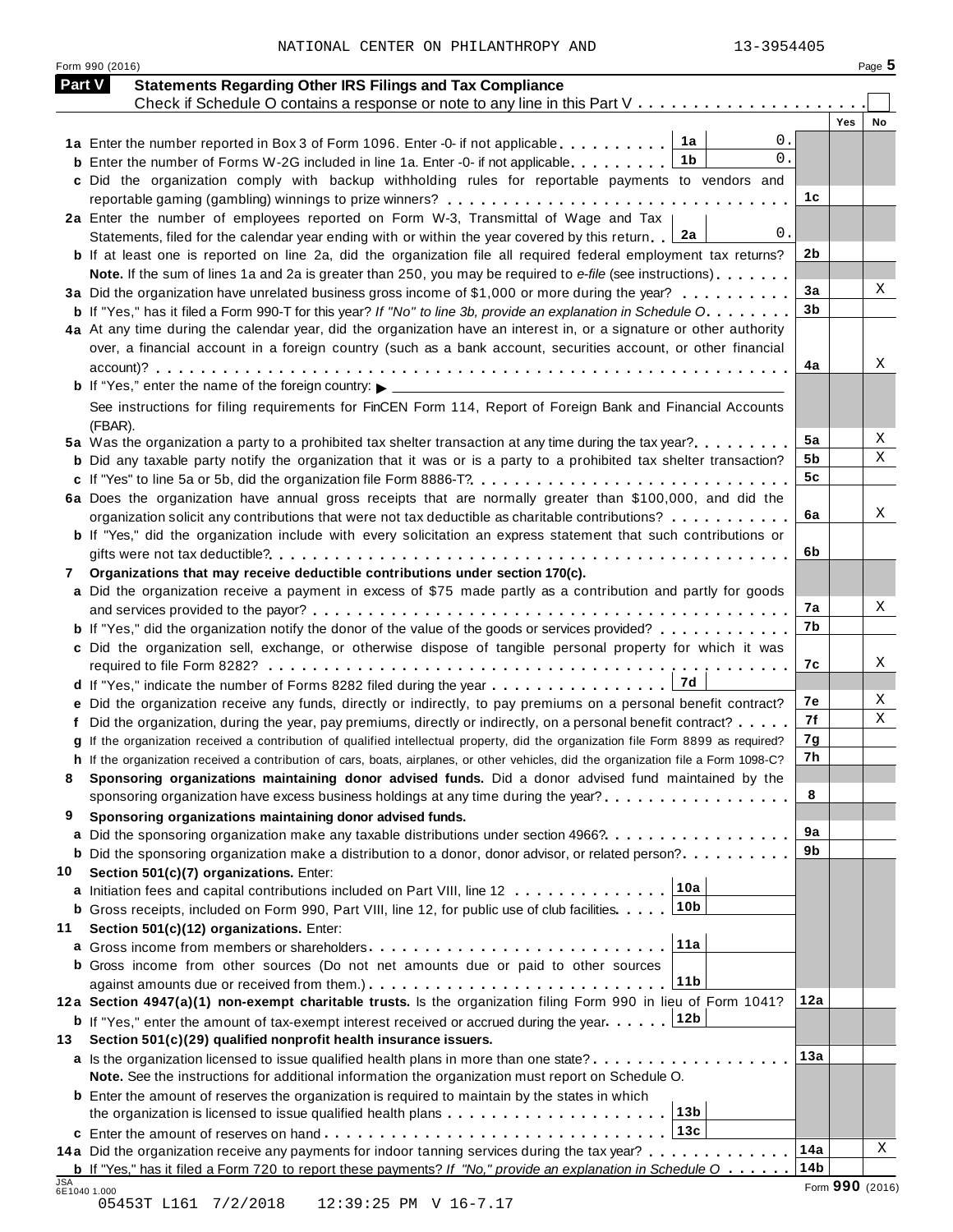|                | 13-3954405<br>Form 990 (2016)<br>NATIONAL CENTER ON PHILANTHROPY AND                                                                                                                                                                       |                 |     | Page $6$    |
|----------------|--------------------------------------------------------------------------------------------------------------------------------------------------------------------------------------------------------------------------------------------|-----------------|-----|-------------|
| <b>Part VI</b> | Governance, Management, and Disclosure For each "Yes" response to lines 2 through 7b below, and for a "No"<br>response to line 8a, 8b, or 10b below, describe the circumstances, processes, or changes in Schedule O. See instructions.    |                 |     |             |
|                |                                                                                                                                                                                                                                            |                 |     | $\mathbf X$ |
|                | <b>Section A. Governing Body and Management</b>                                                                                                                                                                                            |                 |     |             |
|                |                                                                                                                                                                                                                                            |                 | Yes | No          |
|                | 1a<br>1a Enter the number of voting members of the governing body at the end of the tax year                                                                                                                                               |                 |     |             |
|                | If there are material differences in voting rights among members of the governing body, or if the governing                                                                                                                                |                 |     |             |
|                | body delegated broad authority to an executive committee or similar committee, explain in Schedule O.                                                                                                                                      |                 |     |             |
| b              | 1b<br>Enter the number of voting members included in line 1a, above, who are independent                                                                                                                                                   |                 |     |             |
| 2              | Did any officer, director, trustee, or key employee have a family relationship or a business relationship with                                                                                                                             |                 |     |             |
|                |                                                                                                                                                                                                                                            | 2               |     | Χ           |
| 3              | Did the organization delegate control over management duties customarily performed by or under the direct                                                                                                                                  | 3               |     | Χ           |
|                | supervision of officers, directors, or trustees, or key employees to a management company or other person?                                                                                                                                 | 4               |     | Χ           |
| 4<br>5         | Did the organization make any significant changes to its governing documents since the prior Form 990 was filed?<br>Did the organization become aware during the year of a significant diversion of the organization's assets?             | 5               |     | X           |
| 6              |                                                                                                                                                                                                                                            | 6               | Χ   |             |
| 7a             | Did the organization have members, stockholders, or other persons who had the power to elect or appoint                                                                                                                                    |                 |     |             |
|                |                                                                                                                                                                                                                                            | 7a              | X   |             |
| b              | Are any governance decisions of the organization reserved to (or subject to approval by) members,                                                                                                                                          |                 |     |             |
|                |                                                                                                                                                                                                                                            | 7b              | X   |             |
| 8              | Did the organization contemporaneously document the meetings held or written actions undertaken during                                                                                                                                     |                 |     |             |
|                | the year by the following:                                                                                                                                                                                                                 |                 |     |             |
| a              |                                                                                                                                                                                                                                            | 8а              | X   |             |
| b              |                                                                                                                                                                                                                                            | 8b              | Χ   |             |
| 9              | Is there any officer, director, trustee, or key employee listed in Part VII, Section A, who cannot be reached at                                                                                                                           |                 |     |             |
|                | the organization's mailing address? If "Yes," provide the names and addresses in Schedule O                                                                                                                                                | 9               |     | Χ           |
|                | Section B. Policies (This Section B requests information about policies not required by the Internal Revenue Code.)                                                                                                                        |                 | Yes | No          |
|                |                                                                                                                                                                                                                                            | 10a             |     | Χ           |
| 10a            | Did the organization have local chapters, branches, or affiliates?                                                                                                                                                                         |                 |     |             |
| b              | If "Yes," did the organization have written policies and procedures governing the activities of such chapters,                                                                                                                             | 10 <sub>b</sub> |     |             |
| 11a            | affiliates, and branches to ensure their operations are consistent with the organization's exempt purposes?<br>Has the organization provided a complete copy of this Form 990 to all members of its governing body before filing the form? | 11a             | X   |             |
| b              | Describe in Schedule O the process, if any, used by the organization to review this Form 990.                                                                                                                                              |                 |     |             |
| 12a            | Did the organization have a written conflict of interest policy? If "No," go to line 13                                                                                                                                                    | 12a             | X   |             |
| b              | Were officers, directors, or trustees, and key employees required to disclose annually interests that could give                                                                                                                           |                 |     |             |
|                |                                                                                                                                                                                                                                            | 12 <sub>b</sub> | X   |             |
|                | Did the organization regularly and consistently monitor and enforce compliance with the policy? If "Yes,                                                                                                                                   |                 |     |             |
|                |                                                                                                                                                                                                                                            | 12c             | X   |             |
| 13             | Did the organization have a written whistleblower policy?                                                                                                                                                                                  | 13              | Χ   |             |
| 14             | Did the organization have a written document retention and destruction policy?                                                                                                                                                             | 14              | Χ   |             |
| 15             | Did the process for determining compensation of the following persons include a review and approval by                                                                                                                                     |                 |     |             |
|                | independent persons, comparability data, and contemporaneous substantiation of the deliberation and decision?                                                                                                                              |                 |     |             |
| a              | The organization's CEO, Executive Director, or top management official                                                                                                                                                                     | 15a             |     | Χ           |
| b              |                                                                                                                                                                                                                                            | 15b             |     | X           |
|                | If "Yes" to line 15a or 15b, describe the process in Schedule O (see instructions).                                                                                                                                                        |                 |     |             |
|                | 16a Did the organization invest in, contribute assets to, or participate in a joint venture or similar arrangement                                                                                                                         | 16a             |     | Χ           |
|                |                                                                                                                                                                                                                                            |                 |     |             |
|                | If "Yes," did the organization follow a written policy or procedure requiring the organization to evaluate its<br>participation in joint venture arrangements under applicable federal tax law, and take steps to safeguard the            |                 |     |             |
|                |                                                                                                                                                                                                                                            | 16 <sub>b</sub> |     |             |
|                | <b>Section C. Disclosure</b>                                                                                                                                                                                                               |                 |     |             |
| 17             | List the states with which a copy of this Form 990 is required to be filed $\blacktriangleright_{N}^{N}$ .                                                                                                                                 |                 |     |             |
| 18             | Section 6104 requires an organization to make its Forms 1023 (or 1024 if applicable), 990, and 990-T (Section 501(c)(3)s only)                                                                                                             |                 |     |             |
|                | available for public inspection. Indicate how you made these available. Check all that apply.<br>$X$ Upon request<br>Own website<br>Another's website<br>Other (explain in Schedule O)                                                     |                 |     |             |
| 19             | Describe in Schedule O whether (and if so, how) the organization made its governing documents, conflict of interest policy, and                                                                                                            |                 |     |             |
|                | financial statements available to the public during the tax year.                                                                                                                                                                          |                 |     |             |
| 20             | State the name, address, and telephone number of the person who possesses the organization's books and records:                                                                                                                            |                 |     |             |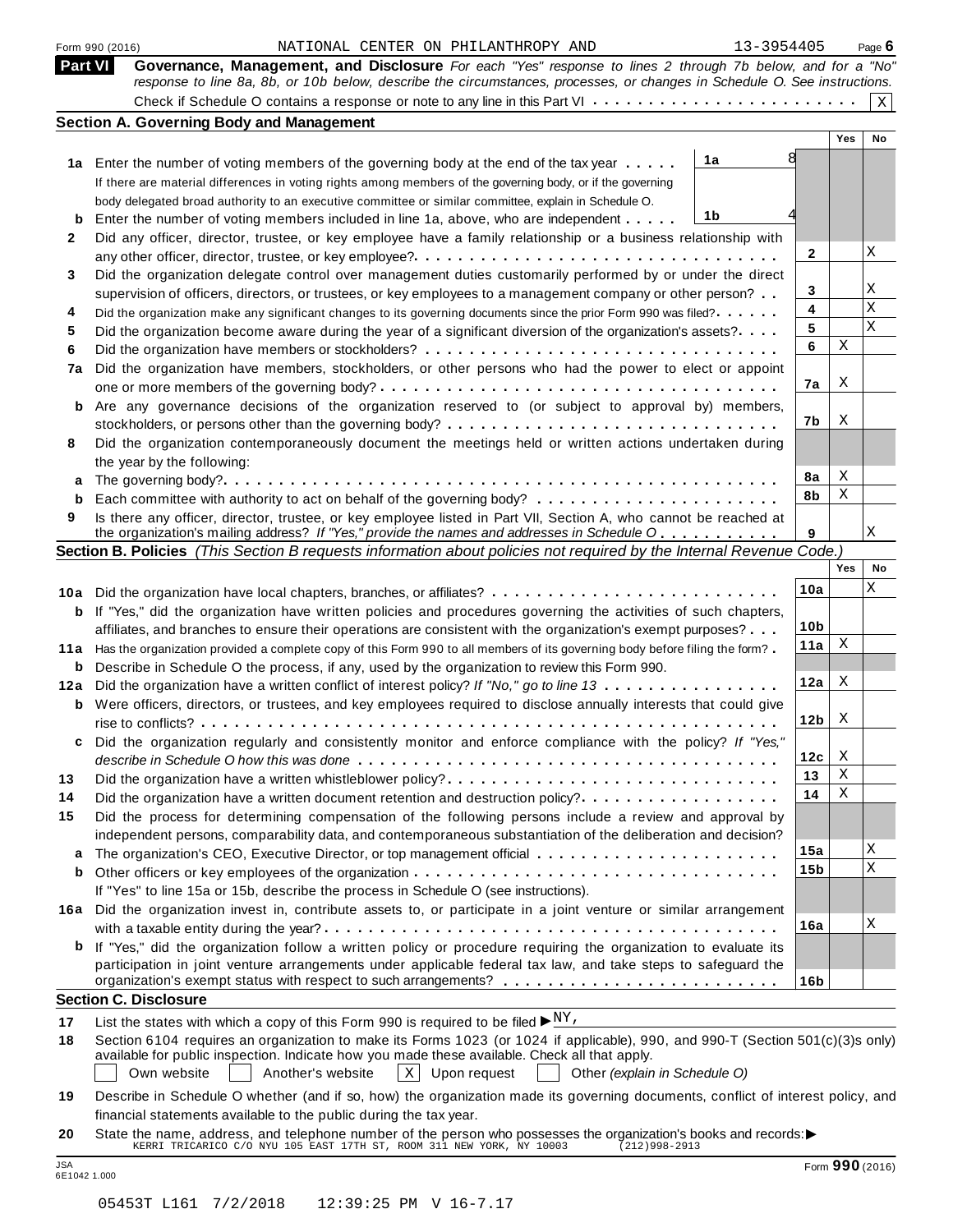| <b>Part VII</b> | Compensation of Officers, Directors, Trustees, Key Employees, Highest Compensated Employees, and<br><b>Independent Contractors</b> |
|-----------------|------------------------------------------------------------------------------------------------------------------------------------|
|                 |                                                                                                                                    |
|                 | Section A. Officers, Directors, Trustees, Key Employees, and Highest Compensated Employees                                         |
|                 | 12 Complete this table for all persons required to be listed. Report compensation for the calendar vear ending with or within the  |

**1** required to be listed. Report compensation for the calendar organization's tax year.

anization's lax year.<br>● List all of the organization's **current** officers, directors, trustees (whether individuals or organizations), regardless of amount of<br>nnensation Enter -0- in columns (D) (E) and (E) if no compensa compensation. Enter -0- in columns (D), (E), and (F) if no compensation was paid.

• List all of the organization's **current** key employees, if any. See instructions for definition of "key employee."<br>● List the experientials five expect highest expressed explores (other than an efficer director of

**Example in the organization's current** key employees, if any. See instructions for definition of key employee.<br>• List the organization's five **current** highest compensated employees (other than an officer, director, trust who received reportable compensation (Box 5 of Form W-2 and/or Box 7 of Form 1099-MISC) of more than \$100,000 from the

organization and any related organizations.<br>• List all of the organization's **former** officers, key employees, and highest compensated employees who received more than<br>\$1.00.000 of reportable componention from the erganiza \$100,000 of reportable compensation from the organization and any related organizations.

% List all of the organization's **former directors or trustees** that received, in the capacity as a former director or trustee of the organization, more than \$10,000 of reportable compensation from the organization and any related organizations.

List persons in the following order: individual trustees or directors; institutional trustees; officers; key employees; highest compensated employees; and former such persons.

Check this box if neither the organization nor any related organization compensated any current officer, director, or trustee.

| (A)<br>Name and Title           | (B)<br>Average<br>hours per<br>week (list any<br>hours for<br>related<br>organizations<br>below dotted | $\vec{\mathsf{a}}$<br>Individual trustee<br>directo | Institutional trustee | Officer | (C)<br>Position<br>Key employee | (do not check more than one<br>box, unless person is both an<br>officer and a director/trustee)<br>Highest compensated<br>employee | Fomer | (D)<br>Reportable<br>compensation<br>from<br>the<br>organization<br>(W-2/1099-MISC) | (E)<br>Reportable<br>compensation from<br>related<br>organizations<br>(W-2/1099-MISC) | (F)<br>Estimated<br>amount of<br>other<br>compensation<br>from the<br>organization<br>and related |
|---------------------------------|--------------------------------------------------------------------------------------------------------|-----------------------------------------------------|-----------------------|---------|---------------------------------|------------------------------------------------------------------------------------------------------------------------------------|-------|-------------------------------------------------------------------------------------|---------------------------------------------------------------------------------------|---------------------------------------------------------------------------------------------------|
|                                 | line)                                                                                                  |                                                     |                       |         |                                 |                                                                                                                                    |       |                                                                                     |                                                                                       | organizations                                                                                     |
| (1) PROFESSOR HARVEY P. DALE    | 30.00                                                                                                  |                                                     |                       |         |                                 |                                                                                                                                    |       |                                                                                     |                                                                                       |                                                                                                   |
| PRESIDENT/DIRECTOR              | 10.00                                                                                                  | Χ                                                   |                       | Χ       |                                 |                                                                                                                                    |       | 0.                                                                                  | 218,398.                                                                              | 30,376.                                                                                           |
| (2) DEAN TREVOR MORRISON        | 1.00                                                                                                   |                                                     |                       |         |                                 |                                                                                                                                    |       |                                                                                     |                                                                                       |                                                                                                   |
| CHAIRMAN                        | 40.00                                                                                                  | X                                                   |                       | X       |                                 |                                                                                                                                    |       | 0.                                                                                  | 673,342.                                                                              | 48, 417.                                                                                          |
| (3)S. ANDREW SCHAFFER ESQ.      | 1.00                                                                                                   |                                                     |                       |         |                                 |                                                                                                                                    |       |                                                                                     |                                                                                       |                                                                                                   |
| VICE CHAIR                      | 10.00                                                                                                  | Χ                                                   |                       | Χ       |                                 |                                                                                                                                    |       | 0.                                                                                  | 4,744.                                                                                | 0.                                                                                                |
| (4) BONNIE S. BRIER, ESQ.       | 1.00                                                                                                   |                                                     |                       |         |                                 |                                                                                                                                    |       |                                                                                     |                                                                                       |                                                                                                   |
| <b>DIRECTOR</b>                 | 40.00                                                                                                  | X                                                   |                       |         |                                 |                                                                                                                                    |       | 0.                                                                                  | 611,371.                                                                              | 40,563.                                                                                           |
| (5) SEAN DELANY                 | 1.00                                                                                                   |                                                     |                       |         |                                 |                                                                                                                                    |       |                                                                                     |                                                                                       |                                                                                                   |
| DIRECTOR (AS OF 12/2016)        | 0.                                                                                                     | Χ                                                   |                       |         |                                 |                                                                                                                                    |       | 0.                                                                                  | 20,000.                                                                               | 0.                                                                                                |
| (6) SUZANNE ROSS MCDOWELL, ESQ. | 1.00                                                                                                   |                                                     |                       |         |                                 |                                                                                                                                    |       |                                                                                     |                                                                                       |                                                                                                   |
| DIRECTOR                        | 0.                                                                                                     | Χ                                                   |                       |         |                                 |                                                                                                                                    |       | 0.                                                                                  | 0.                                                                                    | $\mathsf 0$ .                                                                                     |
| (7) CELIA A. ROADY, ESQ.        | 1.00                                                                                                   |                                                     |                       |         |                                 |                                                                                                                                    |       |                                                                                     |                                                                                       |                                                                                                   |
| <b>DIRECTOR</b>                 | $0$ .                                                                                                  | Χ                                                   |                       |         |                                 |                                                                                                                                    |       | 0.                                                                                  | 0.                                                                                    | 0.                                                                                                |
| (8) PROFESSOR JOHN G. SIMON     | 1.00                                                                                                   |                                                     |                       |         |                                 |                                                                                                                                    |       |                                                                                     |                                                                                       |                                                                                                   |
| DIRECTOR (THROUGH 11/2016)      | 0.                                                                                                     | Χ                                                   |                       |         |                                 |                                                                                                                                    |       | 0.                                                                                  | 0.                                                                                    | 0.                                                                                                |
| (9) JONATHAN A. SMALL, ESQ.     | 1.00                                                                                                   |                                                     |                       |         |                                 |                                                                                                                                    |       |                                                                                     |                                                                                       |                                                                                                   |
| DIRECTOR (THROUGH 11/2016)      | 0.                                                                                                     | X                                                   |                       |         |                                 |                                                                                                                                    |       | $0$ .                                                                               | 0.                                                                                    | 0.                                                                                                |
| (10) LORRY SPITZER, ESQ.        | 1.00                                                                                                   |                                                     |                       |         |                                 |                                                                                                                                    |       |                                                                                     |                                                                                       |                                                                                                   |
| DIRECTOR (AS OF 05/2017)        | 0.                                                                                                     | Χ                                                   |                       |         |                                 |                                                                                                                                    |       | 0.                                                                                  | 0.                                                                                    | 0.                                                                                                |
| (11) PROFESSOR JILL S. MANNY    | 20.00                                                                                                  |                                                     |                       |         |                                 |                                                                                                                                    |       |                                                                                     |                                                                                       |                                                                                                   |
| SECRETARY/TREASURER/EXEC DIR    | 20.00                                                                                                  |                                                     |                       | Χ       |                                 |                                                                                                                                    |       | 0.                                                                                  | 158,361.                                                                              | 36,358.                                                                                           |
| (12)                            |                                                                                                        |                                                     |                       |         |                                 |                                                                                                                                    |       |                                                                                     |                                                                                       |                                                                                                   |
| (13)                            |                                                                                                        |                                                     |                       |         |                                 |                                                                                                                                    |       |                                                                                     |                                                                                       |                                                                                                   |
| (14)                            |                                                                                                        |                                                     |                       |         |                                 |                                                                                                                                    |       |                                                                                     |                                                                                       |                                                                                                   |

6E1041 1.000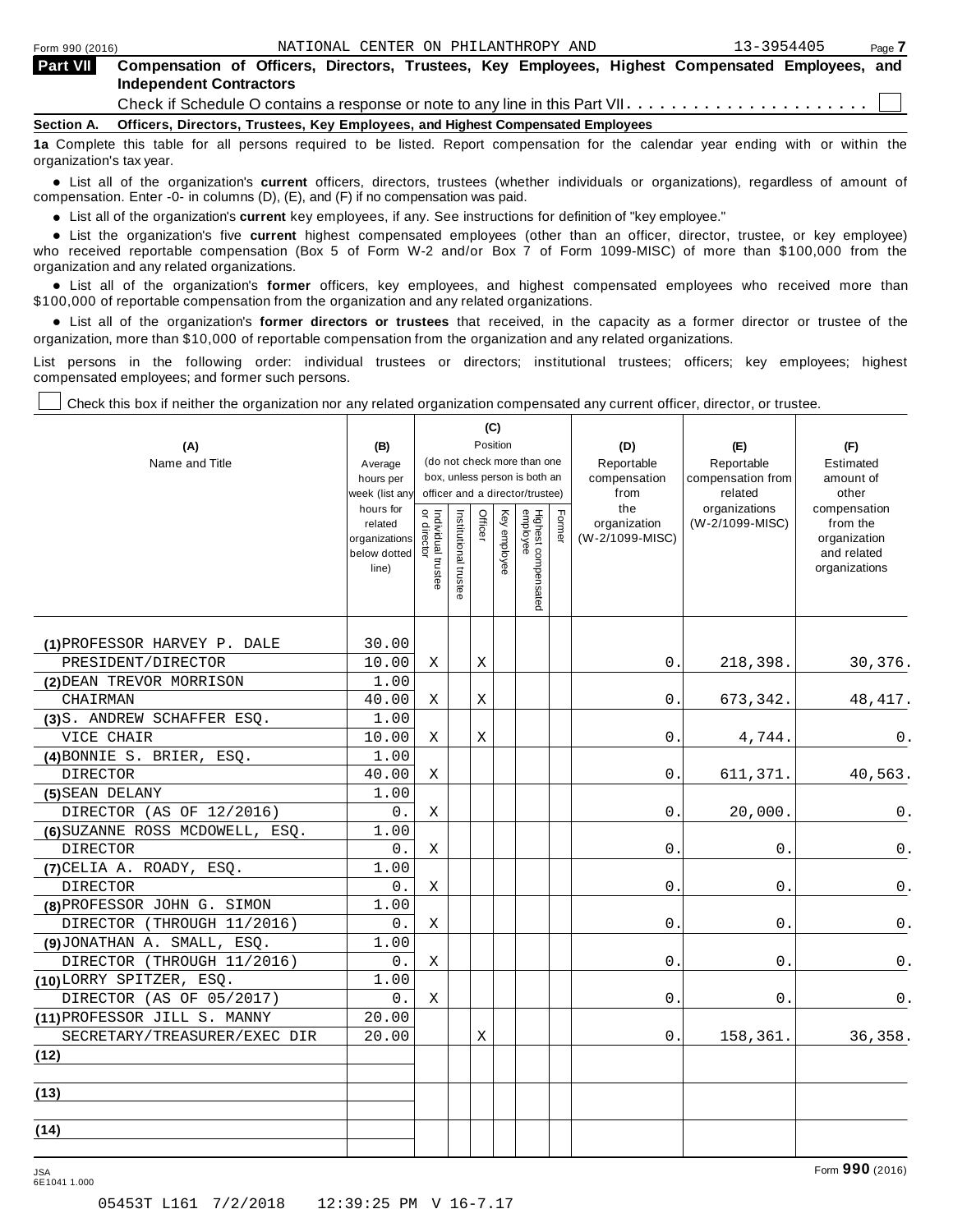#### NATIONAL CENTER ON PHILANTHROPY AND 13-3954405

| <b>Part VII</b><br>Section A. Officers, Directors, Trustees, Key Employees, and Highest Compensated Employees (continued)                                                                                                                                 |                                                                                  |                                     |                       |                 |              |                                                                                                     |        |                                                |                                             |                                                                                   |
|-----------------------------------------------------------------------------------------------------------------------------------------------------------------------------------------------------------------------------------------------------------|----------------------------------------------------------------------------------|-------------------------------------|-----------------------|-----------------|--------------|-----------------------------------------------------------------------------------------------------|--------|------------------------------------------------|---------------------------------------------|-----------------------------------------------------------------------------------|
| (A)<br>Name and title                                                                                                                                                                                                                                     | (B)<br>Average<br>hours per                                                      |                                     |                       | (C)<br>Position |              | (do not check more than one                                                                         |        | (D)<br>Reportable<br>compensation              | (E)<br>Reportable<br>compensation from      | (F)<br>Estimated<br>amount of                                                     |
|                                                                                                                                                                                                                                                           | week (list any<br>hours for<br>related<br>organizations<br>below dotted<br>line) | Individual trustee<br>  or director | Institutional trustee | Officer         | Key employee | box, unless person is both an<br>officer and a director/trustee)<br>Highest compensated<br>employee | Former | from<br>the<br>organization<br>(W-2/1099-MISC) | related<br>organizations<br>(W-2/1099-MISC) | other<br>compensation<br>from the<br>organization<br>and related<br>organizations |
|                                                                                                                                                                                                                                                           |                                                                                  |                                     |                       |                 |              |                                                                                                     |        |                                                |                                             |                                                                                   |
|                                                                                                                                                                                                                                                           |                                                                                  |                                     |                       |                 |              |                                                                                                     |        |                                                |                                             |                                                                                   |
|                                                                                                                                                                                                                                                           |                                                                                  |                                     |                       |                 |              |                                                                                                     |        |                                                |                                             |                                                                                   |
|                                                                                                                                                                                                                                                           |                                                                                  |                                     |                       |                 |              |                                                                                                     |        |                                                |                                             |                                                                                   |
|                                                                                                                                                                                                                                                           |                                                                                  |                                     |                       |                 |              |                                                                                                     |        |                                                |                                             |                                                                                   |
|                                                                                                                                                                                                                                                           |                                                                                  |                                     |                       |                 |              |                                                                                                     |        |                                                |                                             |                                                                                   |
|                                                                                                                                                                                                                                                           |                                                                                  |                                     |                       |                 |              |                                                                                                     |        |                                                |                                             |                                                                                   |
|                                                                                                                                                                                                                                                           |                                                                                  |                                     |                       |                 |              |                                                                                                     |        |                                                |                                             |                                                                                   |
|                                                                                                                                                                                                                                                           |                                                                                  |                                     |                       |                 |              |                                                                                                     |        |                                                |                                             |                                                                                   |
|                                                                                                                                                                                                                                                           |                                                                                  |                                     |                       |                 |              |                                                                                                     |        |                                                |                                             |                                                                                   |
|                                                                                                                                                                                                                                                           |                                                                                  |                                     |                       |                 |              |                                                                                                     |        |                                                |                                             |                                                                                   |
| 1b Sub-total<br>c Total from continuation sheets to Part VII, Section A                                                                                                                                                                                   |                                                                                  |                                     |                       |                 |              |                                                                                                     |        | 0.<br>0.<br>0.                                 | 1,686,216.<br>$0$ .<br>1,686,216.           | 155,714.<br>0.<br>155,714.                                                        |
| 2 Total number of individuals (including but not limited to those listed above) who received more than \$100,000 of<br>reportable compensation from the organization $\blacktriangleright$                                                                |                                                                                  | 0.                                  |                       |                 |              |                                                                                                     |        |                                                |                                             |                                                                                   |
| 3 Did the organization list any former officer, director, or trustee, key employee, or highest compensated<br>employee on line 1a? If "Yes," complete Schedule J for such individual                                                                      |                                                                                  |                                     |                       |                 |              |                                                                                                     |        |                                                |                                             | Yes <br>No<br>3<br>Χ                                                              |
| 4 For any individual listed on line 1a, is the sum of reportable compensation and other compensation from the<br>organization and related organizations greater than \$150,000? If "Yes," complete Schedule J for such                                    |                                                                                  |                                     |                       |                 |              |                                                                                                     |        |                                                |                                             | Χ<br>4                                                                            |
| Did any person listed on line 1a receive or accrue compensation from any unrelated organization or individual<br>5<br>for services rendered to the organization? If "Yes," complete Schedule J for such person                                            |                                                                                  |                                     |                       |                 |              |                                                                                                     |        |                                                |                                             | 5<br>Χ                                                                            |
| <b>Section B. Independent Contractors</b>                                                                                                                                                                                                                 |                                                                                  |                                     |                       |                 |              |                                                                                                     |        |                                                |                                             |                                                                                   |
| Complete this table for your five highest compensated independent contractors that received more than \$100,000 of<br>compensation from the organization. Report compensation for the calendar year ending with or within the organization's tax<br>year. |                                                                                  |                                     |                       |                 |              |                                                                                                     |        |                                                |                                             |                                                                                   |
| (A)<br>Name and business address                                                                                                                                                                                                                          |                                                                                  |                                     |                       |                 |              |                                                                                                     |        | (B)<br>Description of services                 |                                             | (C)<br>Compensation                                                               |
|                                                                                                                                                                                                                                                           |                                                                                  |                                     |                       |                 |              |                                                                                                     |        |                                                |                                             |                                                                                   |
|                                                                                                                                                                                                                                                           |                                                                                  |                                     |                       |                 |              |                                                                                                     |        |                                                |                                             |                                                                                   |

**2** Total number of independent contractors (including but not limited to those listed above) who received more than \$100,000 in compensation from the organization  $\triangleright$  0.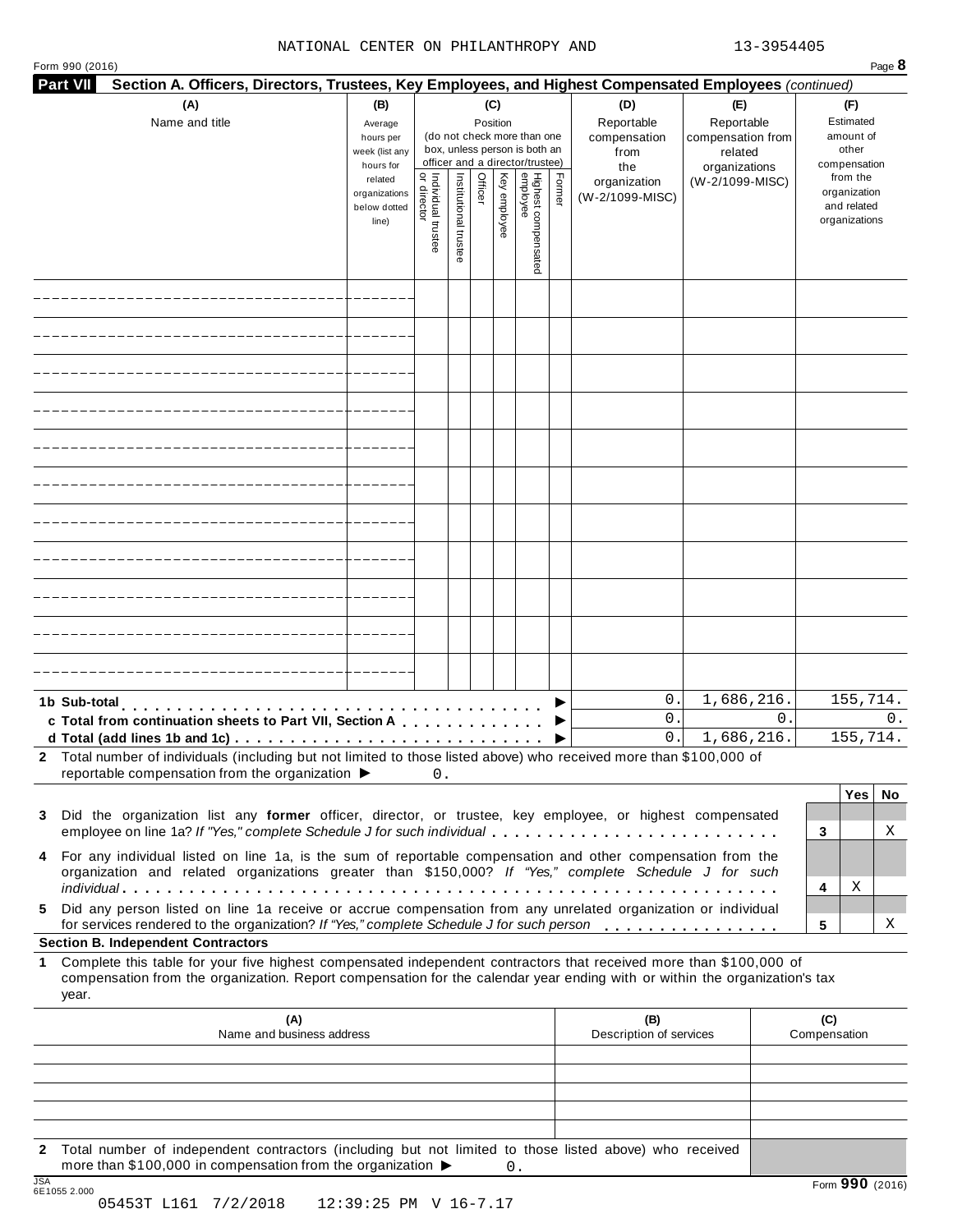| Form 990 (2016) |  |  |
|-----------------|--|--|
|                 |  |  |

|                                                                  | <b>Part VIII</b> | <b>Statement of Revenue</b>                                                                                                                                                                                                                   |                                                  |                      |                      |                                                    |                                         |                                                                                 |
|------------------------------------------------------------------|------------------|-----------------------------------------------------------------------------------------------------------------------------------------------------------------------------------------------------------------------------------------------|--------------------------------------------------|----------------------|----------------------|----------------------------------------------------|-----------------------------------------|---------------------------------------------------------------------------------|
|                                                                  |                  |                                                                                                                                                                                                                                               |                                                  |                      | (A)<br>Total revenue | (B)<br>Related or<br>exempt<br>function<br>revenue | (C)<br>Unrelated<br>business<br>revenue | $\sim$ $\,$<br>(D)<br>Revenue<br>excluded from tax<br>under sections<br>512-514 |
|                                                                  | 1a               | Federated campaigns <b>Federated</b>                                                                                                                                                                                                          | 1а                                               |                      |                      |                                                    |                                         |                                                                                 |
| <b>Contributions, Gifts, Grants</b><br>and Other Similar Amounts | b                | Membership dues                                                                                                                                                                                                                               | 1 b                                              |                      |                      |                                                    |                                         |                                                                                 |
|                                                                  | c                | Fundraising events <b>Fundraising</b>                                                                                                                                                                                                         | 1с                                               |                      |                      |                                                    |                                         |                                                                                 |
|                                                                  | d                | Related organizations <b>contains</b> and <b>Related</b> organizations <b>and</b> a set of the set of the set of the set of the set of the set of the set of the set of the set of the set of the set of the set of the set of the set of the | 1d                                               | 290,000.             |                      |                                                    |                                         |                                                                                 |
|                                                                  | е                | Government grants (contributions)                                                                                                                                                                                                             | 1е                                               |                      |                      |                                                    |                                         |                                                                                 |
|                                                                  | f                | All other contributions, gifts, grants,                                                                                                                                                                                                       |                                                  |                      |                      |                                                    |                                         |                                                                                 |
|                                                                  |                  | and similar amounts not included above                                                                                                                                                                                                        | 1f                                               | 407,865.             |                      |                                                    |                                         |                                                                                 |
|                                                                  | g                | Noncash contributions included in lines 1a-1f: \$                                                                                                                                                                                             |                                                  | ▶                    |                      |                                                    |                                         |                                                                                 |
|                                                                  | h                |                                                                                                                                                                                                                                               |                                                  | <b>Business Code</b> | 697,865.             |                                                    |                                         |                                                                                 |
| Program Service Revenue                                          | 2a               |                                                                                                                                                                                                                                               |                                                  |                      |                      |                                                    |                                         |                                                                                 |
|                                                                  | b                |                                                                                                                                                                                                                                               |                                                  |                      |                      |                                                    |                                         |                                                                                 |
|                                                                  | c                |                                                                                                                                                                                                                                               |                                                  |                      |                      |                                                    |                                         |                                                                                 |
|                                                                  | d                |                                                                                                                                                                                                                                               |                                                  |                      |                      |                                                    |                                         |                                                                                 |
|                                                                  | е                |                                                                                                                                                                                                                                               |                                                  |                      |                      |                                                    |                                         |                                                                                 |
|                                                                  | f                | All other program service revenue                                                                                                                                                                                                             |                                                  |                      |                      |                                                    |                                         |                                                                                 |
|                                                                  | g                | Total. Add lines 2a-2f ▶                                                                                                                                                                                                                      |                                                  |                      | $0$ .                |                                                    |                                         |                                                                                 |
|                                                                  | 3                | Investment<br>income                                                                                                                                                                                                                          | (including<br>dividends,                         | interest,            |                      |                                                    |                                         |                                                                                 |
|                                                                  |                  | and other similar amounts) $\cdots$ $\cdots$ $\cdots$ $\cdots$                                                                                                                                                                                |                                                  |                      | 271,944.<br>$0$ .    |                                                    |                                         | 271,944.                                                                        |
|                                                                  | 4<br>5           | Income from investment of tax-exempt bond proceeds $\blacktriangleright$                                                                                                                                                                      |                                                  |                      | $0$ .                |                                                    |                                         |                                                                                 |
|                                                                  |                  |                                                                                                                                                                                                                                               | (i) Real                                         | (ii) Personal        |                      |                                                    |                                         |                                                                                 |
|                                                                  | 6а               | Gross rents                                                                                                                                                                                                                                   |                                                  |                      |                      |                                                    |                                         |                                                                                 |
|                                                                  | b                | Less: rental expenses                                                                                                                                                                                                                         |                                                  |                      |                      |                                                    |                                         |                                                                                 |
|                                                                  | c                | Rental income or (loss)                                                                                                                                                                                                                       |                                                  |                      |                      |                                                    |                                         |                                                                                 |
|                                                                  | d                | Net rental income or (loss) . ___________________                                                                                                                                                                                             |                                                  |                      | 0.                   |                                                    |                                         |                                                                                 |
|                                                                  | 7а               | Gross amount from sales of                                                                                                                                                                                                                    | (i) Securities                                   | (ii) Other           |                      |                                                    |                                         |                                                                                 |
|                                                                  |                  | assets other than inventory                                                                                                                                                                                                                   | 549,812.                                         |                      |                      |                                                    |                                         |                                                                                 |
|                                                                  | b                | Less: cost or other basis                                                                                                                                                                                                                     |                                                  |                      |                      |                                                    |                                         |                                                                                 |
|                                                                  |                  | and sales expenses                                                                                                                                                                                                                            | 563,967.                                         |                      |                      |                                                    |                                         |                                                                                 |
|                                                                  | c                | Gain or (loss) <b>Cain Contains and Containing</b>                                                                                                                                                                                            | $-14, 155.$                                      |                      |                      |                                                    |                                         |                                                                                 |
|                                                                  | d                | Net gain or (loss) <b>interest in the contract of the Contract of Lines</b>                                                                                                                                                                   |                                                  |                      | $-14, 155.$          |                                                    |                                         | $-14, 155.$                                                                     |
|                                                                  | 8а               | Gross income from fundraising<br>events (not including \$                                                                                                                                                                                     |                                                  |                      |                      |                                                    |                                         |                                                                                 |
|                                                                  |                  | of contributions reported on line 1c).                                                                                                                                                                                                        |                                                  |                      |                      |                                                    |                                         |                                                                                 |
|                                                                  |                  | See Part IV, line 18 $\ldots$ $\ldots$ $\ldots$ a                                                                                                                                                                                             |                                                  | $\mathbb O$ .        |                      |                                                    |                                         |                                                                                 |
| Other Revenue                                                    | b                | Less: direct expenses                                                                                                                                                                                                                         | b <sub>l</sub>                                   | $0$ .                |                      |                                                    |                                         |                                                                                 |
|                                                                  | c                | Net income or (loss) from fundraising events ________                                                                                                                                                                                         |                                                  |                      | $\mathbf{0}$ .       |                                                    |                                         |                                                                                 |
|                                                                  | 9а               | Gross income from gaming activities.                                                                                                                                                                                                          |                                                  |                      |                      |                                                    |                                         |                                                                                 |
|                                                                  |                  | See Part IV, line 19 a                                                                                                                                                                                                                        |                                                  | $\mathbb O$ .        |                      |                                                    |                                         |                                                                                 |
|                                                                  | b                |                                                                                                                                                                                                                                               |                                                  | $0$ .                |                      |                                                    |                                         |                                                                                 |
|                                                                  | c                | Net income or (loss) from gaming activities ________ ▶                                                                                                                                                                                        |                                                  |                      | $\mathbf{0}$ .       |                                                    |                                         |                                                                                 |
|                                                                  | 10a              | Gross sales of inventory, less<br>returns and allowances a                                                                                                                                                                                    |                                                  | $\mathbb O$ .        |                      |                                                    |                                         |                                                                                 |
|                                                                  | b<br>c           | Less: cost of goods sold $\qquad \qquad \textbf{b} \perp$<br>Net income or (loss) from sales of inventory                                                                                                                                     |                                                  | $\mathbf{0}$ .<br>▶  | $\mathbf{0}$ .       |                                                    |                                         |                                                                                 |
|                                                                  |                  | Miscellaneous Revenue                                                                                                                                                                                                                         |                                                  | <b>Business Code</b> |                      |                                                    |                                         |                                                                                 |
|                                                                  | 11a              | NONPROFIT FORUM                                                                                                                                                                                                                               | the control of the control of the control of the | 900099               | 10,128.              | 10,128.                                            |                                         |                                                                                 |
|                                                                  | b                | <u> 1989 - Johann Stein, mars an deus an deus Amerikaanse komme</u>                                                                                                                                                                           |                                                  |                      |                      |                                                    |                                         |                                                                                 |
|                                                                  | c                | <u> 1989 - Johann Stein, mars an deutscher Stein und der Stein und der Stein und der Stein und der Stein und der</u>                                                                                                                          |                                                  |                      |                      |                                                    |                                         |                                                                                 |
|                                                                  | d                | All other revenue entering the series of the series of the series of the series of the series of the series of                                                                                                                                |                                                  |                      |                      |                                                    |                                         |                                                                                 |
|                                                                  | е<br>12          | Total revenue. See instructions.                                                                                                                                                                                                              |                                                  |                      | 10,128.<br>965,782.  | 10,128.                                            |                                         | 257,789.                                                                        |
| .ISA                                                             |                  |                                                                                                                                                                                                                                               |                                                  |                      |                      |                                                    |                                         |                                                                                 |

JSA Form **990** (2016) 6E1051 1.000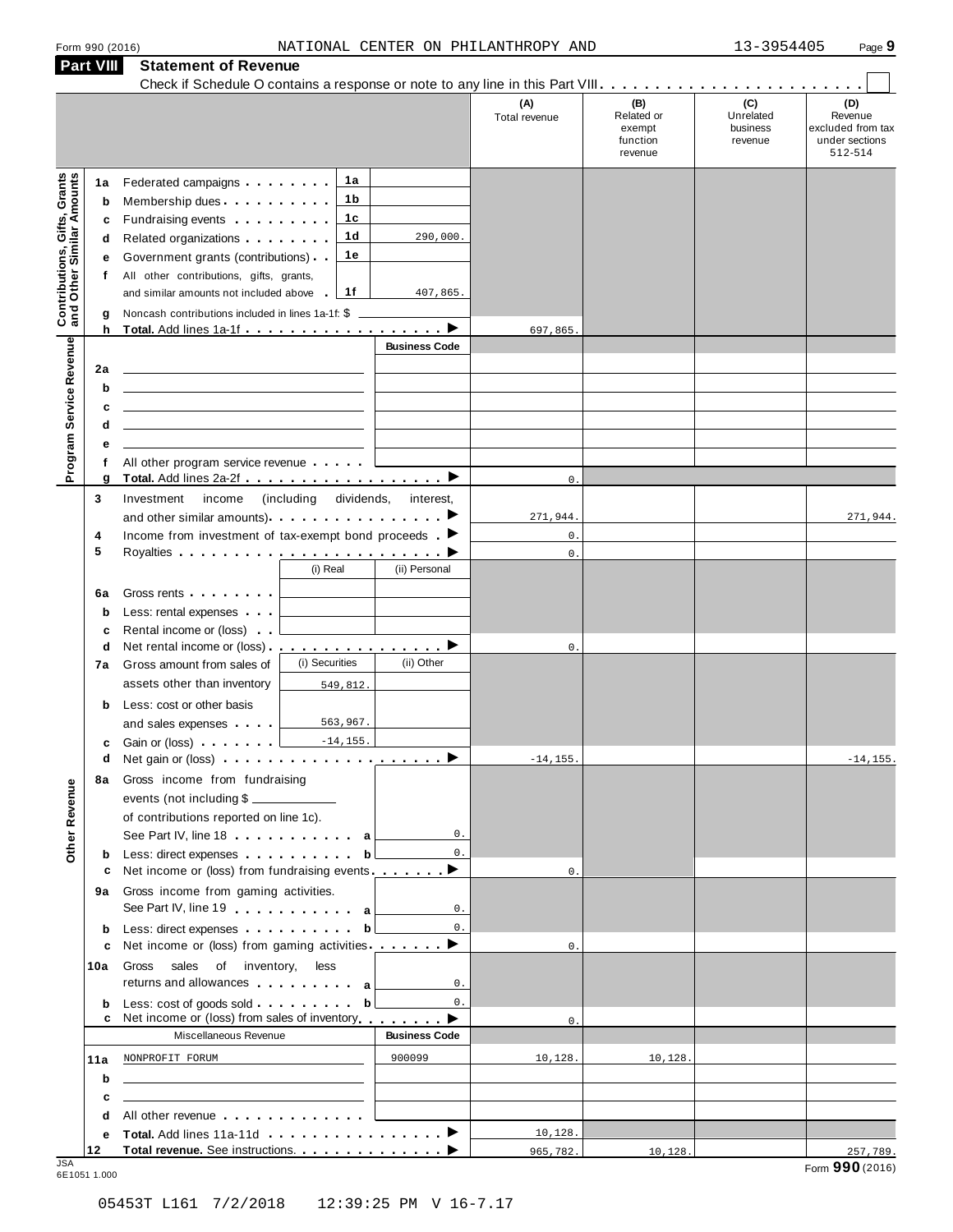| Do not include amounts reported on lines 6b, 7b,<br>8b, 9b, and 10b of Part VIII.                                                                                                                                                                                               | (A)<br>Total expenses | (B)<br>Program service<br>expenses | (C)<br>Management and<br>general expenses | (D)<br>Fundraising<br>expenses |
|---------------------------------------------------------------------------------------------------------------------------------------------------------------------------------------------------------------------------------------------------------------------------------|-----------------------|------------------------------------|-------------------------------------------|--------------------------------|
| 1 Grants and other assistance to domestic organizations<br>and domestic governments. See Part IV, line 21                                                                                                                                                                       | 0                     |                                    |                                           |                                |
| 2 Grants and other assistance to domestic<br>individuals. See Part IV, line 22                                                                                                                                                                                                  | 0                     |                                    |                                           |                                |
| 3 Grants and other assistance to foreign                                                                                                                                                                                                                                        |                       |                                    |                                           |                                |
| organizations, foreign governments, and foreign<br>individuals. See Part IV, lines 15 and 16                                                                                                                                                                                    | 0                     |                                    |                                           |                                |
| 4 Benefits paid to or for members                                                                                                                                                                                                                                               | $\Omega$              |                                    |                                           |                                |
| 5 Compensation of current officers, directors,<br>trustees, and key employees expressed and the set of the set of the set of the set of the set of the set of the set of the set of the set of the set of the set of the set of the set of the set of the set of the set of the | 0                     |                                    |                                           |                                |
| 6 Compensation not included above, to disqualified<br>persons (as defined under section 4958(f)(1)) and                                                                                                                                                                         |                       |                                    |                                           |                                |
| persons described in section 4958(c)(3)(B)                                                                                                                                                                                                                                      | 0                     |                                    |                                           |                                |
| 7 Other salaries and wages<br>1.1.1.1.1.1                                                                                                                                                                                                                                       | $\Omega$              |                                    |                                           |                                |
| 8 Pension plan accruals and contributions (include<br>section 401(k) and 403(b) employer contributions)                                                                                                                                                                         | 0                     |                                    |                                           |                                |
| 9                                                                                                                                                                                                                                                                               | $\Omega$              |                                    |                                           |                                |
| Payroll taxes<br>10                                                                                                                                                                                                                                                             | $\Omega$              |                                    |                                           |                                |
| Fees for services (non-employees):<br>11                                                                                                                                                                                                                                        |                       |                                    |                                           |                                |
| a Management                                                                                                                                                                                                                                                                    | 0<br>$\Omega$         |                                    |                                           |                                |
|                                                                                                                                                                                                                                                                                 |                       |                                    | 14,000.                                   |                                |
| c Accounting                                                                                                                                                                                                                                                                    | 14,000.<br>0          |                                    |                                           |                                |
| d Lobbying                                                                                                                                                                                                                                                                      | $\Omega$              |                                    |                                           |                                |
| e Professional fundraising services. See Part IV, line 17                                                                                                                                                                                                                       | 2,577.                |                                    | 2,577.                                    |                                |
| f Investment management fees                                                                                                                                                                                                                                                    |                       |                                    |                                           |                                |
| 9 Other. (If line 11g amount exceeds 10% of line 25, column                                                                                                                                                                                                                     | 17,371.               |                                    | 17,371.                                   |                                |
| (A) amount, list line 11g expenses on Schedule O.)                                                                                                                                                                                                                              | $\Omega$              |                                    |                                           |                                |
| 12 Advertising and promotion                                                                                                                                                                                                                                                    | 10,840.               | 9,857.                             | 465                                       | 518.                           |
| Office expenses extensive and the set of the set of the set of the set of the set of the set of the set of the<br>13                                                                                                                                                            | 6,300.                | 5, 240.                            | 502                                       | 558.                           |
| Information technology<br>14                                                                                                                                                                                                                                                    | $\Omega$              |                                    |                                           |                                |
| 15                                                                                                                                                                                                                                                                              | 63,000.               | 52,403.                            | 5,022.                                    | 5,575.                         |
| 16 Occupancy                                                                                                                                                                                                                                                                    | 44,921.               | 44,921                             |                                           |                                |
| 18 Payments of travel or entertainment expenses                                                                                                                                                                                                                                 |                       |                                    |                                           |                                |
| for any federal, state, or local public officials                                                                                                                                                                                                                               | 0                     |                                    |                                           |                                |
| 19 Conferences, conventions, and meetings                                                                                                                                                                                                                                       | 48,275.               | 48,275.                            |                                           |                                |
| 20                                                                                                                                                                                                                                                                              | 0                     |                                    |                                           |                                |
| Payments to affiliates <b>container and the set of the set of the set of the set of the set of the set of the set of the set of the set of the set of the set of the set of the set of the set of the set of the set of the set </b><br>21                                      | 0                     |                                    |                                           |                                |
| Depreciation, depletion, and amortization<br>22                                                                                                                                                                                                                                 | 0                     |                                    |                                           |                                |
| 23<br>Insurance experience and the set of the set of the set of the set of the set of the set of the set of the set of the set of the set of the set of the set of the set of the set of the set of the set of the set of the set of                                            | 0                     |                                    |                                           |                                |
| Other expenses. Itemize expenses not covered<br>24                                                                                                                                                                                                                              |                       |                                    |                                           |                                |
| above (List miscellaneous expenses in line 24e. If                                                                                                                                                                                                                              |                       |                                    |                                           |                                |
| line 24e amount exceeds 10% of line 25, column                                                                                                                                                                                                                                  |                       |                                    |                                           |                                |
| (A) amount, list line 24e expenses on Schedule O.)                                                                                                                                                                                                                              |                       |                                    |                                           |                                |
| a SALARIES-ALLOCATED FROM NYU                                                                                                                                                                                                                                                   | 483,204.              | 401,928.                           | 38,516.                                   | 42,760.                        |
| <b>b</b> BENEFITS/TAXES-ALLOC FROM NY                                                                                                                                                                                                                                           | 144,803.              | 120,447.                           | 11,542.                                   | 12,814.                        |
| <b>CBOOKS AND PERIODICALS</b>                                                                                                                                                                                                                                                   | 30,645.               | 30,645.                            |                                           |                                |
| dLIBRARY SERVICES                                                                                                                                                                                                                                                               | 13,360.               | 13,360                             |                                           |                                |
| e All other expenses _______                                                                                                                                                                                                                                                    | 8,127.                | 7,970.                             | 75                                        | 82.                            |
| 25 Total functional expenses. Add lines 1 through 24e                                                                                                                                                                                                                           | 887, 423.             | 735,046.                           | 90,070.                                   | 62,307.                        |
| Joint costs. Complete this line only if the<br>26<br>organization reported in column (B) joint costs<br>from a combined educational campaign and                                                                                                                                |                       |                                    |                                           |                                |
| fundraising solicitation. Check here $\blacktriangleright$<br>if<br>following SOP 98-2 (ASC 958-720)                                                                                                                                                                            | 0                     |                                    |                                           |                                |
| <b>JSA</b>                                                                                                                                                                                                                                                                      |                       |                                    |                                           | Form 990 (2016)                |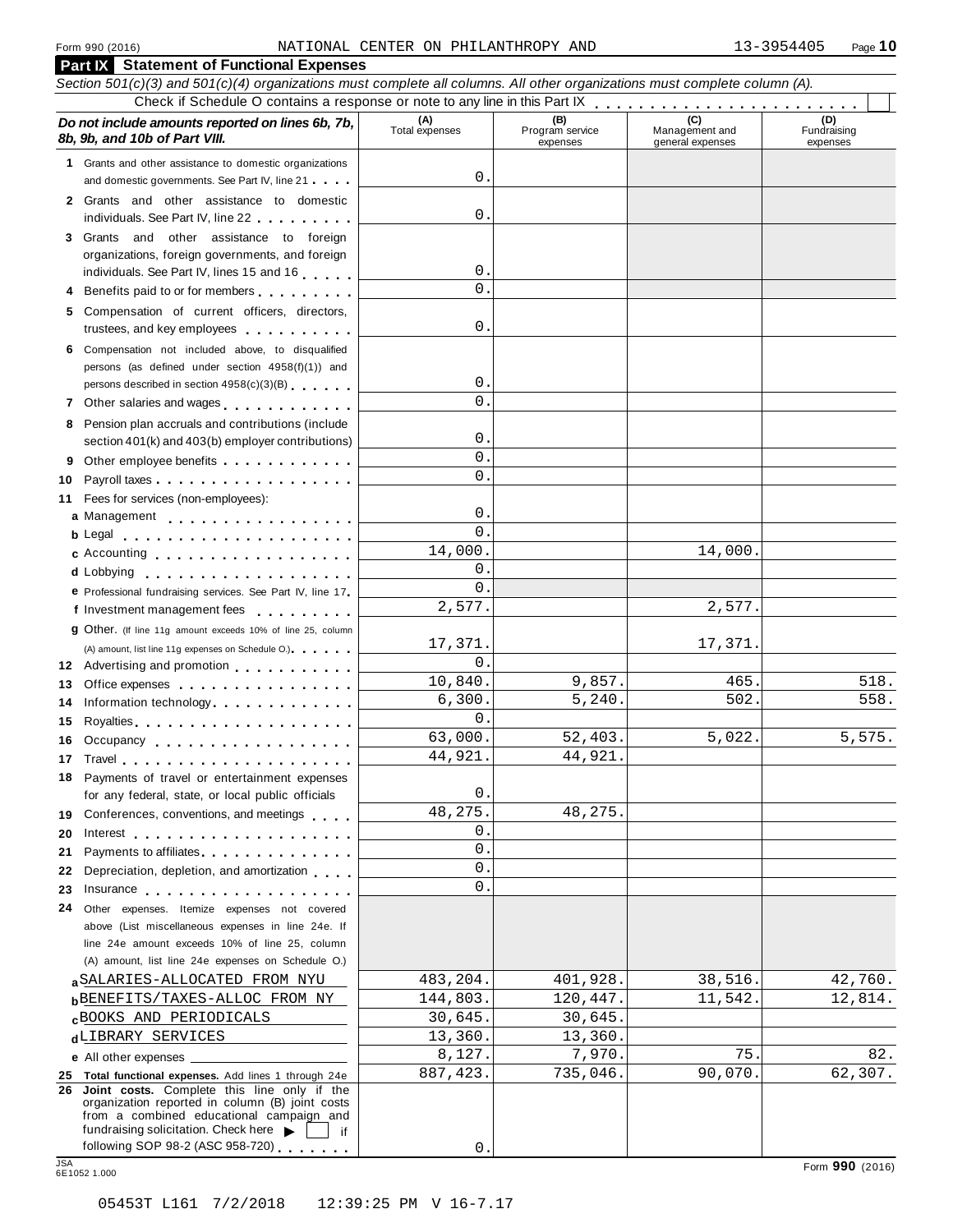|                             | Part X       | <b>Balance Sheet</b>                                                                                                                                                                                                                                                  |                          |                 |                    |
|-----------------------------|--------------|-----------------------------------------------------------------------------------------------------------------------------------------------------------------------------------------------------------------------------------------------------------------------|--------------------------|-----------------|--------------------|
|                             |              |                                                                                                                                                                                                                                                                       |                          |                 |                    |
|                             |              |                                                                                                                                                                                                                                                                       | (A)<br>Beginning of year |                 | (B)<br>End of year |
|                             | 1            |                                                                                                                                                                                                                                                                       | 120,342.                 | $\mathbf{1}$    | 189,877.           |
|                             | $\mathbf{2}$ | Savings and temporary cash investments                                                                                                                                                                                                                                | $0$ .                    | $\overline{2}$  | $0$ .              |
|                             | 3            |                                                                                                                                                                                                                                                                       | 332,734.                 | $\mathbf{3}$    | 440, 349.          |
|                             | 4            |                                                                                                                                                                                                                                                                       | $0$ .                    | 4               | 0.                 |
|                             | 5            | Loans and other receivables from current and former officers, directors,                                                                                                                                                                                              |                          |                 |                    |
|                             |              | trustees, key employees, and highest compensated employees.                                                                                                                                                                                                           |                          |                 |                    |
|                             |              | Complete Part II of Schedule L<br>Complete Part II of Schedule L<br>Loans and other receivables from other disqualified persons (as defined under section                                                                                                             | 0.                       | $5\phantom{.0}$ | $0$ .              |
|                             | 6            | 4958(f)(1)), persons described in section 4958(c)(3)(B), and contributing employers                                                                                                                                                                                   |                          |                 |                    |
|                             |              | and sponsoring organizations of section 501(c)(9) voluntary employees' beneficiary                                                                                                                                                                                    |                          |                 |                    |
|                             |              | organizations (see instructions). Complete Part II of Schedule L.                                                                                                                                                                                                     | 0.                       | 6               | $0$ .              |
| Assets                      | 7            |                                                                                                                                                                                                                                                                       | 0.                       | $\overline{7}$  | $0$ .              |
|                             | 8            | Inventories for sale or use enterprise and and all the contracts of the contracts of the contracts of the contracts of the contracts of the contracts of the contracts of the contracts of the contracts of the contracts of t                                        | $0$ .                    | 8               | $0$ .              |
|                             | 9            |                                                                                                                                                                                                                                                                       | 0.                       | 9               | $0$ .              |
|                             |              | 10a Land, buildings, and equipment: cost or                                                                                                                                                                                                                           |                          |                 |                    |
|                             |              | other basis. Complete Part VI of Schedule D<br>∣10a                                                                                                                                                                                                                   |                          |                 |                    |
|                             |              |                                                                                                                                                                                                                                                                       |                          | 0.10c           | 0.                 |
|                             | 11           | Investments - publicly traded securities                                                                                                                                                                                                                              | 6,308,384.               | 11              | 6,558,188.         |
|                             | 12           | Investments - other securities. See Part IV, line 11.                                                                                                                                                                                                                 | 0.                       | 12              | 0.                 |
|                             | 13           | Investments - program-related. See Part IV, line 11                                                                                                                                                                                                                   | 0.                       | 13              | 0.                 |
|                             | 14           | Intangible assets experience in the contract of the contract of the contract of the contract of the contract of the contract of the contract of the contract of the contract of the contract of the contract of the contract o                                        | 0.                       | 14              | $0$ .              |
|                             | 15           |                                                                                                                                                                                                                                                                       | 0.                       | 15              | 0.                 |
|                             | 16           | Total assets. Add lines 1 through 15 (must equal line 34)                                                                                                                                                                                                             | 6,761,460.<br>0.         | 16<br>17        | 7,188,414.<br>0.   |
|                             | 17           | Accounts payable and accrued expenses                                                                                                                                                                                                                                 | 0.                       | 18              | $0$ .              |
|                             | 18<br>19     |                                                                                                                                                                                                                                                                       | 0.                       | 19              | $0$ .              |
|                             | 20           |                                                                                                                                                                                                                                                                       | 0.                       | 20              | $0$ .              |
|                             | 21           | Escrow or custodial account liability. Complete Part IV of Schedule D                                                                                                                                                                                                 | 0.                       | 21              | $0$ .              |
|                             | 22           | Loans and other payables to current and former officers, directors,                                                                                                                                                                                                   |                          |                 |                    |
| Liabilities                 |              | trustees, key employees, highest compensated employees, and                                                                                                                                                                                                           |                          |                 |                    |
|                             |              | disqualified persons. Complete Part II of Schedule L.                                                                                                                                                                                                                 | 0.                       | 22              | 0.                 |
|                             | 23           | Secured mortgages and notes payable to unrelated third parties                                                                                                                                                                                                        | $0$ .                    | 23              | $0$ .              |
|                             | 24           | Unsecured notes and loans payable to unrelated third parties <b>contained</b>                                                                                                                                                                                         | 0.                       | 24              | $0$ .              |
|                             | 25           | Other liabilities (including federal income tax, payables to related third                                                                                                                                                                                            |                          |                 |                    |
|                             |              | parties, and other liabilities not included on lines 17-24). Complete Part X                                                                                                                                                                                          |                          |                 |                    |
|                             |              | of Schedule D                                                                                                                                                                                                                                                         | 0.                       | 25              | $0$ .              |
|                             | 26           |                                                                                                                                                                                                                                                                       | $\mathbf 0$ .            | 26              | $0$ .              |
|                             |              | $\overline{X}$ and<br>Organizations that follow SFAS 117 (ASC 958), check here ▶<br>complete lines 27 through 29, and lines 33 and 34.                                                                                                                                |                          |                 |                    |
|                             | 27           | Unrestricted net assets                                                                                                                                                                                                                                               | 3,887,755.               | 27              | 4,205,105.         |
|                             | 28           | Temporarily restricted net assets                                                                                                                                                                                                                                     | 588,305.                 | 28              | 697,909.           |
|                             | 29           | Permanently restricted net assets<br>included: increases<br>increases<br>increases<br>increases<br>increases<br>increases<br>increases<br>increases<br>increases<br>increases<br>increases<br>increases<br>increases<br>increases<br>increases<br>increases<br>i      | 2, 285, 400.             | 29              | 2,285,400.         |
| Net Assets or Fund Balances |              | Organizations that do not follow SFAS 117 (ASC 958), check here ▶<br>and<br>complete lines 30 through 34.                                                                                                                                                             |                          |                 |                    |
|                             | 30           |                                                                                                                                                                                                                                                                       |                          | 30              |                    |
|                             | 31           | Paid-in or capital surplus, or land, building, or equipment fund                                                                                                                                                                                                      |                          | 31              |                    |
|                             | 32           | Retained earnings, endowment, accumulated income, or other funds                                                                                                                                                                                                      |                          | 32              |                    |
|                             | 33           |                                                                                                                                                                                                                                                                       | 6,761,460.               | 33              | 7,188,414.         |
|                             | 34           | Total liabilities and net assets/fund balances [1] [1] [1] Total liabilities and net assets/fund balances [1] $\cdot$ [1] $\cdot$ [1] $\cdot$ [1] $\cdot$ [1] $\cdot$ [1] $\cdot$ [1] $\cdot$ [1] $\cdot$ [1] $\cdot$ [1] $\cdot$ [1] $\cdot$ [1] $\cdot$ [1] $\cdot$ | 6,761,460.               | 34              | 7,188,414.         |

Form **990** (2016)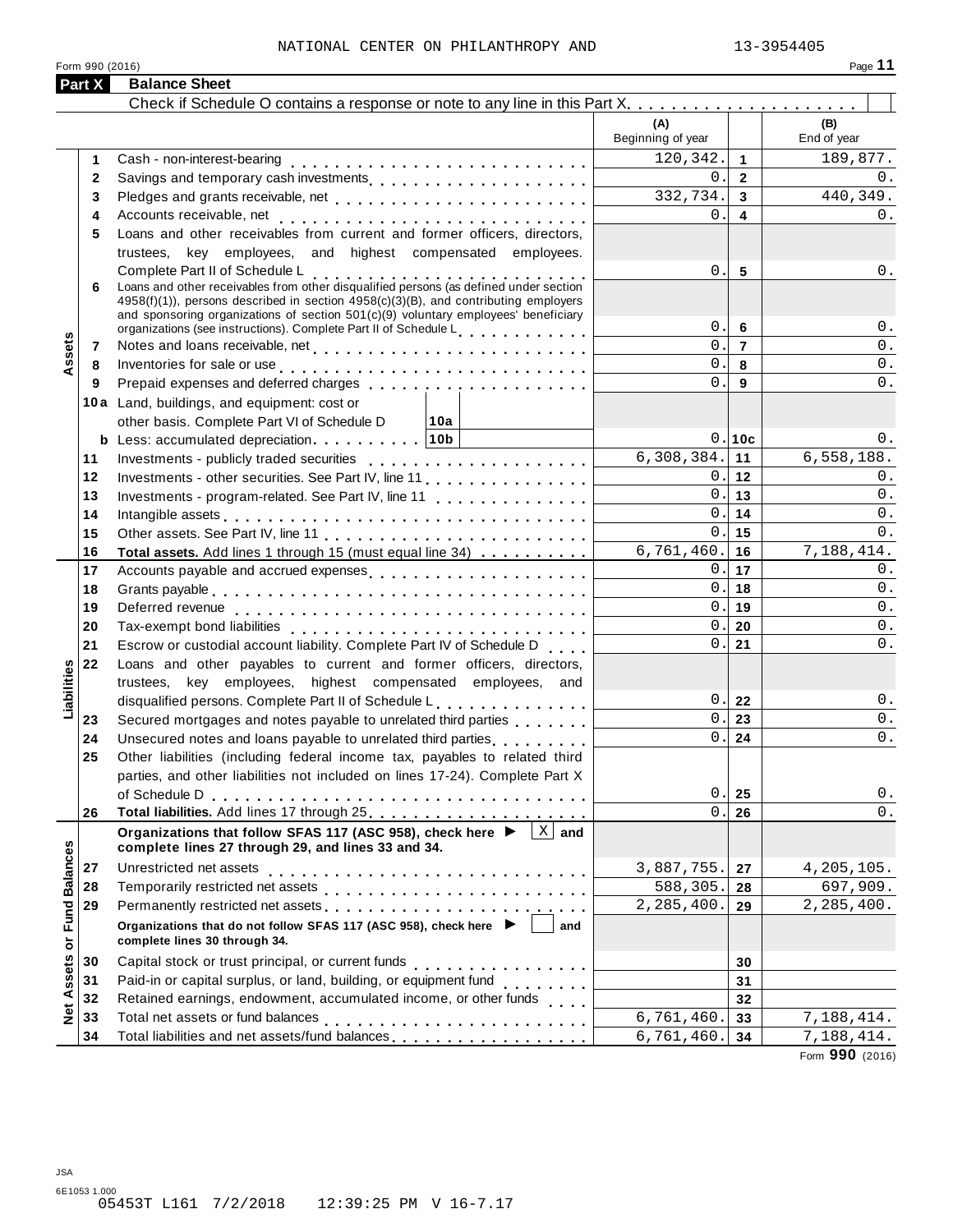|  | NATIONAL CENTER ON PHILANTHROPY AND | 13-3954405 |
|--|-------------------------------------|------------|
|  |                                     |            |

|                | Form 990 (2016)                                                                                                                                                                                                                                                                                                                                            |                |                |            | Page 12 |
|----------------|------------------------------------------------------------------------------------------------------------------------------------------------------------------------------------------------------------------------------------------------------------------------------------------------------------------------------------------------------------|----------------|----------------|------------|---------|
| <b>Part XI</b> | <b>Reconciliation of Net Assets</b>                                                                                                                                                                                                                                                                                                                        |                |                |            |         |
|                |                                                                                                                                                                                                                                                                                                                                                            |                |                |            |         |
| 1              | Total revenue (must equal Part VIII, column (A), line 12)                                                                                                                                                                                                                                                                                                  | $\mathbf{1}$   |                | 965,782.   |         |
| $\mathbf{2}$   | Total expenses (must equal Part IX, column (A), line 25)                                                                                                                                                                                                                                                                                                   | $\overline{2}$ |                | 887, 423.  |         |
| 3              | Revenue less expenses. Subtract line 2 from line 1                                                                                                                                                                                                                                                                                                         | 3              |                | 78,359.    |         |
| 4              | Net assets or fund balances at beginning of year (must equal Part X, line 33, column (A))                                                                                                                                                                                                                                                                  | 4              |                | 6,761,460. |         |
| 5              | Net unrealized gains (losses) on investments                                                                                                                                                                                                                                                                                                               | 5              |                | 348,595.   |         |
| 6              |                                                                                                                                                                                                                                                                                                                                                            | 6              |                |            | 0.      |
| $\overline{7}$ |                                                                                                                                                                                                                                                                                                                                                            | $\overline{7}$ |                |            | 0.      |
| 8              |                                                                                                                                                                                                                                                                                                                                                            | 8              |                |            | 0.      |
| 9              | Other changes in net assets or fund balances (explain in Schedule O)                                                                                                                                                                                                                                                                                       | 9              |                |            | 0.      |
| 10             | Net assets or fund balances at end of year. Combine lines 3 through 9 (must equal Part X, line                                                                                                                                                                                                                                                             |                |                |            |         |
|                |                                                                                                                                                                                                                                                                                                                                                            | 10             |                | 7,188,414. |         |
| Part XII       | <b>Financial Statements and Reporting</b>                                                                                                                                                                                                                                                                                                                  |                |                |            |         |
|                |                                                                                                                                                                                                                                                                                                                                                            |                |                |            |         |
| 1              | $X$ Accrual<br>Other<br>Accounting method used to prepare the Form 990:<br>Cash<br>If the organization changed its method of accounting from a prior year or checked "Other," explain in<br>Schedule O.                                                                                                                                                    |                |                | Yes        | No      |
|                | 2a Were the organization's financial statements compiled or reviewed by an independent accountant?<br>If "Yes," check a box below to indicate whether the financial statements for the year were compiled or<br>reviewed on a separate basis, consolidated basis, or both:<br>Separate basis<br>Consolidated basis<br>Both consolidated and separate basis |                | 2a             |            | Χ       |
|                | <b>b</b> Were the organization's financial statements audited by an independent accountant?                                                                                                                                                                                                                                                                |                | 2 <sub>b</sub> | Χ          |         |
|                | If "Yes," check a box below to indicate whether the financial statements for the year were audited on a<br>separate basis, consolidated basis, or both:<br>$\lfloor x \rfloor$ Both consolidated and separate basis<br>Consolidated basis<br>Separate basis                                                                                                |                |                |            |         |
|                | c If "Yes" to line 2a or 2b, does the organization have a committee that assumes responsibility for oversight                                                                                                                                                                                                                                              |                |                |            |         |
|                | of the audit, review, or compilation of its financial statements and selection of an independent accountant?                                                                                                                                                                                                                                               |                | 2c             | Χ          |         |
|                | If the organization changed either its oversight process or selection process during the tax year, explain in<br>Schedule O.                                                                                                                                                                                                                               |                |                |            |         |
|                | 3a As a result of a federal award, was the organization required to undergo an audit or audits as set forth in                                                                                                                                                                                                                                             |                |                |            |         |
|                |                                                                                                                                                                                                                                                                                                                                                            |                | 3a             |            | Χ       |
|                | <b>b</b> If "Yes," did the organization undergo the required audit or audits? If the organization did not undergo the                                                                                                                                                                                                                                      |                |                |            |         |
|                | required audit or audits, explain why in Schedule O and describe any steps taken to undergo such audits.                                                                                                                                                                                                                                                   |                | 3 <sub>b</sub> |            |         |

Form **990** (2016)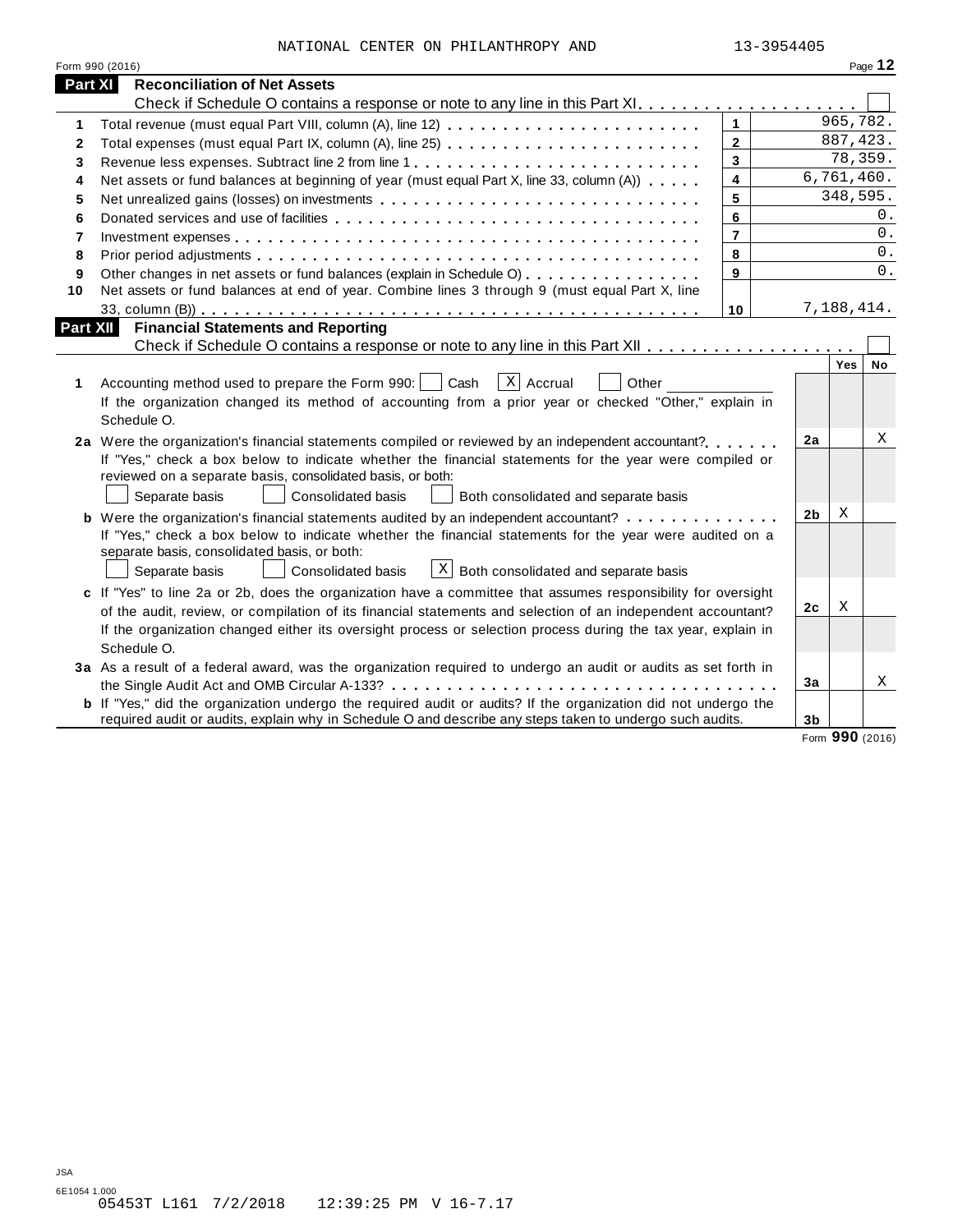# **SCHEDULE A Public Charity Status and Public Support**<br>(Form 990 or 990-EZ) complete if the organization is a section 501(c)(3) organization or a section 4947(a)(1) popeyempt charitable trust  $\oslash$  () **16**

(Form 990 or 990-EZ) complete if the organization is a section 501(c)(3) organization or a section 4947(a)(1) nonexempt charitable trust. 2016 <sup>D</sup> I **Attach to Form <sup>990</sup> or Form 990-EZ.** epartment of the Treasury **Open to Public**

|       |        | Department of the Treasury<br><b>Internal Revenue Service</b> |                                                            | ▶ Attach to Form 990 or Form 990-EZ.                                                                      |     |                          | Information about Schedule A (Form 990 or 990-EZ) and its instructions is at www.irs.gov/form990.                                                                                                                                                                                                                                                                                | <b>Open to Public</b><br>Inspection                                                                                              |
|-------|--------|---------------------------------------------------------------|------------------------------------------------------------|-----------------------------------------------------------------------------------------------------------|-----|--------------------------|----------------------------------------------------------------------------------------------------------------------------------------------------------------------------------------------------------------------------------------------------------------------------------------------------------------------------------------------------------------------------------|----------------------------------------------------------------------------------------------------------------------------------|
|       |        | Name of the organization                                      |                                                            | NATIONAL CENTER ON PHILANTHROPY AND                                                                       |     |                          | <b>Employer identification number</b>                                                                                                                                                                                                                                                                                                                                            |                                                                                                                                  |
|       |        | THE LAW, INC.                                                 |                                                            |                                                                                                           |     |                          | 13-3954405                                                                                                                                                                                                                                                                                                                                                                       |                                                                                                                                  |
|       | Part I |                                                               |                                                            |                                                                                                           |     |                          | Reason for Public Charity Status (All organizations must complete this part.) See instructions.                                                                                                                                                                                                                                                                                  |                                                                                                                                  |
|       |        |                                                               |                                                            | The organization is not a private foundation because it is: (For lines 1 through 12, check only one box.) |     |                          |                                                                                                                                                                                                                                                                                                                                                                                  |                                                                                                                                  |
| 1     |        |                                                               |                                                            | A church, convention of churches, or association of churches described in section 170(b)(1)(A)(i).        |     |                          |                                                                                                                                                                                                                                                                                                                                                                                  |                                                                                                                                  |
| 2     |        |                                                               |                                                            | A school described in section 170(b)(1)(A)(ii). (Attach Schedule E (Form 990 or 990-EZ).)                 |     |                          |                                                                                                                                                                                                                                                                                                                                                                                  |                                                                                                                                  |
| 3     |        |                                                               |                                                            | A hospital or a cooperative hospital service organization described in section 170(b)(1)(A)(iii).         |     |                          |                                                                                                                                                                                                                                                                                                                                                                                  |                                                                                                                                  |
| 4     |        |                                                               |                                                            |                                                                                                           |     |                          | A medical research organization operated in conjunction with a hospital described in section 170(b)(1)(A)(iii). Enter the                                                                                                                                                                                                                                                        |                                                                                                                                  |
|       |        | hospital's name, city, and state:                             |                                                            |                                                                                                           |     |                          |                                                                                                                                                                                                                                                                                                                                                                                  |                                                                                                                                  |
| 5     |        |                                                               | section 170(b)(1)(A)(iv). (Complete Part II.)              |                                                                                                           |     |                          |                                                                                                                                                                                                                                                                                                                                                                                  | An organization operated for the benefit of a college or university owned or operated by a governmental unit described in        |
| 6     |        |                                                               |                                                            | A federal, state, or local government or governmental unit described in section 170(b)(1)(A)(v).          |     |                          |                                                                                                                                                                                                                                                                                                                                                                                  |                                                                                                                                  |
| 7     |        |                                                               |                                                            |                                                                                                           |     |                          |                                                                                                                                                                                                                                                                                                                                                                                  | An organization that normally receives a substantial part of its support from a governmental unit or from the general public     |
|       |        |                                                               | described in section 170(b)(1)(A)(vi). (Complete Part II.) |                                                                                                           |     |                          |                                                                                                                                                                                                                                                                                                                                                                                  |                                                                                                                                  |
| 8     |        |                                                               |                                                            | A community trust described in section 170(b)(1)(A)(vi). (Complete Part II.)                              |     |                          |                                                                                                                                                                                                                                                                                                                                                                                  |                                                                                                                                  |
| 9     |        |                                                               |                                                            |                                                                                                           |     |                          | An agricultural research organization described in section 170(b)(1)(A)(ix) operated in conjunction with a land-grant college                                                                                                                                                                                                                                                    |                                                                                                                                  |
|       |        |                                                               |                                                            |                                                                                                           |     |                          | or university or a non-land-grant college of agriculture (see instructions). Enter the name, city, and state of the college or                                                                                                                                                                                                                                                   |                                                                                                                                  |
|       |        | university:                                                   |                                                            |                                                                                                           |     |                          |                                                                                                                                                                                                                                                                                                                                                                                  |                                                                                                                                  |
| 10    |        |                                                               |                                                            | acquired by the organization after June 30, 1975. See section 509(a)(2). (Complete Part III.)             |     |                          | An organization that normally receives: (1) more than 331/3 % of its support from contributions, membership fees, and gross<br>receipts from activities related to its exempt functions - subject to certain exceptions, and (2) no more than 331/3% of its<br>support from gross investment income and unrelated business taxable income (less section 511 tax) from businesses |                                                                                                                                  |
| 11    |        |                                                               |                                                            | An organization organized and operated exclusively to test for public safety. See section 509(a)(4).      |     |                          |                                                                                                                                                                                                                                                                                                                                                                                  |                                                                                                                                  |
| 12    | X      |                                                               |                                                            |                                                                                                           |     |                          |                                                                                                                                                                                                                                                                                                                                                                                  | An organization organized and operated exclusively for the benefit of, to perform the functions of, or to carry out the purposes |
|       |        |                                                               |                                                            |                                                                                                           |     |                          |                                                                                                                                                                                                                                                                                                                                                                                  | of one or more publicly supported organizations described in section 509(a)(1) or section 509(a)(2). See section 509(a)(3).      |
|       |        |                                                               |                                                            |                                                                                                           |     |                          | Check the box in lines 12a through 12d that describes the type of supporting organization and complete lines 12e, 12f, and 12g.                                                                                                                                                                                                                                                  |                                                                                                                                  |
| a     |        |                                                               |                                                            |                                                                                                           |     |                          | $X$ Type I. A supporting organization operated, supervised, or controlled by its supported organization(s), typically by giving                                                                                                                                                                                                                                                  |                                                                                                                                  |
|       |        |                                                               |                                                            |                                                                                                           |     |                          | the supported organization(s) the power to regularly appoint or elect a majority of the directors or trustees of the                                                                                                                                                                                                                                                             |                                                                                                                                  |
|       |        |                                                               |                                                            | supporting organization. You must complete Part IV, Sections A and B.                                     |     |                          |                                                                                                                                                                                                                                                                                                                                                                                  |                                                                                                                                  |
| b     |        |                                                               |                                                            |                                                                                                           |     |                          | Type II. A supporting organization supervised or controlled in connection with its supported organization(s), by having                                                                                                                                                                                                                                                          |                                                                                                                                  |
|       |        |                                                               |                                                            |                                                                                                           |     |                          | control or management of the supporting organization vested in the same persons that control or manage the supported                                                                                                                                                                                                                                                             |                                                                                                                                  |
|       |        |                                                               |                                                            | organization(s). You must complete Part IV, Sections A and C.                                             |     |                          |                                                                                                                                                                                                                                                                                                                                                                                  |                                                                                                                                  |
| c     |        |                                                               |                                                            |                                                                                                           |     |                          | Type III functionally integrated. A supporting organization operated in connection with, and functionally integrated with,                                                                                                                                                                                                                                                       |                                                                                                                                  |
|       |        |                                                               |                                                            | its supported organization(s) (see instructions). You must complete Part IV, Sections A, D, and E.        |     |                          |                                                                                                                                                                                                                                                                                                                                                                                  |                                                                                                                                  |
| d     |        |                                                               |                                                            |                                                                                                           |     |                          | Type III non-functionally integrated. A supporting organization operated in connection with its supported organization(s)                                                                                                                                                                                                                                                        |                                                                                                                                  |
|       |        |                                                               |                                                            |                                                                                                           |     |                          | that is not functionally integrated. The organization generally must satisfy a distribution requirement and an attentiveness                                                                                                                                                                                                                                                     |                                                                                                                                  |
|       |        |                                                               |                                                            | requirement (see instructions). You must complete Part IV, Sections A and D, and Part V.                  |     |                          |                                                                                                                                                                                                                                                                                                                                                                                  |                                                                                                                                  |
| е     |        |                                                               |                                                            |                                                                                                           |     |                          | Check this box if the organization received a written determination from the IRS that it is a Type I, Type II, Type III                                                                                                                                                                                                                                                          |                                                                                                                                  |
|       |        |                                                               |                                                            | functionally integrated, or Type III non-functionally integrated supporting organization.                 |     |                          |                                                                                                                                                                                                                                                                                                                                                                                  | 1                                                                                                                                |
| f     |        |                                                               |                                                            | Provide the following information about the supported organization(s).                                    |     |                          |                                                                                                                                                                                                                                                                                                                                                                                  |                                                                                                                                  |
|       |        | (i) Name of supported organization                            | (ii) EIN                                                   | (iii) Type of organization                                                                                |     | (iv) Is the organization | (v) Amount of monetary                                                                                                                                                                                                                                                                                                                                                           | (vi) Amount of                                                                                                                   |
|       |        |                                                               |                                                            | (described on lines 1-10                                                                                  |     | listed in your governing | support (see                                                                                                                                                                                                                                                                                                                                                                     | other support (see                                                                                                               |
|       |        | ATTACHMENT 1                                                  |                                                            | above (see instructions))                                                                                 |     | document?                | instructions)                                                                                                                                                                                                                                                                                                                                                                    | instructions)                                                                                                                    |
|       |        |                                                               |                                                            |                                                                                                           | Yes | No                       |                                                                                                                                                                                                                                                                                                                                                                                  |                                                                                                                                  |
| (A)   |        |                                                               |                                                            |                                                                                                           |     |                          |                                                                                                                                                                                                                                                                                                                                                                                  |                                                                                                                                  |
| (B)   |        |                                                               |                                                            |                                                                                                           |     |                          |                                                                                                                                                                                                                                                                                                                                                                                  |                                                                                                                                  |
| (C)   |        |                                                               |                                                            |                                                                                                           |     |                          |                                                                                                                                                                                                                                                                                                                                                                                  |                                                                                                                                  |
| (D)   |        |                                                               |                                                            |                                                                                                           |     |                          |                                                                                                                                                                                                                                                                                                                                                                                  |                                                                                                                                  |
|       |        |                                                               |                                                            |                                                                                                           |     |                          |                                                                                                                                                                                                                                                                                                                                                                                  |                                                                                                                                  |
| (E)   |        |                                                               |                                                            |                                                                                                           |     |                          |                                                                                                                                                                                                                                                                                                                                                                                  |                                                                                                                                  |
| Total |        |                                                               |                                                            |                                                                                                           |     |                          |                                                                                                                                                                                                                                                                                                                                                                                  |                                                                                                                                  |

For Paperwork Reduction Act Notice, see the Instructions for Form 990 or 990-EZ. Schedule A (Form 990 or 990-EZ) 2016 JSA 6E1210 1.000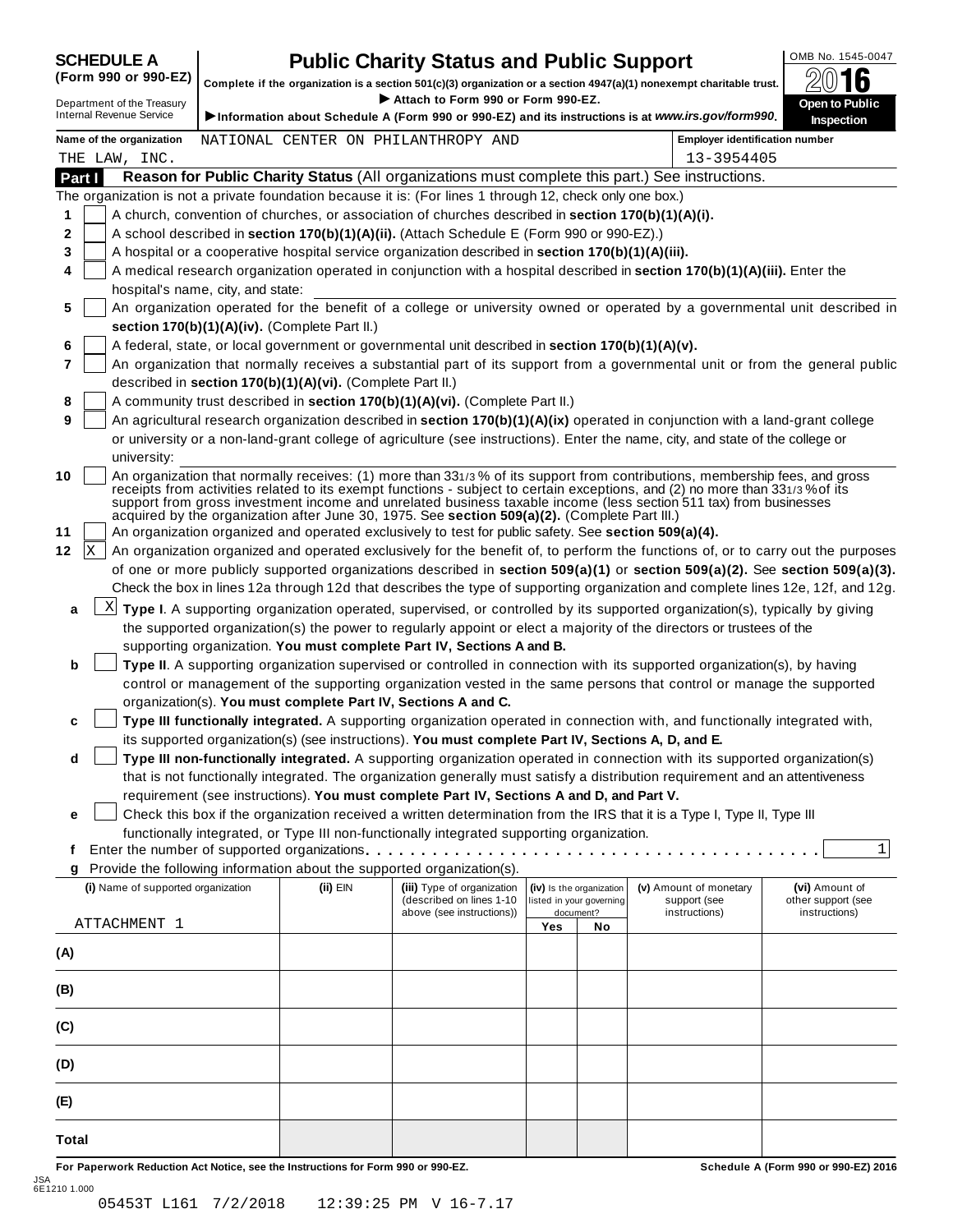**Support Schedule for Organizations Described in Sections 170(b)(1)(A)(iv) and 170(b)(1)(A)(vi)** (Complete only if you checked the box on line 5, 7, or 8 of Part I or if the organization failed to qualify under Part III. If the organization fails to qualify under the tests listed below, please complete Part III.) **Part II**

| <b>Section A. Public Support</b>                                                                                                                                                                                                        |                                                                                                                                                                                                                                                                                                                                                                                                                   |            |                                                                          |            |                                                                                                      |                                                                                                                                                                                                                                                                                                                                                                                                                                                                                                                                                                                                                                                                                                                                                                                                                                                                                                                                                                                                                                                                                                                                                                                                                                                                                                                                                                                                                                                                                                                                                                                                                                                                                                                                                                                    |
|-----------------------------------------------------------------------------------------------------------------------------------------------------------------------------------------------------------------------------------------|-------------------------------------------------------------------------------------------------------------------------------------------------------------------------------------------------------------------------------------------------------------------------------------------------------------------------------------------------------------------------------------------------------------------|------------|--------------------------------------------------------------------------|------------|------------------------------------------------------------------------------------------------------|------------------------------------------------------------------------------------------------------------------------------------------------------------------------------------------------------------------------------------------------------------------------------------------------------------------------------------------------------------------------------------------------------------------------------------------------------------------------------------------------------------------------------------------------------------------------------------------------------------------------------------------------------------------------------------------------------------------------------------------------------------------------------------------------------------------------------------------------------------------------------------------------------------------------------------------------------------------------------------------------------------------------------------------------------------------------------------------------------------------------------------------------------------------------------------------------------------------------------------------------------------------------------------------------------------------------------------------------------------------------------------------------------------------------------------------------------------------------------------------------------------------------------------------------------------------------------------------------------------------------------------------------------------------------------------------------------------------------------------------------------------------------------------|
| Calendar year (or fiscal year beginning in) ▶                                                                                                                                                                                           | (a) 2012                                                                                                                                                                                                                                                                                                                                                                                                          | (b) $2013$ | $(c)$ 2014                                                               | $(d)$ 2015 | (e) 2016                                                                                             | (f) Total                                                                                                                                                                                                                                                                                                                                                                                                                                                                                                                                                                                                                                                                                                                                                                                                                                                                                                                                                                                                                                                                                                                                                                                                                                                                                                                                                                                                                                                                                                                                                                                                                                                                                                                                                                          |
| Gifts,<br>grants,<br>contributions,<br>and<br>membership fees received. (Do not<br>include any "unusual grants.")                                                                                                                       |                                                                                                                                                                                                                                                                                                                                                                                                                   |            |                                                                          |            |                                                                                                      |                                                                                                                                                                                                                                                                                                                                                                                                                                                                                                                                                                                                                                                                                                                                                                                                                                                                                                                                                                                                                                                                                                                                                                                                                                                                                                                                                                                                                                                                                                                                                                                                                                                                                                                                                                                    |
| revenues<br>levied<br>Tax<br>for<br>the<br>organization's benefit and either paid<br>to or expended on its behalf                                                                                                                       |                                                                                                                                                                                                                                                                                                                                                                                                                   |            |                                                                          |            |                                                                                                      |                                                                                                                                                                                                                                                                                                                                                                                                                                                                                                                                                                                                                                                                                                                                                                                                                                                                                                                                                                                                                                                                                                                                                                                                                                                                                                                                                                                                                                                                                                                                                                                                                                                                                                                                                                                    |
| The value of services or facilities<br>furnished by a governmental unit to the<br>organization without charge                                                                                                                           |                                                                                                                                                                                                                                                                                                                                                                                                                   |            |                                                                          |            |                                                                                                      |                                                                                                                                                                                                                                                                                                                                                                                                                                                                                                                                                                                                                                                                                                                                                                                                                                                                                                                                                                                                                                                                                                                                                                                                                                                                                                                                                                                                                                                                                                                                                                                                                                                                                                                                                                                    |
| Total. Add lines 1 through 3                                                                                                                                                                                                            |                                                                                                                                                                                                                                                                                                                                                                                                                   |            |                                                                          |            |                                                                                                      |                                                                                                                                                                                                                                                                                                                                                                                                                                                                                                                                                                                                                                                                                                                                                                                                                                                                                                                                                                                                                                                                                                                                                                                                                                                                                                                                                                                                                                                                                                                                                                                                                                                                                                                                                                                    |
| The portion of total contributions by<br>each<br>person<br>(other<br>than<br>a<br>publicly<br>governmental<br>unit<br>or<br>supported organization) included on<br>line 1 that exceeds 2% of the amount<br>shown on line 11, column (f) |                                                                                                                                                                                                                                                                                                                                                                                                                   |            |                                                                          |            |                                                                                                      |                                                                                                                                                                                                                                                                                                                                                                                                                                                                                                                                                                                                                                                                                                                                                                                                                                                                                                                                                                                                                                                                                                                                                                                                                                                                                                                                                                                                                                                                                                                                                                                                                                                                                                                                                                                    |
|                                                                                                                                                                                                                                         |                                                                                                                                                                                                                                                                                                                                                                                                                   |            |                                                                          |            |                                                                                                      |                                                                                                                                                                                                                                                                                                                                                                                                                                                                                                                                                                                                                                                                                                                                                                                                                                                                                                                                                                                                                                                                                                                                                                                                                                                                                                                                                                                                                                                                                                                                                                                                                                                                                                                                                                                    |
|                                                                                                                                                                                                                                         |                                                                                                                                                                                                                                                                                                                                                                                                                   |            |                                                                          |            |                                                                                                      |                                                                                                                                                                                                                                                                                                                                                                                                                                                                                                                                                                                                                                                                                                                                                                                                                                                                                                                                                                                                                                                                                                                                                                                                                                                                                                                                                                                                                                                                                                                                                                                                                                                                                                                                                                                    |
|                                                                                                                                                                                                                                         |                                                                                                                                                                                                                                                                                                                                                                                                                   |            |                                                                          |            |                                                                                                      | (f) Total                                                                                                                                                                                                                                                                                                                                                                                                                                                                                                                                                                                                                                                                                                                                                                                                                                                                                                                                                                                                                                                                                                                                                                                                                                                                                                                                                                                                                                                                                                                                                                                                                                                                                                                                                                          |
| Gross income from interest, dividends,<br>payments received on securities loans,<br>rents, royalties and income from similar                                                                                                            |                                                                                                                                                                                                                                                                                                                                                                                                                   |            |                                                                          |            |                                                                                                      |                                                                                                                                                                                                                                                                                                                                                                                                                                                                                                                                                                                                                                                                                                                                                                                                                                                                                                                                                                                                                                                                                                                                                                                                                                                                                                                                                                                                                                                                                                                                                                                                                                                                                                                                                                                    |
|                                                                                                                                                                                                                                         |                                                                                                                                                                                                                                                                                                                                                                                                                   |            |                                                                          |            |                                                                                                      |                                                                                                                                                                                                                                                                                                                                                                                                                                                                                                                                                                                                                                                                                                                                                                                                                                                                                                                                                                                                                                                                                                                                                                                                                                                                                                                                                                                                                                                                                                                                                                                                                                                                                                                                                                                    |
| Net income from unrelated business<br>activities, whether or not the business<br>is regularly carried on the control of the control of the control of the control of the control of the control o                                       |                                                                                                                                                                                                                                                                                                                                                                                                                   |            |                                                                          |            |                                                                                                      |                                                                                                                                                                                                                                                                                                                                                                                                                                                                                                                                                                                                                                                                                                                                                                                                                                                                                                                                                                                                                                                                                                                                                                                                                                                                                                                                                                                                                                                                                                                                                                                                                                                                                                                                                                                    |
| Other income. Do not include gain or<br>loss from the sale of capital assets                                                                                                                                                            |                                                                                                                                                                                                                                                                                                                                                                                                                   |            |                                                                          |            |                                                                                                      |                                                                                                                                                                                                                                                                                                                                                                                                                                                                                                                                                                                                                                                                                                                                                                                                                                                                                                                                                                                                                                                                                                                                                                                                                                                                                                                                                                                                                                                                                                                                                                                                                                                                                                                                                                                    |
| Total support. Add lines 7 through 10                                                                                                                                                                                                   |                                                                                                                                                                                                                                                                                                                                                                                                                   |            |                                                                          |            |                                                                                                      |                                                                                                                                                                                                                                                                                                                                                                                                                                                                                                                                                                                                                                                                                                                                                                                                                                                                                                                                                                                                                                                                                                                                                                                                                                                                                                                                                                                                                                                                                                                                                                                                                                                                                                                                                                                    |
|                                                                                                                                                                                                                                         |                                                                                                                                                                                                                                                                                                                                                                                                                   |            |                                                                          |            |                                                                                                      |                                                                                                                                                                                                                                                                                                                                                                                                                                                                                                                                                                                                                                                                                                                                                                                                                                                                                                                                                                                                                                                                                                                                                                                                                                                                                                                                                                                                                                                                                                                                                                                                                                                                                                                                                                                    |
|                                                                                                                                                                                                                                         |                                                                                                                                                                                                                                                                                                                                                                                                                   |            |                                                                          |            |                                                                                                      |                                                                                                                                                                                                                                                                                                                                                                                                                                                                                                                                                                                                                                                                                                                                                                                                                                                                                                                                                                                                                                                                                                                                                                                                                                                                                                                                                                                                                                                                                                                                                                                                                                                                                                                                                                                    |
|                                                                                                                                                                                                                                         |                                                                                                                                                                                                                                                                                                                                                                                                                   |            |                                                                          |            |                                                                                                      |                                                                                                                                                                                                                                                                                                                                                                                                                                                                                                                                                                                                                                                                                                                                                                                                                                                                                                                                                                                                                                                                                                                                                                                                                                                                                                                                                                                                                                                                                                                                                                                                                                                                                                                                                                                    |
|                                                                                                                                                                                                                                         |                                                                                                                                                                                                                                                                                                                                                                                                                   |            |                                                                          |            | 14                                                                                                   | %                                                                                                                                                                                                                                                                                                                                                                                                                                                                                                                                                                                                                                                                                                                                                                                                                                                                                                                                                                                                                                                                                                                                                                                                                                                                                                                                                                                                                                                                                                                                                                                                                                                                                                                                                                                  |
|                                                                                                                                                                                                                                         |                                                                                                                                                                                                                                                                                                                                                                                                                   |            |                                                                          |            |                                                                                                      | %                                                                                                                                                                                                                                                                                                                                                                                                                                                                                                                                                                                                                                                                                                                                                                                                                                                                                                                                                                                                                                                                                                                                                                                                                                                                                                                                                                                                                                                                                                                                                                                                                                                                                                                                                                                  |
|                                                                                                                                                                                                                                         |                                                                                                                                                                                                                                                                                                                                                                                                                   |            |                                                                          |            |                                                                                                      |                                                                                                                                                                                                                                                                                                                                                                                                                                                                                                                                                                                                                                                                                                                                                                                                                                                                                                                                                                                                                                                                                                                                                                                                                                                                                                                                                                                                                                                                                                                                                                                                                                                                                                                                                                                    |
|                                                                                                                                                                                                                                         |                                                                                                                                                                                                                                                                                                                                                                                                                   |            |                                                                          |            |                                                                                                      |                                                                                                                                                                                                                                                                                                                                                                                                                                                                                                                                                                                                                                                                                                                                                                                                                                                                                                                                                                                                                                                                                                                                                                                                                                                                                                                                                                                                                                                                                                                                                                                                                                                                                                                                                                                    |
|                                                                                                                                                                                                                                         |                                                                                                                                                                                                                                                                                                                                                                                                                   |            |                                                                          |            |                                                                                                      |                                                                                                                                                                                                                                                                                                                                                                                                                                                                                                                                                                                                                                                                                                                                                                                                                                                                                                                                                                                                                                                                                                                                                                                                                                                                                                                                                                                                                                                                                                                                                                                                                                                                                                                                                                                    |
|                                                                                                                                                                                                                                         |                                                                                                                                                                                                                                                                                                                                                                                                                   |            |                                                                          |            |                                                                                                      |                                                                                                                                                                                                                                                                                                                                                                                                                                                                                                                                                                                                                                                                                                                                                                                                                                                                                                                                                                                                                                                                                                                                                                                                                                                                                                                                                                                                                                                                                                                                                                                                                                                                                                                                                                                    |
|                                                                                                                                                                                                                                         |                                                                                                                                                                                                                                                                                                                                                                                                                   |            |                                                                          |            |                                                                                                      |                                                                                                                                                                                                                                                                                                                                                                                                                                                                                                                                                                                                                                                                                                                                                                                                                                                                                                                                                                                                                                                                                                                                                                                                                                                                                                                                                                                                                                                                                                                                                                                                                                                                                                                                                                                    |
|                                                                                                                                                                                                                                         |                                                                                                                                                                                                                                                                                                                                                                                                                   |            |                                                                          |            |                                                                                                      |                                                                                                                                                                                                                                                                                                                                                                                                                                                                                                                                                                                                                                                                                                                                                                                                                                                                                                                                                                                                                                                                                                                                                                                                                                                                                                                                                                                                                                                                                                                                                                                                                                                                                                                                                                                    |
|                                                                                                                                                                                                                                         |                                                                                                                                                                                                                                                                                                                                                                                                                   |            |                                                                          |            |                                                                                                      |                                                                                                                                                                                                                                                                                                                                                                                                                                                                                                                                                                                                                                                                                                                                                                                                                                                                                                                                                                                                                                                                                                                                                                                                                                                                                                                                                                                                                                                                                                                                                                                                                                                                                                                                                                                    |
|                                                                                                                                                                                                                                         |                                                                                                                                                                                                                                                                                                                                                                                                                   |            |                                                                          |            |                                                                                                      |                                                                                                                                                                                                                                                                                                                                                                                                                                                                                                                                                                                                                                                                                                                                                                                                                                                                                                                                                                                                                                                                                                                                                                                                                                                                                                                                                                                                                                                                                                                                                                                                                                                                                                                                                                                    |
|                                                                                                                                                                                                                                         |                                                                                                                                                                                                                                                                                                                                                                                                                   |            |                                                                          |            |                                                                                                      |                                                                                                                                                                                                                                                                                                                                                                                                                                                                                                                                                                                                                                                                                                                                                                                                                                                                                                                                                                                                                                                                                                                                                                                                                                                                                                                                                                                                                                                                                                                                                                                                                                                                                                                                                                                    |
|                                                                                                                                                                                                                                         |                                                                                                                                                                                                                                                                                                                                                                                                                   |            |                                                                          |            |                                                                                                      |                                                                                                                                                                                                                                                                                                                                                                                                                                                                                                                                                                                                                                                                                                                                                                                                                                                                                                                                                                                                                                                                                                                                                                                                                                                                                                                                                                                                                                                                                                                                                                                                                                                                                                                                                                                    |
|                                                                                                                                                                                                                                         |                                                                                                                                                                                                                                                                                                                                                                                                                   |            |                                                                          |            |                                                                                                      |                                                                                                                                                                                                                                                                                                                                                                                                                                                                                                                                                                                                                                                                                                                                                                                                                                                                                                                                                                                                                                                                                                                                                                                                                                                                                                                                                                                                                                                                                                                                                                                                                                                                                                                                                                                    |
|                                                                                                                                                                                                                                         |                                                                                                                                                                                                                                                                                                                                                                                                                   |            |                                                                          |            |                                                                                                      |                                                                                                                                                                                                                                                                                                                                                                                                                                                                                                                                                                                                                                                                                                                                                                                                                                                                                                                                                                                                                                                                                                                                                                                                                                                                                                                                                                                                                                                                                                                                                                                                                                                                                                                                                                                    |
|                                                                                                                                                                                                                                         |                                                                                                                                                                                                                                                                                                                                                                                                                   |            |                                                                          |            |                                                                                                      |                                                                                                                                                                                                                                                                                                                                                                                                                                                                                                                                                                                                                                                                                                                                                                                                                                                                                                                                                                                                                                                                                                                                                                                                                                                                                                                                                                                                                                                                                                                                                                                                                                                                                                                                                                                    |
|                                                                                                                                                                                                                                         | Public support. Subtract line 5 from line 4.<br><b>Section B. Total Support</b><br>Calendar year (or fiscal year beginning in) ▶<br>Amounts from line 4<br>sources experiences and the set of the set of the set of the set of the set of the set of the set of the set of the set of the set of the set of the set of the set of the set of the set of the set of the set of the set of<br>(Explain in Part VI.) | (a) $2012$ | (b) $2013$<br><b>Section C. Computation of Public Support Percentage</b> | $(c)$ 2014 | $(d)$ 2015<br>Public support percentage for 2016 (line 6, column (f) divided by line 11, column (f)) | (e) 2016<br>First five years. If the Form 990 is for the organization's first, second, third, fourth, or fifth tax year as a section 501(c)(3)<br>organization, check this box and stop here entired and state and state and state of the state of the state of the state of the state of the state of the state of the state of the state of the state of the state of the sta<br>15<br>16a 331/3% support test - 2016. If the organization did not check the box on line 13, and line 14 is 331/3% or more, check<br>this box and stop here. The organization qualifies as a publicly supported organization<br>b 331/3% support test - 2015. If the organization did not check a box on line 13 or 16a, and line 15 is 331/3% or more,<br>check this box and stop here. The organization qualifies as a publicly supported organization $\dots$ , $\dots$ , $\dots$ , $\dots$<br>17a 10%-facts-and-circumstances test - 2016. If the organization did not check a box on line 13, 16a, or 16b, and line 14 is<br>10% or more, and if the organization meets the "facts-and-circumstances" test, check this box and stop here. Explain in<br>Part VI how the organization meets the "facts-and-circumstances" test. The organization qualifies as a publicly supported<br>b 10%-facts-and-circumstances test - 2015. If the organization did not check a box on line 13, 16a, 16b, or 17a, and line<br>15 is 10% or more, and if the organization meets the "facts-and-circumstances" test, check this box and stop here.<br>Explain in Part VI how the organization meets the "facts-and-circumstances" test. The organization qualifies as a publicly<br>Private foundation. If the organization did not check a box on line 13, 16a, 16b, 17a, or 17b, check this box and see |

**Schedule A (Form 990 or 990-EZ) 2016**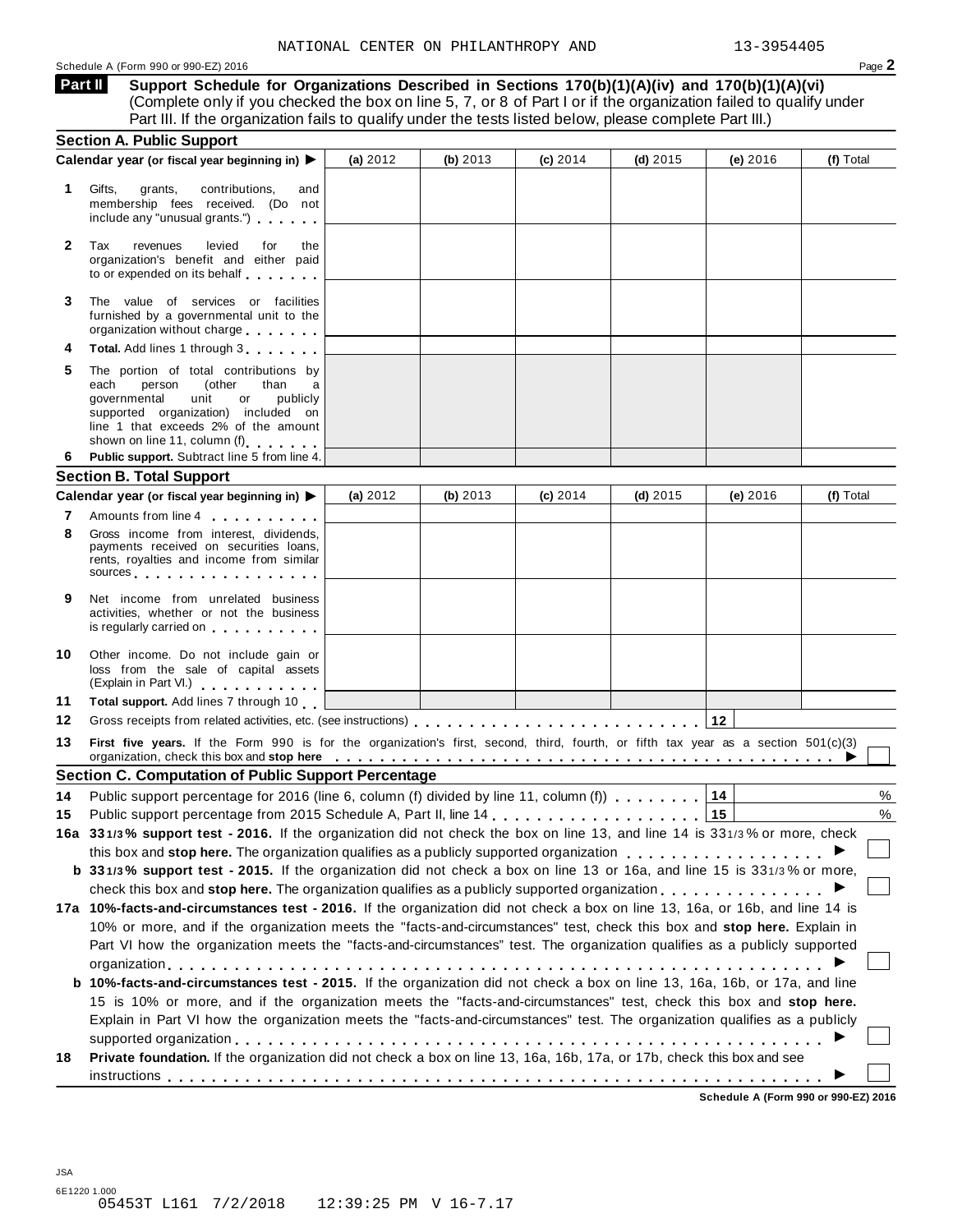#### Schedule <sup>A</sup> (Form <sup>990</sup> or 990-EZ) <sup>2016</sup> Page **3**

**Support Schedule for Organizations Described in Section 509(a)(2) Part III** (Complete only if you checked the box on line 10 of Part I or if the organization failed to qualify under Part II. If the organization fails to qualify under the tests listed below, please complete Part II.)

| (a) $2012$<br>(b) 2013<br>(c) 2014<br>(d) $2015$<br>(e) 2016<br>Gifts, grants, contributions, and membership fees<br>received. (Do not include any "unusual grants.")<br>Gross receipts from admissions, merchandise<br>sold or services performed, or facilities<br>furnished in any activity that is related to the<br>organization's tax-exempt purpose<br>Gross receipts from activities that are not an<br>unrelated trade or business under section 513<br>Tax<br>revenues<br>levied<br>for<br>the<br>organization's benefit and either paid<br>to or expended on its behalf<br>The value of services or facilities<br>5<br>furnished by a governmental unit to the<br>organization without charge<br><b>Total.</b> Add lines 1 through 5<br>6<br><b>7a</b> Amounts included on lines 1, 2, and 3<br>received from disqualified persons<br><b>b</b> Amounts included on lines 2 and 3<br>received from other than disqualified<br>persons that exceed the greater of \$5,000<br>or 1% of the amount on line 13 for the year<br>c Add lines 7a and 7b<br>Public support. (Subtract line 7c from<br>$line 6.)$ $\ldots$ $\ldots$ $\ldots$ $\ldots$ $\ldots$ $\ldots$<br><b>Section B. Total Support</b><br>(a) $2012$<br>(b) 2013<br>$(c)$ 2014<br>(d) $2015$<br>(e) 2016<br>(f) Total<br>Calendar year (or fiscal year beginning in) ▶<br>Amounts from line 6<br>10a Gross income from interest, dividends,<br>payments received on securities loans,<br>rents, royalties and income from similar<br>sources and the set of the set of the set of the set of the set of the set of the set of the set of the set of the set of the set of the set of the set of the set of the set of the set of the set of the set of the set of t<br><b>b</b> Unrelated business taxable income (less<br>section 511 taxes) from businesses<br>acquired after June 30, 1975<br>c Add lines 10a and 10b<br>Net income from unrelated business<br>activities not included in line 10b,<br>whether or not the business is regularly<br>carried on the carried on<br>Other income. Do not include gain or<br>loss from the sale of capital assets<br>(Explain in Part VI.) <b>All Accords</b><br>Total support. (Add lines 9, 10c, 11,<br>and 12.) $\cdots$ $\cdots$ $\cdots$ $\cdots$<br>First five years. If the Form 990 is for the organization's first, second, third, fourth, or fifth tax year as a section 501(c)(3)<br><b>Section C. Computation of Public Support Percentage</b><br>Public support percentage for 2016 (line 8, column (f) divided by line 13, column (f))<br>15<br>16<br>Section D. Computation of Investment Income Percentage<br>Investment income percentage for 2016 (line 10c, column (f) divided by line 13, column (f) $\ldots$ ,,,,,,,<br>17<br>18<br>19a 331/3% support tests - 2016. If the organization did not check the box on line 14, and line 15 is more than 331/3%, and line<br>17 is not more than 331/3%, check this box and stop here. The organization qualifies as a publicly supported organization<br><b>b</b> 331/3% support tests - 2015. If the organization did not check a box on line 14 or line 19a, and line 16 is more than 331/3%, and<br>line 18 is not more than 331/3%, check this box and stop here. The organization qualifies as a publicly supported organization<br>Private foundation. If the organization did not check a box on line 14, 19a, or 19b, check this box and see instructions<br>Schedule A (Form 990 or 990-EZ) 2016<br>12:39:25 PM V 16-7.17 | <b>Section A. Public Support</b>                                  |  |  |           |
|------------------------------------------------------------------------------------------------------------------------------------------------------------------------------------------------------------------------------------------------------------------------------------------------------------------------------------------------------------------------------------------------------------------------------------------------------------------------------------------------------------------------------------------------------------------------------------------------------------------------------------------------------------------------------------------------------------------------------------------------------------------------------------------------------------------------------------------------------------------------------------------------------------------------------------------------------------------------------------------------------------------------------------------------------------------------------------------------------------------------------------------------------------------------------------------------------------------------------------------------------------------------------------------------------------------------------------------------------------------------------------------------------------------------------------------------------------------------------------------------------------------------------------------------------------------------------------------------------------------------------------------------------------------------------------------------------------------------------------------------------------------------------------------------------------------------------------------------------------------------------------------------------------------------------------------------------------------------------------------------------------------------------------------------------------------------------------------------------------------------------------------------------------------------------------------------------------------------------------------------------------------------------------------------------------------------------------------------------------------------------------------------------------------------------------------------------------------------------------------------------------------------------------------------------------------------------------------------------------------------------------------------------------------------------------------------------------------------------------------------------------------------------------------------------------------------------------------------------------------------------------------------------------------------------------------------------------------------------------------------------------------------------------------------------------------------------------------------------------------------------------------------------------------------------------------------------------------------------------------------------------------------------------------------------------------------------------------------------------------------------------------------------------------------------------------------------------------------------------------------------------------------|-------------------------------------------------------------------|--|--|-----------|
|                                                                                                                                                                                                                                                                                                                                                                                                                                                                                                                                                                                                                                                                                                                                                                                                                                                                                                                                                                                                                                                                                                                                                                                                                                                                                                                                                                                                                                                                                                                                                                                                                                                                                                                                                                                                                                                                                                                                                                                                                                                                                                                                                                                                                                                                                                                                                                                                                                                                                                                                                                                                                                                                                                                                                                                                                                                                                                                                                                                                                                                                                                                                                                                                                                                                                                                                                                                                                                                                                                                        | Calendar year (or fiscal year beginning in) $\blacktriangleright$ |  |  | (f) Total |
|                                                                                                                                                                                                                                                                                                                                                                                                                                                                                                                                                                                                                                                                                                                                                                                                                                                                                                                                                                                                                                                                                                                                                                                                                                                                                                                                                                                                                                                                                                                                                                                                                                                                                                                                                                                                                                                                                                                                                                                                                                                                                                                                                                                                                                                                                                                                                                                                                                                                                                                                                                                                                                                                                                                                                                                                                                                                                                                                                                                                                                                                                                                                                                                                                                                                                                                                                                                                                                                                                                                        | $\mathbf{1}$                                                      |  |  |           |
|                                                                                                                                                                                                                                                                                                                                                                                                                                                                                                                                                                                                                                                                                                                                                                                                                                                                                                                                                                                                                                                                                                                                                                                                                                                                                                                                                                                                                                                                                                                                                                                                                                                                                                                                                                                                                                                                                                                                                                                                                                                                                                                                                                                                                                                                                                                                                                                                                                                                                                                                                                                                                                                                                                                                                                                                                                                                                                                                                                                                                                                                                                                                                                                                                                                                                                                                                                                                                                                                                                                        |                                                                   |  |  |           |
|                                                                                                                                                                                                                                                                                                                                                                                                                                                                                                                                                                                                                                                                                                                                                                                                                                                                                                                                                                                                                                                                                                                                                                                                                                                                                                                                                                                                                                                                                                                                                                                                                                                                                                                                                                                                                                                                                                                                                                                                                                                                                                                                                                                                                                                                                                                                                                                                                                                                                                                                                                                                                                                                                                                                                                                                                                                                                                                                                                                                                                                                                                                                                                                                                                                                                                                                                                                                                                                                                                                        | 2                                                                 |  |  |           |
|                                                                                                                                                                                                                                                                                                                                                                                                                                                                                                                                                                                                                                                                                                                                                                                                                                                                                                                                                                                                                                                                                                                                                                                                                                                                                                                                                                                                                                                                                                                                                                                                                                                                                                                                                                                                                                                                                                                                                                                                                                                                                                                                                                                                                                                                                                                                                                                                                                                                                                                                                                                                                                                                                                                                                                                                                                                                                                                                                                                                                                                                                                                                                                                                                                                                                                                                                                                                                                                                                                                        |                                                                   |  |  |           |
|                                                                                                                                                                                                                                                                                                                                                                                                                                                                                                                                                                                                                                                                                                                                                                                                                                                                                                                                                                                                                                                                                                                                                                                                                                                                                                                                                                                                                                                                                                                                                                                                                                                                                                                                                                                                                                                                                                                                                                                                                                                                                                                                                                                                                                                                                                                                                                                                                                                                                                                                                                                                                                                                                                                                                                                                                                                                                                                                                                                                                                                                                                                                                                                                                                                                                                                                                                                                                                                                                                                        |                                                                   |  |  |           |
|                                                                                                                                                                                                                                                                                                                                                                                                                                                                                                                                                                                                                                                                                                                                                                                                                                                                                                                                                                                                                                                                                                                                                                                                                                                                                                                                                                                                                                                                                                                                                                                                                                                                                                                                                                                                                                                                                                                                                                                                                                                                                                                                                                                                                                                                                                                                                                                                                                                                                                                                                                                                                                                                                                                                                                                                                                                                                                                                                                                                                                                                                                                                                                                                                                                                                                                                                                                                                                                                                                                        |                                                                   |  |  |           |
|                                                                                                                                                                                                                                                                                                                                                                                                                                                                                                                                                                                                                                                                                                                                                                                                                                                                                                                                                                                                                                                                                                                                                                                                                                                                                                                                                                                                                                                                                                                                                                                                                                                                                                                                                                                                                                                                                                                                                                                                                                                                                                                                                                                                                                                                                                                                                                                                                                                                                                                                                                                                                                                                                                                                                                                                                                                                                                                                                                                                                                                                                                                                                                                                                                                                                                                                                                                                                                                                                                                        | 3                                                                 |  |  |           |
|                                                                                                                                                                                                                                                                                                                                                                                                                                                                                                                                                                                                                                                                                                                                                                                                                                                                                                                                                                                                                                                                                                                                                                                                                                                                                                                                                                                                                                                                                                                                                                                                                                                                                                                                                                                                                                                                                                                                                                                                                                                                                                                                                                                                                                                                                                                                                                                                                                                                                                                                                                                                                                                                                                                                                                                                                                                                                                                                                                                                                                                                                                                                                                                                                                                                                                                                                                                                                                                                                                                        |                                                                   |  |  |           |
|                                                                                                                                                                                                                                                                                                                                                                                                                                                                                                                                                                                                                                                                                                                                                                                                                                                                                                                                                                                                                                                                                                                                                                                                                                                                                                                                                                                                                                                                                                                                                                                                                                                                                                                                                                                                                                                                                                                                                                                                                                                                                                                                                                                                                                                                                                                                                                                                                                                                                                                                                                                                                                                                                                                                                                                                                                                                                                                                                                                                                                                                                                                                                                                                                                                                                                                                                                                                                                                                                                                        | 4                                                                 |  |  |           |
|                                                                                                                                                                                                                                                                                                                                                                                                                                                                                                                                                                                                                                                                                                                                                                                                                                                                                                                                                                                                                                                                                                                                                                                                                                                                                                                                                                                                                                                                                                                                                                                                                                                                                                                                                                                                                                                                                                                                                                                                                                                                                                                                                                                                                                                                                                                                                                                                                                                                                                                                                                                                                                                                                                                                                                                                                                                                                                                                                                                                                                                                                                                                                                                                                                                                                                                                                                                                                                                                                                                        |                                                                   |  |  |           |
|                                                                                                                                                                                                                                                                                                                                                                                                                                                                                                                                                                                                                                                                                                                                                                                                                                                                                                                                                                                                                                                                                                                                                                                                                                                                                                                                                                                                                                                                                                                                                                                                                                                                                                                                                                                                                                                                                                                                                                                                                                                                                                                                                                                                                                                                                                                                                                                                                                                                                                                                                                                                                                                                                                                                                                                                                                                                                                                                                                                                                                                                                                                                                                                                                                                                                                                                                                                                                                                                                                                        |                                                                   |  |  |           |
|                                                                                                                                                                                                                                                                                                                                                                                                                                                                                                                                                                                                                                                                                                                                                                                                                                                                                                                                                                                                                                                                                                                                                                                                                                                                                                                                                                                                                                                                                                                                                                                                                                                                                                                                                                                                                                                                                                                                                                                                                                                                                                                                                                                                                                                                                                                                                                                                                                                                                                                                                                                                                                                                                                                                                                                                                                                                                                                                                                                                                                                                                                                                                                                                                                                                                                                                                                                                                                                                                                                        |                                                                   |  |  |           |
|                                                                                                                                                                                                                                                                                                                                                                                                                                                                                                                                                                                                                                                                                                                                                                                                                                                                                                                                                                                                                                                                                                                                                                                                                                                                                                                                                                                                                                                                                                                                                                                                                                                                                                                                                                                                                                                                                                                                                                                                                                                                                                                                                                                                                                                                                                                                                                                                                                                                                                                                                                                                                                                                                                                                                                                                                                                                                                                                                                                                                                                                                                                                                                                                                                                                                                                                                                                                                                                                                                                        |                                                                   |  |  |           |
|                                                                                                                                                                                                                                                                                                                                                                                                                                                                                                                                                                                                                                                                                                                                                                                                                                                                                                                                                                                                                                                                                                                                                                                                                                                                                                                                                                                                                                                                                                                                                                                                                                                                                                                                                                                                                                                                                                                                                                                                                                                                                                                                                                                                                                                                                                                                                                                                                                                                                                                                                                                                                                                                                                                                                                                                                                                                                                                                                                                                                                                                                                                                                                                                                                                                                                                                                                                                                                                                                                                        |                                                                   |  |  |           |
|                                                                                                                                                                                                                                                                                                                                                                                                                                                                                                                                                                                                                                                                                                                                                                                                                                                                                                                                                                                                                                                                                                                                                                                                                                                                                                                                                                                                                                                                                                                                                                                                                                                                                                                                                                                                                                                                                                                                                                                                                                                                                                                                                                                                                                                                                                                                                                                                                                                                                                                                                                                                                                                                                                                                                                                                                                                                                                                                                                                                                                                                                                                                                                                                                                                                                                                                                                                                                                                                                                                        |                                                                   |  |  |           |
|                                                                                                                                                                                                                                                                                                                                                                                                                                                                                                                                                                                                                                                                                                                                                                                                                                                                                                                                                                                                                                                                                                                                                                                                                                                                                                                                                                                                                                                                                                                                                                                                                                                                                                                                                                                                                                                                                                                                                                                                                                                                                                                                                                                                                                                                                                                                                                                                                                                                                                                                                                                                                                                                                                                                                                                                                                                                                                                                                                                                                                                                                                                                                                                                                                                                                                                                                                                                                                                                                                                        |                                                                   |  |  |           |
|                                                                                                                                                                                                                                                                                                                                                                                                                                                                                                                                                                                                                                                                                                                                                                                                                                                                                                                                                                                                                                                                                                                                                                                                                                                                                                                                                                                                                                                                                                                                                                                                                                                                                                                                                                                                                                                                                                                                                                                                                                                                                                                                                                                                                                                                                                                                                                                                                                                                                                                                                                                                                                                                                                                                                                                                                                                                                                                                                                                                                                                                                                                                                                                                                                                                                                                                                                                                                                                                                                                        |                                                                   |  |  |           |
|                                                                                                                                                                                                                                                                                                                                                                                                                                                                                                                                                                                                                                                                                                                                                                                                                                                                                                                                                                                                                                                                                                                                                                                                                                                                                                                                                                                                                                                                                                                                                                                                                                                                                                                                                                                                                                                                                                                                                                                                                                                                                                                                                                                                                                                                                                                                                                                                                                                                                                                                                                                                                                                                                                                                                                                                                                                                                                                                                                                                                                                                                                                                                                                                                                                                                                                                                                                                                                                                                                                        |                                                                   |  |  |           |
|                                                                                                                                                                                                                                                                                                                                                                                                                                                                                                                                                                                                                                                                                                                                                                                                                                                                                                                                                                                                                                                                                                                                                                                                                                                                                                                                                                                                                                                                                                                                                                                                                                                                                                                                                                                                                                                                                                                                                                                                                                                                                                                                                                                                                                                                                                                                                                                                                                                                                                                                                                                                                                                                                                                                                                                                                                                                                                                                                                                                                                                                                                                                                                                                                                                                                                                                                                                                                                                                                                                        |                                                                   |  |  |           |
|                                                                                                                                                                                                                                                                                                                                                                                                                                                                                                                                                                                                                                                                                                                                                                                                                                                                                                                                                                                                                                                                                                                                                                                                                                                                                                                                                                                                                                                                                                                                                                                                                                                                                                                                                                                                                                                                                                                                                                                                                                                                                                                                                                                                                                                                                                                                                                                                                                                                                                                                                                                                                                                                                                                                                                                                                                                                                                                                                                                                                                                                                                                                                                                                                                                                                                                                                                                                                                                                                                                        |                                                                   |  |  |           |
|                                                                                                                                                                                                                                                                                                                                                                                                                                                                                                                                                                                                                                                                                                                                                                                                                                                                                                                                                                                                                                                                                                                                                                                                                                                                                                                                                                                                                                                                                                                                                                                                                                                                                                                                                                                                                                                                                                                                                                                                                                                                                                                                                                                                                                                                                                                                                                                                                                                                                                                                                                                                                                                                                                                                                                                                                                                                                                                                                                                                                                                                                                                                                                                                                                                                                                                                                                                                                                                                                                                        |                                                                   |  |  |           |
|                                                                                                                                                                                                                                                                                                                                                                                                                                                                                                                                                                                                                                                                                                                                                                                                                                                                                                                                                                                                                                                                                                                                                                                                                                                                                                                                                                                                                                                                                                                                                                                                                                                                                                                                                                                                                                                                                                                                                                                                                                                                                                                                                                                                                                                                                                                                                                                                                                                                                                                                                                                                                                                                                                                                                                                                                                                                                                                                                                                                                                                                                                                                                                                                                                                                                                                                                                                                                                                                                                                        |                                                                   |  |  |           |
|                                                                                                                                                                                                                                                                                                                                                                                                                                                                                                                                                                                                                                                                                                                                                                                                                                                                                                                                                                                                                                                                                                                                                                                                                                                                                                                                                                                                                                                                                                                                                                                                                                                                                                                                                                                                                                                                                                                                                                                                                                                                                                                                                                                                                                                                                                                                                                                                                                                                                                                                                                                                                                                                                                                                                                                                                                                                                                                                                                                                                                                                                                                                                                                                                                                                                                                                                                                                                                                                                                                        | 8                                                                 |  |  |           |
|                                                                                                                                                                                                                                                                                                                                                                                                                                                                                                                                                                                                                                                                                                                                                                                                                                                                                                                                                                                                                                                                                                                                                                                                                                                                                                                                                                                                                                                                                                                                                                                                                                                                                                                                                                                                                                                                                                                                                                                                                                                                                                                                                                                                                                                                                                                                                                                                                                                                                                                                                                                                                                                                                                                                                                                                                                                                                                                                                                                                                                                                                                                                                                                                                                                                                                                                                                                                                                                                                                                        |                                                                   |  |  |           |
|                                                                                                                                                                                                                                                                                                                                                                                                                                                                                                                                                                                                                                                                                                                                                                                                                                                                                                                                                                                                                                                                                                                                                                                                                                                                                                                                                                                                                                                                                                                                                                                                                                                                                                                                                                                                                                                                                                                                                                                                                                                                                                                                                                                                                                                                                                                                                                                                                                                                                                                                                                                                                                                                                                                                                                                                                                                                                                                                                                                                                                                                                                                                                                                                                                                                                                                                                                                                                                                                                                                        |                                                                   |  |  |           |
|                                                                                                                                                                                                                                                                                                                                                                                                                                                                                                                                                                                                                                                                                                                                                                                                                                                                                                                                                                                                                                                                                                                                                                                                                                                                                                                                                                                                                                                                                                                                                                                                                                                                                                                                                                                                                                                                                                                                                                                                                                                                                                                                                                                                                                                                                                                                                                                                                                                                                                                                                                                                                                                                                                                                                                                                                                                                                                                                                                                                                                                                                                                                                                                                                                                                                                                                                                                                                                                                                                                        |                                                                   |  |  |           |
|                                                                                                                                                                                                                                                                                                                                                                                                                                                                                                                                                                                                                                                                                                                                                                                                                                                                                                                                                                                                                                                                                                                                                                                                                                                                                                                                                                                                                                                                                                                                                                                                                                                                                                                                                                                                                                                                                                                                                                                                                                                                                                                                                                                                                                                                                                                                                                                                                                                                                                                                                                                                                                                                                                                                                                                                                                                                                                                                                                                                                                                                                                                                                                                                                                                                                                                                                                                                                                                                                                                        | 9                                                                 |  |  |           |
|                                                                                                                                                                                                                                                                                                                                                                                                                                                                                                                                                                                                                                                                                                                                                                                                                                                                                                                                                                                                                                                                                                                                                                                                                                                                                                                                                                                                                                                                                                                                                                                                                                                                                                                                                                                                                                                                                                                                                                                                                                                                                                                                                                                                                                                                                                                                                                                                                                                                                                                                                                                                                                                                                                                                                                                                                                                                                                                                                                                                                                                                                                                                                                                                                                                                                                                                                                                                                                                                                                                        |                                                                   |  |  |           |
|                                                                                                                                                                                                                                                                                                                                                                                                                                                                                                                                                                                                                                                                                                                                                                                                                                                                                                                                                                                                                                                                                                                                                                                                                                                                                                                                                                                                                                                                                                                                                                                                                                                                                                                                                                                                                                                                                                                                                                                                                                                                                                                                                                                                                                                                                                                                                                                                                                                                                                                                                                                                                                                                                                                                                                                                                                                                                                                                                                                                                                                                                                                                                                                                                                                                                                                                                                                                                                                                                                                        |                                                                   |  |  |           |
|                                                                                                                                                                                                                                                                                                                                                                                                                                                                                                                                                                                                                                                                                                                                                                                                                                                                                                                                                                                                                                                                                                                                                                                                                                                                                                                                                                                                                                                                                                                                                                                                                                                                                                                                                                                                                                                                                                                                                                                                                                                                                                                                                                                                                                                                                                                                                                                                                                                                                                                                                                                                                                                                                                                                                                                                                                                                                                                                                                                                                                                                                                                                                                                                                                                                                                                                                                                                                                                                                                                        |                                                                   |  |  |           |
|                                                                                                                                                                                                                                                                                                                                                                                                                                                                                                                                                                                                                                                                                                                                                                                                                                                                                                                                                                                                                                                                                                                                                                                                                                                                                                                                                                                                                                                                                                                                                                                                                                                                                                                                                                                                                                                                                                                                                                                                                                                                                                                                                                                                                                                                                                                                                                                                                                                                                                                                                                                                                                                                                                                                                                                                                                                                                                                                                                                                                                                                                                                                                                                                                                                                                                                                                                                                                                                                                                                        |                                                                   |  |  |           |
|                                                                                                                                                                                                                                                                                                                                                                                                                                                                                                                                                                                                                                                                                                                                                                                                                                                                                                                                                                                                                                                                                                                                                                                                                                                                                                                                                                                                                                                                                                                                                                                                                                                                                                                                                                                                                                                                                                                                                                                                                                                                                                                                                                                                                                                                                                                                                                                                                                                                                                                                                                                                                                                                                                                                                                                                                                                                                                                                                                                                                                                                                                                                                                                                                                                                                                                                                                                                                                                                                                                        |                                                                   |  |  |           |
|                                                                                                                                                                                                                                                                                                                                                                                                                                                                                                                                                                                                                                                                                                                                                                                                                                                                                                                                                                                                                                                                                                                                                                                                                                                                                                                                                                                                                                                                                                                                                                                                                                                                                                                                                                                                                                                                                                                                                                                                                                                                                                                                                                                                                                                                                                                                                                                                                                                                                                                                                                                                                                                                                                                                                                                                                                                                                                                                                                                                                                                                                                                                                                                                                                                                                                                                                                                                                                                                                                                        |                                                                   |  |  |           |
|                                                                                                                                                                                                                                                                                                                                                                                                                                                                                                                                                                                                                                                                                                                                                                                                                                                                                                                                                                                                                                                                                                                                                                                                                                                                                                                                                                                                                                                                                                                                                                                                                                                                                                                                                                                                                                                                                                                                                                                                                                                                                                                                                                                                                                                                                                                                                                                                                                                                                                                                                                                                                                                                                                                                                                                                                                                                                                                                                                                                                                                                                                                                                                                                                                                                                                                                                                                                                                                                                                                        |                                                                   |  |  |           |
|                                                                                                                                                                                                                                                                                                                                                                                                                                                                                                                                                                                                                                                                                                                                                                                                                                                                                                                                                                                                                                                                                                                                                                                                                                                                                                                                                                                                                                                                                                                                                                                                                                                                                                                                                                                                                                                                                                                                                                                                                                                                                                                                                                                                                                                                                                                                                                                                                                                                                                                                                                                                                                                                                                                                                                                                                                                                                                                                                                                                                                                                                                                                                                                                                                                                                                                                                                                                                                                                                                                        | 11                                                                |  |  |           |
|                                                                                                                                                                                                                                                                                                                                                                                                                                                                                                                                                                                                                                                                                                                                                                                                                                                                                                                                                                                                                                                                                                                                                                                                                                                                                                                                                                                                                                                                                                                                                                                                                                                                                                                                                                                                                                                                                                                                                                                                                                                                                                                                                                                                                                                                                                                                                                                                                                                                                                                                                                                                                                                                                                                                                                                                                                                                                                                                                                                                                                                                                                                                                                                                                                                                                                                                                                                                                                                                                                                        |                                                                   |  |  |           |
|                                                                                                                                                                                                                                                                                                                                                                                                                                                                                                                                                                                                                                                                                                                                                                                                                                                                                                                                                                                                                                                                                                                                                                                                                                                                                                                                                                                                                                                                                                                                                                                                                                                                                                                                                                                                                                                                                                                                                                                                                                                                                                                                                                                                                                                                                                                                                                                                                                                                                                                                                                                                                                                                                                                                                                                                                                                                                                                                                                                                                                                                                                                                                                                                                                                                                                                                                                                                                                                                                                                        |                                                                   |  |  |           |
|                                                                                                                                                                                                                                                                                                                                                                                                                                                                                                                                                                                                                                                                                                                                                                                                                                                                                                                                                                                                                                                                                                                                                                                                                                                                                                                                                                                                                                                                                                                                                                                                                                                                                                                                                                                                                                                                                                                                                                                                                                                                                                                                                                                                                                                                                                                                                                                                                                                                                                                                                                                                                                                                                                                                                                                                                                                                                                                                                                                                                                                                                                                                                                                                                                                                                                                                                                                                                                                                                                                        |                                                                   |  |  |           |
|                                                                                                                                                                                                                                                                                                                                                                                                                                                                                                                                                                                                                                                                                                                                                                                                                                                                                                                                                                                                                                                                                                                                                                                                                                                                                                                                                                                                                                                                                                                                                                                                                                                                                                                                                                                                                                                                                                                                                                                                                                                                                                                                                                                                                                                                                                                                                                                                                                                                                                                                                                                                                                                                                                                                                                                                                                                                                                                                                                                                                                                                                                                                                                                                                                                                                                                                                                                                                                                                                                                        | 12                                                                |  |  |           |
|                                                                                                                                                                                                                                                                                                                                                                                                                                                                                                                                                                                                                                                                                                                                                                                                                                                                                                                                                                                                                                                                                                                                                                                                                                                                                                                                                                                                                                                                                                                                                                                                                                                                                                                                                                                                                                                                                                                                                                                                                                                                                                                                                                                                                                                                                                                                                                                                                                                                                                                                                                                                                                                                                                                                                                                                                                                                                                                                                                                                                                                                                                                                                                                                                                                                                                                                                                                                                                                                                                                        |                                                                   |  |  |           |
|                                                                                                                                                                                                                                                                                                                                                                                                                                                                                                                                                                                                                                                                                                                                                                                                                                                                                                                                                                                                                                                                                                                                                                                                                                                                                                                                                                                                                                                                                                                                                                                                                                                                                                                                                                                                                                                                                                                                                                                                                                                                                                                                                                                                                                                                                                                                                                                                                                                                                                                                                                                                                                                                                                                                                                                                                                                                                                                                                                                                                                                                                                                                                                                                                                                                                                                                                                                                                                                                                                                        |                                                                   |  |  |           |
|                                                                                                                                                                                                                                                                                                                                                                                                                                                                                                                                                                                                                                                                                                                                                                                                                                                                                                                                                                                                                                                                                                                                                                                                                                                                                                                                                                                                                                                                                                                                                                                                                                                                                                                                                                                                                                                                                                                                                                                                                                                                                                                                                                                                                                                                                                                                                                                                                                                                                                                                                                                                                                                                                                                                                                                                                                                                                                                                                                                                                                                                                                                                                                                                                                                                                                                                                                                                                                                                                                                        | 13                                                                |  |  |           |
|                                                                                                                                                                                                                                                                                                                                                                                                                                                                                                                                                                                                                                                                                                                                                                                                                                                                                                                                                                                                                                                                                                                                                                                                                                                                                                                                                                                                                                                                                                                                                                                                                                                                                                                                                                                                                                                                                                                                                                                                                                                                                                                                                                                                                                                                                                                                                                                                                                                                                                                                                                                                                                                                                                                                                                                                                                                                                                                                                                                                                                                                                                                                                                                                                                                                                                                                                                                                                                                                                                                        |                                                                   |  |  |           |
|                                                                                                                                                                                                                                                                                                                                                                                                                                                                                                                                                                                                                                                                                                                                                                                                                                                                                                                                                                                                                                                                                                                                                                                                                                                                                                                                                                                                                                                                                                                                                                                                                                                                                                                                                                                                                                                                                                                                                                                                                                                                                                                                                                                                                                                                                                                                                                                                                                                                                                                                                                                                                                                                                                                                                                                                                                                                                                                                                                                                                                                                                                                                                                                                                                                                                                                                                                                                                                                                                                                        | 14                                                                |  |  |           |
|                                                                                                                                                                                                                                                                                                                                                                                                                                                                                                                                                                                                                                                                                                                                                                                                                                                                                                                                                                                                                                                                                                                                                                                                                                                                                                                                                                                                                                                                                                                                                                                                                                                                                                                                                                                                                                                                                                                                                                                                                                                                                                                                                                                                                                                                                                                                                                                                                                                                                                                                                                                                                                                                                                                                                                                                                                                                                                                                                                                                                                                                                                                                                                                                                                                                                                                                                                                                                                                                                                                        |                                                                   |  |  |           |
|                                                                                                                                                                                                                                                                                                                                                                                                                                                                                                                                                                                                                                                                                                                                                                                                                                                                                                                                                                                                                                                                                                                                                                                                                                                                                                                                                                                                                                                                                                                                                                                                                                                                                                                                                                                                                                                                                                                                                                                                                                                                                                                                                                                                                                                                                                                                                                                                                                                                                                                                                                                                                                                                                                                                                                                                                                                                                                                                                                                                                                                                                                                                                                                                                                                                                                                                                                                                                                                                                                                        |                                                                   |  |  |           |
|                                                                                                                                                                                                                                                                                                                                                                                                                                                                                                                                                                                                                                                                                                                                                                                                                                                                                                                                                                                                                                                                                                                                                                                                                                                                                                                                                                                                                                                                                                                                                                                                                                                                                                                                                                                                                                                                                                                                                                                                                                                                                                                                                                                                                                                                                                                                                                                                                                                                                                                                                                                                                                                                                                                                                                                                                                                                                                                                                                                                                                                                                                                                                                                                                                                                                                                                                                                                                                                                                                                        | 15                                                                |  |  | %         |
|                                                                                                                                                                                                                                                                                                                                                                                                                                                                                                                                                                                                                                                                                                                                                                                                                                                                                                                                                                                                                                                                                                                                                                                                                                                                                                                                                                                                                                                                                                                                                                                                                                                                                                                                                                                                                                                                                                                                                                                                                                                                                                                                                                                                                                                                                                                                                                                                                                                                                                                                                                                                                                                                                                                                                                                                                                                                                                                                                                                                                                                                                                                                                                                                                                                                                                                                                                                                                                                                                                                        | 16                                                                |  |  | %         |
|                                                                                                                                                                                                                                                                                                                                                                                                                                                                                                                                                                                                                                                                                                                                                                                                                                                                                                                                                                                                                                                                                                                                                                                                                                                                                                                                                                                                                                                                                                                                                                                                                                                                                                                                                                                                                                                                                                                                                                                                                                                                                                                                                                                                                                                                                                                                                                                                                                                                                                                                                                                                                                                                                                                                                                                                                                                                                                                                                                                                                                                                                                                                                                                                                                                                                                                                                                                                                                                                                                                        |                                                                   |  |  |           |
|                                                                                                                                                                                                                                                                                                                                                                                                                                                                                                                                                                                                                                                                                                                                                                                                                                                                                                                                                                                                                                                                                                                                                                                                                                                                                                                                                                                                                                                                                                                                                                                                                                                                                                                                                                                                                                                                                                                                                                                                                                                                                                                                                                                                                                                                                                                                                                                                                                                                                                                                                                                                                                                                                                                                                                                                                                                                                                                                                                                                                                                                                                                                                                                                                                                                                                                                                                                                                                                                                                                        | 17                                                                |  |  | %         |
|                                                                                                                                                                                                                                                                                                                                                                                                                                                                                                                                                                                                                                                                                                                                                                                                                                                                                                                                                                                                                                                                                                                                                                                                                                                                                                                                                                                                                                                                                                                                                                                                                                                                                                                                                                                                                                                                                                                                                                                                                                                                                                                                                                                                                                                                                                                                                                                                                                                                                                                                                                                                                                                                                                                                                                                                                                                                                                                                                                                                                                                                                                                                                                                                                                                                                                                                                                                                                                                                                                                        | 18                                                                |  |  | %         |
|                                                                                                                                                                                                                                                                                                                                                                                                                                                                                                                                                                                                                                                                                                                                                                                                                                                                                                                                                                                                                                                                                                                                                                                                                                                                                                                                                                                                                                                                                                                                                                                                                                                                                                                                                                                                                                                                                                                                                                                                                                                                                                                                                                                                                                                                                                                                                                                                                                                                                                                                                                                                                                                                                                                                                                                                                                                                                                                                                                                                                                                                                                                                                                                                                                                                                                                                                                                                                                                                                                                        |                                                                   |  |  |           |
|                                                                                                                                                                                                                                                                                                                                                                                                                                                                                                                                                                                                                                                                                                                                                                                                                                                                                                                                                                                                                                                                                                                                                                                                                                                                                                                                                                                                                                                                                                                                                                                                                                                                                                                                                                                                                                                                                                                                                                                                                                                                                                                                                                                                                                                                                                                                                                                                                                                                                                                                                                                                                                                                                                                                                                                                                                                                                                                                                                                                                                                                                                                                                                                                                                                                                                                                                                                                                                                                                                                        |                                                                   |  |  |           |
|                                                                                                                                                                                                                                                                                                                                                                                                                                                                                                                                                                                                                                                                                                                                                                                                                                                                                                                                                                                                                                                                                                                                                                                                                                                                                                                                                                                                                                                                                                                                                                                                                                                                                                                                                                                                                                                                                                                                                                                                                                                                                                                                                                                                                                                                                                                                                                                                                                                                                                                                                                                                                                                                                                                                                                                                                                                                                                                                                                                                                                                                                                                                                                                                                                                                                                                                                                                                                                                                                                                        |                                                                   |  |  |           |
|                                                                                                                                                                                                                                                                                                                                                                                                                                                                                                                                                                                                                                                                                                                                                                                                                                                                                                                                                                                                                                                                                                                                                                                                                                                                                                                                                                                                                                                                                                                                                                                                                                                                                                                                                                                                                                                                                                                                                                                                                                                                                                                                                                                                                                                                                                                                                                                                                                                                                                                                                                                                                                                                                                                                                                                                                                                                                                                                                                                                                                                                                                                                                                                                                                                                                                                                                                                                                                                                                                                        |                                                                   |  |  |           |
|                                                                                                                                                                                                                                                                                                                                                                                                                                                                                                                                                                                                                                                                                                                                                                                                                                                                                                                                                                                                                                                                                                                                                                                                                                                                                                                                                                                                                                                                                                                                                                                                                                                                                                                                                                                                                                                                                                                                                                                                                                                                                                                                                                                                                                                                                                                                                                                                                                                                                                                                                                                                                                                                                                                                                                                                                                                                                                                                                                                                                                                                                                                                                                                                                                                                                                                                                                                                                                                                                                                        |                                                                   |  |  |           |
|                                                                                                                                                                                                                                                                                                                                                                                                                                                                                                                                                                                                                                                                                                                                                                                                                                                                                                                                                                                                                                                                                                                                                                                                                                                                                                                                                                                                                                                                                                                                                                                                                                                                                                                                                                                                                                                                                                                                                                                                                                                                                                                                                                                                                                                                                                                                                                                                                                                                                                                                                                                                                                                                                                                                                                                                                                                                                                                                                                                                                                                                                                                                                                                                                                                                                                                                                                                                                                                                                                                        | 20<br><b>JSA</b>                                                  |  |  |           |
|                                                                                                                                                                                                                                                                                                                                                                                                                                                                                                                                                                                                                                                                                                                                                                                                                                                                                                                                                                                                                                                                                                                                                                                                                                                                                                                                                                                                                                                                                                                                                                                                                                                                                                                                                                                                                                                                                                                                                                                                                                                                                                                                                                                                                                                                                                                                                                                                                                                                                                                                                                                                                                                                                                                                                                                                                                                                                                                                                                                                                                                                                                                                                                                                                                                                                                                                                                                                                                                                                                                        | 6E1221 1.000<br>05453T L161 7/2/2018                              |  |  |           |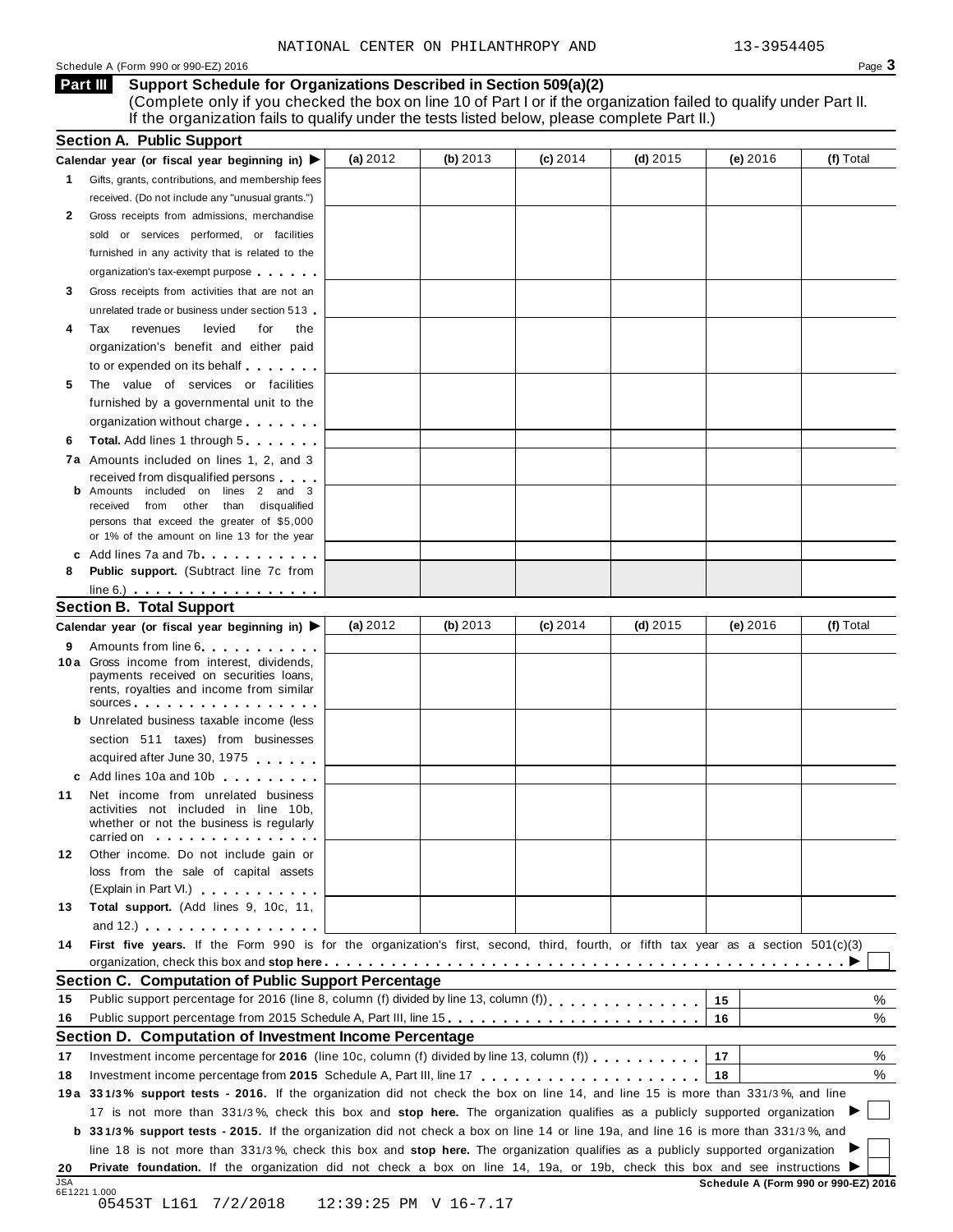**Yes No**

X

X

X

X

X

X

X

X

**2**

**3a**

**3b**

**3c**

**4a**

**4b**

**4c**

**5a**

**5b 5c**

**6**

**7**

**8**

**9a**

**9b**

**9c**

**10a**

#### **Part IV Supporting Organizations**

(Complete only if you checked a box in line 12 on Part I. If you checked 12a of Part I, complete Sections A and B. If you checked 12b of Part I, complete Sections A and C. If you checked 12c of Part I, complete Sections A, D, and E. If you checked 12d of Part I, complete Sections A and D, and complete Part V.)

### **Section A. All Supporting Organizations**

- **1** Are all of the organization's supported organizations listed by name in the organization's governing documents? *If* "*No,*" *describe in Part VI how the supported organizations are designated. If designated by class or purpose, describe the designation. If historic and continuing relationship, explain.* **1**
- **2** Did the organization have any supported organization that does not have an IRS determination of status under section 509(a)(1) or (2)? *If*"*Yes,*" *explain in Part VI how the organization determined that the supported organization was described in section 509(a)(1) or (2).*
- **3 a** Did the organization have a supported organization described in section 501(c)(4), (5), or (6)? *If* "*Yes,*" *answer (b) and (c) below.*
- **b** Did the organization confirm that each supported organization qualified under section 501(c)(4), (5), or (6) and | satisfied the public support tests under section 509(a)(2)? *If* "*Yes,*" *describe in Part VI when and how the organization made the determination.*
- **c** Did the organization ensure that all support to such organizations was used exclusively for section 170(c)(2)(B) purposes? *If*"*Yes,*" *explain in Part VI what controls the organization put in place to ensure such use.*
- **4 a** Was any supported organization not organized in the United States ("foreign supported organization")? *If* "*Yes,*" *and if you checked 12a or 12b in Part I, answer (b) and (c) below.*
- **b** Did the organization have ultimate control and discretion in deciding whether to make grants to the foreign | supported organization? *If* "*Yes,*" *describe in Part VI how the organization had such control and discretion despite being controlled or supervised by or in connection with its supported organizations.*
- **c** Did the organization support any foreign supported organization that does not have an IRS determination | under sections 501(c)(3) and 509(a)(1) or (2)? *If* "*Yes,*" *explain in Part VI what controls the organization used to ensure that all support to the foreign supported organization was used exclusively for section 170(c)(2)(B) purposes.*
- **5 a** Did the organization add, substitute, or remove any supported organizations during the tax year? *If* "*Yes,*" answer (b) and (c) below (if applicable). Also, provide detail in Part VI, including (i) the names and EIN *numbers of the supported organizations added, substituted, or removed; (ii) the reasons for each such action;* (iii) the authority under the organization's organizing document authorizing such action; and (iv) how the action *was accomplished (such as by amendment to the organizing document).*
- **b** Type I or Type II only. Was any added or substituted supported organization part of a class already | designated in the organization's organizing document?
- **c Substitutions only.** Was the substitution the result of an event beyond the organization's control?
- **6** Did the organization provide support (whether in the form of grants or the provision of services or facilities) to anyone other than (i) its supported organizations, (ii) individuals that are part of the charitable class benefited by one or more of its supported organizations, or (iii) other supporting organizations that also support or benefit one or more of the filing organization's supported organizations? *If*"*Yes,*" *provide detail in Part VI.*
- **7** Did the organization provide a grant, loan, compensation, or other similar payment to a substantial contributor (defined in section 4958(c)(3)(C)), a family member of a substantial contributor, or a 35% controlled entity with regard to a substantial contributor? *If*"*Yes,*" *complete Part I of Schedule L (Form 990 or 990-EZ).*
- **8** Did the organization make a loan to a disqualified person (as defined in section 4958) not described in line 7? *If* "*Yes,*" *complete Part I of Schedule L (Form 990 or 990-EZ).*
- **a** Was the organization controlled directly or indirectly at any time during the tax year by one or more | **9** disqualified persons as defined in section 4946 (other than foundation managers and organizations described in section 509(a)(1) or (2))? *If*"*Yes,*" *provide detail in Part VI.*
- **b** Did one or more disqualified persons (as defined in line 9a) hold a controlling interest in any entity in which | the supporting organization had an interest? *If*"*Yes,*" *provide detail in Part VI.*
- **c** Did a disqualified person (as defined in line 9a) have an ownership interest in, or derive any personal benefit from, assets in which the supporting organization also had an interest? *If*"*Yes,*" *provide detail in Part VI.*
- **10a** Was the organization subject to the excess business holdings rules of section 4943 because of section | 4943(f) (regarding certain Type II supporting organizations, and all Type III non-functionally integrated supporting organizations)? *If*"*Yes,*" *answer 10b below.*
	- **b** Did the organization have any excess business holdings in the tax year? *(Use Schedule C, Form 4720, to determine whether the organization had excess business holdings.)*

X

X

X

X

**10b** JSA **Schedule A (Form 990 or 990-EZ) 2016**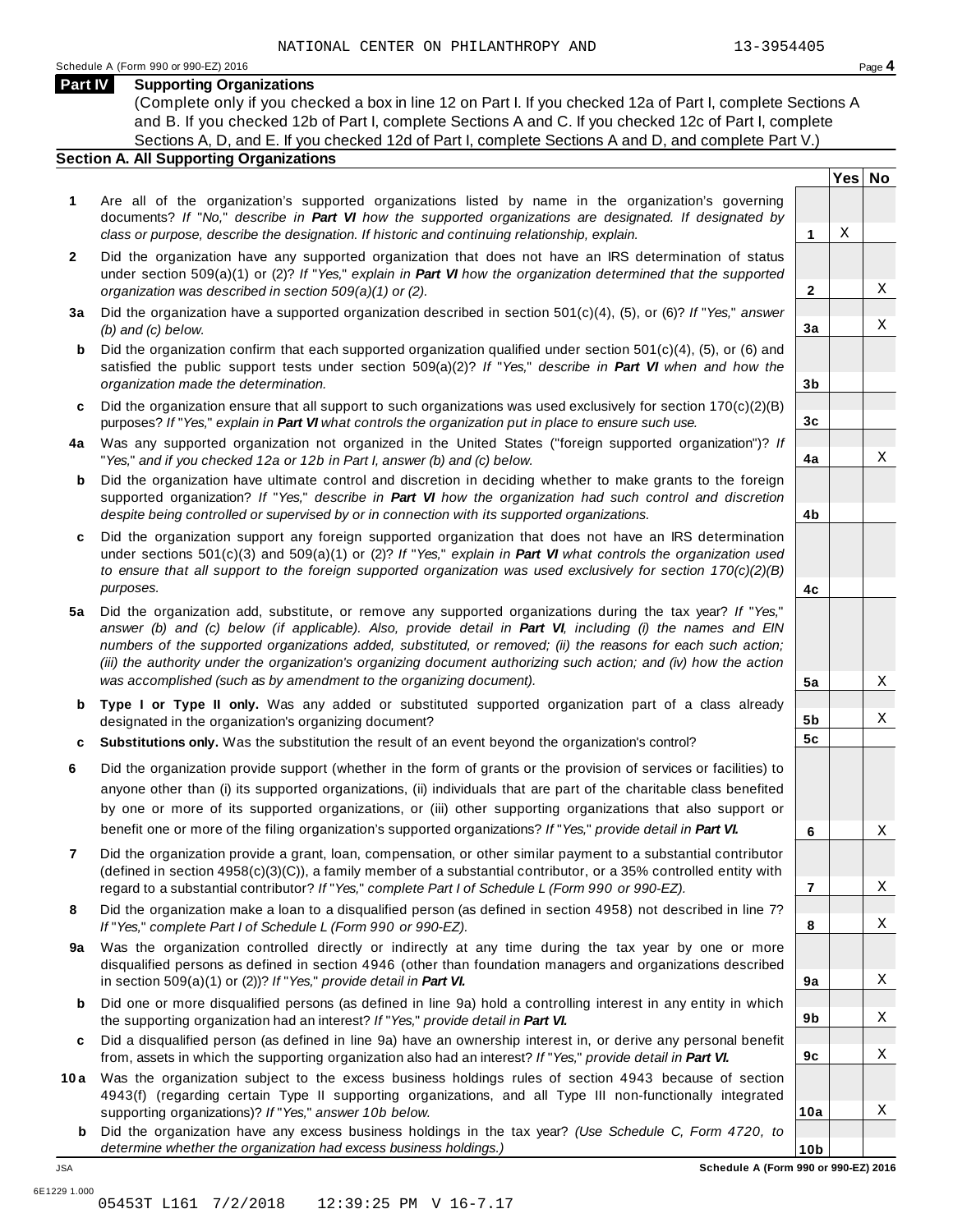|              | <b>Supporting Organizations (continued)</b><br><b>Part IV</b>                                                                                                                                                                                                                                                                                                                                                                                                                                                                                                                                                                                                                |                 | Yes No |   |
|--------------|------------------------------------------------------------------------------------------------------------------------------------------------------------------------------------------------------------------------------------------------------------------------------------------------------------------------------------------------------------------------------------------------------------------------------------------------------------------------------------------------------------------------------------------------------------------------------------------------------------------------------------------------------------------------------|-----------------|--------|---|
| 11           | Has the organization accepted a gift or contribution from any of the following persons?                                                                                                                                                                                                                                                                                                                                                                                                                                                                                                                                                                                      |                 |        |   |
|              | a A person who directly or indirectly controls, either alone or together with persons described in (b) and (c)                                                                                                                                                                                                                                                                                                                                                                                                                                                                                                                                                               |                 |        |   |
|              | below, the governing body of a supported organization?                                                                                                                                                                                                                                                                                                                                                                                                                                                                                                                                                                                                                       | 11a             |        | Χ |
| b            | A family member of a person described in (a) above?                                                                                                                                                                                                                                                                                                                                                                                                                                                                                                                                                                                                                          | 11 <sub>b</sub> |        | Χ |
|              |                                                                                                                                                                                                                                                                                                                                                                                                                                                                                                                                                                                                                                                                              | 11c             |        | Χ |
| C            | A 35% controlled entity of a person described in (a) or (b) above? If "Yes" to a, b, or c, provide detail in Part VI.<br><b>Section B. Type I Supporting Organizations</b>                                                                                                                                                                                                                                                                                                                                                                                                                                                                                                   |                 |        |   |
|              |                                                                                                                                                                                                                                                                                                                                                                                                                                                                                                                                                                                                                                                                              |                 | Yes No |   |
|              |                                                                                                                                                                                                                                                                                                                                                                                                                                                                                                                                                                                                                                                                              |                 |        |   |
| 1            | Did the directors, trustees, or membership of one or more supported organizations have the power to<br>regularly appoint or elect at least a majority of the organization's directors or trustees at all times during the<br>tax year? If "No," describe in Part VI how the supported organization(s) effectively operated, supervised, or<br>controlled the organization's activities. If the organization had more than one supported organization,<br>describe how the powers to appoint and/or remove directors or trustees were allocated among the supported<br>organizations and what conditions or restrictions, if any, applied to such powers during the tax year. | 1               | Χ      |   |
| $\mathbf{2}$ | Did the organization operate for the benefit of any supported organization other than the supported                                                                                                                                                                                                                                                                                                                                                                                                                                                                                                                                                                          |                 |        |   |
|              | organization(s) that operated, supervised, or controlled the supporting organization? If "Yes," explain in Part                                                                                                                                                                                                                                                                                                                                                                                                                                                                                                                                                              |                 |        |   |
|              | VI how providing such benefit carried out the purposes of the supported organization(s) that operated,                                                                                                                                                                                                                                                                                                                                                                                                                                                                                                                                                                       |                 |        |   |
|              | supervised, or controlled the supporting organization.                                                                                                                                                                                                                                                                                                                                                                                                                                                                                                                                                                                                                       | 2               |        | Χ |
|              | <b>Section C. Type II Supporting Organizations</b>                                                                                                                                                                                                                                                                                                                                                                                                                                                                                                                                                                                                                           |                 |        |   |
|              |                                                                                                                                                                                                                                                                                                                                                                                                                                                                                                                                                                                                                                                                              |                 | Yes No |   |
| 1            | Were a majority of the organization's directors or trustees during the tax year also a majority of the directors<br>or trustees of each of the organization's supported organization(s)? If "No," describe in Part VI how control<br>or management of the supporting organization was vested in the same persons that controlled or managed                                                                                                                                                                                                                                                                                                                                  |                 |        |   |
|              | the supported organization(s).                                                                                                                                                                                                                                                                                                                                                                                                                                                                                                                                                                                                                                               | 1               |        |   |
|              | <b>Section D. All Type III Supporting Organizations</b>                                                                                                                                                                                                                                                                                                                                                                                                                                                                                                                                                                                                                      |                 |        |   |
|              |                                                                                                                                                                                                                                                                                                                                                                                                                                                                                                                                                                                                                                                                              |                 | Yes No |   |
| 1            | Did the organization provide to each of its supported organizations, by the last day of the fifth month of the<br>organization's tax year, (i) a written notice describing the type and amount of support provided during the prior<br>tax year, (ii) a copy of the Form 990 that was most recently filed as of the date of notification, and (iii) copies of<br>the organization's governing documents in effect on the date of notification, to the extent not previously<br>provided?                                                                                                                                                                                     | 1               |        |   |
| $\mathbf{2}$ | Were any of the organization's officers, directors, or trustees either (i) appointed or elected by the supported                                                                                                                                                                                                                                                                                                                                                                                                                                                                                                                                                             |                 |        |   |
|              | organization(s) or (ii) serving on the governing body of a supported organization? If "No," explain in Part VI how<br>the organization maintained a close and continuous working relationship with the supported organization(s).                                                                                                                                                                                                                                                                                                                                                                                                                                            | $\mathbf{2}$    |        |   |
| 3            | By reason of the relationship described in (2), did the organization's supported organizations have a<br>significant voice in the organization's investment policies and in directing the use of the organization's<br>income or assets at all times during the tax year? If "Yes," describe in Part VI the role the organization's<br>supported organizations played in this regard.                                                                                                                                                                                                                                                                                        |                 |        |   |
|              |                                                                                                                                                                                                                                                                                                                                                                                                                                                                                                                                                                                                                                                                              | 3               |        |   |
|              | Section E. Type III Functionally Integrated Supporting Organizations                                                                                                                                                                                                                                                                                                                                                                                                                                                                                                                                                                                                         |                 |        |   |
| 1            | Check the box next to the method that the organization used to satisfy the Integral Part Test during the year (see instructions).                                                                                                                                                                                                                                                                                                                                                                                                                                                                                                                                            |                 |        |   |
| a            | The organization satisfied the Activities Test. Complete line 2 below.                                                                                                                                                                                                                                                                                                                                                                                                                                                                                                                                                                                                       |                 |        |   |
| b            | The organization is the parent of each of its supported organizations. Complete line 3 below.                                                                                                                                                                                                                                                                                                                                                                                                                                                                                                                                                                                |                 |        |   |
| c            | The organization supported a governmental entity. Describe in Part VI how you supported a government entity (see instructions).                                                                                                                                                                                                                                                                                                                                                                                                                                                                                                                                              |                 |        |   |
|              | Activities Test. Answer (a) and (b) below.                                                                                                                                                                                                                                                                                                                                                                                                                                                                                                                                                                                                                                   |                 | Yes No |   |
| $\mathbf{2}$ |                                                                                                                                                                                                                                                                                                                                                                                                                                                                                                                                                                                                                                                                              |                 |        |   |
| a            | Did substantially all of the organization's activities during the tax year directly further the exempt purposes of<br>the supported organization(s) to which the organization was responsive? If "Yes," then in Part VI identify<br>those supported organizations and explain how these activities directly furthered their exempt purposes,                                                                                                                                                                                                                                                                                                                                 |                 |        |   |
|              | how the organization was responsive to those supported organizations, and how the organization determined<br>that these activities constituted substantially all of its activities.                                                                                                                                                                                                                                                                                                                                                                                                                                                                                          | 2a              |        |   |
| b            | Did the activities described in (a) constitute activities that, but for the organization's involvement, one or more<br>of the organization's supported organization(s) would have been engaged in? If "Yes," explain in Part VI the<br>reasons for the organization's position that its supported organization(s) would have engaged in these                                                                                                                                                                                                                                                                                                                                |                 |        |   |
|              | activities but for the organization's involvement.                                                                                                                                                                                                                                                                                                                                                                                                                                                                                                                                                                                                                           | 2b              |        |   |
|              | Parent of Supported Organizations. Answer (a) and (b) below.                                                                                                                                                                                                                                                                                                                                                                                                                                                                                                                                                                                                                 |                 |        |   |
| 3            |                                                                                                                                                                                                                                                                                                                                                                                                                                                                                                                                                                                                                                                                              |                 |        |   |
| a            |                                                                                                                                                                                                                                                                                                                                                                                                                                                                                                                                                                                                                                                                              |                 |        |   |
|              | Did the organization have the power to regularly appoint or elect a majority of the officers, directors, or<br>trustees of each of the supported organizations? Provide details in Part VI.                                                                                                                                                                                                                                                                                                                                                                                                                                                                                  | 3a              |        |   |
| b            | Did the organization exercise a substantial degree of direction over the policies, programs, and activities of each<br>of its supported organizations? If "Yes," describe in Part VI the role played by the organization in this regard.                                                                                                                                                                                                                                                                                                                                                                                                                                     | 3 <sub>b</sub>  |        |   |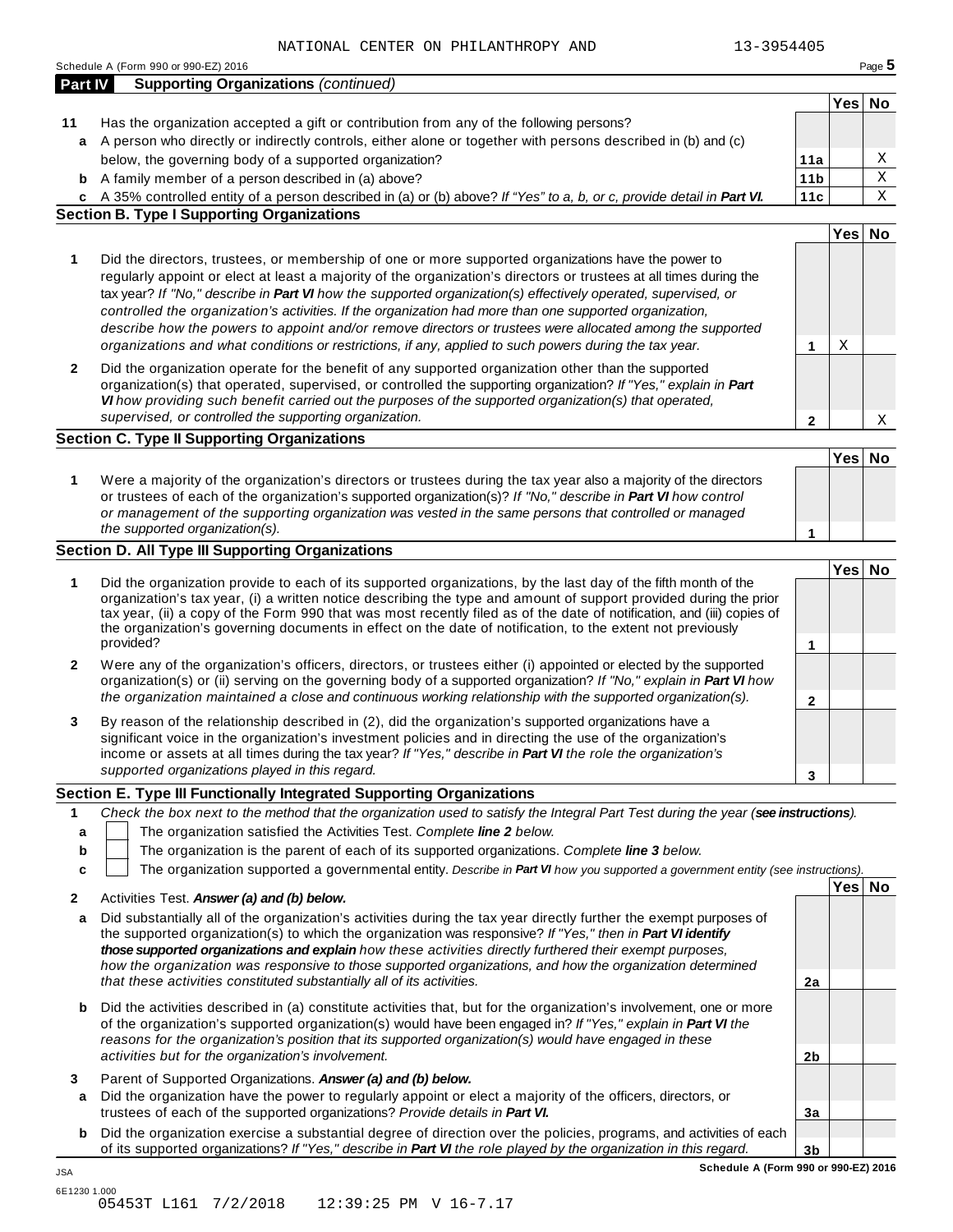| Schedule A (Form 990 or 990-EZ) 2016                                                                                                   |                         |                | Page $6$                       |
|----------------------------------------------------------------------------------------------------------------------------------------|-------------------------|----------------|--------------------------------|
| Part V<br>Type III Non-Functionally Integrated 509(a)(3) Supporting Organizations                                                      |                         |                |                                |
| Check here if the organization satisfied the Integral Part Test as a qualifying trust on Nov. 20, 1970 (explain in Part VI). See<br>1. |                         |                |                                |
| instructions. All other Type III non-functionally integrated supporting organizations must complete Sections A through E.              |                         |                |                                |
| Section A - Adjusted Net Income                                                                                                        |                         | (A) Prior Year | (B) Current Year<br>(optional) |
| 1 Net short-term capital gain                                                                                                          | 1                       |                |                                |
| 2 Recoveries of prior-year distributions                                                                                               | $\overline{2}$          |                |                                |
| 3 Other gross income (see instructions)                                                                                                | 3                       |                |                                |
| 4 Add lines 1 through 3.                                                                                                               | 4                       |                |                                |
| 5 Depreciation and depletion                                                                                                           | 5                       |                |                                |
| 6 Portion of operating expenses paid or incurred for production or                                                                     |                         |                |                                |
| collection of gross income or for management, conservation, or                                                                         |                         |                |                                |
| maintenance of property held for production of income (see instructions)                                                               | 6                       |                |                                |
| 7 Other expenses (see instructions)                                                                                                    | $\overline{7}$          |                |                                |
| 8 Adjusted Net Income (subtract lines 5, 6, and 7 from line 4).                                                                        | 8                       |                |                                |
| <b>Section B - Minimum Asset Amount</b>                                                                                                |                         | (A) Prior Year | (B) Current Year<br>(optional) |
| 1 Aggregate fair market value of all non-exempt-use assets (see                                                                        |                         |                |                                |
| instructions for short tax year or assets held for part of year):                                                                      |                         |                |                                |
| a Average monthly value of securities                                                                                                  | 1a                      |                |                                |
| <b>b</b> Average monthly cash balances                                                                                                 | 1b                      |                |                                |
| c Fair market value of other non-exempt-use assets                                                                                     | 1c                      |                |                                |
| d Total (add lines 1a, 1b, and 1c)                                                                                                     | 1d                      |                |                                |
| e Discount claimed for blockage or other<br>factors (explain in detail in <b>Part VI)</b> :                                            |                         |                |                                |
| 2 Acquisition indebtedness applicable to non-exempt-use assets                                                                         | $\mathbf{2}$            |                |                                |
| 3 Subtract line 2 from line 1d.                                                                                                        | $\overline{\mathbf{3}}$ |                |                                |
| 4 Cash deemed held for exempt use. Enter 1-1/2% of line 3 (for greater amount,<br>see instructions).                                   | 4                       |                |                                |
| 5 Net value of non-exempt-use assets (subtract line 4 from line 3)                                                                     | 5                       |                |                                |
| 6 Multiply line 5 by .035.                                                                                                             | 6                       |                |                                |
| 7 Recoveries of prior-year distributions                                                                                               | $\overline{7}$          |                |                                |
| 8 Minimum Asset Amount (add line 7 to line 6)                                                                                          | 8                       |                |                                |
| <b>Section C - Distributable Amount</b>                                                                                                |                         |                | <b>Current Year</b>            |
| 1 Adjusted net income for prior year (from Section A, line 8, Column A)                                                                | 1                       |                |                                |
| 2 Enter 85% of line 1.                                                                                                                 | $\mathbf 2$             |                |                                |
| 3 Minimum asset amount for prior year (from Section B, line 8, Column A)                                                               | 3                       |                |                                |
| 4 Enter greater of line 2 or line 3.                                                                                                   | 4                       |                |                                |
| 5 Income tax imposed in prior year                                                                                                     | 5                       |                |                                |
| 6 Distributable Amount. Subtract line 5 from line 4, unless subject to                                                                 |                         |                |                                |
| emergency temporary reduction (see instructions).                                                                                      | 6                       |                |                                |

**7** Check here if the current year is the organization's first as a non-functionally integrated Type III supporting organization (see instructions).

**Schedule A (Form 990 or 990-EZ) 2016**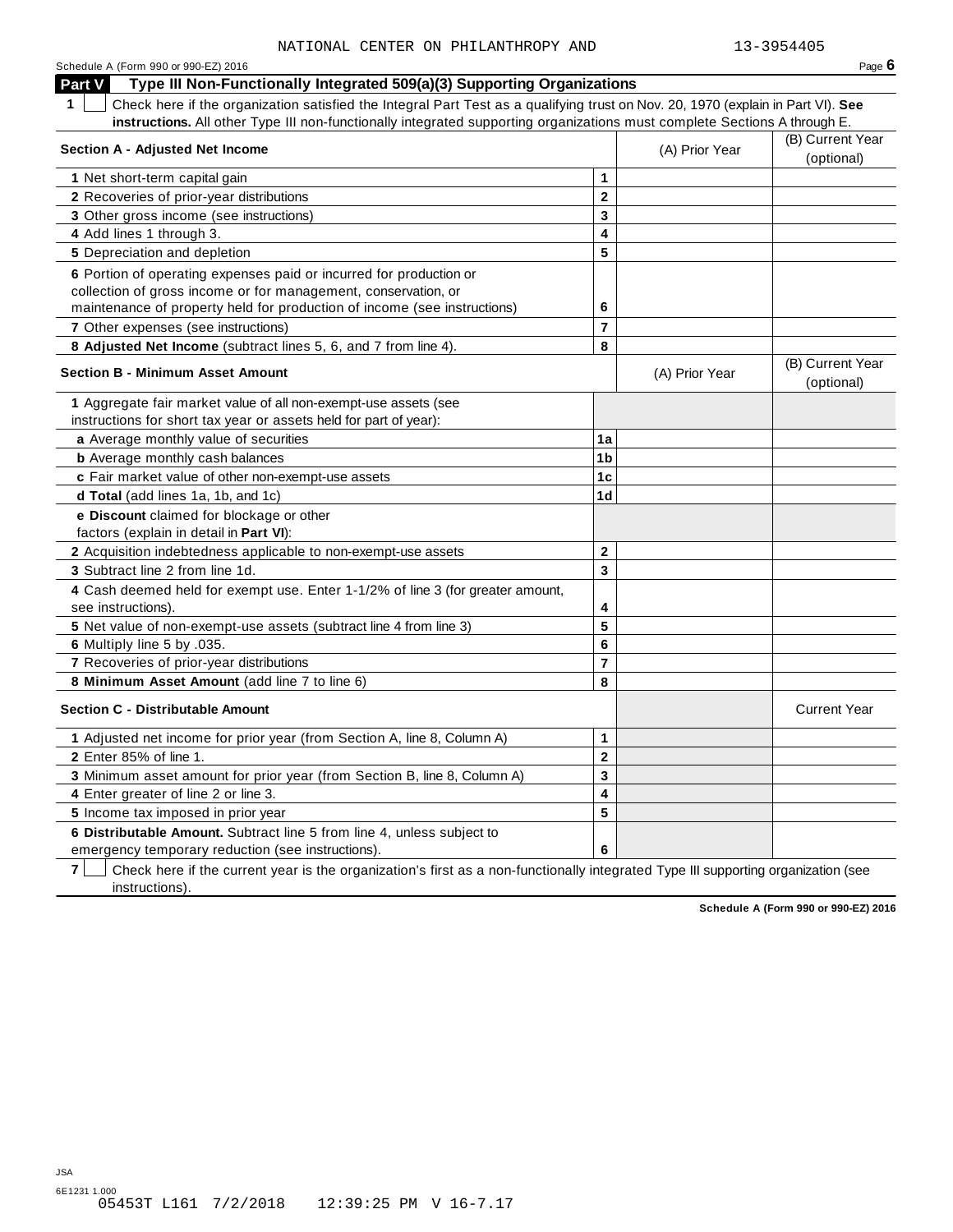|              | Schedule A (Form 990 or 990-EZ) 2016                                                       |                                    |                                               | Page 7                                           |
|--------------|--------------------------------------------------------------------------------------------|------------------------------------|-----------------------------------------------|--------------------------------------------------|
| Part V       | Type III Non-Functionally Integrated 509(a)(3) Supporting Organizations (continued)        |                                    |                                               |                                                  |
|              | <b>Section D - Distributions</b>                                                           |                                    |                                               | <b>Current Year</b>                              |
| 1.           | Amounts paid to supported organizations to accomplish exempt purposes                      |                                    |                                               |                                                  |
| $\mathbf{2}$ | Amounts paid to perform activity that directly furthers exempt purposes of supported       |                                    |                                               |                                                  |
|              | organizations, in excess of income from activity                                           |                                    |                                               |                                                  |
| 3            | Administrative expenses paid to accomplish exempt purposes of supported organizations      |                                    |                                               |                                                  |
| 4            | Amounts paid to acquire exempt-use assets                                                  |                                    |                                               |                                                  |
| 5            | Qualified set-aside amounts (prior IRS approval required)                                  |                                    |                                               |                                                  |
| 6            | Other distributions (describe in Part VI). See instructions.                               |                                    |                                               |                                                  |
| 7            | Total annual distributions. Add lines 1 through 6.                                         |                                    |                                               |                                                  |
| 8            | Distributions to attentive supported organizations to which the organization is responsive |                                    |                                               |                                                  |
|              | (provide details in Part VI). See instructions.                                            |                                    |                                               |                                                  |
| 9            | Distributable amount for 2016 from Section C, line 6                                       |                                    |                                               |                                                  |
| 10           | Line 8 amount divided by Line 9 amount                                                     |                                    |                                               |                                                  |
|              | Section E - Distribution Allocations (see instructions)                                    | (i)<br><b>Excess Distributions</b> | (ii)<br><b>Underdistributions</b><br>Pre-2016 | (iii)<br><b>Distributable</b><br>Amount for 2016 |
| 1            | Distributable amount for 2016 from Section C, line 6                                       |                                    |                                               |                                                  |
|              | Underdistributions, if any, for years prior to 2016                                        |                                    |                                               |                                                  |
| $\mathbf{2}$ | (reasonable cause required-explain in Part VI). See                                        |                                    |                                               |                                                  |
|              | instructions.                                                                              |                                    |                                               |                                                  |
| 3            | Excess distributions carryover, if any, to 2016:                                           |                                    |                                               |                                                  |
| a            |                                                                                            |                                    |                                               |                                                  |
| b            |                                                                                            |                                    |                                               |                                                  |
| c            | From 2013 <b>Algebra</b>                                                                   |                                    |                                               |                                                  |
| d            | From 2014                                                                                  |                                    |                                               |                                                  |
| е            | From 2015                                                                                  |                                    |                                               |                                                  |
| f            | Total of lines 3a through e                                                                |                                    |                                               |                                                  |
| g            | Applied to underdistributions of prior years                                               |                                    |                                               |                                                  |
| h            | Applied to 2016 distributable amount                                                       |                                    |                                               |                                                  |
| j.           | Carryover from 2011 not applied (see instructions)                                         |                                    |                                               |                                                  |
|              | Remainder. Subtract lines 3g, 3h, and 3i from 3f.                                          |                                    |                                               |                                                  |
| 4            | Distributions for 2016 from                                                                |                                    |                                               |                                                  |
|              | Section D, line 7:<br>\$                                                                   |                                    |                                               |                                                  |
| a            | Applied to underdistributions of prior years                                               |                                    |                                               |                                                  |
| b            | Applied to 2016 distributable amount                                                       |                                    |                                               |                                                  |
|              | Remainder. Subtract lines 4a and 4b from 4.                                                |                                    |                                               |                                                  |
| 5            | Remaining underdistributions for years prior to 2016, if                                   |                                    |                                               |                                                  |
|              | any. Subtract lines 3g and 4a from line 2. For result                                      |                                    |                                               |                                                  |
|              | greater than zero, explain in Part VI. See instructions.                                   |                                    |                                               |                                                  |
| 6            | Remaining underdistributions for 2016. Subtract lines 3h                                   |                                    |                                               |                                                  |
|              | and 4b from line 1. For result greater than zero, explain in                               |                                    |                                               |                                                  |
|              | Part VI. See instructions.                                                                 |                                    |                                               |                                                  |
| $\mathbf{7}$ | Excess distributions carryover to 2017. Add lines 3j                                       |                                    |                                               |                                                  |
|              | and 4c.<br>Breakdown of line 7:                                                            |                                    |                                               |                                                  |
| 8            |                                                                                            |                                    |                                               |                                                  |
| a<br>b       | Excess from 2013                                                                           |                                    |                                               |                                                  |
| c            | Excess from 2014                                                                           |                                    |                                               |                                                  |
| d            | Excess from 2015                                                                           |                                    |                                               |                                                  |
| е            | Excess from 2016                                                                           |                                    |                                               |                                                  |
|              |                                                                                            |                                    |                                               |                                                  |

**Schedule A (Form 990 or 990-EZ) 2016**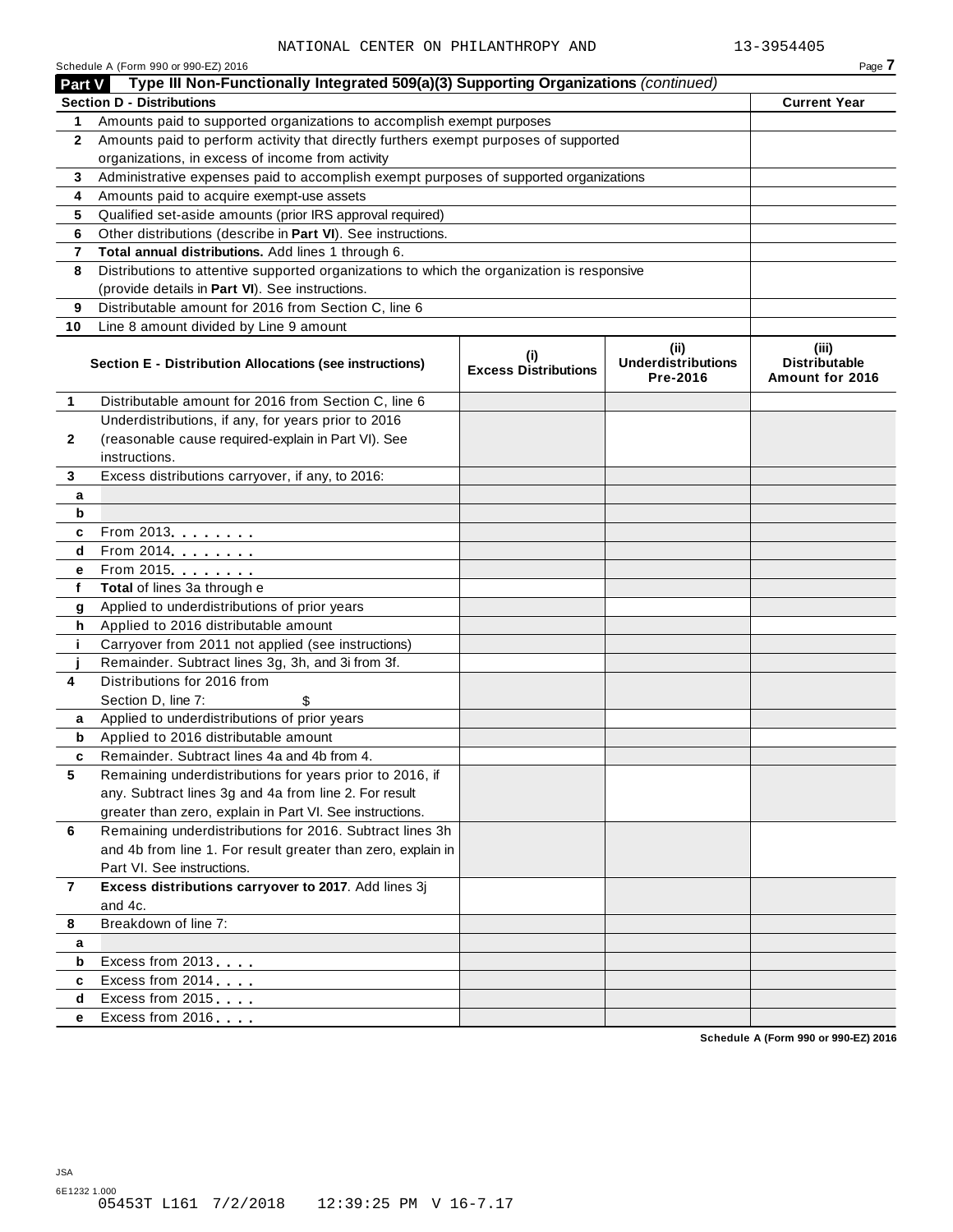<span id="page-19-0"></span>Schedule <sup>A</sup> (Form <sup>990</sup> or 990-EZ) <sup>2016</sup> Page **8**

**Supplemental Information.** Provide the explanations required by Part II, line 10; Part II, line 17a or 17b; Part **Part VI** III, line 12; Part IV, Section A, lines 1, 2, 3b, 3c, 4b, 4c, 5a, 6, 9a, 9b, 9c, 11a, 11b, and 11c; Part IV, Section B, lines 1 and 2; Part IV, Section C, line 1; Part IV, Section D, lines 2 and 3; Part IV, Section E, lines 1c, 2a, 2b, 3a and 3b; Part V, line 1; Part V, Section B, line 1e; Part V, Section D, lines 5, 6, and 8; and Part V, Section E, lines 2, 5, and 6. Also complete this part for any additional information. (See instructions.)

|          | (III) TYPE OF | (TV)         | (V) AMOUNT OF                                                  | (VI) OTHER     |
|----------|---------------|--------------|----------------------------------------------------------------|----------------|
| (II) EIN | ORGANIZATION  | YES NO       | SUPPORT                                                        | SUPPORT AMOUNT |
|          |               |              |                                                                |                |
|          |               | X            | 0.                                                             | 0.             |
|          |               |              |                                                                |                |
|          |               |              |                                                                |                |
|          |               | 13-5562308 2 | SCHEDULE A, PART I - INFORMATION ABOUT SUPPORTED ORGANIZATIONS | ATTACHMENT 1   |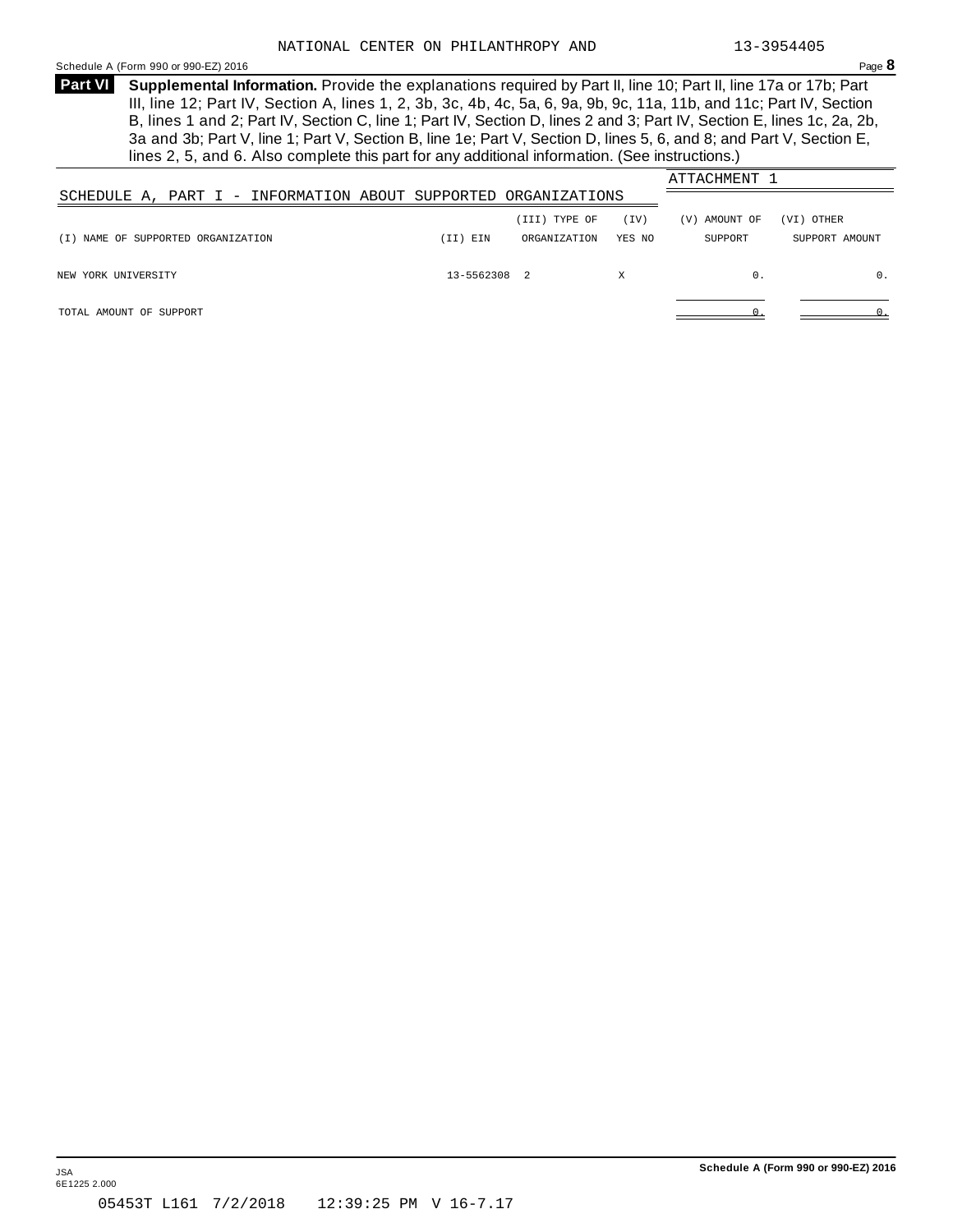| <b>Schedule B</b> |  |
|-------------------|--|
|-------------------|--|

|            | (LOLIU AAN' AAN-ET |
|------------|--------------------|
| or 990-PF) |                    |

#### **(Form 990, 990-EZ,**

**or 990-PF)**

## Department of the Treasury<br>Internal Revenue Service

## **Schedule B chedule of Contributors**

**2016** 

| or 990-PF)<br>Department of the Treasury<br>Internal Revenue Service | Attach to Form 990. Form 990-EZ, or Form 990-PF.<br>Information about Schedule B (Form 990, 990-EZ, or 990-PF) and its instructions is at www.irs.gov/form990. | 2016                                  |
|----------------------------------------------------------------------|----------------------------------------------------------------------------------------------------------------------------------------------------------------|---------------------------------------|
| Name of the organization                                             |                                                                                                                                                                | <b>Employer identification number</b> |

NATIONAL CENTER ON PHILANTHROPY AND

| THE | LAW | INC. | 13-3954405 |
|-----|-----|------|------------|

**Organization type** (check one):

| Filers of:         | Section:                                                                    |
|--------------------|-----------------------------------------------------------------------------|
| Form 990 or 990-EZ | $\mathbf{X}$<br>501(c)(3)<br>) (enter number) organization                  |
|                    | $4947(a)(1)$ nonexempt charitable trust not treated as a private foundation |
|                    | 527 political organization                                                  |
| Form 990-PF        | 501(c)(3) exempt private foundation                                         |
|                    | 4947(a)(1) nonexempt charitable trust treated as a private foundation       |
|                    | 501(c)(3) taxable private foundation                                        |

Check if your organization is covered by the **General Rule** or a **Special Rule.**

**Note:** Only a section 501(c)(7), (8), or (10) organization can check boxes for both the General Rule and a Special Rule. See instructions.

### **General Rule**

 $\text{X}$  For an organization filing Form 990, 990-EZ, or 990-PF that received, during the year, contributions totaling \$5,000 or more (in money or property) from any one contributor. Complete Parts I and II. See instructions for determining a contributor's total contributions.

#### **Special Rules**

For an organization described in section 501(c)(3) filing Form 990 or 990-EZ that met the 33 1/3 % support test of the regulations under sections 509(a)(1) and 170(b)(1)(A)(vi), that checked Schedule A (Form 990 or 990-EZ), Part II, line 13, 16a, or 16b, and that received from any one contributor, during the year, total contributions of the greater of **(1)** \$5,000 or **(2)** 2% of the amount on (i) Form 990, Part VIII, line 1h, or (ii) Form 990-EZ, line 1. Complete Parts I and II.

For an organization described in section 501(c)(7), (8), or (10) filing Form 990 or 990-EZ that received from any one contributor, during the year, total contributions of more than \$1,000 *exclusively* for religious, charitable, scientific, literary, or educational purposes, or for the prevention of cruelty to children or animals. Complete Parts I, II, and III.

For an organization described in section 501(c)(7), (8), or (10) filing Form 990 or 990-EZ that received from any one contributor, during the year, contributions *exclusively* for religious, charitable, etc., purposes, but no such contributions totaled more than \$1,000. If this box is checked, enter here the total contributions that were received during the year for an *exclusively* religious, charitable, etc., purpose. Don't complete any of the parts unless the **General Rule** applies to this organization because it received *nonexclusively* religious, charitable, etc., contributions totaling \$5,000 or more during the year m m m m m m m m m m m m m m m m m m m m m m m m m m m m m m m I \$

**Caution:** An organization that isn't covered by the General Rule and/or the Special Rules doesn't file Schedule B (Form 990, 990-EZ, or 990-PF), but it **must** answer "No" on Part IV, line 2, of its Form 990; or check the box on line H of its Form 990-EZ or on its Form 990-PF, Part I, line 2, to certify that it doesn't meet the filing requirements of Schedule B (Form 990, 990-EZ, or 990-PF).

For Paperwork Reduction Act Notice, see the Instructions for Form 990, 990-EZ, or 990-PF. Schedule B (Form 990, 990-EZ, or 990-PF) (2016)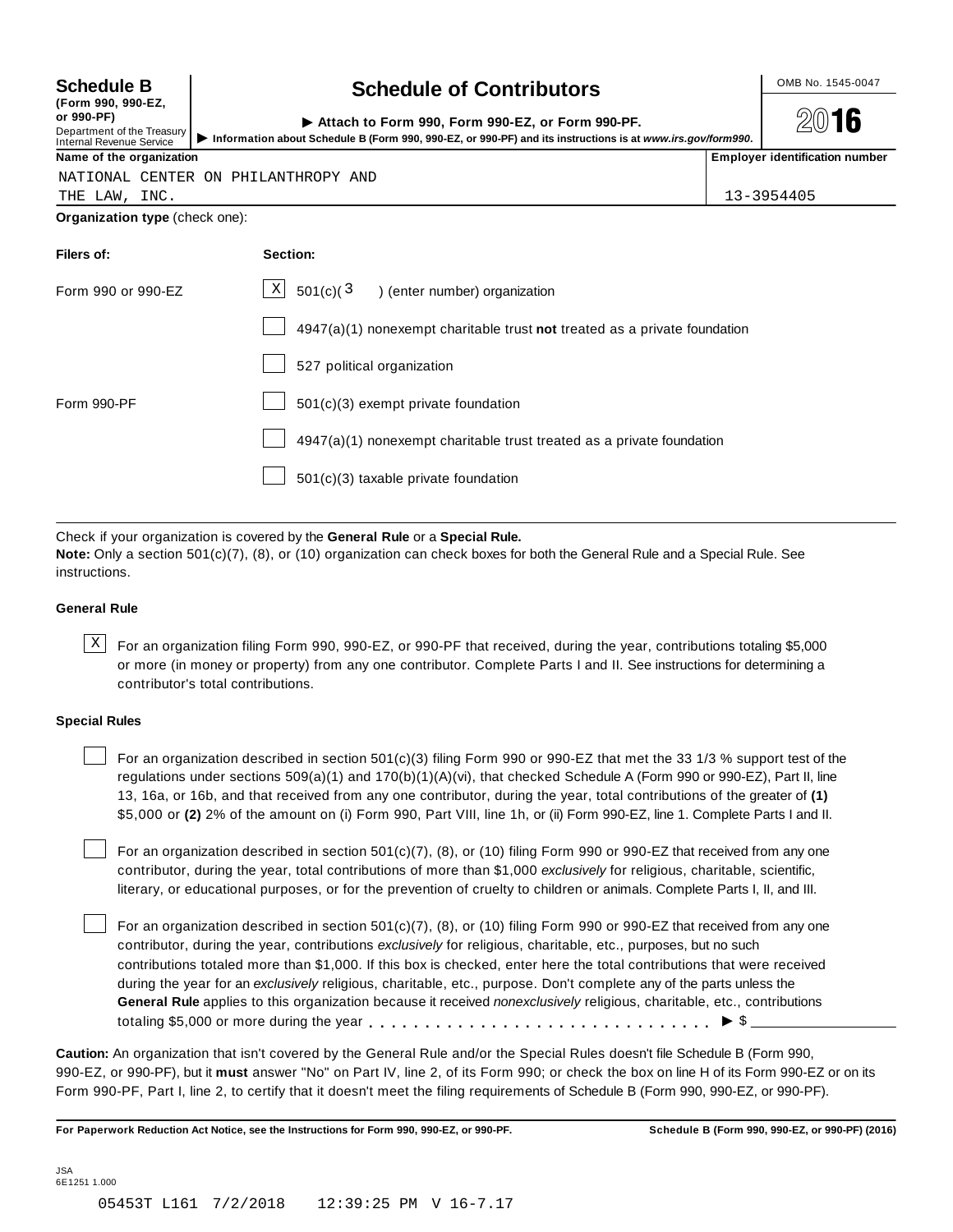Schedule B (Form 990, 990-EZ, or 990-PF) (2016)<br>
Name of organization NATIONAL CENTER ON PHILANTHROPY AND **Properties and CENTER CON PHILANTHROPY** AND **Name of organization Employer identification number** NATIONAL CENTER ON PHILANTHROPY AND THE LAW, INC. 13-3954405

| (a)<br>No. | (b)<br>Name, address, and ZIP + 4 | (c)<br><b>Total contributions</b> | (d)<br>Type of contribution                                                                     |
|------------|-----------------------------------|-----------------------------------|-------------------------------------------------------------------------------------------------|
| 1          |                                   | 300,000.<br>\$                    | $\rm X$<br>Person<br>Payroll<br>Noncash<br>(Complete Part II for<br>noncash contributions.)     |
| (a)<br>No. | (b)<br>Name, address, and ZIP + 4 | (c)<br><b>Total contributions</b> | (d)<br>Type of contribution                                                                     |
| 2          |                                   | 290,000.<br>\$                    | $\rm X$<br>Person<br>Payroll<br>Noncash<br>(Complete Part II for<br>noncash contributions.)     |
| (a)<br>No. | (b)<br>Name, address, and ZIP + 4 | (c)<br><b>Total contributions</b> | (d)<br>Type of contribution                                                                     |
| 3          |                                   | 50,000.<br>\$                     | $\rm X$<br>Person<br>Payroll<br>Noncash<br>(Complete Part II for<br>noncash contributions.)     |
| (a)<br>No. | (b)<br>Name, address, and ZIP + 4 | (c)<br><b>Total contributions</b> | (d)<br>Type of contribution                                                                     |
| 4          |                                   | 30,000.<br>\$                     | $\rm X$<br>Person<br>Payroll<br>Noncash<br>(Complete Part II for<br>noncash contributions.)     |
| (a)<br>No. | (b)<br>Name, address, and ZIP + 4 | (c)<br><b>Total contributions</b> | (d)<br>Type of contribution                                                                     |
| 5          |                                   | 10,000.<br>\$                     | Χ<br>Person<br>Payroll<br>Noncash<br>(Complete Part II for<br>noncash contributions.)           |
| (a)<br>No. | (b)<br>Name, address, and ZIP + 4 | (c)<br><b>Total contributions</b> | (d)<br>Type of contribution                                                                     |
| 6          |                                   | 5,000.<br>\$                      | $\mathbf X$<br>Person<br>Payroll<br>Noncash<br>(Complete Part II for<br>noncash contributions.) |

 $S$ chedule B (Form 990, 990-EZ, or 990-PF) (2016)

JSA<br>6E1253 1.000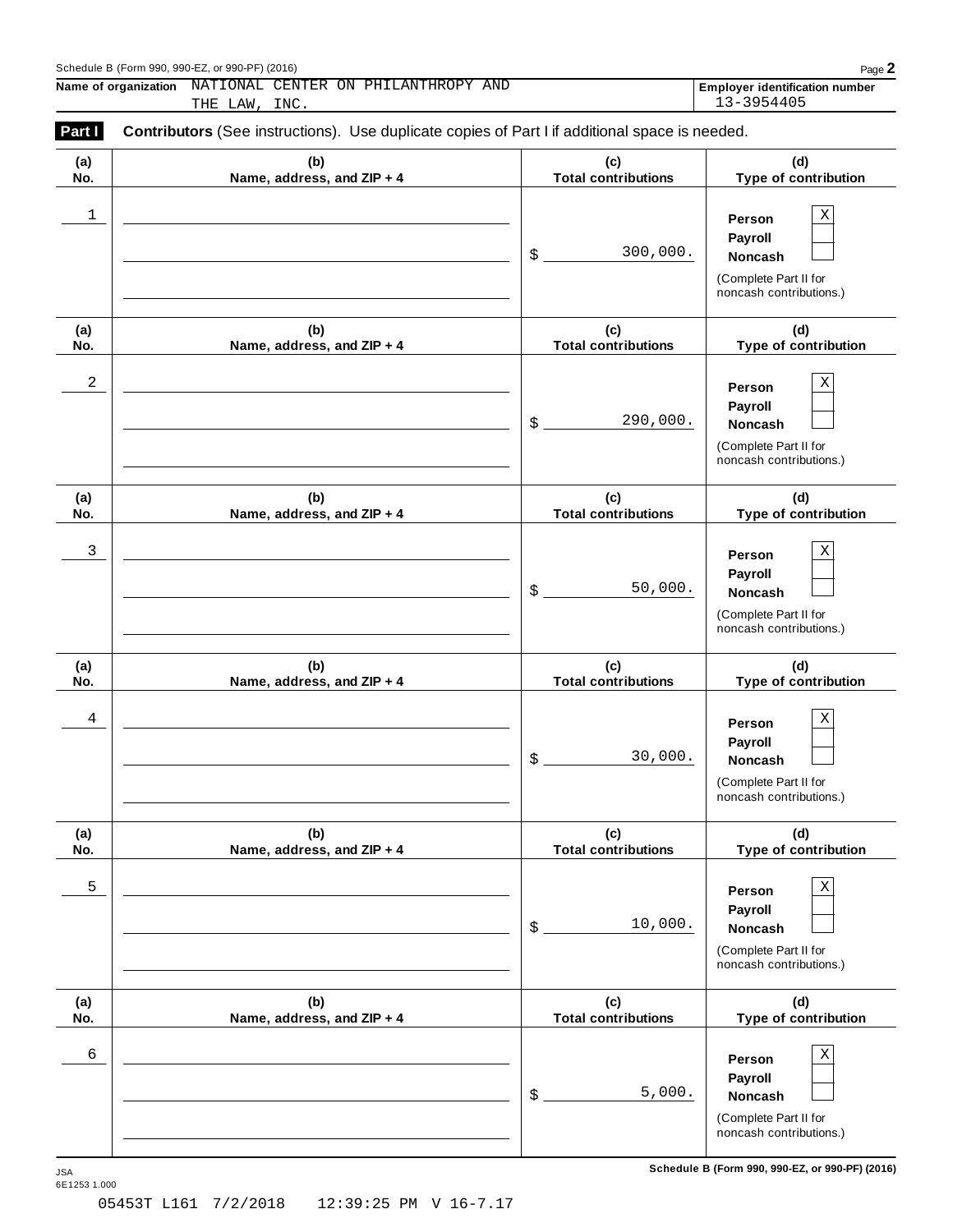|                           | Schedule B (Form 990, 990-EZ, or 990-PF) (2016)<br>Name of organization NATIONAL CENTER ON PHILANTHROPY AND<br>THE LAW, INC. | 13-3954405                                     | Page 3<br><b>Employer identification number</b> |
|---------------------------|------------------------------------------------------------------------------------------------------------------------------|------------------------------------------------|-------------------------------------------------|
| Part II                   | Noncash Property (See instructions). Use duplicate copies of Part II if additional space is needed.                          |                                                |                                                 |
| (a) No.<br>from<br>Part I | (b)<br>Description of noncash property given                                                                                 | (c)<br>FMV (or estimate)<br>(See instructions) | (d)<br>Date received                            |
|                           |                                                                                                                              | $\mathcal{S}_{-}$                              |                                                 |
| (a) No.<br>from<br>Part I | (b)<br>Description of noncash property given                                                                                 | (c)<br>FMV (or estimate)<br>(See instructions) | (d)<br>Date received                            |
|                           |                                                                                                                              | $\mathcal{S}_{-}$                              |                                                 |
| (a) No.<br>from<br>Part I | (b)<br>Description of noncash property given                                                                                 | (c)<br>FMV (or estimate)<br>(See instructions) | (d)<br>Date received                            |
|                           |                                                                                                                              | $\mathcal{S}_{-}$                              |                                                 |
| (a) No.<br>from<br>Part I | (b)<br>Description of noncash property given                                                                                 | (c)<br>FMV (or estimate)<br>(See instructions) | (d)<br>Date received                            |
|                           |                                                                                                                              | $\mathcal{L}_{-}$                              |                                                 |
| (a) No.<br>from<br>Part I | (b)<br>Description of noncash property given                                                                                 | (c)<br>FMV (or estimate)<br>(See instructions) | (d)<br>Date received                            |
|                           |                                                                                                                              | $\mathcal{S}_{-}$                              |                                                 |
| (a) No.<br>from<br>Part I | (b)<br>Description of noncash property given                                                                                 | (c)<br>FMV (or estimate)<br>(See instructions) | (d)<br>Date received                            |
|                           |                                                                                                                              |                                                |                                                 |
|                           |                                                                                                                              | $\mathcal{S}_{-}$                              |                                                 |

 $S$ chedule B (Form 990, 990-EZ, or 990-PF) (2016)

6E1254 1.000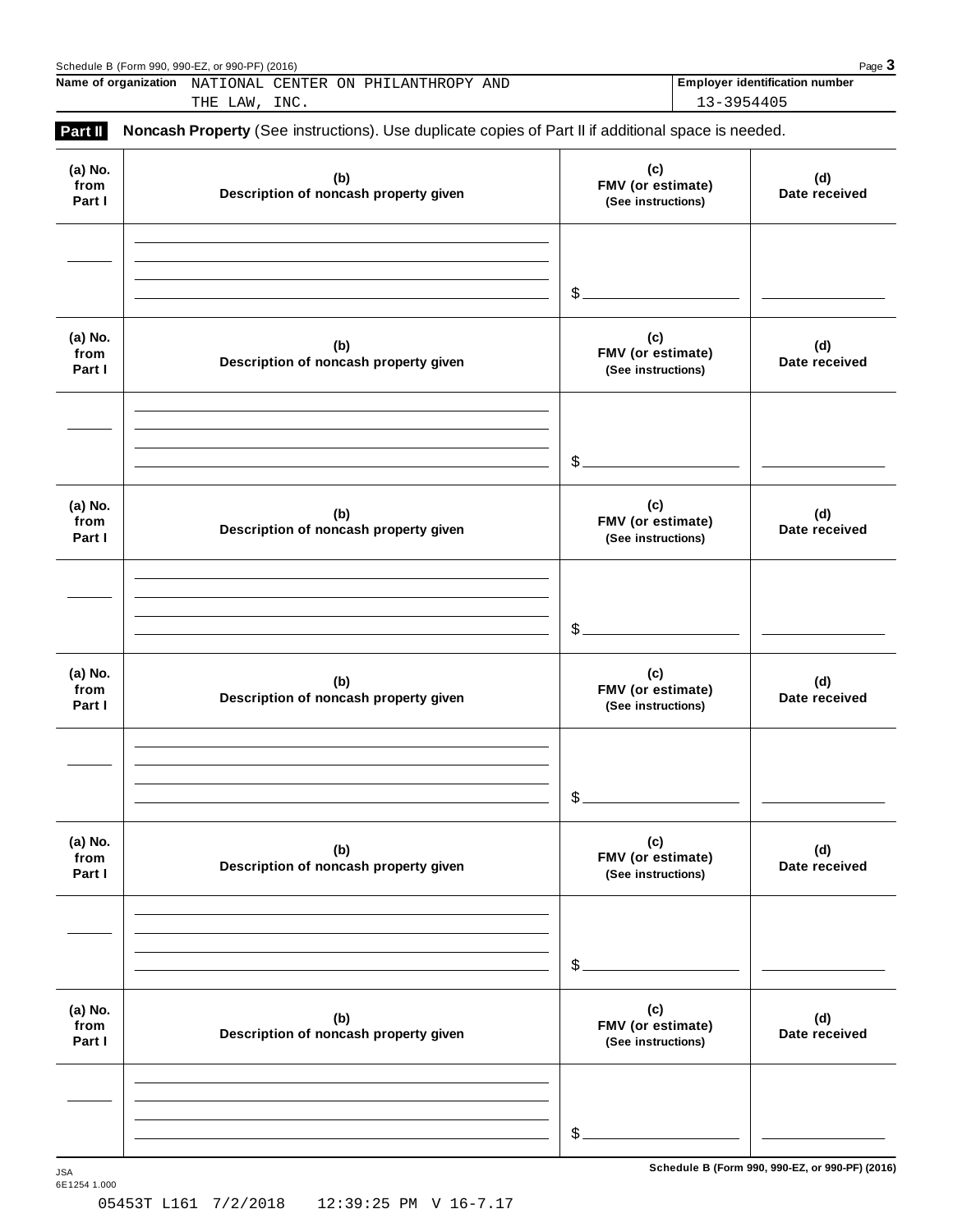|                           | Schedule B (Form 990, 990-EZ, or 990-PF) (2016)                                                                                                                                                                                                                                                                |                      | Page 4<br><b>Employer identification number</b>                                                                                                                                                                                               |
|---------------------------|----------------------------------------------------------------------------------------------------------------------------------------------------------------------------------------------------------------------------------------------------------------------------------------------------------------|----------------------|-----------------------------------------------------------------------------------------------------------------------------------------------------------------------------------------------------------------------------------------------|
|                           | Name of organization NATIONAL CENTER ON PHILANTHROPY AND<br>THE LAW, INC.                                                                                                                                                                                                                                      |                      | 13-3954405                                                                                                                                                                                                                                    |
| Part III                  | Exclusively religious, charitable, etc., contributions to organizations described in section 501(c)(7), (8), or<br>contributions of \$1,000 or less for the year. (Enter this information once. See instructions.) $\blacktriangleright$ \$<br>Use duplicate copies of Part III if additional space is needed. |                      | (10) that total more than \$1,000 for the year from any one contributor. Complete columns (a) through (e) and<br>the following line entry. For organizations completing Part III, enter the total of exclusively religious, charitable, etc., |
| $(a)$ No.<br>from         |                                                                                                                                                                                                                                                                                                                |                      |                                                                                                                                                                                                                                               |
| Part I                    | (b) Purpose of gift                                                                                                                                                                                                                                                                                            | (c) Use of gift      | (d) Description of how gift is held                                                                                                                                                                                                           |
|                           |                                                                                                                                                                                                                                                                                                                | (e) Transfer of gift |                                                                                                                                                                                                                                               |
|                           | Transferee's name, address, and ZIP + 4                                                                                                                                                                                                                                                                        |                      | Relationship of transferor to transferee                                                                                                                                                                                                      |
| (a) No.                   |                                                                                                                                                                                                                                                                                                                |                      |                                                                                                                                                                                                                                               |
| from<br>Part I            | (b) Purpose of gift                                                                                                                                                                                                                                                                                            | (c) Use of gift      | (d) Description of how gift is held                                                                                                                                                                                                           |
|                           |                                                                                                                                                                                                                                                                                                                |                      |                                                                                                                                                                                                                                               |
|                           | Transferee's name, address, and ZIP + 4                                                                                                                                                                                                                                                                        | (e) Transfer of gift | Relationship of transferor to transferee                                                                                                                                                                                                      |
|                           |                                                                                                                                                                                                                                                                                                                |                      |                                                                                                                                                                                                                                               |
| (a) No.<br>from<br>Part I | (b) Purpose of gift                                                                                                                                                                                                                                                                                            | (c) Use of gift      | (d) Description of how gift is held                                                                                                                                                                                                           |
|                           |                                                                                                                                                                                                                                                                                                                |                      |                                                                                                                                                                                                                                               |
|                           | Transferee's name, address, and ZIP + 4                                                                                                                                                                                                                                                                        | (e) Transfer of gift | Relationship of transferor to transferee                                                                                                                                                                                                      |
|                           |                                                                                                                                                                                                                                                                                                                |                      |                                                                                                                                                                                                                                               |
| (a) No.<br>from<br>Part I | (b) Purpose of gift                                                                                                                                                                                                                                                                                            | (c) Use of gift      | (d) Description of how gift is held                                                                                                                                                                                                           |
|                           |                                                                                                                                                                                                                                                                                                                |                      |                                                                                                                                                                                                                                               |
|                           |                                                                                                                                                                                                                                                                                                                | (e) Transfer of gift |                                                                                                                                                                                                                                               |
|                           | Transferee's name, address, and ZIP + 4                                                                                                                                                                                                                                                                        |                      | Relationship of transferor to transferee                                                                                                                                                                                                      |
|                           |                                                                                                                                                                                                                                                                                                                |                      |                                                                                                                                                                                                                                               |
| <b>JSA</b>                |                                                                                                                                                                                                                                                                                                                |                      | Schedule B (Form 990, 990-EZ, or 990-PF) (2016)                                                                                                                                                                                               |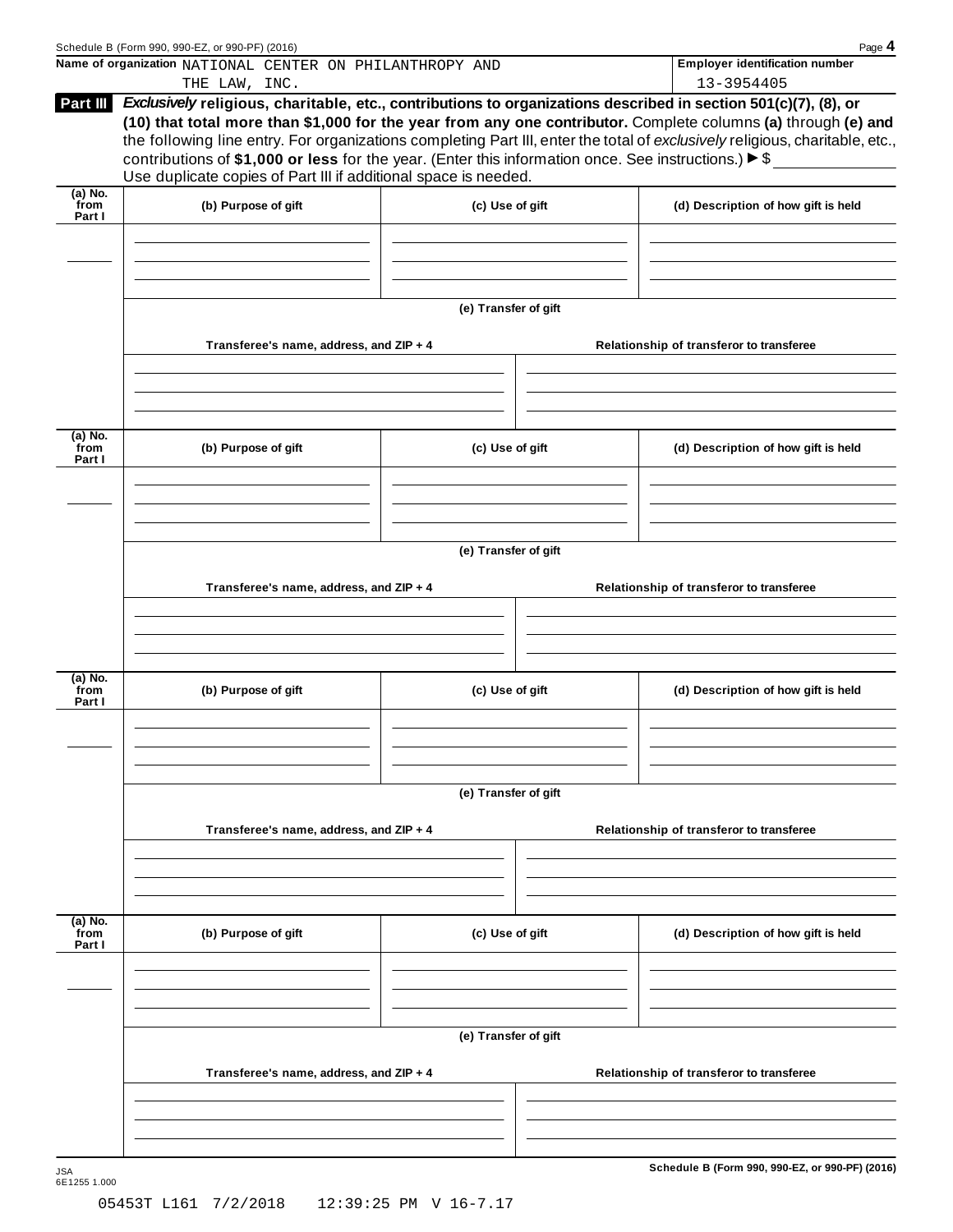| Attach to Form 990.<br>Department of the Treasury<br>Information about Schedule D (Form 990) and its instructions is at www.irs.gov/form990.<br><b>Internal Revenue Service</b><br>Name of the organization<br><b>Employer identification number</b><br>NATIONAL CENTER ON PHILANTHROPY AND<br>13-3954405<br>THE LAW, INC.<br>Organizations Maintaining Donor Advised Funds or Other Similar Funds or Accounts.<br>Part I<br>Complete if the organization answered "Yes" on Form 990, Part IV, line 6.<br>(a) Donor advised funds<br>(b) Funds and other accounts<br>1<br>Total number at end of year manufacturers and the Total number<br>$\boldsymbol{2}$<br>Aggregate value of contributions to (during year)<br>3<br>Aggregate value of grants from (during year)<br>4<br>Aggregate value at end of year<br>5<br>Did the organization inform all donors and donor advisors in writing that the assets held in donor advised<br><b>Yes</b><br>funds are the organization's property, subject to the organization's exclusive legal control?<br>6<br>Did the organization inform all grantees, donors, and donor advisors in writing that grant funds can be used<br>only for charitable purposes and not for the benefit of the donor or donor advisor, or for any other purpose<br><b>Yes</b><br>Part II<br><b>Conservation Easements.</b><br>Complete if the organization answered "Yes" on Form 990, Part IV, line 7.<br>1<br>Purpose(s) of conservation easements held by the organization (check all that apply).<br>Preservation of land for public use (e.g., recreation or education)<br>Preservation of a historically important land area<br>Protection of natural habitat<br>Preservation of a certified historic structure<br>Preservation of open space<br>2<br>Complete lines 2a through 2d if the organization held a qualified conservation contribution in the form of a conservation<br>Held at the End of the Tax Year<br>easement on the last day of the tax year.<br>2a<br>a<br>2b<br>Total acreage restricted by conservation easements<br>b<br>Number of conservation easements on a certified historic structure included in (a)<br>2c<br>c<br>Number of conservation easements included in (c) acquired after 8/17/06, and not on a<br>d<br>2d<br>historic structure listed in the National Register<br>3<br>Number of conservation easements modified, transferred, released, extinguished, or terminated by the organization during the<br>tax year $\blacktriangleright$ $\_\_$<br>Number of states where property subject to conservation easement is located $\blacktriangleright$ $\_\$<br>4<br>5<br>Does the organization have a written policy regarding the periodic monitoring, inspection, handling of<br>violations, and enforcement of the conservation easements it holds? $\ldots \ldots \ldots \ldots \ldots \ldots$<br>6<br>Staff and volunteer hours devoted to monitoring, inspecting, handling of violations, and enforcing conservation easements during the year<br>$\blacktriangleright$ and the contract of $\frac{1}{\sqrt{2}}$<br>Amount of expenses incurred in monitoring, inspecting, handling of violations, and enforcing conservation easements during the year<br>7<br>$\triangleright$ \$<br>Does each conservation easement reported on line 2(d) above satisfy the requirements of section 170(h)(4)(B)(i)<br>8<br>In Part XIII, describe how the organization reports conservation easements in its revenue and expense statement, and<br>9<br>balance sheet, and include, if applicable, the text of the footnote to the organization's financial statements that describes the<br>organization's accounting for conservation easements.<br>Organizations Maintaining Collections of Art, Historical Treasures, or Other Similar Assets.<br><b>Part III</b><br>Complete if the organization answered "Yes" on Form 990, Part IV, line 8.<br>If the organization elected, as permitted under SFAS 116 (ASC 958), not to report in its revenue statement and balance sheet works of art, historical treasures, or other similar assets held for public exhibition, education<br>1a<br>If the organization elected, as permitted under SFAS 116 (ASC 958), to report in its revenue statement and balance sheet<br>b<br>works of art, historical treasures, or other similar assets held for public exhibition, education, or research in furtherance of<br>public service, provide the following amounts relating to these items:<br>If the organization received or held works of art, historical treasures, or other similar assets for financial gain, provide the<br>$\mathbf{2}$<br>following amounts required to be reported under SFAS 116 (ASC 958) relating to these items: | <b>SCHEDULE D</b><br>(Form 990) |  | <b>Supplemental Financial Statements</b><br>Complete if the organization answered "Yes" on Form 990,<br>Part IV, line 6, 7, 8, 9, 10, 11a, 11b, 11c, 11d, 11e, 11f, 12a, or 12b. |  | OMB No. 1545-0047<br>2016                  |
|-------------------------------------------------------------------------------------------------------------------------------------------------------------------------------------------------------------------------------------------------------------------------------------------------------------------------------------------------------------------------------------------------------------------------------------------------------------------------------------------------------------------------------------------------------------------------------------------------------------------------------------------------------------------------------------------------------------------------------------------------------------------------------------------------------------------------------------------------------------------------------------------------------------------------------------------------------------------------------------------------------------------------------------------------------------------------------------------------------------------------------------------------------------------------------------------------------------------------------------------------------------------------------------------------------------------------------------------------------------------------------------------------------------------------------------------------------------------------------------------------------------------------------------------------------------------------------------------------------------------------------------------------------------------------------------------------------------------------------------------------------------------------------------------------------------------------------------------------------------------------------------------------------------------------------------------------------------------------------------------------------------------------------------------------------------------------------------------------------------------------------------------------------------------------------------------------------------------------------------------------------------------------------------------------------------------------------------------------------------------------------------------------------------------------------------------------------------------------------------------------------------------------------------------------------------------------------------------------------------------------------------------------------------------------------------------------------------------------------------------------------------------------------------------------------------------------------------------------------------------------------------------------------------------------------------------------------------------------------------------------------------------------------------------------------------------------------------------------------------------------------------------------------------------------------------------------------------------------------------------------------------------------------------------------------------------------------------------------------------------------------------------------------------------------------------------------------------------------------------------------------------------------------------------------------------------------------------------------------------------------------------------------------------------------------------------------------------------------------------------------------------------------------------------------------------------------------------------------------------------------------------------------------------------------------------------------------------------------------------------------------------------------------------------------------------------------------------------------------------------------------------------------------------------------------------------------------------------------------------------------------------------------------------------------------------------------------------------------------------------------------------------------------------------------------------------------------------------------------------------------------------------------------------------------------------------------------------------------------------------------------------------------------------------------------------------------------------------------------------------------------|---------------------------------|--|----------------------------------------------------------------------------------------------------------------------------------------------------------------------------------|--|--------------------------------------------|
|                                                                                                                                                                                                                                                                                                                                                                                                                                                                                                                                                                                                                                                                                                                                                                                                                                                                                                                                                                                                                                                                                                                                                                                                                                                                                                                                                                                                                                                                                                                                                                                                                                                                                                                                                                                                                                                                                                                                                                                                                                                                                                                                                                                                                                                                                                                                                                                                                                                                                                                                                                                                                                                                                                                                                                                                                                                                                                                                                                                                                                                                                                                                                                                                                                                                                                                                                                                                                                                                                                                                                                                                                                                                                                                                                                                                                                                                                                                                                                                                                                                                                                                                                                                                                                                                                                                                                                                                                                                                                                                                                                                                                                                                                                                                                       |                                 |  |                                                                                                                                                                                  |  | <b>Open to Public</b><br><b>Inspection</b> |
|                                                                                                                                                                                                                                                                                                                                                                                                                                                                                                                                                                                                                                                                                                                                                                                                                                                                                                                                                                                                                                                                                                                                                                                                                                                                                                                                                                                                                                                                                                                                                                                                                                                                                                                                                                                                                                                                                                                                                                                                                                                                                                                                                                                                                                                                                                                                                                                                                                                                                                                                                                                                                                                                                                                                                                                                                                                                                                                                                                                                                                                                                                                                                                                                                                                                                                                                                                                                                                                                                                                                                                                                                                                                                                                                                                                                                                                                                                                                                                                                                                                                                                                                                                                                                                                                                                                                                                                                                                                                                                                                                                                                                                                                                                                                                       |                                 |  |                                                                                                                                                                                  |  |                                            |
|                                                                                                                                                                                                                                                                                                                                                                                                                                                                                                                                                                                                                                                                                                                                                                                                                                                                                                                                                                                                                                                                                                                                                                                                                                                                                                                                                                                                                                                                                                                                                                                                                                                                                                                                                                                                                                                                                                                                                                                                                                                                                                                                                                                                                                                                                                                                                                                                                                                                                                                                                                                                                                                                                                                                                                                                                                                                                                                                                                                                                                                                                                                                                                                                                                                                                                                                                                                                                                                                                                                                                                                                                                                                                                                                                                                                                                                                                                                                                                                                                                                                                                                                                                                                                                                                                                                                                                                                                                                                                                                                                                                                                                                                                                                                                       |                                 |  |                                                                                                                                                                                  |  |                                            |
|                                                                                                                                                                                                                                                                                                                                                                                                                                                                                                                                                                                                                                                                                                                                                                                                                                                                                                                                                                                                                                                                                                                                                                                                                                                                                                                                                                                                                                                                                                                                                                                                                                                                                                                                                                                                                                                                                                                                                                                                                                                                                                                                                                                                                                                                                                                                                                                                                                                                                                                                                                                                                                                                                                                                                                                                                                                                                                                                                                                                                                                                                                                                                                                                                                                                                                                                                                                                                                                                                                                                                                                                                                                                                                                                                                                                                                                                                                                                                                                                                                                                                                                                                                                                                                                                                                                                                                                                                                                                                                                                                                                                                                                                                                                                                       |                                 |  |                                                                                                                                                                                  |  |                                            |
|                                                                                                                                                                                                                                                                                                                                                                                                                                                                                                                                                                                                                                                                                                                                                                                                                                                                                                                                                                                                                                                                                                                                                                                                                                                                                                                                                                                                                                                                                                                                                                                                                                                                                                                                                                                                                                                                                                                                                                                                                                                                                                                                                                                                                                                                                                                                                                                                                                                                                                                                                                                                                                                                                                                                                                                                                                                                                                                                                                                                                                                                                                                                                                                                                                                                                                                                                                                                                                                                                                                                                                                                                                                                                                                                                                                                                                                                                                                                                                                                                                                                                                                                                                                                                                                                                                                                                                                                                                                                                                                                                                                                                                                                                                                                                       |                                 |  |                                                                                                                                                                                  |  |                                            |
|                                                                                                                                                                                                                                                                                                                                                                                                                                                                                                                                                                                                                                                                                                                                                                                                                                                                                                                                                                                                                                                                                                                                                                                                                                                                                                                                                                                                                                                                                                                                                                                                                                                                                                                                                                                                                                                                                                                                                                                                                                                                                                                                                                                                                                                                                                                                                                                                                                                                                                                                                                                                                                                                                                                                                                                                                                                                                                                                                                                                                                                                                                                                                                                                                                                                                                                                                                                                                                                                                                                                                                                                                                                                                                                                                                                                                                                                                                                                                                                                                                                                                                                                                                                                                                                                                                                                                                                                                                                                                                                                                                                                                                                                                                                                                       |                                 |  |                                                                                                                                                                                  |  |                                            |
|                                                                                                                                                                                                                                                                                                                                                                                                                                                                                                                                                                                                                                                                                                                                                                                                                                                                                                                                                                                                                                                                                                                                                                                                                                                                                                                                                                                                                                                                                                                                                                                                                                                                                                                                                                                                                                                                                                                                                                                                                                                                                                                                                                                                                                                                                                                                                                                                                                                                                                                                                                                                                                                                                                                                                                                                                                                                                                                                                                                                                                                                                                                                                                                                                                                                                                                                                                                                                                                                                                                                                                                                                                                                                                                                                                                                                                                                                                                                                                                                                                                                                                                                                                                                                                                                                                                                                                                                                                                                                                                                                                                                                                                                                                                                                       |                                 |  |                                                                                                                                                                                  |  |                                            |
|                                                                                                                                                                                                                                                                                                                                                                                                                                                                                                                                                                                                                                                                                                                                                                                                                                                                                                                                                                                                                                                                                                                                                                                                                                                                                                                                                                                                                                                                                                                                                                                                                                                                                                                                                                                                                                                                                                                                                                                                                                                                                                                                                                                                                                                                                                                                                                                                                                                                                                                                                                                                                                                                                                                                                                                                                                                                                                                                                                                                                                                                                                                                                                                                                                                                                                                                                                                                                                                                                                                                                                                                                                                                                                                                                                                                                                                                                                                                                                                                                                                                                                                                                                                                                                                                                                                                                                                                                                                                                                                                                                                                                                                                                                                                                       |                                 |  |                                                                                                                                                                                  |  |                                            |
|                                                                                                                                                                                                                                                                                                                                                                                                                                                                                                                                                                                                                                                                                                                                                                                                                                                                                                                                                                                                                                                                                                                                                                                                                                                                                                                                                                                                                                                                                                                                                                                                                                                                                                                                                                                                                                                                                                                                                                                                                                                                                                                                                                                                                                                                                                                                                                                                                                                                                                                                                                                                                                                                                                                                                                                                                                                                                                                                                                                                                                                                                                                                                                                                                                                                                                                                                                                                                                                                                                                                                                                                                                                                                                                                                                                                                                                                                                                                                                                                                                                                                                                                                                                                                                                                                                                                                                                                                                                                                                                                                                                                                                                                                                                                                       |                                 |  |                                                                                                                                                                                  |  |                                            |
|                                                                                                                                                                                                                                                                                                                                                                                                                                                                                                                                                                                                                                                                                                                                                                                                                                                                                                                                                                                                                                                                                                                                                                                                                                                                                                                                                                                                                                                                                                                                                                                                                                                                                                                                                                                                                                                                                                                                                                                                                                                                                                                                                                                                                                                                                                                                                                                                                                                                                                                                                                                                                                                                                                                                                                                                                                                                                                                                                                                                                                                                                                                                                                                                                                                                                                                                                                                                                                                                                                                                                                                                                                                                                                                                                                                                                                                                                                                                                                                                                                                                                                                                                                                                                                                                                                                                                                                                                                                                                                                                                                                                                                                                                                                                                       |                                 |  |                                                                                                                                                                                  |  |                                            |
|                                                                                                                                                                                                                                                                                                                                                                                                                                                                                                                                                                                                                                                                                                                                                                                                                                                                                                                                                                                                                                                                                                                                                                                                                                                                                                                                                                                                                                                                                                                                                                                                                                                                                                                                                                                                                                                                                                                                                                                                                                                                                                                                                                                                                                                                                                                                                                                                                                                                                                                                                                                                                                                                                                                                                                                                                                                                                                                                                                                                                                                                                                                                                                                                                                                                                                                                                                                                                                                                                                                                                                                                                                                                                                                                                                                                                                                                                                                                                                                                                                                                                                                                                                                                                                                                                                                                                                                                                                                                                                                                                                                                                                                                                                                                                       |                                 |  |                                                                                                                                                                                  |  |                                            |
|                                                                                                                                                                                                                                                                                                                                                                                                                                                                                                                                                                                                                                                                                                                                                                                                                                                                                                                                                                                                                                                                                                                                                                                                                                                                                                                                                                                                                                                                                                                                                                                                                                                                                                                                                                                                                                                                                                                                                                                                                                                                                                                                                                                                                                                                                                                                                                                                                                                                                                                                                                                                                                                                                                                                                                                                                                                                                                                                                                                                                                                                                                                                                                                                                                                                                                                                                                                                                                                                                                                                                                                                                                                                                                                                                                                                                                                                                                                                                                                                                                                                                                                                                                                                                                                                                                                                                                                                                                                                                                                                                                                                                                                                                                                                                       |                                 |  |                                                                                                                                                                                  |  | No                                         |
|                                                                                                                                                                                                                                                                                                                                                                                                                                                                                                                                                                                                                                                                                                                                                                                                                                                                                                                                                                                                                                                                                                                                                                                                                                                                                                                                                                                                                                                                                                                                                                                                                                                                                                                                                                                                                                                                                                                                                                                                                                                                                                                                                                                                                                                                                                                                                                                                                                                                                                                                                                                                                                                                                                                                                                                                                                                                                                                                                                                                                                                                                                                                                                                                                                                                                                                                                                                                                                                                                                                                                                                                                                                                                                                                                                                                                                                                                                                                                                                                                                                                                                                                                                                                                                                                                                                                                                                                                                                                                                                                                                                                                                                                                                                                                       |                                 |  |                                                                                                                                                                                  |  |                                            |
|                                                                                                                                                                                                                                                                                                                                                                                                                                                                                                                                                                                                                                                                                                                                                                                                                                                                                                                                                                                                                                                                                                                                                                                                                                                                                                                                                                                                                                                                                                                                                                                                                                                                                                                                                                                                                                                                                                                                                                                                                                                                                                                                                                                                                                                                                                                                                                                                                                                                                                                                                                                                                                                                                                                                                                                                                                                                                                                                                                                                                                                                                                                                                                                                                                                                                                                                                                                                                                                                                                                                                                                                                                                                                                                                                                                                                                                                                                                                                                                                                                                                                                                                                                                                                                                                                                                                                                                                                                                                                                                                                                                                                                                                                                                                                       |                                 |  |                                                                                                                                                                                  |  | No                                         |
|                                                                                                                                                                                                                                                                                                                                                                                                                                                                                                                                                                                                                                                                                                                                                                                                                                                                                                                                                                                                                                                                                                                                                                                                                                                                                                                                                                                                                                                                                                                                                                                                                                                                                                                                                                                                                                                                                                                                                                                                                                                                                                                                                                                                                                                                                                                                                                                                                                                                                                                                                                                                                                                                                                                                                                                                                                                                                                                                                                                                                                                                                                                                                                                                                                                                                                                                                                                                                                                                                                                                                                                                                                                                                                                                                                                                                                                                                                                                                                                                                                                                                                                                                                                                                                                                                                                                                                                                                                                                                                                                                                                                                                                                                                                                                       |                                 |  |                                                                                                                                                                                  |  |                                            |
|                                                                                                                                                                                                                                                                                                                                                                                                                                                                                                                                                                                                                                                                                                                                                                                                                                                                                                                                                                                                                                                                                                                                                                                                                                                                                                                                                                                                                                                                                                                                                                                                                                                                                                                                                                                                                                                                                                                                                                                                                                                                                                                                                                                                                                                                                                                                                                                                                                                                                                                                                                                                                                                                                                                                                                                                                                                                                                                                                                                                                                                                                                                                                                                                                                                                                                                                                                                                                                                                                                                                                                                                                                                                                                                                                                                                                                                                                                                                                                                                                                                                                                                                                                                                                                                                                                                                                                                                                                                                                                                                                                                                                                                                                                                                                       |                                 |  |                                                                                                                                                                                  |  |                                            |
|                                                                                                                                                                                                                                                                                                                                                                                                                                                                                                                                                                                                                                                                                                                                                                                                                                                                                                                                                                                                                                                                                                                                                                                                                                                                                                                                                                                                                                                                                                                                                                                                                                                                                                                                                                                                                                                                                                                                                                                                                                                                                                                                                                                                                                                                                                                                                                                                                                                                                                                                                                                                                                                                                                                                                                                                                                                                                                                                                                                                                                                                                                                                                                                                                                                                                                                                                                                                                                                                                                                                                                                                                                                                                                                                                                                                                                                                                                                                                                                                                                                                                                                                                                                                                                                                                                                                                                                                                                                                                                                                                                                                                                                                                                                                                       |                                 |  |                                                                                                                                                                                  |  |                                            |
|                                                                                                                                                                                                                                                                                                                                                                                                                                                                                                                                                                                                                                                                                                                                                                                                                                                                                                                                                                                                                                                                                                                                                                                                                                                                                                                                                                                                                                                                                                                                                                                                                                                                                                                                                                                                                                                                                                                                                                                                                                                                                                                                                                                                                                                                                                                                                                                                                                                                                                                                                                                                                                                                                                                                                                                                                                                                                                                                                                                                                                                                                                                                                                                                                                                                                                                                                                                                                                                                                                                                                                                                                                                                                                                                                                                                                                                                                                                                                                                                                                                                                                                                                                                                                                                                                                                                                                                                                                                                                                                                                                                                                                                                                                                                                       |                                 |  |                                                                                                                                                                                  |  |                                            |
|                                                                                                                                                                                                                                                                                                                                                                                                                                                                                                                                                                                                                                                                                                                                                                                                                                                                                                                                                                                                                                                                                                                                                                                                                                                                                                                                                                                                                                                                                                                                                                                                                                                                                                                                                                                                                                                                                                                                                                                                                                                                                                                                                                                                                                                                                                                                                                                                                                                                                                                                                                                                                                                                                                                                                                                                                                                                                                                                                                                                                                                                                                                                                                                                                                                                                                                                                                                                                                                                                                                                                                                                                                                                                                                                                                                                                                                                                                                                                                                                                                                                                                                                                                                                                                                                                                                                                                                                                                                                                                                                                                                                                                                                                                                                                       |                                 |  |                                                                                                                                                                                  |  |                                            |
|                                                                                                                                                                                                                                                                                                                                                                                                                                                                                                                                                                                                                                                                                                                                                                                                                                                                                                                                                                                                                                                                                                                                                                                                                                                                                                                                                                                                                                                                                                                                                                                                                                                                                                                                                                                                                                                                                                                                                                                                                                                                                                                                                                                                                                                                                                                                                                                                                                                                                                                                                                                                                                                                                                                                                                                                                                                                                                                                                                                                                                                                                                                                                                                                                                                                                                                                                                                                                                                                                                                                                                                                                                                                                                                                                                                                                                                                                                                                                                                                                                                                                                                                                                                                                                                                                                                                                                                                                                                                                                                                                                                                                                                                                                                                                       |                                 |  |                                                                                                                                                                                  |  |                                            |
|                                                                                                                                                                                                                                                                                                                                                                                                                                                                                                                                                                                                                                                                                                                                                                                                                                                                                                                                                                                                                                                                                                                                                                                                                                                                                                                                                                                                                                                                                                                                                                                                                                                                                                                                                                                                                                                                                                                                                                                                                                                                                                                                                                                                                                                                                                                                                                                                                                                                                                                                                                                                                                                                                                                                                                                                                                                                                                                                                                                                                                                                                                                                                                                                                                                                                                                                                                                                                                                                                                                                                                                                                                                                                                                                                                                                                                                                                                                                                                                                                                                                                                                                                                                                                                                                                                                                                                                                                                                                                                                                                                                                                                                                                                                                                       |                                 |  |                                                                                                                                                                                  |  |                                            |
|                                                                                                                                                                                                                                                                                                                                                                                                                                                                                                                                                                                                                                                                                                                                                                                                                                                                                                                                                                                                                                                                                                                                                                                                                                                                                                                                                                                                                                                                                                                                                                                                                                                                                                                                                                                                                                                                                                                                                                                                                                                                                                                                                                                                                                                                                                                                                                                                                                                                                                                                                                                                                                                                                                                                                                                                                                                                                                                                                                                                                                                                                                                                                                                                                                                                                                                                                                                                                                                                                                                                                                                                                                                                                                                                                                                                                                                                                                                                                                                                                                                                                                                                                                                                                                                                                                                                                                                                                                                                                                                                                                                                                                                                                                                                                       |                                 |  |                                                                                                                                                                                  |  |                                            |
|                                                                                                                                                                                                                                                                                                                                                                                                                                                                                                                                                                                                                                                                                                                                                                                                                                                                                                                                                                                                                                                                                                                                                                                                                                                                                                                                                                                                                                                                                                                                                                                                                                                                                                                                                                                                                                                                                                                                                                                                                                                                                                                                                                                                                                                                                                                                                                                                                                                                                                                                                                                                                                                                                                                                                                                                                                                                                                                                                                                                                                                                                                                                                                                                                                                                                                                                                                                                                                                                                                                                                                                                                                                                                                                                                                                                                                                                                                                                                                                                                                                                                                                                                                                                                                                                                                                                                                                                                                                                                                                                                                                                                                                                                                                                                       |                                 |  |                                                                                                                                                                                  |  |                                            |
|                                                                                                                                                                                                                                                                                                                                                                                                                                                                                                                                                                                                                                                                                                                                                                                                                                                                                                                                                                                                                                                                                                                                                                                                                                                                                                                                                                                                                                                                                                                                                                                                                                                                                                                                                                                                                                                                                                                                                                                                                                                                                                                                                                                                                                                                                                                                                                                                                                                                                                                                                                                                                                                                                                                                                                                                                                                                                                                                                                                                                                                                                                                                                                                                                                                                                                                                                                                                                                                                                                                                                                                                                                                                                                                                                                                                                                                                                                                                                                                                                                                                                                                                                                                                                                                                                                                                                                                                                                                                                                                                                                                                                                                                                                                                                       |                                 |  |                                                                                                                                                                                  |  |                                            |
|                                                                                                                                                                                                                                                                                                                                                                                                                                                                                                                                                                                                                                                                                                                                                                                                                                                                                                                                                                                                                                                                                                                                                                                                                                                                                                                                                                                                                                                                                                                                                                                                                                                                                                                                                                                                                                                                                                                                                                                                                                                                                                                                                                                                                                                                                                                                                                                                                                                                                                                                                                                                                                                                                                                                                                                                                                                                                                                                                                                                                                                                                                                                                                                                                                                                                                                                                                                                                                                                                                                                                                                                                                                                                                                                                                                                                                                                                                                                                                                                                                                                                                                                                                                                                                                                                                                                                                                                                                                                                                                                                                                                                                                                                                                                                       |                                 |  |                                                                                                                                                                                  |  |                                            |
|                                                                                                                                                                                                                                                                                                                                                                                                                                                                                                                                                                                                                                                                                                                                                                                                                                                                                                                                                                                                                                                                                                                                                                                                                                                                                                                                                                                                                                                                                                                                                                                                                                                                                                                                                                                                                                                                                                                                                                                                                                                                                                                                                                                                                                                                                                                                                                                                                                                                                                                                                                                                                                                                                                                                                                                                                                                                                                                                                                                                                                                                                                                                                                                                                                                                                                                                                                                                                                                                                                                                                                                                                                                                                                                                                                                                                                                                                                                                                                                                                                                                                                                                                                                                                                                                                                                                                                                                                                                                                                                                                                                                                                                                                                                                                       |                                 |  |                                                                                                                                                                                  |  |                                            |
|                                                                                                                                                                                                                                                                                                                                                                                                                                                                                                                                                                                                                                                                                                                                                                                                                                                                                                                                                                                                                                                                                                                                                                                                                                                                                                                                                                                                                                                                                                                                                                                                                                                                                                                                                                                                                                                                                                                                                                                                                                                                                                                                                                                                                                                                                                                                                                                                                                                                                                                                                                                                                                                                                                                                                                                                                                                                                                                                                                                                                                                                                                                                                                                                                                                                                                                                                                                                                                                                                                                                                                                                                                                                                                                                                                                                                                                                                                                                                                                                                                                                                                                                                                                                                                                                                                                                                                                                                                                                                                                                                                                                                                                                                                                                                       |                                 |  |                                                                                                                                                                                  |  |                                            |
|                                                                                                                                                                                                                                                                                                                                                                                                                                                                                                                                                                                                                                                                                                                                                                                                                                                                                                                                                                                                                                                                                                                                                                                                                                                                                                                                                                                                                                                                                                                                                                                                                                                                                                                                                                                                                                                                                                                                                                                                                                                                                                                                                                                                                                                                                                                                                                                                                                                                                                                                                                                                                                                                                                                                                                                                                                                                                                                                                                                                                                                                                                                                                                                                                                                                                                                                                                                                                                                                                                                                                                                                                                                                                                                                                                                                                                                                                                                                                                                                                                                                                                                                                                                                                                                                                                                                                                                                                                                                                                                                                                                                                                                                                                                                                       |                                 |  |                                                                                                                                                                                  |  |                                            |
|                                                                                                                                                                                                                                                                                                                                                                                                                                                                                                                                                                                                                                                                                                                                                                                                                                                                                                                                                                                                                                                                                                                                                                                                                                                                                                                                                                                                                                                                                                                                                                                                                                                                                                                                                                                                                                                                                                                                                                                                                                                                                                                                                                                                                                                                                                                                                                                                                                                                                                                                                                                                                                                                                                                                                                                                                                                                                                                                                                                                                                                                                                                                                                                                                                                                                                                                                                                                                                                                                                                                                                                                                                                                                                                                                                                                                                                                                                                                                                                                                                                                                                                                                                                                                                                                                                                                                                                                                                                                                                                                                                                                                                                                                                                                                       |                                 |  |                                                                                                                                                                                  |  |                                            |
|                                                                                                                                                                                                                                                                                                                                                                                                                                                                                                                                                                                                                                                                                                                                                                                                                                                                                                                                                                                                                                                                                                                                                                                                                                                                                                                                                                                                                                                                                                                                                                                                                                                                                                                                                                                                                                                                                                                                                                                                                                                                                                                                                                                                                                                                                                                                                                                                                                                                                                                                                                                                                                                                                                                                                                                                                                                                                                                                                                                                                                                                                                                                                                                                                                                                                                                                                                                                                                                                                                                                                                                                                                                                                                                                                                                                                                                                                                                                                                                                                                                                                                                                                                                                                                                                                                                                                                                                                                                                                                                                                                                                                                                                                                                                                       |                                 |  |                                                                                                                                                                                  |  |                                            |
|                                                                                                                                                                                                                                                                                                                                                                                                                                                                                                                                                                                                                                                                                                                                                                                                                                                                                                                                                                                                                                                                                                                                                                                                                                                                                                                                                                                                                                                                                                                                                                                                                                                                                                                                                                                                                                                                                                                                                                                                                                                                                                                                                                                                                                                                                                                                                                                                                                                                                                                                                                                                                                                                                                                                                                                                                                                                                                                                                                                                                                                                                                                                                                                                                                                                                                                                                                                                                                                                                                                                                                                                                                                                                                                                                                                                                                                                                                                                                                                                                                                                                                                                                                                                                                                                                                                                                                                                                                                                                                                                                                                                                                                                                                                                                       |                                 |  |                                                                                                                                                                                  |  |                                            |
|                                                                                                                                                                                                                                                                                                                                                                                                                                                                                                                                                                                                                                                                                                                                                                                                                                                                                                                                                                                                                                                                                                                                                                                                                                                                                                                                                                                                                                                                                                                                                                                                                                                                                                                                                                                                                                                                                                                                                                                                                                                                                                                                                                                                                                                                                                                                                                                                                                                                                                                                                                                                                                                                                                                                                                                                                                                                                                                                                                                                                                                                                                                                                                                                                                                                                                                                                                                                                                                                                                                                                                                                                                                                                                                                                                                                                                                                                                                                                                                                                                                                                                                                                                                                                                                                                                                                                                                                                                                                                                                                                                                                                                                                                                                                                       |                                 |  |                                                                                                                                                                                  |  |                                            |
|                                                                                                                                                                                                                                                                                                                                                                                                                                                                                                                                                                                                                                                                                                                                                                                                                                                                                                                                                                                                                                                                                                                                                                                                                                                                                                                                                                                                                                                                                                                                                                                                                                                                                                                                                                                                                                                                                                                                                                                                                                                                                                                                                                                                                                                                                                                                                                                                                                                                                                                                                                                                                                                                                                                                                                                                                                                                                                                                                                                                                                                                                                                                                                                                                                                                                                                                                                                                                                                                                                                                                                                                                                                                                                                                                                                                                                                                                                                                                                                                                                                                                                                                                                                                                                                                                                                                                                                                                                                                                                                                                                                                                                                                                                                                                       |                                 |  |                                                                                                                                                                                  |  |                                            |
|                                                                                                                                                                                                                                                                                                                                                                                                                                                                                                                                                                                                                                                                                                                                                                                                                                                                                                                                                                                                                                                                                                                                                                                                                                                                                                                                                                                                                                                                                                                                                                                                                                                                                                                                                                                                                                                                                                                                                                                                                                                                                                                                                                                                                                                                                                                                                                                                                                                                                                                                                                                                                                                                                                                                                                                                                                                                                                                                                                                                                                                                                                                                                                                                                                                                                                                                                                                                                                                                                                                                                                                                                                                                                                                                                                                                                                                                                                                                                                                                                                                                                                                                                                                                                                                                                                                                                                                                                                                                                                                                                                                                                                                                                                                                                       |                                 |  |                                                                                                                                                                                  |  |                                            |
|                                                                                                                                                                                                                                                                                                                                                                                                                                                                                                                                                                                                                                                                                                                                                                                                                                                                                                                                                                                                                                                                                                                                                                                                                                                                                                                                                                                                                                                                                                                                                                                                                                                                                                                                                                                                                                                                                                                                                                                                                                                                                                                                                                                                                                                                                                                                                                                                                                                                                                                                                                                                                                                                                                                                                                                                                                                                                                                                                                                                                                                                                                                                                                                                                                                                                                                                                                                                                                                                                                                                                                                                                                                                                                                                                                                                                                                                                                                                                                                                                                                                                                                                                                                                                                                                                                                                                                                                                                                                                                                                                                                                                                                                                                                                                       |                                 |  |                                                                                                                                                                                  |  |                                            |
|                                                                                                                                                                                                                                                                                                                                                                                                                                                                                                                                                                                                                                                                                                                                                                                                                                                                                                                                                                                                                                                                                                                                                                                                                                                                                                                                                                                                                                                                                                                                                                                                                                                                                                                                                                                                                                                                                                                                                                                                                                                                                                                                                                                                                                                                                                                                                                                                                                                                                                                                                                                                                                                                                                                                                                                                                                                                                                                                                                                                                                                                                                                                                                                                                                                                                                                                                                                                                                                                                                                                                                                                                                                                                                                                                                                                                                                                                                                                                                                                                                                                                                                                                                                                                                                                                                                                                                                                                                                                                                                                                                                                                                                                                                                                                       |                                 |  |                                                                                                                                                                                  |  |                                            |
|                                                                                                                                                                                                                                                                                                                                                                                                                                                                                                                                                                                                                                                                                                                                                                                                                                                                                                                                                                                                                                                                                                                                                                                                                                                                                                                                                                                                                                                                                                                                                                                                                                                                                                                                                                                                                                                                                                                                                                                                                                                                                                                                                                                                                                                                                                                                                                                                                                                                                                                                                                                                                                                                                                                                                                                                                                                                                                                                                                                                                                                                                                                                                                                                                                                                                                                                                                                                                                                                                                                                                                                                                                                                                                                                                                                                                                                                                                                                                                                                                                                                                                                                                                                                                                                                                                                                                                                                                                                                                                                                                                                                                                                                                                                                                       |                                 |  |                                                                                                                                                                                  |  | <b>No</b><br>— Yes                         |
|                                                                                                                                                                                                                                                                                                                                                                                                                                                                                                                                                                                                                                                                                                                                                                                                                                                                                                                                                                                                                                                                                                                                                                                                                                                                                                                                                                                                                                                                                                                                                                                                                                                                                                                                                                                                                                                                                                                                                                                                                                                                                                                                                                                                                                                                                                                                                                                                                                                                                                                                                                                                                                                                                                                                                                                                                                                                                                                                                                                                                                                                                                                                                                                                                                                                                                                                                                                                                                                                                                                                                                                                                                                                                                                                                                                                                                                                                                                                                                                                                                                                                                                                                                                                                                                                                                                                                                                                                                                                                                                                                                                                                                                                                                                                                       |                                 |  |                                                                                                                                                                                  |  |                                            |
|                                                                                                                                                                                                                                                                                                                                                                                                                                                                                                                                                                                                                                                                                                                                                                                                                                                                                                                                                                                                                                                                                                                                                                                                                                                                                                                                                                                                                                                                                                                                                                                                                                                                                                                                                                                                                                                                                                                                                                                                                                                                                                                                                                                                                                                                                                                                                                                                                                                                                                                                                                                                                                                                                                                                                                                                                                                                                                                                                                                                                                                                                                                                                                                                                                                                                                                                                                                                                                                                                                                                                                                                                                                                                                                                                                                                                                                                                                                                                                                                                                                                                                                                                                                                                                                                                                                                                                                                                                                                                                                                                                                                                                                                                                                                                       |                                 |  |                                                                                                                                                                                  |  |                                            |
|                                                                                                                                                                                                                                                                                                                                                                                                                                                                                                                                                                                                                                                                                                                                                                                                                                                                                                                                                                                                                                                                                                                                                                                                                                                                                                                                                                                                                                                                                                                                                                                                                                                                                                                                                                                                                                                                                                                                                                                                                                                                                                                                                                                                                                                                                                                                                                                                                                                                                                                                                                                                                                                                                                                                                                                                                                                                                                                                                                                                                                                                                                                                                                                                                                                                                                                                                                                                                                                                                                                                                                                                                                                                                                                                                                                                                                                                                                                                                                                                                                                                                                                                                                                                                                                                                                                                                                                                                                                                                                                                                                                                                                                                                                                                                       |                                 |  |                                                                                                                                                                                  |  |                                            |
|                                                                                                                                                                                                                                                                                                                                                                                                                                                                                                                                                                                                                                                                                                                                                                                                                                                                                                                                                                                                                                                                                                                                                                                                                                                                                                                                                                                                                                                                                                                                                                                                                                                                                                                                                                                                                                                                                                                                                                                                                                                                                                                                                                                                                                                                                                                                                                                                                                                                                                                                                                                                                                                                                                                                                                                                                                                                                                                                                                                                                                                                                                                                                                                                                                                                                                                                                                                                                                                                                                                                                                                                                                                                                                                                                                                                                                                                                                                                                                                                                                                                                                                                                                                                                                                                                                                                                                                                                                                                                                                                                                                                                                                                                                                                                       |                                 |  |                                                                                                                                                                                  |  |                                            |
|                                                                                                                                                                                                                                                                                                                                                                                                                                                                                                                                                                                                                                                                                                                                                                                                                                                                                                                                                                                                                                                                                                                                                                                                                                                                                                                                                                                                                                                                                                                                                                                                                                                                                                                                                                                                                                                                                                                                                                                                                                                                                                                                                                                                                                                                                                                                                                                                                                                                                                                                                                                                                                                                                                                                                                                                                                                                                                                                                                                                                                                                                                                                                                                                                                                                                                                                                                                                                                                                                                                                                                                                                                                                                                                                                                                                                                                                                                                                                                                                                                                                                                                                                                                                                                                                                                                                                                                                                                                                                                                                                                                                                                                                                                                                                       |                                 |  |                                                                                                                                                                                  |  |                                            |
|                                                                                                                                                                                                                                                                                                                                                                                                                                                                                                                                                                                                                                                                                                                                                                                                                                                                                                                                                                                                                                                                                                                                                                                                                                                                                                                                                                                                                                                                                                                                                                                                                                                                                                                                                                                                                                                                                                                                                                                                                                                                                                                                                                                                                                                                                                                                                                                                                                                                                                                                                                                                                                                                                                                                                                                                                                                                                                                                                                                                                                                                                                                                                                                                                                                                                                                                                                                                                                                                                                                                                                                                                                                                                                                                                                                                                                                                                                                                                                                                                                                                                                                                                                                                                                                                                                                                                                                                                                                                                                                                                                                                                                                                                                                                                       |                                 |  |                                                                                                                                                                                  |  |                                            |
|                                                                                                                                                                                                                                                                                                                                                                                                                                                                                                                                                                                                                                                                                                                                                                                                                                                                                                                                                                                                                                                                                                                                                                                                                                                                                                                                                                                                                                                                                                                                                                                                                                                                                                                                                                                                                                                                                                                                                                                                                                                                                                                                                                                                                                                                                                                                                                                                                                                                                                                                                                                                                                                                                                                                                                                                                                                                                                                                                                                                                                                                                                                                                                                                                                                                                                                                                                                                                                                                                                                                                                                                                                                                                                                                                                                                                                                                                                                                                                                                                                                                                                                                                                                                                                                                                                                                                                                                                                                                                                                                                                                                                                                                                                                                                       |                                 |  |                                                                                                                                                                                  |  |                                            |
|                                                                                                                                                                                                                                                                                                                                                                                                                                                                                                                                                                                                                                                                                                                                                                                                                                                                                                                                                                                                                                                                                                                                                                                                                                                                                                                                                                                                                                                                                                                                                                                                                                                                                                                                                                                                                                                                                                                                                                                                                                                                                                                                                                                                                                                                                                                                                                                                                                                                                                                                                                                                                                                                                                                                                                                                                                                                                                                                                                                                                                                                                                                                                                                                                                                                                                                                                                                                                                                                                                                                                                                                                                                                                                                                                                                                                                                                                                                                                                                                                                                                                                                                                                                                                                                                                                                                                                                                                                                                                                                                                                                                                                                                                                                                                       |                                 |  |                                                                                                                                                                                  |  |                                            |
|                                                                                                                                                                                                                                                                                                                                                                                                                                                                                                                                                                                                                                                                                                                                                                                                                                                                                                                                                                                                                                                                                                                                                                                                                                                                                                                                                                                                                                                                                                                                                                                                                                                                                                                                                                                                                                                                                                                                                                                                                                                                                                                                                                                                                                                                                                                                                                                                                                                                                                                                                                                                                                                                                                                                                                                                                                                                                                                                                                                                                                                                                                                                                                                                                                                                                                                                                                                                                                                                                                                                                                                                                                                                                                                                                                                                                                                                                                                                                                                                                                                                                                                                                                                                                                                                                                                                                                                                                                                                                                                                                                                                                                                                                                                                                       |                                 |  |                                                                                                                                                                                  |  |                                            |
|                                                                                                                                                                                                                                                                                                                                                                                                                                                                                                                                                                                                                                                                                                                                                                                                                                                                                                                                                                                                                                                                                                                                                                                                                                                                                                                                                                                                                                                                                                                                                                                                                                                                                                                                                                                                                                                                                                                                                                                                                                                                                                                                                                                                                                                                                                                                                                                                                                                                                                                                                                                                                                                                                                                                                                                                                                                                                                                                                                                                                                                                                                                                                                                                                                                                                                                                                                                                                                                                                                                                                                                                                                                                                                                                                                                                                                                                                                                                                                                                                                                                                                                                                                                                                                                                                                                                                                                                                                                                                                                                                                                                                                                                                                                                                       |                                 |  |                                                                                                                                                                                  |  |                                            |
|                                                                                                                                                                                                                                                                                                                                                                                                                                                                                                                                                                                                                                                                                                                                                                                                                                                                                                                                                                                                                                                                                                                                                                                                                                                                                                                                                                                                                                                                                                                                                                                                                                                                                                                                                                                                                                                                                                                                                                                                                                                                                                                                                                                                                                                                                                                                                                                                                                                                                                                                                                                                                                                                                                                                                                                                                                                                                                                                                                                                                                                                                                                                                                                                                                                                                                                                                                                                                                                                                                                                                                                                                                                                                                                                                                                                                                                                                                                                                                                                                                                                                                                                                                                                                                                                                                                                                                                                                                                                                                                                                                                                                                                                                                                                                       |                                 |  |                                                                                                                                                                                  |  |                                            |
|                                                                                                                                                                                                                                                                                                                                                                                                                                                                                                                                                                                                                                                                                                                                                                                                                                                                                                                                                                                                                                                                                                                                                                                                                                                                                                                                                                                                                                                                                                                                                                                                                                                                                                                                                                                                                                                                                                                                                                                                                                                                                                                                                                                                                                                                                                                                                                                                                                                                                                                                                                                                                                                                                                                                                                                                                                                                                                                                                                                                                                                                                                                                                                                                                                                                                                                                                                                                                                                                                                                                                                                                                                                                                                                                                                                                                                                                                                                                                                                                                                                                                                                                                                                                                                                                                                                                                                                                                                                                                                                                                                                                                                                                                                                                                       |                                 |  |                                                                                                                                                                                  |  |                                            |
|                                                                                                                                                                                                                                                                                                                                                                                                                                                                                                                                                                                                                                                                                                                                                                                                                                                                                                                                                                                                                                                                                                                                                                                                                                                                                                                                                                                                                                                                                                                                                                                                                                                                                                                                                                                                                                                                                                                                                                                                                                                                                                                                                                                                                                                                                                                                                                                                                                                                                                                                                                                                                                                                                                                                                                                                                                                                                                                                                                                                                                                                                                                                                                                                                                                                                                                                                                                                                                                                                                                                                                                                                                                                                                                                                                                                                                                                                                                                                                                                                                                                                                                                                                                                                                                                                                                                                                                                                                                                                                                                                                                                                                                                                                                                                       |                                 |  |                                                                                                                                                                                  |  |                                            |
| a                                                                                                                                                                                                                                                                                                                                                                                                                                                                                                                                                                                                                                                                                                                                                                                                                                                                                                                                                                                                                                                                                                                                                                                                                                                                                                                                                                                                                                                                                                                                                                                                                                                                                                                                                                                                                                                                                                                                                                                                                                                                                                                                                                                                                                                                                                                                                                                                                                                                                                                                                                                                                                                                                                                                                                                                                                                                                                                                                                                                                                                                                                                                                                                                                                                                                                                                                                                                                                                                                                                                                                                                                                                                                                                                                                                                                                                                                                                                                                                                                                                                                                                                                                                                                                                                                                                                                                                                                                                                                                                                                                                                                                                                                                                                                     |                                 |  |                                                                                                                                                                                  |  |                                            |
| $\blacktriangleright$ \$<br>b                                                                                                                                                                                                                                                                                                                                                                                                                                                                                                                                                                                                                                                                                                                                                                                                                                                                                                                                                                                                                                                                                                                                                                                                                                                                                                                                                                                                                                                                                                                                                                                                                                                                                                                                                                                                                                                                                                                                                                                                                                                                                                                                                                                                                                                                                                                                                                                                                                                                                                                                                                                                                                                                                                                                                                                                                                                                                                                                                                                                                                                                                                                                                                                                                                                                                                                                                                                                                                                                                                                                                                                                                                                                                                                                                                                                                                                                                                                                                                                                                                                                                                                                                                                                                                                                                                                                                                                                                                                                                                                                                                                                                                                                                                                         |                                 |  |                                                                                                                                                                                  |  |                                            |
| For Paperwork Reduction Act Notice, see the Instructions for Form 990.<br>JSA                                                                                                                                                                                                                                                                                                                                                                                                                                                                                                                                                                                                                                                                                                                                                                                                                                                                                                                                                                                                                                                                                                                                                                                                                                                                                                                                                                                                                                                                                                                                                                                                                                                                                                                                                                                                                                                                                                                                                                                                                                                                                                                                                                                                                                                                                                                                                                                                                                                                                                                                                                                                                                                                                                                                                                                                                                                                                                                                                                                                                                                                                                                                                                                                                                                                                                                                                                                                                                                                                                                                                                                                                                                                                                                                                                                                                                                                                                                                                                                                                                                                                                                                                                                                                                                                                                                                                                                                                                                                                                                                                                                                                                                                         |                                 |  |                                                                                                                                                                                  |  | Schedule D (Form 990) 2016                 |

| 05453T L161 7/2/2018 | 12:39:25 PM V 16-7.17 |  |  |
|----------------------|-----------------------|--|--|
|----------------------|-----------------------|--|--|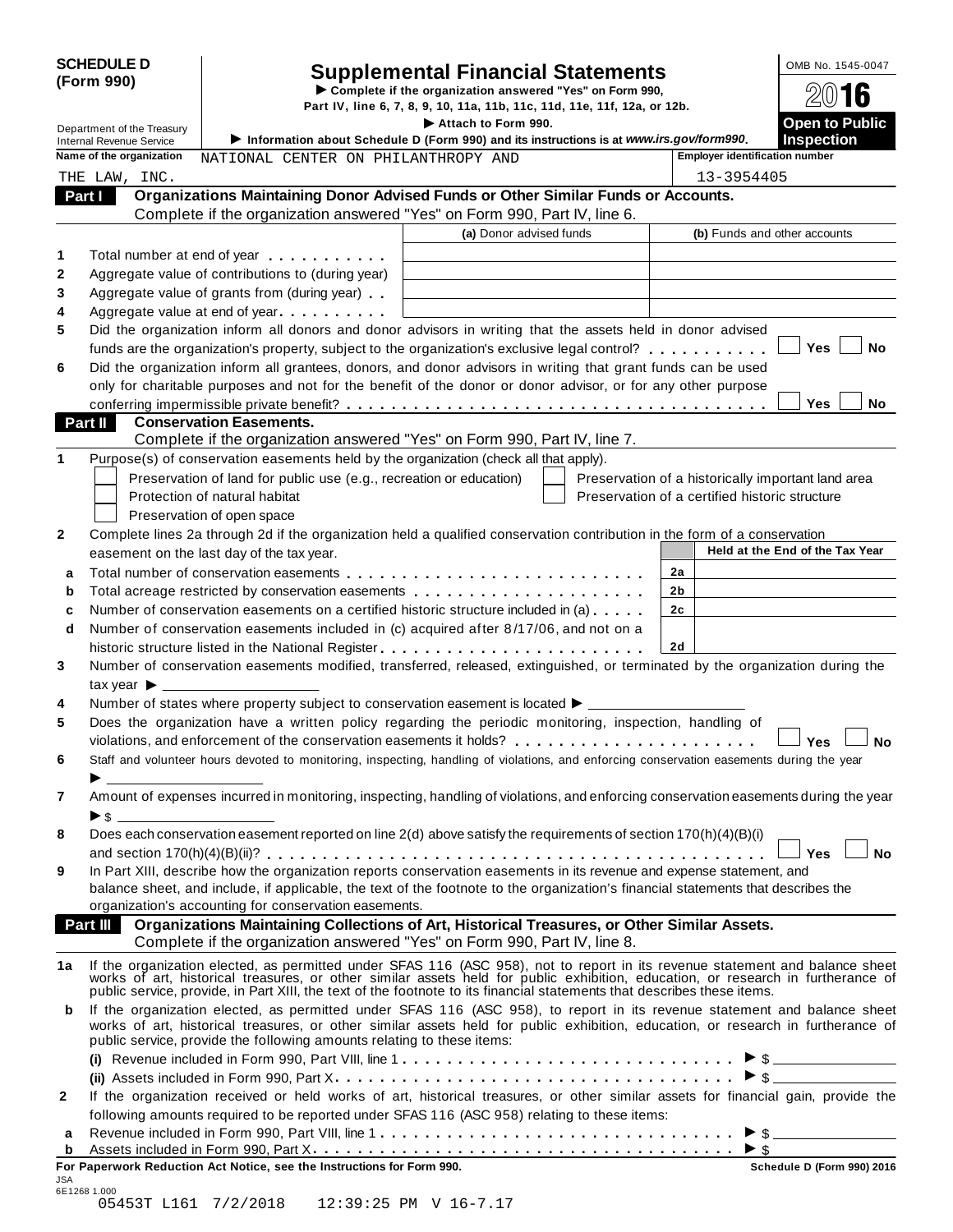NATIONAL CENTER ON PHILANTHROPY AND 13-3954405

|                | Schedule D (Form 990) 2016                                                                                                                                                                                                     |                                         |                |                         |                           |    |            |                                 |            |                     |     | Page 2     |
|----------------|--------------------------------------------------------------------------------------------------------------------------------------------------------------------------------------------------------------------------------|-----------------------------------------|----------------|-------------------------|---------------------------|----|------------|---------------------------------|------------|---------------------|-----|------------|
| Part III       | Organizations Maintaining Collections of Art, Historical Treasures, or Other Similar Assets (continued)                                                                                                                        |                                         |                |                         |                           |    |            |                                 |            |                     |     |            |
| 3              | Using the organization's acquisition, accession, and other records, check any of the following that are a significant use of its<br>collection items (check all that apply):                                                   |                                         |                |                         |                           |    |            |                                 |            |                     |     |            |
| a              | Public exhibition                                                                                                                                                                                                              |                                         | d              |                         | Loan or exchange programs |    |            |                                 |            |                     |     |            |
| b              | Scholarly research                                                                                                                                                                                                             |                                         | e              | Other                   |                           |    |            |                                 |            |                     |     |            |
| c              | Preservation for future generations                                                                                                                                                                                            |                                         |                |                         |                           |    |            |                                 |            |                     |     |            |
| 4              | Provide a description of the organization's collections and explain how they further the organization's exempt purpose in Part<br>XIII.                                                                                        |                                         |                |                         |                           |    |            |                                 |            |                     |     |            |
| 5              | During the year, did the organization solicit or receive donations of art, historical treasures, or other similar                                                                                                              |                                         |                |                         |                           |    |            |                                 |            |                     |     |            |
|                | assets to be sold to raise funds rather than to be maintained as part of the organization's collection?                                                                                                                        |                                         |                |                         |                           |    |            |                                 |            | <b>Yes</b>          |     | No         |
| <b>Part IV</b> | <b>Escrow and Custodial Arrangements.</b>                                                                                                                                                                                      |                                         |                |                         |                           |    |            |                                 |            |                     |     |            |
|                | Complete if the organization answered "Yes" on Form 990, Part IV, line 9, or reported an amount on Form                                                                                                                        |                                         |                |                         |                           |    |            |                                 |            |                     |     |            |
|                | 990, Part X, line 21.                                                                                                                                                                                                          |                                         |                |                         |                           |    |            |                                 |            |                     |     |            |
|                | 1a Is the organization an agent, trustee, custodian or other intermediary for contributions or other assets not                                                                                                                |                                         |                |                         |                           |    |            |                                 |            |                     |     |            |
|                |                                                                                                                                                                                                                                |                                         |                |                         |                           |    |            |                                 |            | Yes                 |     | No         |
|                | b If "Yes," explain the arrangement in Part XIII and complete the following table:                                                                                                                                             |                                         |                |                         |                           |    |            |                                 |            |                     |     |            |
|                |                                                                                                                                                                                                                                |                                         |                |                         |                           |    |            |                                 | Amount     |                     |     |            |
| c              |                                                                                                                                                                                                                                |                                         |                |                         |                           | 1с |            |                                 |            |                     |     |            |
| d              |                                                                                                                                                                                                                                |                                         |                |                         |                           | 1d |            |                                 |            |                     |     |            |
| е              |                                                                                                                                                                                                                                |                                         |                |                         |                           | 1е |            |                                 |            |                     |     |            |
| f              |                                                                                                                                                                                                                                |                                         |                |                         |                           | 1f |            |                                 |            |                     |     |            |
|                | 2a Did the organization include an amount on Form 990, Part X, line 21, for escrow or custodial account liability?                                                                                                             |                                         |                |                         |                           |    |            |                                 |            | <b>Yes</b>          |     | No         |
|                | <b>b</b> If "Yes," explain the arrangement in Part XIII. Check here if the explanation has been provided on Part XIII                                                                                                          |                                         |                |                         |                           |    |            |                                 |            |                     |     |            |
| <b>Part V</b>  | <b>Endowment Funds.</b>                                                                                                                                                                                                        |                                         |                |                         |                           |    |            |                                 |            |                     |     |            |
|                | Complete if the organization answered "Yes" on Form 990, Part IV, line 10.                                                                                                                                                     |                                         |                |                         |                           |    |            |                                 |            |                     |     |            |
|                |                                                                                                                                                                                                                                | (a) Current year                        | (b) Prior year |                         | (c) Two years back        |    |            | (d) Three years back            |            | (e) Four years back |     |            |
|                |                                                                                                                                                                                                                                | 2,148,388.                              |                | 2,167,761.              |                           |    | 2,352,214. |                                 | 2,262,940. |                     |     | 2,234,949. |
| 1а             | Beginning of year balance                                                                                                                                                                                                      |                                         |                |                         |                           |    |            |                                 |            |                     |     |            |
| b              | Contributions                                                                                                                                                                                                                  |                                         |                |                         |                           |    |            |                                 |            |                     |     |            |
| c              | Net investment earnings, gains,                                                                                                                                                                                                | 207,913.                                |                | 76,724.                 |                           |    | $-73,341.$ |                                 | 210,036.   |                     |     | 193,870.   |
|                | and losses                                                                                                                                                                                                                     |                                         |                |                         |                           |    |            |                                 |            |                     |     |            |
|                | Grants or scholarships                                                                                                                                                                                                         |                                         |                |                         |                           |    |            |                                 |            |                     |     |            |
| е              | Other expenditures for facilities                                                                                                                                                                                              | 98,070.                                 |                | 96,097.                 |                           |    | 111, 112.  |                                 | 120,762.   |                     |     | 165,879.   |
|                | and programs                                                                                                                                                                                                                   |                                         |                |                         |                           |    |            |                                 |            |                     |     |            |
|                | Administrative expenses                                                                                                                                                                                                        | 2, 258, 231.                            |                | 2,148,388.              |                           |    | 2,167,761. |                                 | 2,352,214. |                     |     | 2,262,940. |
| g              | End of year balance expansion of year balance                                                                                                                                                                                  |                                         |                |                         |                           |    |            |                                 |            |                     |     |            |
| 2<br>a         | Provide the estimated percentage of the current year end balance (line 1g, column (a)) held as:<br>Board designated or quasi-endowment >                                                                                       |                                         | $\%$           |                         |                           |    |            |                                 |            |                     |     |            |
| b              | Permanent endowment > 100.0000 %                                                                                                                                                                                               |                                         |                |                         |                           |    |            |                                 |            |                     |     |            |
| c              | Temporarily restricted endowment ▶                                                                                                                                                                                             | %                                       |                |                         |                           |    |            |                                 |            |                     |     |            |
|                | The percentages on lines 2a, 2b, and 2c should equal 100%.                                                                                                                                                                     |                                         |                |                         |                           |    |            |                                 |            |                     |     |            |
|                | 3a Are there endowment funds not in the possession of the organization that are held and administered for the                                                                                                                  |                                         |                |                         |                           |    |            |                                 |            |                     |     |            |
|                | organization by:                                                                                                                                                                                                               |                                         |                |                         |                           |    |            |                                 |            |                     | Yes | No         |
|                |                                                                                                                                                                                                                                |                                         |                |                         |                           |    |            |                                 |            | 3a(i)               |     | Χ          |
|                |                                                                                                                                                                                                                                |                                         |                |                         |                           |    |            |                                 |            | 3a(ii)              |     | Χ          |
|                | If "Yes" on line 3a(ii), are the related organizations listed as required on Schedule R?                                                                                                                                       |                                         |                |                         |                           |    |            |                                 |            | 3 <sub>b</sub>      |     |            |
| 4              | Describe in Part XIII the intended uses of the organization's endowment funds.                                                                                                                                                 |                                         |                |                         |                           |    |            |                                 |            |                     |     |            |
| <b>Part VI</b> |                                                                                                                                                                                                                                |                                         |                |                         |                           |    |            |                                 |            |                     |     |            |
|                | Land, Buildings, and Equipment.<br>Complete if the organization answered "Yes" on Form 990, Part IV, line 11a. See Form 990, Part X, line 10.                                                                                  |                                         |                |                         |                           |    |            |                                 |            |                     |     |            |
|                | Description of property                                                                                                                                                                                                        | (a) Cost or other basis<br>(investment) |                | (b) Cost or other basis | (other)                   |    |            | (c) Accumulated<br>depreciation |            | (d) Book value      |     |            |
| 1a             | Land experience and the series of the series of the series of the series of the series of the series of the series of the series of the series of the series of the series of the series of the series of the series of the se |                                         |                |                         |                           |    |            |                                 |            |                     |     |            |
| b              | Buildings                                                                                                                                                                                                                      |                                         |                |                         |                           |    |            |                                 |            |                     |     |            |
| c              | Leasehold improvements <b>Leasehold</b> improvements                                                                                                                                                                           |                                         |                |                         |                           |    |            |                                 |            |                     |     |            |
| d              | Equipment experience and the set of the set of the set of the set of the set of the set of the set of the set o                                                                                                                |                                         |                |                         |                           |    |            |                                 |            |                     |     |            |
| е              | Other                                                                                                                                                                                                                          |                                         |                |                         |                           |    |            |                                 |            |                     |     |            |
|                | Total. Add lines 1a through 1e. (Column (d) must equal Form 990, Part X, column (B), line 10c.)                                                                                                                                |                                         |                |                         |                           |    |            |                                 |            |                     |     |            |
|                |                                                                                                                                                                                                                                |                                         |                |                         |                           |    |            |                                 |            |                     |     |            |

**Schedule D (Form 990) 2016**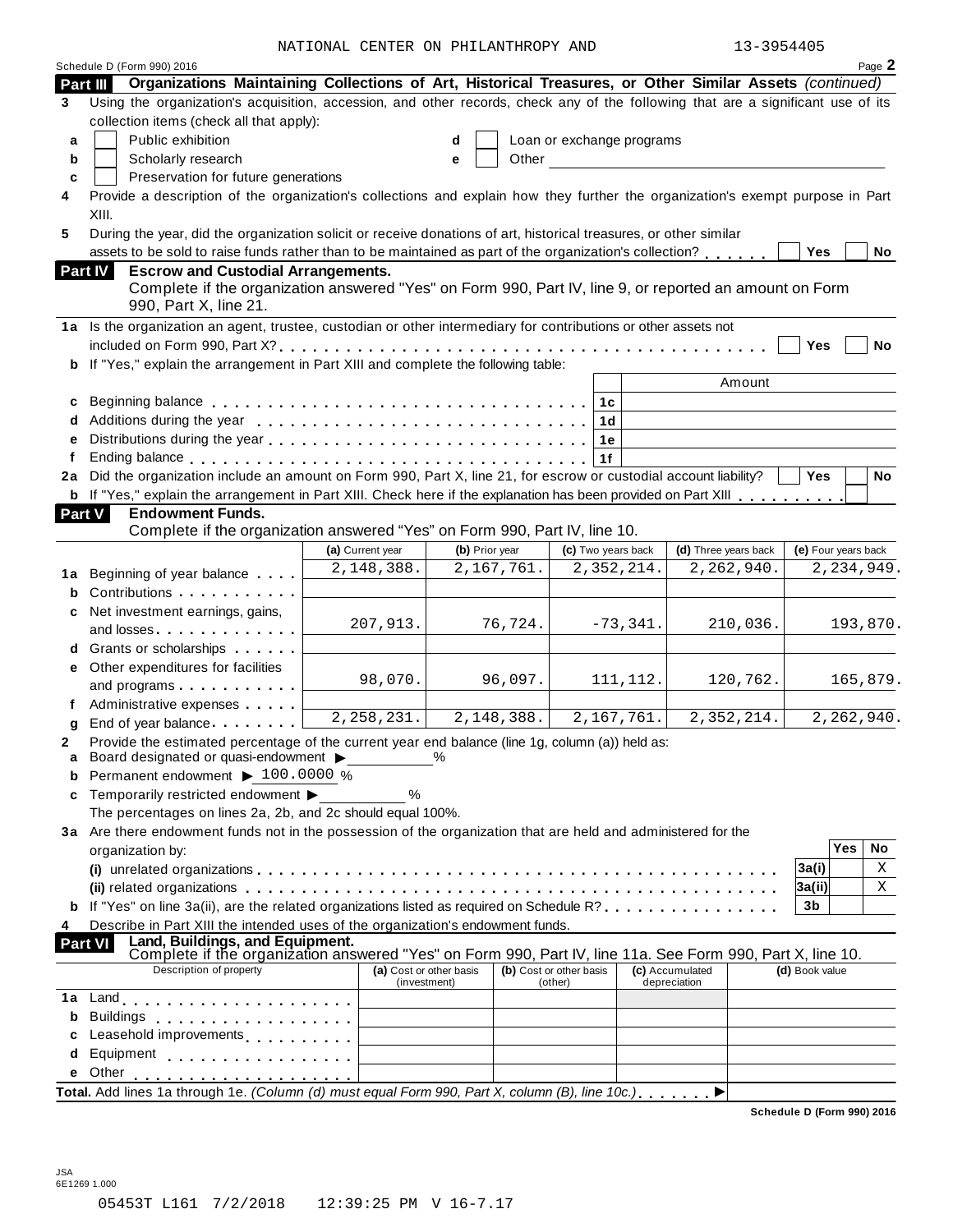| <b>Part VII</b>                 |                                                                                          |                 |                                                                                                            |
|---------------------------------|------------------------------------------------------------------------------------------|-----------------|------------------------------------------------------------------------------------------------------------|
|                                 | <b>Investments - Other Securities.</b>                                                   |                 | Complete if the organization answered "Yes" on Form 990, Part IV, line 11b. See Form 990, Part X, line 12. |
|                                 | (a) Description of security or category<br>(including name of security)                  | (b) Book value  | (c) Method of valuation:<br>Cost or end-of-year market value                                               |
|                                 | (1) Financial derivatives                                                                |                 |                                                                                                            |
|                                 | (2) Closely-held equity interests [1] [1] Closely-held equity interests                  |                 |                                                                                                            |
|                                 | $(3)$ Other                                                                              |                 |                                                                                                            |
| (A)                             |                                                                                          |                 |                                                                                                            |
| (B)                             |                                                                                          |                 |                                                                                                            |
| (C)                             |                                                                                          |                 |                                                                                                            |
| (D)                             |                                                                                          |                 |                                                                                                            |
| (E)                             |                                                                                          |                 |                                                                                                            |
| (F)                             |                                                                                          |                 |                                                                                                            |
| (G)                             |                                                                                          |                 |                                                                                                            |
| (H)                             |                                                                                          |                 |                                                                                                            |
|                                 | Total. (Column (b) must equal Form 990, Part X, col. (B) line 12.) $\blacktriangleright$ |                 |                                                                                                            |
| <b>Part VIII</b>                | <b>Investments - Program Related.</b>                                                    |                 |                                                                                                            |
|                                 |                                                                                          |                 | Complete if the organization answered "Yes" on Form 990, Part IV, line 11c. See Form 990, Part X, line 13. |
|                                 | (a) Description of investment                                                            | (b) Book value  | (c) Method of valuation:<br>Cost or end-of-year market value                                               |
| (1)                             |                                                                                          |                 |                                                                                                            |
| (2)                             |                                                                                          |                 |                                                                                                            |
| (3)                             |                                                                                          |                 |                                                                                                            |
| (4)                             |                                                                                          |                 |                                                                                                            |
| (5)                             |                                                                                          |                 |                                                                                                            |
| (6)                             |                                                                                          |                 |                                                                                                            |
| (7)                             |                                                                                          |                 |                                                                                                            |
| (8)                             |                                                                                          |                 |                                                                                                            |
|                                 |                                                                                          |                 |                                                                                                            |
| (9)                             |                                                                                          |                 |                                                                                                            |
|                                 | Total. (Column (b) must equal Form 990, Part X, col. (B) line 13.) $\blacktriangleright$ |                 |                                                                                                            |
| Part IX                         | Other Assets.                                                                            |                 |                                                                                                            |
|                                 |                                                                                          |                 | Complete if the organization answered "Yes" on Form 990, Part IV, line 11d. See Form 990, Part X, line 15. |
|                                 |                                                                                          | (a) Description | (b) Book value                                                                                             |
|                                 |                                                                                          |                 |                                                                                                            |
|                                 |                                                                                          |                 |                                                                                                            |
|                                 |                                                                                          |                 |                                                                                                            |
|                                 |                                                                                          |                 |                                                                                                            |
| (1)<br>(2)<br>(3)<br>(4)        |                                                                                          |                 |                                                                                                            |
|                                 |                                                                                          |                 |                                                                                                            |
|                                 |                                                                                          |                 |                                                                                                            |
|                                 |                                                                                          |                 |                                                                                                            |
|                                 |                                                                                          |                 |                                                                                                            |
| (5)<br>(6)<br>(7)<br>(8)<br>(9) |                                                                                          |                 |                                                                                                            |
| Part X                          | <b>Other Liabilities.</b><br>line 25.                                                    |                 | Complete if the organization answered "Yes" on Form 990, Part IV, line 11e or 11f. See Form 990, Part X,   |
|                                 | (a) Description of liability                                                             | (b) Book value  |                                                                                                            |
|                                 | (1) Federal income taxes                                                                 |                 |                                                                                                            |
|                                 |                                                                                          |                 |                                                                                                            |
|                                 |                                                                                          |                 |                                                                                                            |
|                                 |                                                                                          |                 |                                                                                                            |
|                                 |                                                                                          |                 |                                                                                                            |
| (2)<br>(4)<br>(5)               |                                                                                          |                 |                                                                                                            |
| (6)                             |                                                                                          |                 |                                                                                                            |
| (7)                             |                                                                                          |                 |                                                                                                            |
| 1.<br>(3)<br>(8)<br>(9)         |                                                                                          |                 |                                                                                                            |

organization's liability for uncertain tax positions under FIN 48 (ASC 740). Check here ifthe text of the footnote has been provided in Part XIII

 $\boxed{\text{X}}$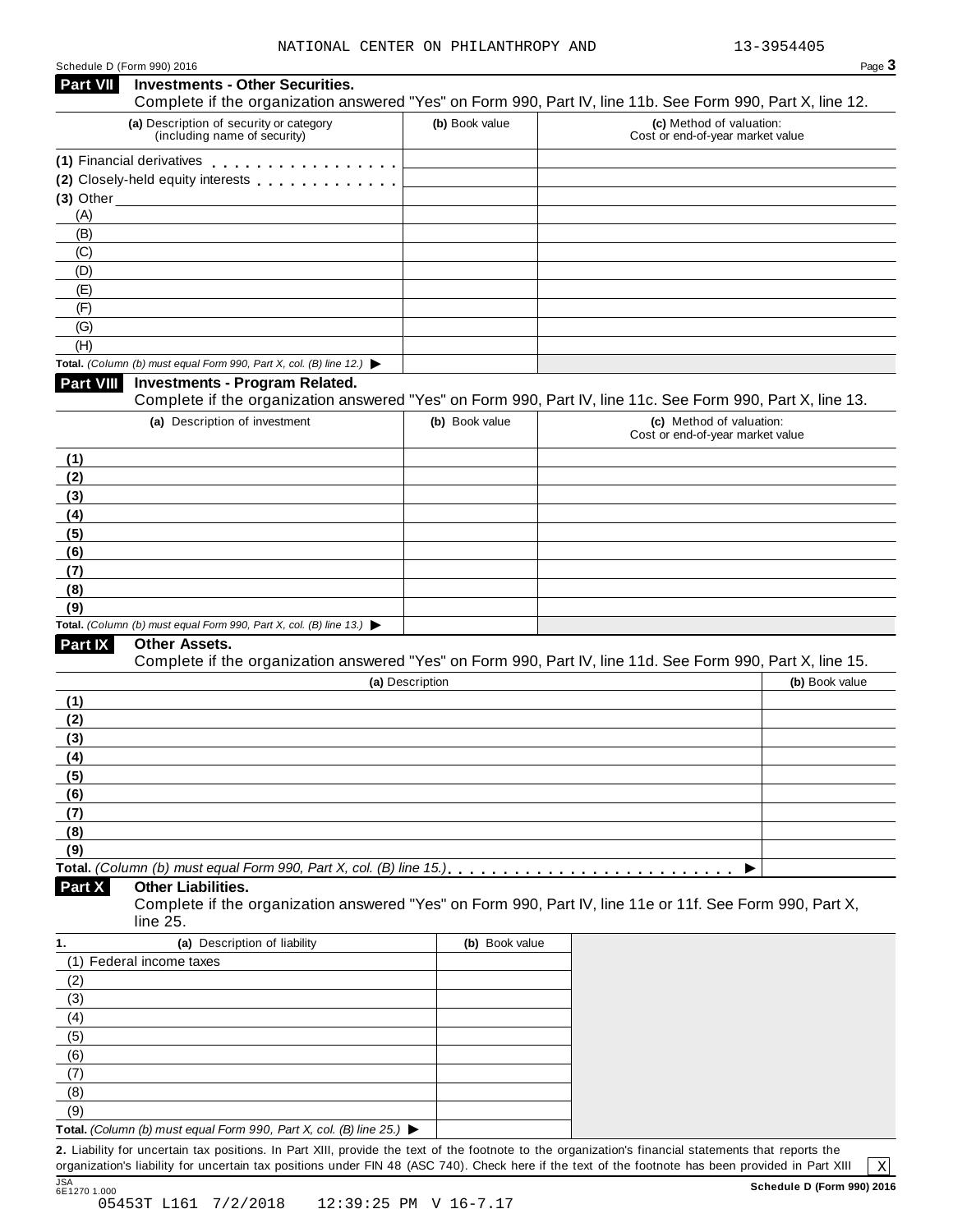|              | Schedule D (Form 990) 2016                                                                                                                         |              | Page 4     |
|--------------|----------------------------------------------------------------------------------------------------------------------------------------------------|--------------|------------|
| Part XI      | Reconciliation of Revenue per Audited Financial Statements With Revenue per Return.                                                                |              |            |
|              | Complete if the organization answered "Yes" on Form 990, Part IV, line 12a.                                                                        |              |            |
| 1            | Total revenue, gains, and other support per audited financial statements                                                                           | $\mathbf{1}$ | 1,314,377. |
| $\mathbf{2}$ | Amounts included on line 1 but not on Form 990, Part VIII, line 12:                                                                                |              |            |
| a            | 348,595.<br>2a<br>Net unrealized gains (losses) on investments                                                                                     |              |            |
| b            | 2 <sub>b</sub><br>Donated services and use of facilities                                                                                           |              |            |
| с            | 2c<br>Recoveries of prior year grants                                                                                                              |              |            |
| d            |                                                                                                                                                    |              |            |
| е            |                                                                                                                                                    | 2е           | 348,595.   |
| 3            |                                                                                                                                                    | 3            | 965,782.   |
| 4            | Amounts included on Form 990, Part VIII, line 12, but not on line 1:                                                                               |              |            |
| a            | 4a<br>Investment expenses not included on Form 990, Part VIII, line 7b                                                                             |              |            |
| b            | 4 <sub>b</sub>                                                                                                                                     |              |            |
|              |                                                                                                                                                    | 4с           |            |
| 5            | Total revenue. Add lines 3 and 4c. (This must equal Form 990, Part I, line 12.)                                                                    | 5            | 965,782.   |
| Part XII     | Reconciliation of Expenses per Audited Financial Statements With Expenses per Return.                                                              |              |            |
|              | Complete if the organization answered "Yes" on Form 990, Part IV, line 12a.                                                                        |              |            |
| 1            |                                                                                                                                                    | $\mathbf{1}$ | 887, 423.  |
| $\mathbf{2}$ | Amounts included on line 1 but not on Form 990, Part IX, line 25:                                                                                  |              |            |
| a            | 2a                                                                                                                                                 |              |            |
| b            | 2 <sub>b</sub>                                                                                                                                     |              |            |
| c            | 2c                                                                                                                                                 |              |            |
| d            |                                                                                                                                                    |              |            |
| е            |                                                                                                                                                    | 2e           |            |
| 3            |                                                                                                                                                    | 3            | 887, 423.  |
| 4            | Amounts included on Form 990, Part IX, line 25, but not on line 1:                                                                                 |              |            |
| a            | 4a<br>Investment expenses not included on Form 990, Part VIII, line 7b                                                                             |              |            |
| b            |                                                                                                                                                    |              |            |
| C            |                                                                                                                                                    | 4с           |            |
| 5.           | Total expenses. Add lines 3 and 4c. (This must equal Form 990, Part I, line 18.)                                                                   | 5            | 887, 423.  |
|              | Part XIII Supplemental Information.                                                                                                                |              |            |
|              | Provide the descriptions required for Part II, lines 3, 5, and 9; Part III, lines 1a and 4; Part IV, lines 1b and 2b; Part V, line 4; Part X, line |              |            |
|              | 2; Part XI, lines 2d and 4b; and Part XII, lines 2d and 4b. Also complete this part to provide any additional information.                         |              |            |

SEE PAGE 5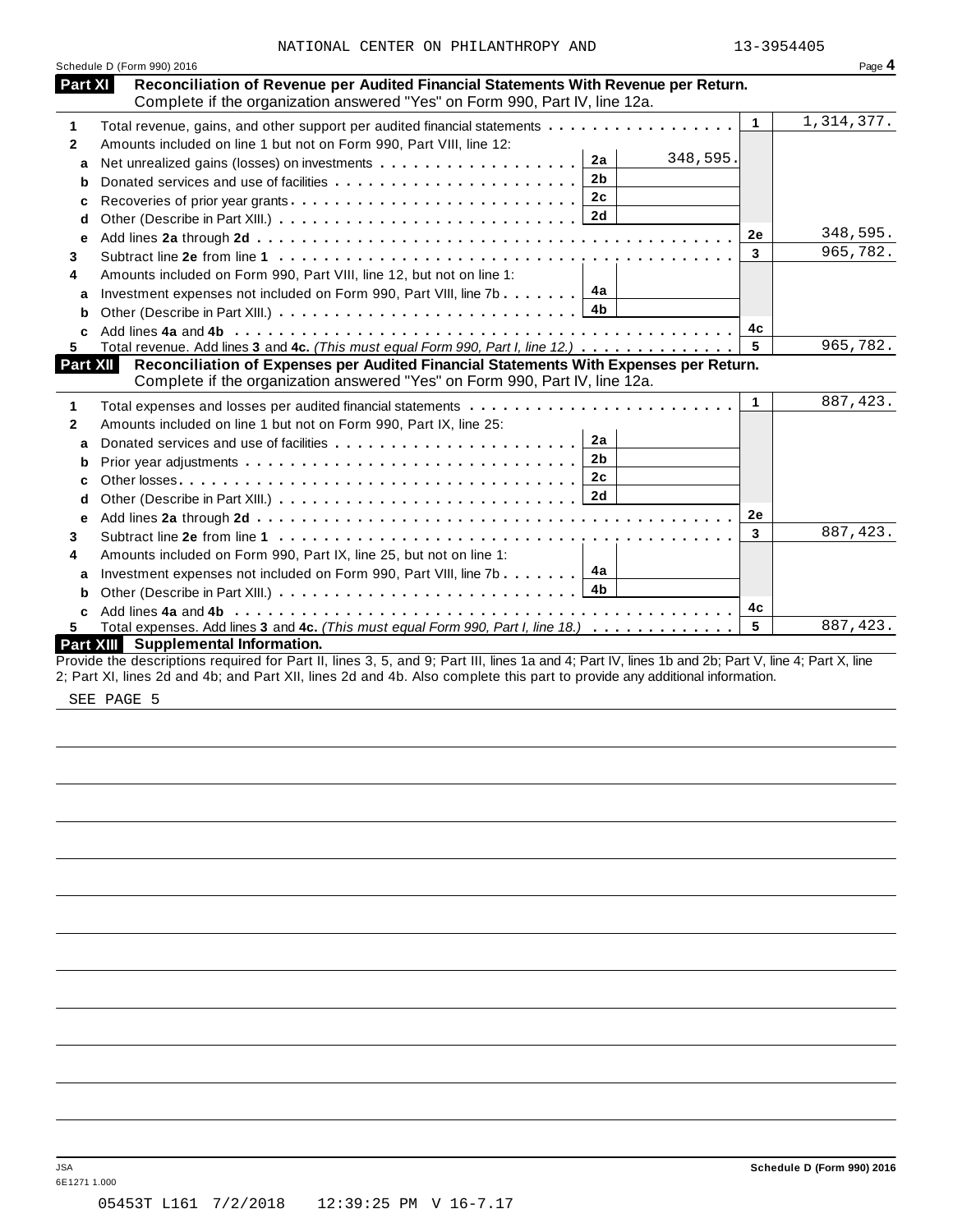#### PART V LINE 4

PURPOSE OF ENDOWMENT: THE CENTER HAS ADOPTED INVESTMENT AND SPENDING POLICIES FOR ENDOWMENT ASSETS THAT ATTEMPT TO PROVIDE A PREDICTABLE STREAM OF FUNDING TO OBJECTIVES SUPPORTED BY ITS ENDOWMENT INCLUDING PROFESSORSHIP, WHILE SEEKING TO MAINTAIN THE PURCHASING POWER OF THE ENDOWMENT ASSETS.

PART X LINE 2

#### FOOTNOTE DISCLOSURE REGARDING INCOME TAXES:

THE CENTER IS SUBJECT TO THE PROVISIONS OF THE FINANCIAL ACCOUNTING STANDARDS BOARD'S (THE "FASB") ACCOUNTING STANDARDS CODIFICATION ("ASC") TOPIC 740, INCOME TAXES, AS IT RELATES TO ACCOUNTING AND REPORTING FOR UNCERTAINTY IN INCOME TAXES. BECAUSE OF THE CENTER'S GENERAL TAX-EXEMPT STATUS, MANAGEMENT BELIEVES ASC TOPIC 740 HAS NOT HAD, AND IS NOT ANTICIPATED TO HAVE, A MATERIAL IMPACT ON THE CENTER'S FINANCIAL STATEMENTS.

JSA 6E1226 1.000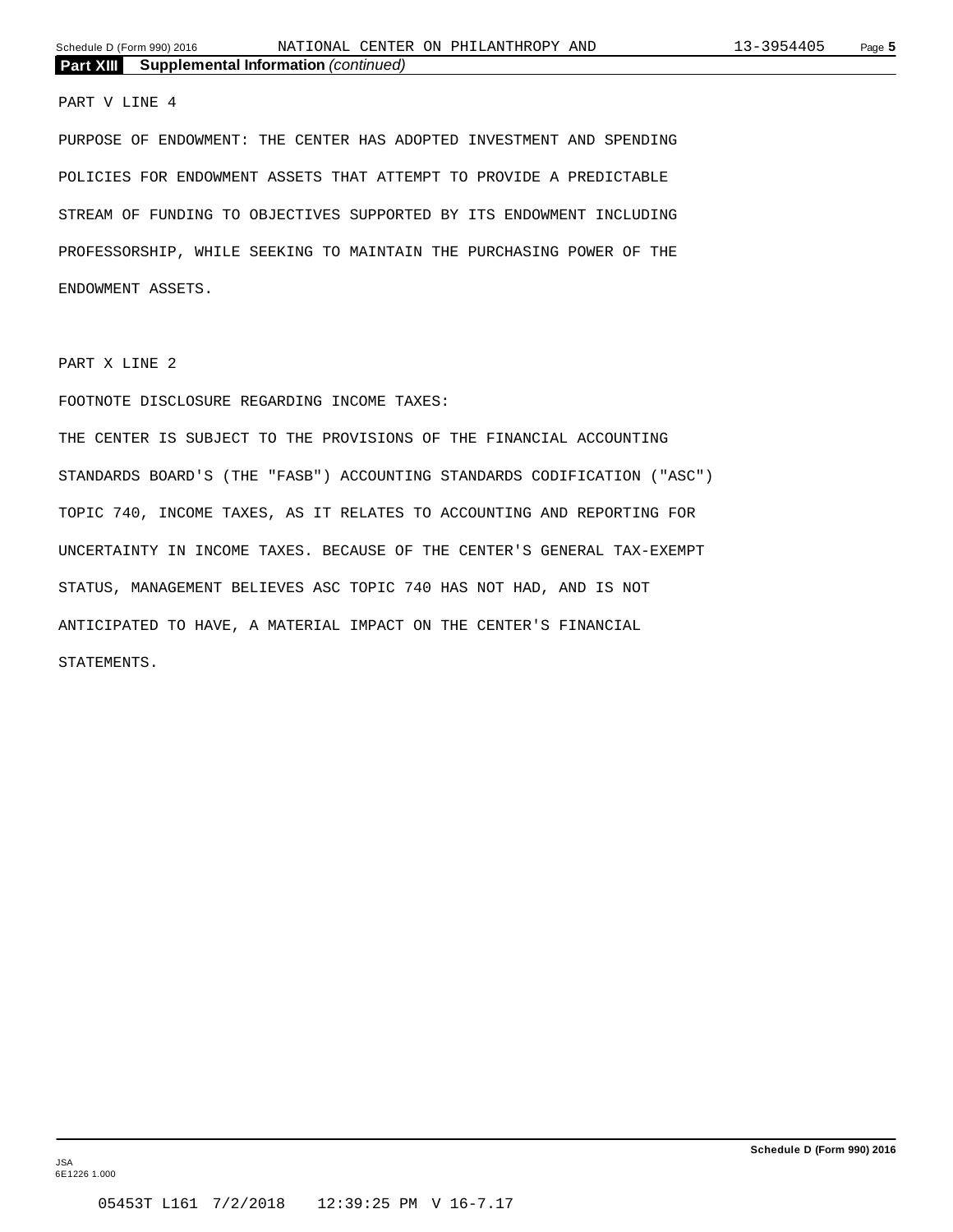|              | <b>SCHEDULE J</b>                                           |                                                                        | <b>Compensation Information</b>                                                                                                                                                                                         |                                       | OMB No. 1545-0047     |             |  |
|--------------|-------------------------------------------------------------|------------------------------------------------------------------------|-------------------------------------------------------------------------------------------------------------------------------------------------------------------------------------------------------------------------|---------------------------------------|-----------------------|-------------|--|
|              | (Form 990)                                                  |                                                                        | For certain Officers, Directors, Trustees, Key Employees, and Highest                                                                                                                                                   |                                       |                       |             |  |
|              |                                                             |                                                                        | <b>Compensated Employees</b><br>Complete if the organization answered "Yes" on Form 990, Part IV, line 23.                                                                                                              |                                       | 2016                  |             |  |
|              | Department of the Treasury                                  |                                                                        | Attach to Form 990.                                                                                                                                                                                                     |                                       | <b>Open to Public</b> |             |  |
|              | <b>Internal Revenue Service</b><br>Name of the organization |                                                                        | Information about Schedule J (Form 990) and its instructions is at www.irs.gov/form990.                                                                                                                                 | <b>Employer identification number</b> | <b>Inspection</b>     |             |  |
|              |                                                             | NATIONAL CENTER ON PHILANTHROPY AND                                    |                                                                                                                                                                                                                         |                                       |                       |             |  |
|              | THE LAW, INC.                                               | <b>Questions Regarding Compensation</b>                                |                                                                                                                                                                                                                         | 13-3954405                            |                       |             |  |
| Part I       |                                                             |                                                                        |                                                                                                                                                                                                                         |                                       | <b>Yes</b>            | No          |  |
|              |                                                             |                                                                        | 1a Check the appropriate box(es) if the organization provided any of the following to or for a person listed on Form                                                                                                    |                                       |                       |             |  |
|              |                                                             |                                                                        | 990, Part VII, Section A, line 1a. Complete Part III to provide any relevant information regarding these items.                                                                                                         |                                       |                       |             |  |
|              |                                                             | First-class or charter travel                                          | Housing allowance or residence for personal use                                                                                                                                                                         |                                       |                       |             |  |
|              |                                                             | Travel for companions                                                  | Payments for business use of personal residence                                                                                                                                                                         |                                       |                       |             |  |
|              |                                                             | Tax indemnification and gross-up payments                              | Health or social club dues or initiation fees                                                                                                                                                                           |                                       |                       |             |  |
|              |                                                             | Discretionary spending account                                         | Personal services (such as, maid, chauffeur, chef)                                                                                                                                                                      |                                       |                       |             |  |
|              |                                                             |                                                                        |                                                                                                                                                                                                                         |                                       |                       |             |  |
| b            |                                                             |                                                                        | If any of the boxes on line 1a are checked, did the organization follow a written policy regarding payment                                                                                                              |                                       |                       |             |  |
|              |                                                             |                                                                        | or reimbursement or provision of all of the expenses described above? If "No," complete Part III to                                                                                                                     |                                       | 1b                    |             |  |
| $\mathbf{2}$ |                                                             |                                                                        | Did the organization require substantiation prior to reimbursing or allowing expenses incurred by all                                                                                                                   |                                       |                       |             |  |
|              |                                                             |                                                                        | directors, trustees, and officers, including the CEO/Executive Director, regarding the items checked on line                                                                                                            |                                       |                       |             |  |
|              |                                                             |                                                                        |                                                                                                                                                                                                                         |                                       | $\mathbf{2}$          |             |  |
|              |                                                             |                                                                        |                                                                                                                                                                                                                         |                                       |                       |             |  |
| 3            |                                                             |                                                                        | Indicate which, if any, of the following the filing organization used to establish the compensation of the<br>organization's CEO/Executive Director. Check all that apply. Do not check any boxes for methods used by a |                                       |                       |             |  |
|              |                                                             |                                                                        | related organization to establish compensation of the CEO/Executive Director, but explain in Part III.                                                                                                                  |                                       |                       |             |  |
|              |                                                             | Compensation committee                                                 | Written employment contract                                                                                                                                                                                             |                                       |                       |             |  |
|              |                                                             | Independent compensation consultant                                    | Compensation survey or study                                                                                                                                                                                            |                                       |                       |             |  |
|              |                                                             | Form 990 of other organizations                                        | Approval by the board or compensation committee                                                                                                                                                                         |                                       |                       |             |  |
|              |                                                             |                                                                        |                                                                                                                                                                                                                         |                                       |                       |             |  |
| 4            |                                                             | organization or a related organization:                                | During the year, did any person listed on Form 990, Part VII, Section A, line 1a, with respect to the filing                                                                                                            |                                       |                       |             |  |
| a            |                                                             |                                                                        |                                                                                                                                                                                                                         |                                       | 4a                    | Χ           |  |
| b            |                                                             |                                                                        | Participate in, or receive payment from, a supplemental nonqualified retirement plan?                                                                                                                                   |                                       | 4b                    | Χ           |  |
| c            |                                                             |                                                                        | Participate in, or receive payment from, an equity-based compensation arrangement?                                                                                                                                      |                                       | 4c                    | $\mathbf X$ |  |
|              |                                                             |                                                                        | If "Yes" to any of lines 4a-c, list the persons and provide the applicable amounts for each item in Part III.                                                                                                           |                                       |                       |             |  |
|              |                                                             |                                                                        |                                                                                                                                                                                                                         |                                       |                       |             |  |
|              |                                                             |                                                                        | Only section $501(c)(3)$ , $501(c)(4)$ , and $501(c)(29)$ organizations must complete lines 5-9.                                                                                                                        |                                       |                       |             |  |
| 5            |                                                             |                                                                        | For persons listed on Form 990, Part VII, Section A, line 1a, did the organization pay or accrue any                                                                                                                    |                                       |                       |             |  |
|              |                                                             | compensation contingent on the revenues of:                            |                                                                                                                                                                                                                         |                                       |                       |             |  |
| a            |                                                             |                                                                        |                                                                                                                                                                                                                         |                                       | 5a                    | Χ           |  |
| b            |                                                             |                                                                        |                                                                                                                                                                                                                         |                                       | 5b                    | X           |  |
|              |                                                             | If "Yes" on line 5a or 5b, describe in Part III.                       |                                                                                                                                                                                                                         |                                       |                       |             |  |
| 6            |                                                             |                                                                        | For persons listed on Form 990, Part VII, Section A, line 1a, did the organization pay or accrue any                                                                                                                    |                                       |                       |             |  |
|              |                                                             | compensation contingent on the net earnings of:                        |                                                                                                                                                                                                                         |                                       |                       |             |  |
| a            |                                                             |                                                                        |                                                                                                                                                                                                                         |                                       | 6a                    | Χ           |  |
| b            |                                                             |                                                                        |                                                                                                                                                                                                                         |                                       | 6b                    | Χ           |  |
|              |                                                             | If "Yes" on line 6a or 6b, describe in Part III.                       |                                                                                                                                                                                                                         |                                       |                       |             |  |
| 7            |                                                             |                                                                        | For persons listed on Form 990, Part VII, Section A, line 1a, did the organization provide any nonfixed                                                                                                                 |                                       |                       |             |  |
|              |                                                             |                                                                        | payments not described on lines 5 and 6? If "Yes," describe in Part III.                                                                                                                                                |                                       | 7                     | Χ           |  |
| 8            |                                                             |                                                                        | Were any amounts reported on Form 990, Part VII, paid or accrued pursuant to a contract that was subject                                                                                                                |                                       |                       |             |  |
|              |                                                             |                                                                        | to the initial contract exception described in Regulations section 53.4958-4(a)(3)? If "Yes," describe                                                                                                                  |                                       |                       |             |  |
|              |                                                             |                                                                        |                                                                                                                                                                                                                         |                                       | 8                     | X           |  |
| 9            |                                                             |                                                                        | If "Yes" on line 8, did the organization also follow the rebuttable presumption procedure described in                                                                                                                  |                                       |                       |             |  |
|              |                                                             |                                                                        |                                                                                                                                                                                                                         |                                       | 9                     |             |  |
|              |                                                             | For Paperwork Reduction Act Notice, see the Instructions for Form 990. |                                                                                                                                                                                                                         | Schedule J (Form 990) 2016            |                       |             |  |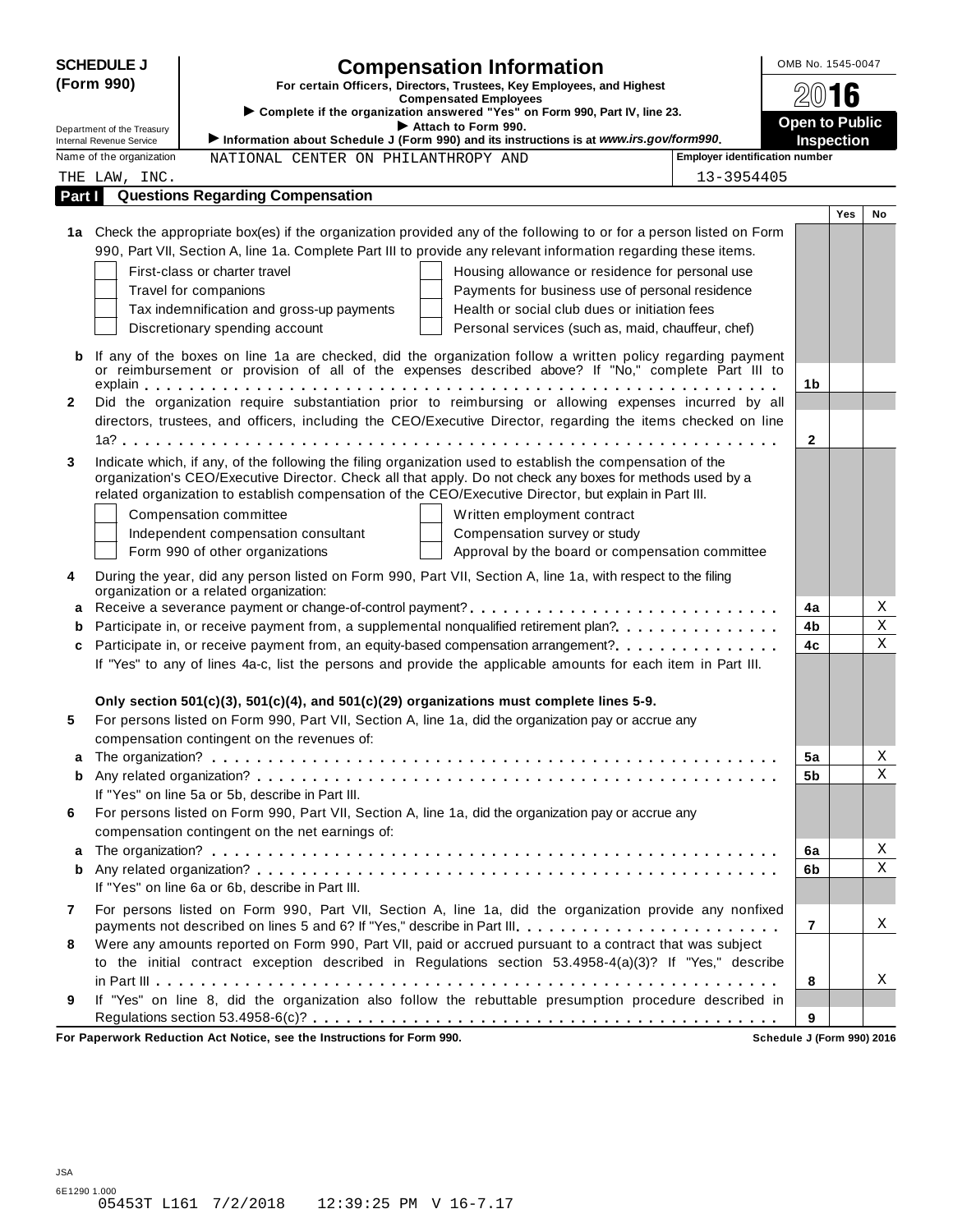### **Part II Officers, Directors, Trustees, Key Employees, and Highest Compensated Employees.** Use duplicate copies ifadditional space is needed.

For each individual whose compensation must be reported on Schedule J, report compensation from the organization on row (i) and from related organizations, described in the instructions, on row (ii). Do not list any individuals that aren't listed on Form 990, Part VII.

Note: The sum of columns (B)(i)-(iii) for each listed individual must equal the total amount of Form 990, Part VII, Section A, line 1a, applicable column (D) and (E) amounts for that individual.

| (A) Name and Title              |                              |                          | (B) Breakdown of W-2 and/or 1099-MISC compensation |                                           | (C) Retirement and             | (D) Nontaxable | (E) Total of columns | (F) Compensation                                           |  |
|---------------------------------|------------------------------|--------------------------|----------------------------------------------------|-------------------------------------------|--------------------------------|----------------|----------------------|------------------------------------------------------------|--|
|                                 |                              | (i) Base<br>compensation | (ii) Bonus & incentive<br>compensation             | (iii) Other<br>reportable<br>compensation | other deferred<br>compensation | benefits       | $(B)(i)-(D)$         | in column (B) reported<br>as deferred on prior<br>Form 990 |  |
| PROFESSOR HARVEY P. DAL         | (i)                          | $\mathsf{O}$ .           | $\mathsf{O}$ .                                     | $\mathsf{O}\xspace$                       | 0.                             | 0.             | $\mathbf 0$ .        | $0$ .                                                      |  |
| 1 <sup>PRESIDENT/DIRECTOR</sup> | (i)                          | 218,398                  | $0$ .                                              | $\mathsf{0}$ .                            | 22,118                         | 8,258.         | 248,774.             | $\mathtt{0}$ .                                             |  |
| DEAN TREVOR MORRISON            | (i)                          | $\mathsf{O}$             | $\mathsf{O}$ .                                     | $\mathbf{0}$ .                            | $\mathbf{0}$ .                 | $\mathbf{0}$ . | $\mathsf{O}$ .       | $0$ .                                                      |  |
| $2$ CHAIRMAN                    | (i)                          | 553,154                  | $\mathbf{0}$ .                                     | 120,188.                                  | 26,500                         | 21,917.        | 721,759              | $\mathsf 0$ .                                              |  |
| BONNIE S. BRIER, ESQ.           | (i)                          | $\mathbf{0}$ .           | $\mathbf{0}$ .                                     | 0.                                        | $0$ .                          | 0.             | $\mathbf 0$ .        | $\mathsf{0}$ .                                             |  |
| $3^{\text{DIFFOR}}$             | (i)                          | 611,371                  | $\mathsf{O}\xspace$                                | $\mathsf{O}$ .                            | 26,500.                        | 14,063.        | 651,934.             | $\overline{0}$ .                                           |  |
| PROFESSOR JILL S. MANNY         | (i)                          | $0$ .                    | $\mathsf{O}$                                       | $\mathsf{O}$ .                            | $\mathbf 0$ .                  | 0.             | 0.                   | $\overline{0}$ .                                           |  |
| SECRETARY/TREASURER/EXEC DIR    | (i)                          | 158,361                  | $\mathbf{0}$ .                                     | $\mathsf{O}$ .                            | 14,318                         | 22,040         | 194,719.             | $\overline{0}$ .                                           |  |
|                                 | (i)                          |                          |                                                    |                                           |                                |                |                      |                                                            |  |
| 5                               | (i)                          |                          |                                                    |                                           |                                |                |                      |                                                            |  |
|                                 | $\qquad \qquad \textbf{(i)}$ |                          |                                                    |                                           |                                |                |                      |                                                            |  |
| 6                               | (i)                          |                          |                                                    |                                           |                                |                |                      |                                                            |  |
|                                 | (i)                          |                          |                                                    |                                           |                                |                |                      |                                                            |  |
| 7                               | (i)                          |                          |                                                    |                                           |                                |                |                      |                                                            |  |
|                                 | (i)                          |                          |                                                    |                                           |                                |                |                      |                                                            |  |
| 8                               | (i)                          |                          |                                                    |                                           |                                |                |                      |                                                            |  |
|                                 | (i)                          |                          |                                                    |                                           |                                |                |                      |                                                            |  |
| 9                               | (i)                          |                          |                                                    |                                           |                                |                |                      |                                                            |  |
|                                 | (i)                          |                          |                                                    |                                           |                                |                |                      |                                                            |  |
| 10                              | (i)                          |                          |                                                    |                                           |                                |                |                      |                                                            |  |
|                                 | (i)                          |                          |                                                    |                                           |                                |                |                      |                                                            |  |
| 11                              | (i)                          |                          |                                                    |                                           |                                |                |                      |                                                            |  |
|                                 | (i)                          |                          |                                                    |                                           |                                |                |                      |                                                            |  |
| 12                              | (i)                          |                          |                                                    |                                           |                                |                |                      |                                                            |  |
|                                 | (i)                          |                          |                                                    |                                           |                                |                |                      |                                                            |  |
| 13                              | (i)                          |                          |                                                    |                                           |                                |                |                      |                                                            |  |
|                                 | (i)                          |                          |                                                    |                                           |                                |                |                      |                                                            |  |
| 14                              | (i)                          |                          |                                                    |                                           |                                |                |                      |                                                            |  |
|                                 | (i)                          |                          |                                                    |                                           |                                |                |                      |                                                            |  |
| 15                              | (i)                          |                          |                                                    |                                           |                                |                |                      |                                                            |  |
|                                 | (i)                          |                          |                                                    |                                           |                                |                |                      |                                                            |  |
| 16                              | (i)                          |                          |                                                    |                                           |                                |                |                      |                                                            |  |

**Schedule J (Form 990) 2016**

6E1291 1.000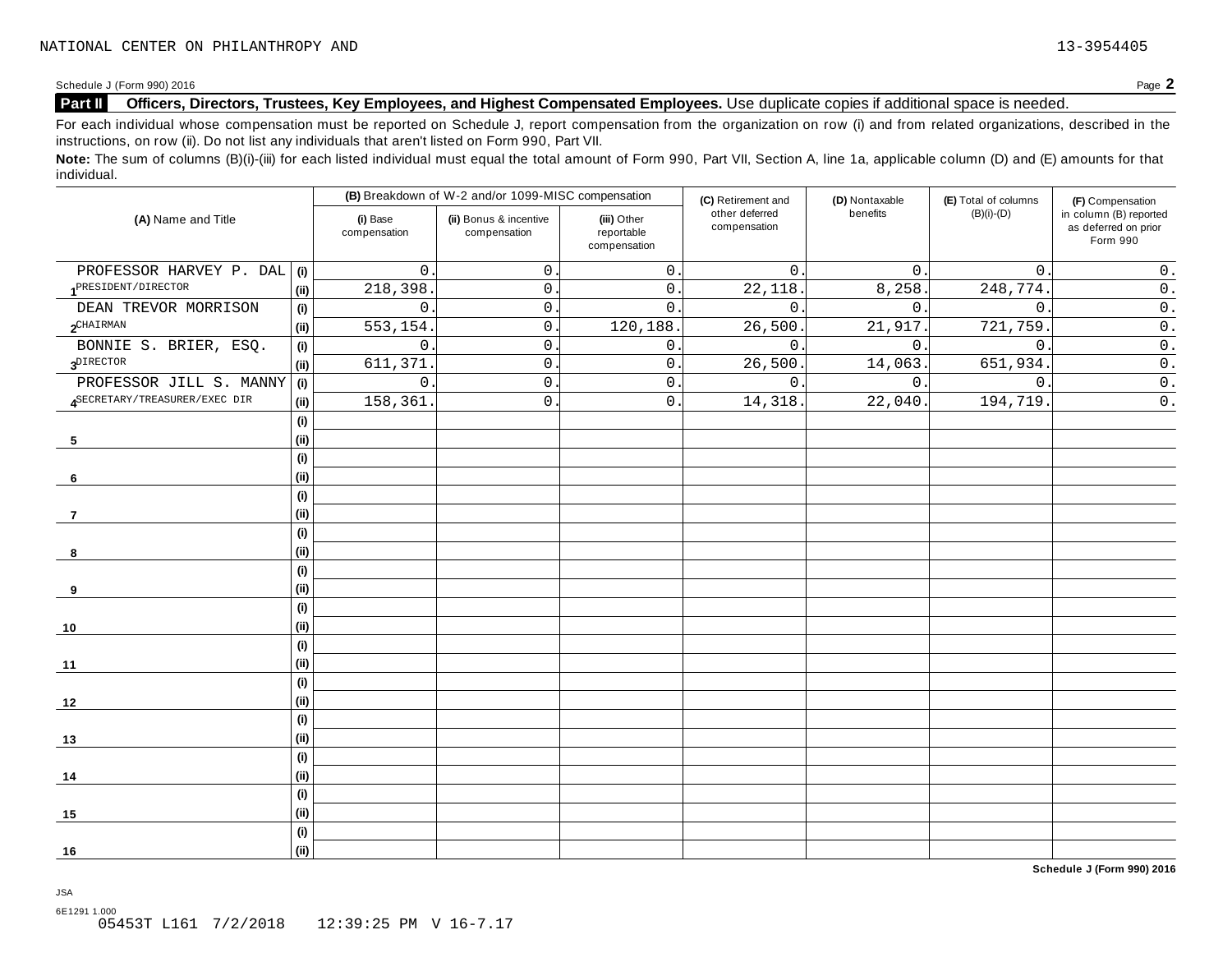#### **Part III Supplemental Information**

Provide the information, explanation, or descriptions required for Part I, lines 1a, 1b, 3, 4a, 4b, 4c, 5a, 5b, 6a, 6b, 7, and 8, and for Part II. Also complete this part for any additional information.

SCHEDULE J - PART II

IN REFERENCE TO THE AMOUNTS DISCLOSED IN COLUMN "E" FOR PROFESSOR HARVEY

P. DALE AND PROFESSOR JILL S. MANNY, 100% IS REIMBURSED BY NATIONAL

CENTER ON PHILANTHROPY AND THE LAW, INC., TO NEW YORK UNIVERSITY. IN

REFERENCE TO THE AMOUNTS DISCLOSED IN COLUMN "E" FOR BONNIE S. BRIER AND

TREVOR W. MORRISON, 100% OF THOSE AMOUNTS ARE PAID BY NEW YORK UNIVERSITY

FOR THEIR RESPONSIBILITIES TO THE UNIVERSITY. MR. MORRISON AND MS. BRIER

ARE NOT COMPENSATED FOR SERVING AS DIRECTORS OF THE CENTER.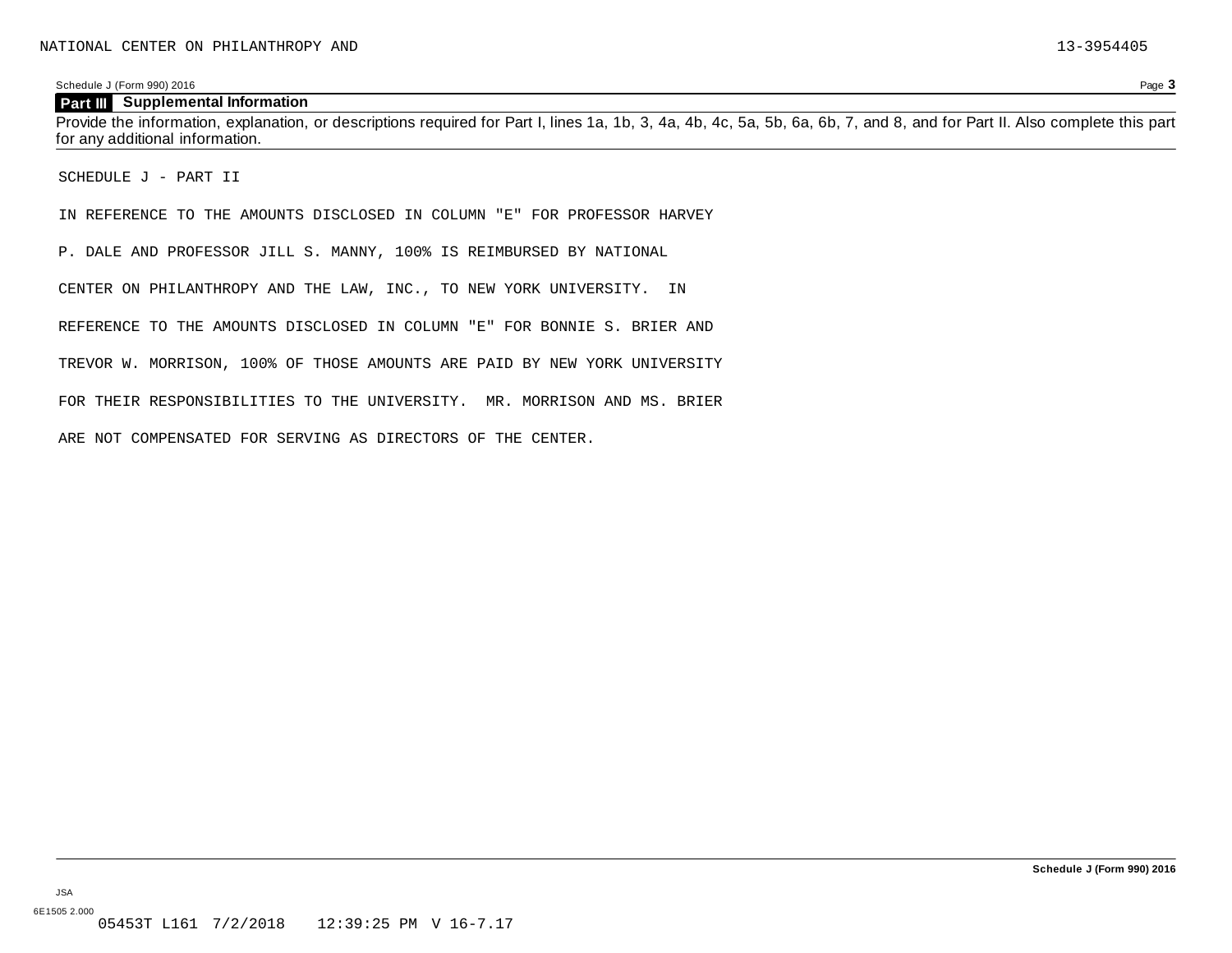## **SCHEDULE O** Supplemental Information to Form 990 or 990-EZ DMB No. 1545-0047

(Form 990 or 990-EZ) Complete to provide information for responses to specific questions on  $\boxtimes$  0 16 Form 990 or 990-EZ or to provide any additional information.<br>
► Attach to Form 990 or 990-EZ.<br>
► Attach to Form 990 or 990-EZ.<br>
Open to Public



Department of the Treasury<br>Internal Revenue Service Internal Revenue Service<br>Internal Revenue Service<br>Name of the organization NATTONAT, CENTER ON PHITLANTHROPY AND **Employer identification number** NATIONAL CENTER ON PHILANTHROPY AND THE LAW, INC. 13-3954405

PART VI, SECTION A, QUESTION 6, 7A, 7B

MEMBERS OR SHAREHOLDERS:

THE SOLE MEMBER OF THE CENTER IS THE NEW YORK UNIVERSITY SCHOOL OF LAW FOUNDATION.

POWER TO ELECT OR APPOINT ONE OR MORE MEMBERS OF THE GOVERNING BODY: MEMBERS OF THE BOARD OF DIRECTORS OF THE CENTER ARE APPOINTED BY THE NEW YORK UNIVERSITY SCHOOL OF LAW FOUNDATION.

GOVERNANCE DECISIONS OF THE ORGANIZATION RESERVED TO (OR SUBJECT TO APPROVAL BY) THE MEMBER:

THE CENTER'S SOLE MEMBER, NEW YORK UNIVERSITY SCHOOL OF LAW FOUNDATION IS GRANTED THE POWER UNDER THE CENTER'S BY-LAWS TO: (A) AMEND THE BY-LAWS, (B) AMEND THE CERTIFICATE OF INCORPORATION, (C) REMOVE DIRECTORS, WITH OR WITHOUT CAUSE, (D) LIQUIDATE OR DISSOLVE THE CORPORATION, AND (E) MERGE, CONSOLIDATE OR TRANSFER ALL OR SUBSTANTIALLY ALL OF THE ASSETS OF THE CORPORATION.

PART VI, SECTION B, QUESTION 11 APPROVAL OF THE FORM 990: THE ORGANIZATION'S TAX RETURN IS APPROVED BY THE BOARD OF DIRECTORS BEFORE FILING.

PART VI, SECTION B, QUESTION 12

CONFLICT-OF-INTEREST POLICY: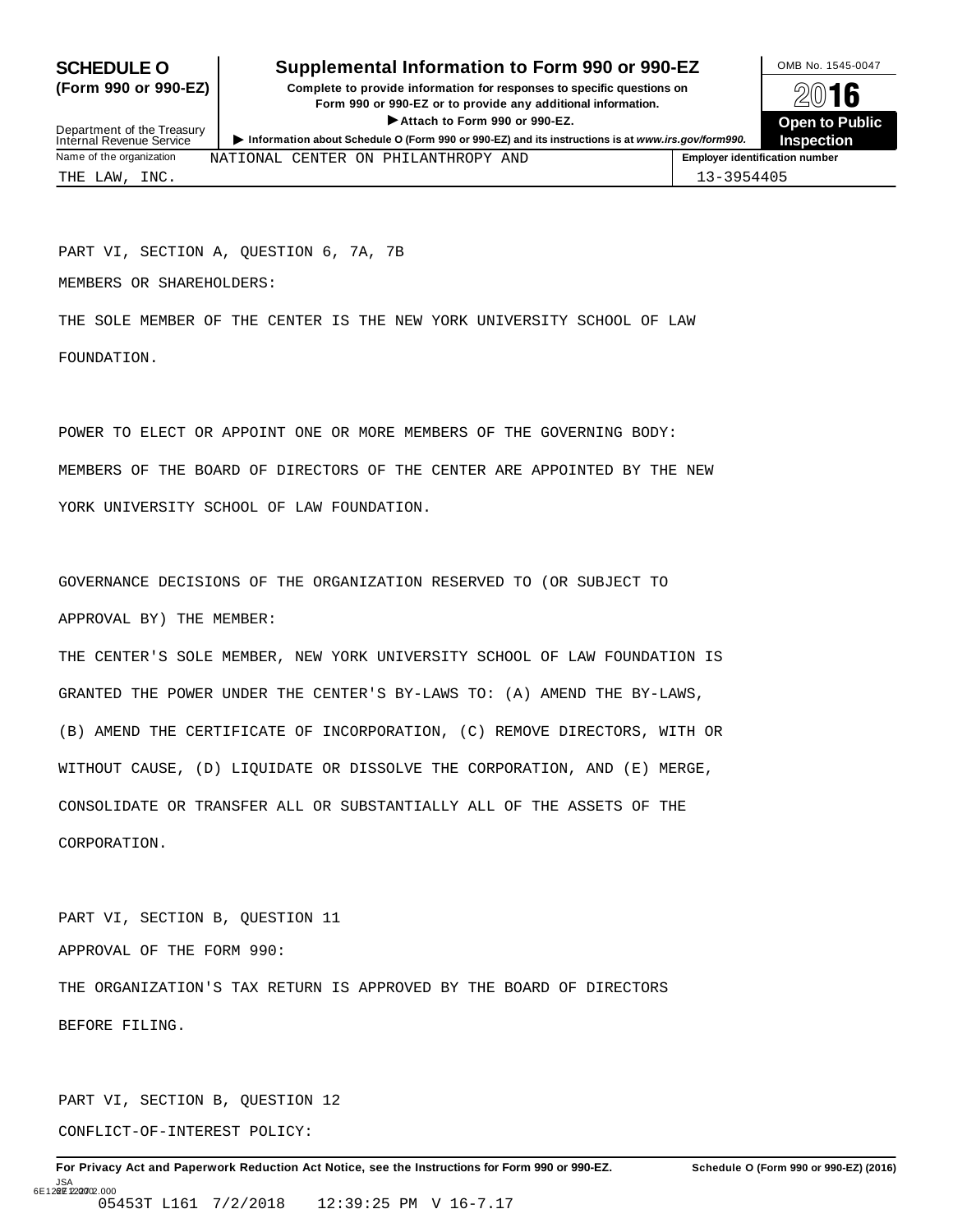| Schedule O (Form 990 or 990-EZ) 2016 |                                                        |                                       |  |  |  |
|--------------------------------------|--------------------------------------------------------|---------------------------------------|--|--|--|
| Name of the organization             | NATIONAL<br><b>CENTER</b><br>าง<br>AND<br>PHILANTHROPY | <b>Employer identification number</b> |  |  |  |
| INC.<br>THE<br>LAW                   |                                                        | $-3 - 3954405$                        |  |  |  |

AS EMPLOYEES OF NEW YORK UNIVERSITY, ALL CENTER STAFF MEMBERS ARE SUBJECT TO THE UNIVERSITY'S CONFLICT-OF-INTEREST POLICY. ADDITIONALLY, THE BOARD IS BOUND BY THE UNIVERSITY'S POLICY. THE POLICY APPEARS ON THE UNIVERSITY'S WEBSITE, AND IS ANNUALLY AFFIRMED BY STAFF AND BOARD MEMBERS.

PART VI, SECTION B, QUESTION 15

APPROVAL OF SALARIES:

AS A CENTER WITHIN NEW YORK UNIVERSITY, ALL STAFF MEMBERS ARE EMPLOYEES OF NEW YORK UNIVERSITY, AND AS SUCH, THEIR COMPENSATION IS SET BY AND PAID BY THE UNIVERSITY.

PART VI, SECTION C, QUESTION 19 AVAILABILITY OF GOVERNING DOCUMENTS: THE CENTER MAKES ITS GOVERNING DOCUMENTS, CONFLICT OF INTEREST POLICY, AND FINANCIAL STATEMENTS AVAILABLE UPON REQUEST.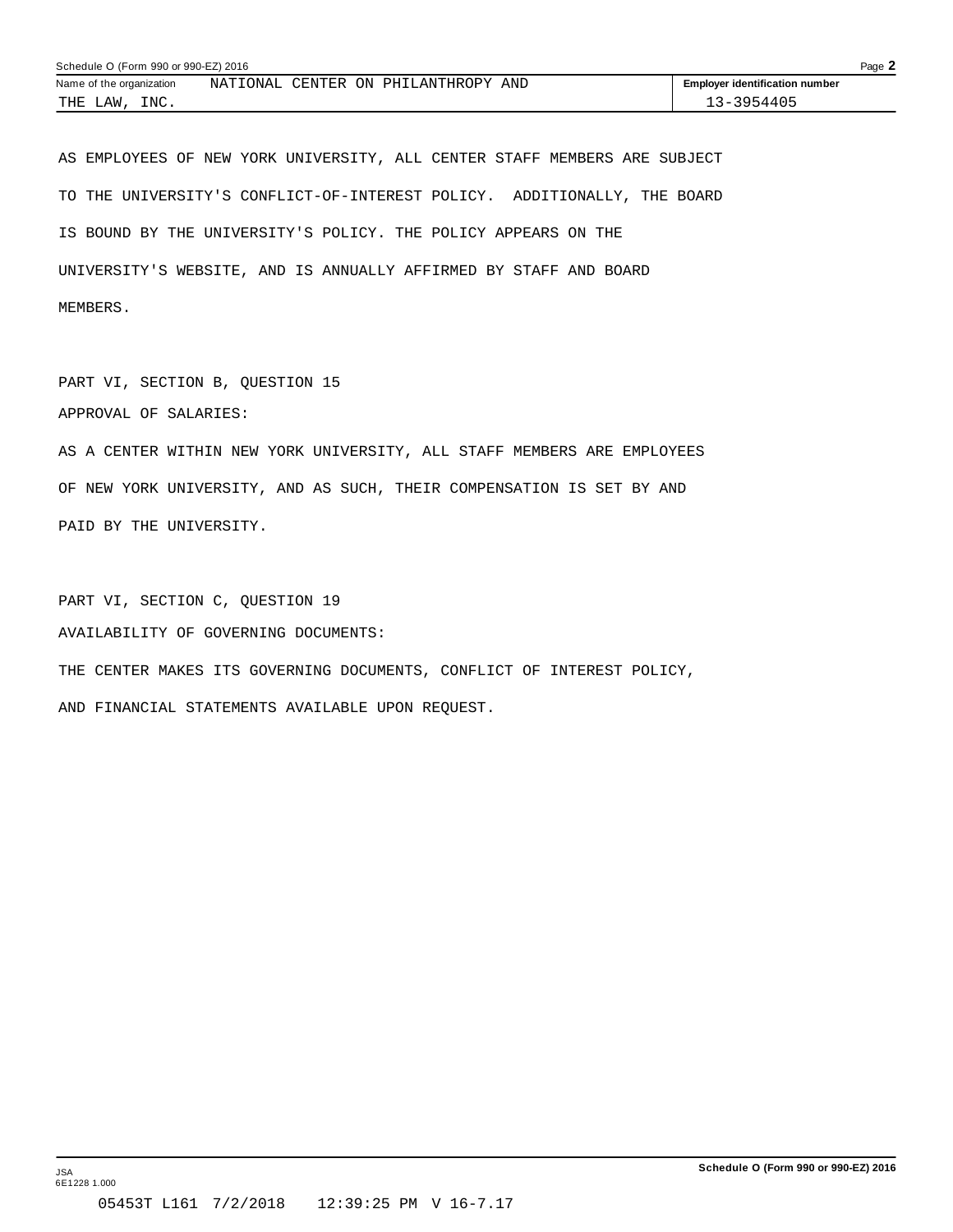| <b>SCHEDULE R</b><br><b>Related Organizations and Unrelated Partnerships</b><br>(Form 990)<br>▶ Complete if the organization answered "Yes" on Form 990, Part IV, line 33, 34, 35b, 36, or 37.<br>Attach to Form 990. |                                                                                         |                                | OMB No. 1545-0047<br>2016    |
|-----------------------------------------------------------------------------------------------------------------------------------------------------------------------------------------------------------------------|-----------------------------------------------------------------------------------------|--------------------------------|------------------------------|
| Department of the Treasury<br>Internal Revenue Service                                                                                                                                                                | Information about Schedule R (Form 990) and its instructions is at www.irs.gov/form990. |                                | Open to Public<br>Inspection |
| Name of the organization                                                                                                                                                                                              | NATIONAL CENTER ON PHILANTHROPY AND                                                     | Employer identification number |                              |
| THE LAW, INC.                                                                                                                                                                                                         |                                                                                         |                                | 13-3954405                   |

| (a)<br>Name, address, and EIN (if applicable) of disregarded entity | (b)<br>Primary activity | (c)<br>Legal domicile (state<br>or foreign country) | (d)<br>Total income | (e)<br>End-of-year assets | (f)<br>Direct controlling<br>entity |
|---------------------------------------------------------------------|-------------------------|-----------------------------------------------------|---------------------|---------------------------|-------------------------------------|
| (1)                                                                 |                         |                                                     |                     |                           |                                     |
| (2)                                                                 |                         |                                                     |                     |                           |                                     |
| (3)                                                                 |                         |                                                     |                     |                           |                                     |
| (4)                                                                 |                         |                                                     |                     |                           |                                     |
| (5)                                                                 |                         |                                                     |                     |                           |                                     |
| (6)                                                                 |                         |                                                     |                     |                           |                                     |

JSA

**Part II Identification of Related Tax-Exempt Organizations.** Complete if the organization answered "Yes" on Form 990, Part IV, line 34 because it had<br>one or more related tax-exempt organizations during the tax year.

| (a)<br>Name, address, and EIN of related organization |                    | (b)<br>Primary activity | (c)<br>Legal domicile (state<br>or foreign country) | (d)<br><b>Exempt Code section</b> | (e)<br>Public charity status<br>(if section $501(c)(3)$ ) | (f)<br>Direct controlling<br>entity | (g)<br>Section 512(b)(13)<br>controlled<br>entity? |           |
|-------------------------------------------------------|--------------------|-------------------------|-----------------------------------------------------|-----------------------------------|-----------------------------------------------------------|-------------------------------------|----------------------------------------------------|-----------|
|                                                       |                    |                         |                                                     |                                   |                                                           |                                     | Yes                                                | <b>No</b> |
| (1) NEW YORK UNIVERSITY                               | 13-5562308         |                         |                                                     |                                   |                                                           |                                     |                                                    |           |
| 105 EAST 17TH STREET, 2ND FLOO                        | NEW YORK, NY 10003 | EDUCATION               | ΝY                                                  | 501(C)(3)                         | LINE 2                                                    | N/A                                 |                                                    | Χ         |
| (2) NYU SCHOOL OF LAW FOUNDATION                      | 13-6161036         |                         |                                                     |                                   |                                                           |                                     |                                                    |           |
| 110 WEST 3RD STREET, 2ND FLOOR                        | NEW YORK, NY 10012 | SUPPORT                 | ΝY                                                  | 501(C)(3)                         | LINE 10                                                   | NYU                                 |                                                    | Χ         |
| (3) INSTITUTE OF FINE ARTS FOUNDATION                 | 23-7184242         |                         |                                                     |                                   |                                                           |                                     |                                                    |           |
| 1 EAST 78TH STREET                                    | NEW YORK, NY 10021 | FINE ARTS               | ΝY                                                  | 501(C)(3)                         | LINE 12A, I NYU                                           |                                     |                                                    | X         |
| (4) NEW YORK UNIVERSITY REAL ESTATE CORP              | 13-4141728         |                         |                                                     |                                   |                                                           |                                     |                                                    |           |
| 105 EAST 17TH STREET, 2ND FLOO                        | NEW YORK, NY 10003 | REAL ESTATE             | ΝY                                                  | 501(C)(25)                        |                                                           | NYU                                 |                                                    | Χ         |
| (5) NYU SCHOOL OF BUSINESS FOUNDATION                 | 13-4168015         |                         |                                                     |                                   |                                                           |                                     |                                                    |           |
| C/O KAUFMAN MGMT. CENTER 44 WE                        | NEW YORK, NY 10022 | SUPPORT                 | NY                                                  | 501(C)(3)                         | LINE 7                                                    | <b>NYU</b>                          |                                                    | Χ         |
| $(6)$ NYU IMAGING, INC.                               | 13-4000622         |                         |                                                     |                                   |                                                           |                                     |                                                    |           |
| 545 FIRST AVENUE                                      | NEW YORK, NY 10016 | MEDICAL                 | ΝY                                                  | 501(C)(3)                         | LINE 12A, I NYU                                           |                                     |                                                    | Χ         |
| (7) NYU SCHOOL OF LAW FACULTY RETENTION ASST          | 13-4047911         |                         |                                                     |                                   |                                                           |                                     |                                                    |           |
| 110 WEST 3RD STREET, 2ND FLOOR                        | NEW YORK, NY 10012 | SUPPORT                 | ΝY                                                  | 501(C)(3)                         |                                                           | LINE 12A, I NYU LAW FDN             |                                                    | X         |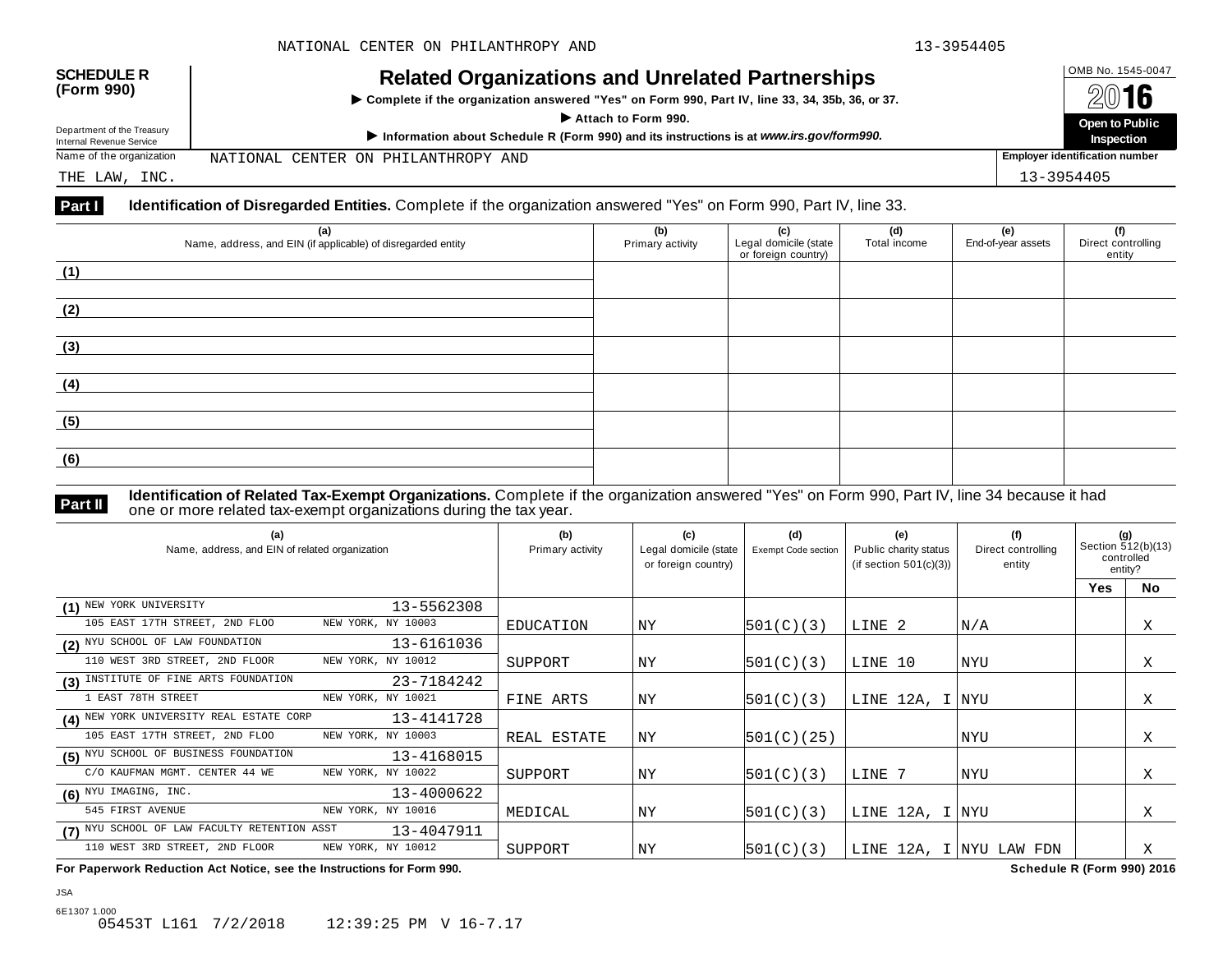| <b>SCHEDULE R</b><br>(Form 990)                        | <b>Related Organizations and Unrelated Partnerships</b><br>▶ Complete if the organization answered "Yes" on Form 990, Part IV, line 33, 34, 35b, 36, or 37.<br>Attach to Form 990. |                                       |                                     |  |
|--------------------------------------------------------|------------------------------------------------------------------------------------------------------------------------------------------------------------------------------------|---------------------------------------|-------------------------------------|--|
| Department of the Treasury<br>Internal Revenue Service | Information about Schedule R (Form 990) and its instructions is at www.irs.gov/form990.                                                                                            |                                       | Open to Public<br><b>Inspection</b> |  |
| Name of the organization                               | NATIONAL CENTER ON PHILANTHROPY AND                                                                                                                                                | <b>Employer identification number</b> |                                     |  |
| THE LAW, INC.                                          |                                                                                                                                                                                    |                                       | 13-3954405                          |  |

| (a)<br>Name, address, and EIN (if applicable) of disregarded entity | (b)<br>Primary activity | (c)<br>Legal domicile (state<br>or foreign country) | (d)<br>Total income | (e)<br>End-of-year assets | (f)<br>Direct controlling<br>entity |
|---------------------------------------------------------------------|-------------------------|-----------------------------------------------------|---------------------|---------------------------|-------------------------------------|
| (1)                                                                 |                         |                                                     |                     |                           |                                     |
| (2)                                                                 |                         |                                                     |                     |                           |                                     |
| (3)                                                                 |                         |                                                     |                     |                           |                                     |
| (4)                                                                 |                         |                                                     |                     |                           |                                     |
| (5)                                                                 |                         |                                                     |                     |                           |                                     |
| (6)                                                                 |                         |                                                     |                     |                           |                                     |

JSA

**Part II Identification of Related Tax-Exempt Organizations.** Complete if the organization answered "Yes" on Form 990, Part IV, line 34 because it had<br>one or more related tax-exempt organizations during the tax year.

| (a)<br>Name, address, and EIN of related organization      | (b)<br>Primary activity | (c)<br>Legal domicile (state<br>or foreign country) | (d)<br>Exempt Code section | (e)<br>Public charity status<br>(if section $501(c)(3)$ ) | (f)<br>Direct controlling<br>entity | (g)<br>Section 512(b)(13)<br>controlled<br>entity? |           |
|------------------------------------------------------------|-------------------------|-----------------------------------------------------|----------------------------|-----------------------------------------------------------|-------------------------------------|----------------------------------------------------|-----------|
|                                                            |                         |                                                     |                            |                                                           |                                     | <b>Yes</b>                                         | <b>No</b> |
| (1) NYU SCHOOL OF LAW HOUSING ASSISTANCE<br>13-4043221     |                         |                                                     |                            |                                                           |                                     |                                                    |           |
| 110 WEST 3RD STREET, 2ND FLOOR<br>NEW YORK, NY 10012       | SUPPORT                 | ΝY                                                  | 501(C)(3)                  | LINE 12A, I NYU LAW FDN                                   |                                     |                                                    | Χ         |
| (2) NYU SCHOOL OF LAW RECRUITMENT ASSISTANCE<br>13-4043182 |                         |                                                     |                            |                                                           |                                     |                                                    |           |
| 110 WEST 3RD STREET, 2ND FLOOR<br>NEW YORK, NY 10012       | SUPPORT                 | ΝY                                                  | 501(C)(3)                  | LINE 12A, I NYU LAW FDN                                   |                                     |                                                    | X         |
| (3) WASHINGTON SQUARE LEGAL SERVICES, INC.<br>23-7392120   |                         |                                                     |                            |                                                           |                                     |                                                    |           |
| 110 WEST 3RD STREET, 2ND FLOOR<br>NEW YORK, NY 10012       | PUBLIC INTERE           | ΝY                                                  | 501(C)(3)                  | LINE 12A, I NYU                                           |                                     |                                                    | Χ         |
| (4) HAROLD ACTON TRUST<br>13-7050560                       |                         |                                                     |                            |                                                           |                                     |                                                    |           |
| 105 EAST 17TH STREET, 2ND FLOO<br>NEW YORK, NY 10003       | SUPPORT                 | NY                                                  | 501(C)(3)                  | 12C, III-FI NYU                                           |                                     |                                                    | Χ         |
| (5) NYU IN ABU DHABI CORP<br>26-2652713                    |                         |                                                     |                            |                                                           |                                     |                                                    |           |
| C/O NYU 105 EAST 17TH STREET,<br>NEW YORK, NY 10003        | SUPPORT                 | NY                                                  | 501(C)(3)                  | LINE 12A, I NYU                                           |                                     |                                                    | Χ         |
| (6) HORTENSE ACTON TRUST<br>36-7110976                     |                         |                                                     |                            |                                                           |                                     |                                                    |           |
| P.O. BOX 1802<br>PROVIDENCE, RI 02901                      | NYU IN ITALY            | ΙL.                                                 | 501(C)(3)                  | PF                                                        | NYU                                 |                                                    | X         |
| (7) NYU LANGONE HOSPITALS EFFECTIVE 6/30/17<br>13-3971298  |                         |                                                     |                            |                                                           |                                     |                                                    |           |
| 550 FIRST AVENUE<br>NEW YORK, NY 10016                     | HOSPITAL                | ΝY                                                  | 501(C)(3)                  | LINE 3                                                    | NYU                                 |                                                    | Χ         |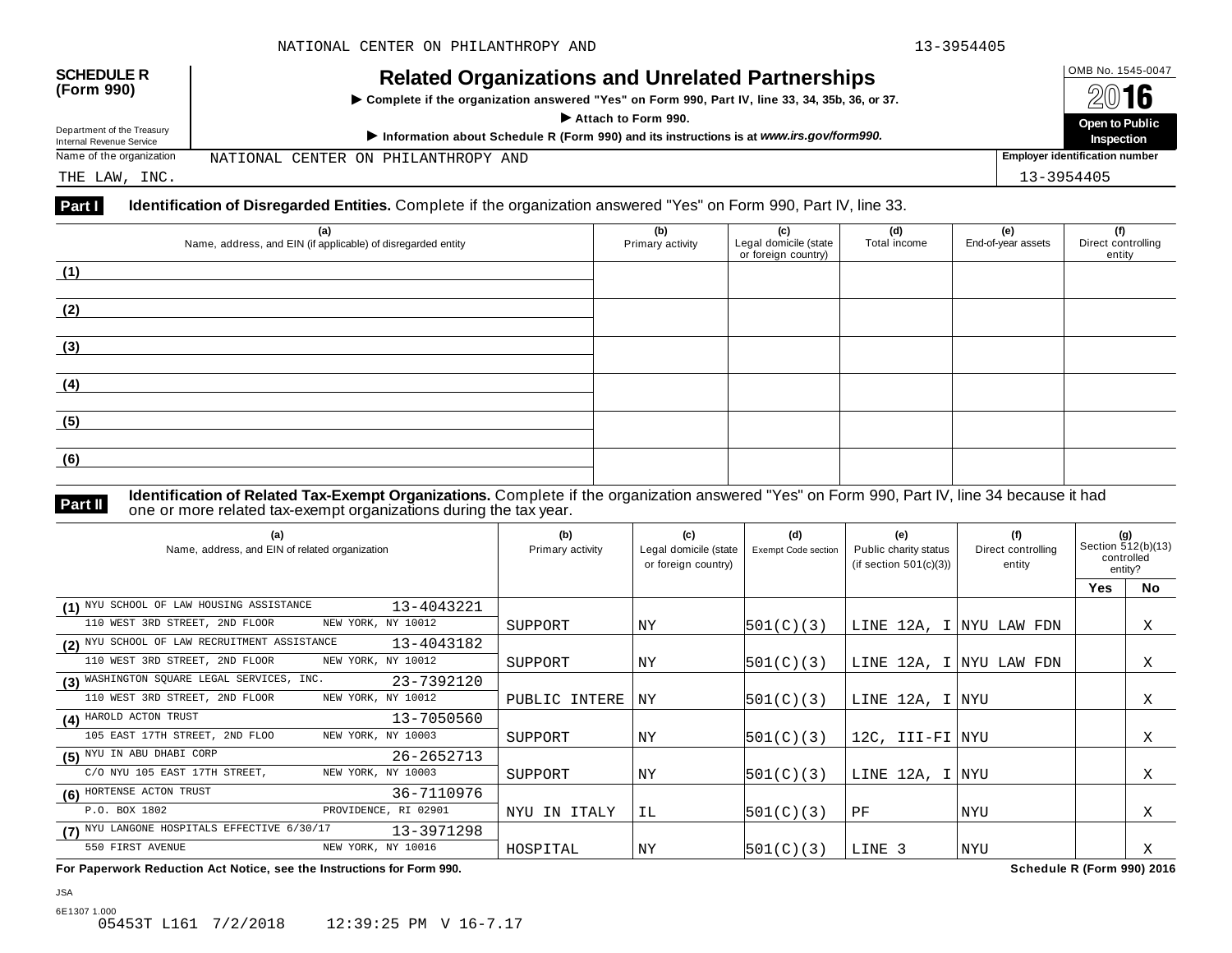| <b>SCHEDULE R</b><br>(Form 990)                        | <b>Related Organizations and Unrelated Partnerships</b><br>▶ Complete if the organization answered "Yes" on Form 990, Part IV, line 33, 34, 35b, 36, or 37.<br>Attach to Form 990. |  |                                       |
|--------------------------------------------------------|------------------------------------------------------------------------------------------------------------------------------------------------------------------------------------|--|---------------------------------------|
| Department of the Treasury<br>Internal Revenue Service | Information about Schedule R (Form 990) and its instructions is at www.irs.gov/form990.                                                                                            |  | Open to Public<br><b>Inspection</b>   |
| Name of the organization                               | NATIONAL CENTER ON PHILANTHROPY AND                                                                                                                                                |  | <b>Employer identification number</b> |
| THE LAW, INC.                                          |                                                                                                                                                                                    |  | 13-3954405                            |

| (a)                                                          | (b)              | (c)                   | (d)          | (e)                | (f)<br>Direct controlling |
|--------------------------------------------------------------|------------------|-----------------------|--------------|--------------------|---------------------------|
| Name, address, and EIN (if applicable) of disregarded entity | Primary activity | Legal domicile (state | Total income | End-of-year assets |                           |
|                                                              |                  | or foreign country)   |              |                    | entity                    |
| (1)                                                          |                  |                       |              |                    |                           |
|                                                              |                  |                       |              |                    |                           |
|                                                              |                  |                       |              |                    |                           |
| (2)                                                          |                  |                       |              |                    |                           |
|                                                              |                  |                       |              |                    |                           |
|                                                              |                  |                       |              |                    |                           |
| (3)                                                          |                  |                       |              |                    |                           |
|                                                              |                  |                       |              |                    |                           |
|                                                              |                  |                       |              |                    |                           |
| (4)                                                          |                  |                       |              |                    |                           |
|                                                              |                  |                       |              |                    |                           |
|                                                              |                  |                       |              |                    |                           |
| (5)                                                          |                  |                       |              |                    |                           |
|                                                              |                  |                       |              |                    |                           |
|                                                              |                  |                       |              |                    |                           |
| (6)                                                          |                  |                       |              |                    |                           |
|                                                              |                  |                       |              |                    |                           |
|                                                              |                  |                       |              |                    |                           |

JSA

**Part II Identification of Related Tax-Exempt Organizations.** Complete if the organization answered "Yes" on Form 990, Part IV, line 34 because it had<br>one or more related tax-exempt organizations during the tax year.

| (a)<br>Name, address, and EIN of related organization |                            | (b)<br>Primary activity | (c)<br>Legal domicile (state<br>or foreign country) | (d)<br>Exempt Code section | (e)<br>Public charity status<br>(if section $501(c)(3)$ ) | (f)<br>Direct controlling<br>entity | (g)<br>Section 512(b)(13)<br>controlled<br>entity? |           |
|-------------------------------------------------------|----------------------------|-------------------------|-----------------------------------------------------|----------------------------|-----------------------------------------------------------|-------------------------------------|----------------------------------------------------|-----------|
|                                                       |                            |                         |                                                     |                            |                                                           |                                     | Yes                                                | <b>No</b> |
| (1) 34TH STREET CANCER CENTER, INC.                   | 30-0262470                 |                         |                                                     |                            |                                                           |                                     |                                                    |           |
| 160 EAST 34TH STREET                                  | NEW YORK, NY 10016         | CANCER CARE             | ΝY                                                  | 501(C)(3)                  | 12C III-FI                                                | NYU HOSPITAL                        |                                                    | Χ         |
| $(2)$ NYU IN LONDON                                   | 98-1074101                 |                         |                                                     |                            |                                                           |                                     |                                                    |           |
| 6 BEDFORD SQUARE                                      | LONDON, ENGLAND UK WC1B 3R | IN LONDON<br>NYU        | UK                                                  |                            |                                                           | NYU                                 |                                                    | Χ         |
| (3) NYU TISCH SCHOOL OF ARTS, ASIA, LTD.              |                            |                         |                                                     |                            |                                                           |                                     |                                                    |           |
| 3 KAY SIANG ROAD                                      | OUEENSTOWN,<br>SN 248923   | NYU SINGAPORE           | SN                                                  |                            |                                                           | NYU                                 |                                                    | X         |
| (4) NYU IN TEL-AVIV LTD.                              | 98-1058326                 |                         |                                                     |                            |                                                           |                                     |                                                    |           |
| TUVAL 13                                              | RAMAT GAN,<br>IS 52522     | NYU TEL AVIV            | IS                                                  |                            |                                                           | NYU                                 |                                                    | Χ         |
| (5) NEW YORK UNIVERSITY IN FRANCE                     | 98-1058568                 |                         |                                                     |                            |                                                           |                                     |                                                    |           |
| 56, RUE DE PASSY                                      | PARIS, FR 75016            | NYU IN FRANCE           | FR                                                  |                            |                                                           | NYU                                 |                                                    | Χ         |
| (6) NYU IN AFGHANISTAN                                |                            |                         |                                                     |                            |                                                           |                                     |                                                    |           |
| 150 MASJID E HAJI ABDURRAHIM S                        | KABUL, AF                  | NYU AFGHANIST           | ΑF                                                  |                            |                                                           | NYU                                 |                                                    | Χ         |
| (7) NYU LANGONE HEALTH SYSTEM                         | 47-2613531                 |                         |                                                     |                            |                                                           |                                     |                                                    |           |
| 550 FIRST AVENUE                                      | NEW YORK, NY 10016         | SUPPORT                 | ΝY                                                  | 501(C)(3)                  | LINE 12B, II NYU                                          |                                     |                                                    | Χ         |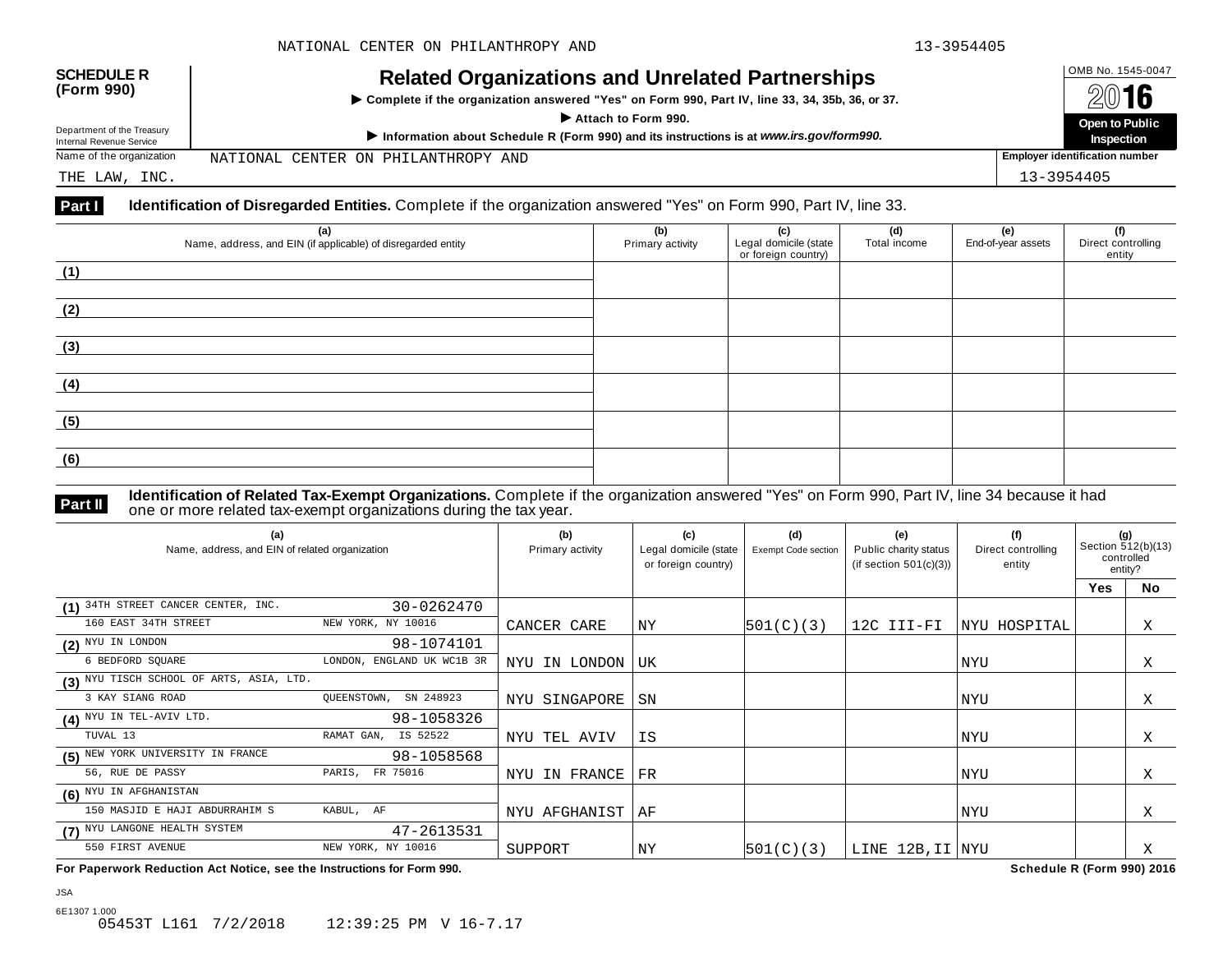| <b>SCHEDULE R</b>          | <b>Related Organizations and Unrelated Partnerships</b>                                          |  | OMB No. 1545-0047                     |
|----------------------------|--------------------------------------------------------------------------------------------------|--|---------------------------------------|
| (Form 990)                 | ▶ Complete if the organization answered "Yes" on Form 990, Part IV, line 33, 34, 35b, 36, or 37. |  | 2016                                  |
| Department of the Treasury | Attach to Form 990.                                                                              |  | Open to Public                        |
| Internal Revenue Service   | Information about Schedule R (Form 990) and its instructions is at www.irs.gov/form990.          |  | <b>Inspection</b>                     |
| Name of the organization   | NATIONAL CENTER ON PHILANTHROPY AND                                                              |  | <b>Employer identification number</b> |
| THE LAW, INC.              |                                                                                                  |  | 13-3954405                            |

| (a)<br>Name, address, and EIN (if applicable) of disregarded entity | (b)<br>Primary activity | (c)<br>Legal domicile (state<br>or foreign country) | (d)<br>Total income | (e)<br>End-of-year assets | (f)<br>Direct controlling<br>entity |
|---------------------------------------------------------------------|-------------------------|-----------------------------------------------------|---------------------|---------------------------|-------------------------------------|
| (1)                                                                 |                         |                                                     |                     |                           |                                     |
| (2)                                                                 |                         |                                                     |                     |                           |                                     |
| (3)                                                                 |                         |                                                     |                     |                           |                                     |
| (4)                                                                 |                         |                                                     |                     |                           |                                     |
| (5)                                                                 |                         |                                                     |                     |                           |                                     |
| (6)                                                                 |                         |                                                     |                     |                           |                                     |

JSA

**Part II Identification of Related Tax-Exempt Organizations.** Complete if the organization answered "Yes" on Form 990, Part IV, line 34 because it had<br>one or more related tax-exempt organizations during the tax year.

| (a)<br>Name, address, and EIN of related organization |                    | (b)<br>Primary activity | (c)<br>Legal domicile (state<br>or foreign country) | (d)<br><b>Exempt Code section</b> | (e)<br>Public charity status<br>(if section $501(c)(3)$ ) | (f)<br>Direct controlling<br>entity | (g)<br>Section 512(b)(13)<br>controlled<br>entity? |           |
|-------------------------------------------------------|--------------------|-------------------------|-----------------------------------------------------|-----------------------------------|-----------------------------------------------------------|-------------------------------------|----------------------------------------------------|-----------|
|                                                       |                    |                         |                                                     |                                   |                                                           |                                     | Yes                                                | <b>No</b> |
| (1) COMMUNITY CARE ORGANIZATION, INC.                 | 11-3001682         |                         |                                                     |                                   |                                                           |                                     |                                                    |           |
| 246 55TH ST                                           | BROOKLYN, NY 11220 | HOME HEALTH             | ΝY                                                  | 501(C)(3)                         | LINE 10                                                   | NYU LANGONE                         |                                                    | Χ         |
| (2) HARBOR HILL HOUSING DEV. FUND CORP.               | 11-3152691         |                         |                                                     |                                   |                                                           |                                     |                                                    |           |
| 150 55TH STREET                                       | BROOKLYN, NY 11220 | HOUSING                 | ΝY                                                  | 501(C)(3)                         | LINE 10                                                   | NYU LANGONE                         |                                                    | Χ         |
| $(3)$ LMC HEALTH SYSTEM, INC.                         | 11-3589771         |                         |                                                     |                                   |                                                           |                                     |                                                    |           |
| 150 55TH STREET                                       | BROOKLYN, NY 11220 | SUPPORT                 | NY                                                  | 501(C)(3)                         |                                                           | LINE 12A, I NYU LUTHERAN            |                                                    | Χ         |
| (4) LUTHERAN AUGUSTANA CENTER FOR EXTENDED            | 11-2150953         |                         |                                                     |                                   |                                                           |                                     |                                                    |           |
| 5434 2ND AVENUE                                       | BROOKLYN, NY 11220 | EXTENDED CARE           | ΝY                                                  | 501(C)(3)                         | LINE 10                                                   | NYU LANGONE                         |                                                    | Χ         |
| $(5)$ LUTHERAN CHHA, INC.                             | 46-2559181         |                         |                                                     |                                   |                                                           |                                     |                                                    |           |
| 5407 2ND AVENEUE                                      | BROOKLYN, NY 11220 | HEALTH AIDE             | NY                                                  | 501(C)(3)                         | LINE 10                                                   | NYU LANGONE                         |                                                    | Χ         |
| $(6)$ OHP PHSP INC.                                   | 11-3245559         |                         |                                                     |                                   |                                                           |                                     |                                                    |           |
| 5800 3RD AVENUE                                       | BROOKLYN, NY 11220 | INSURANCE               | NY                                                  | 501(C)(4)                         |                                                           | NYU HOSPITAL                        |                                                    | Χ         |
| (7) SHORE HILL HOUSING COMPANY, INC.                  | 23-7405105         |                         |                                                     |                                   |                                                           |                                     |                                                    |           |
| 9000 SHORE ROAD                                       | BROOKLYN, NY 11209 | HOUSING                 | ΝY                                                  | 501(C)(3)                         | ΡF                                                        | NYU LANGONE                         |                                                    | X         |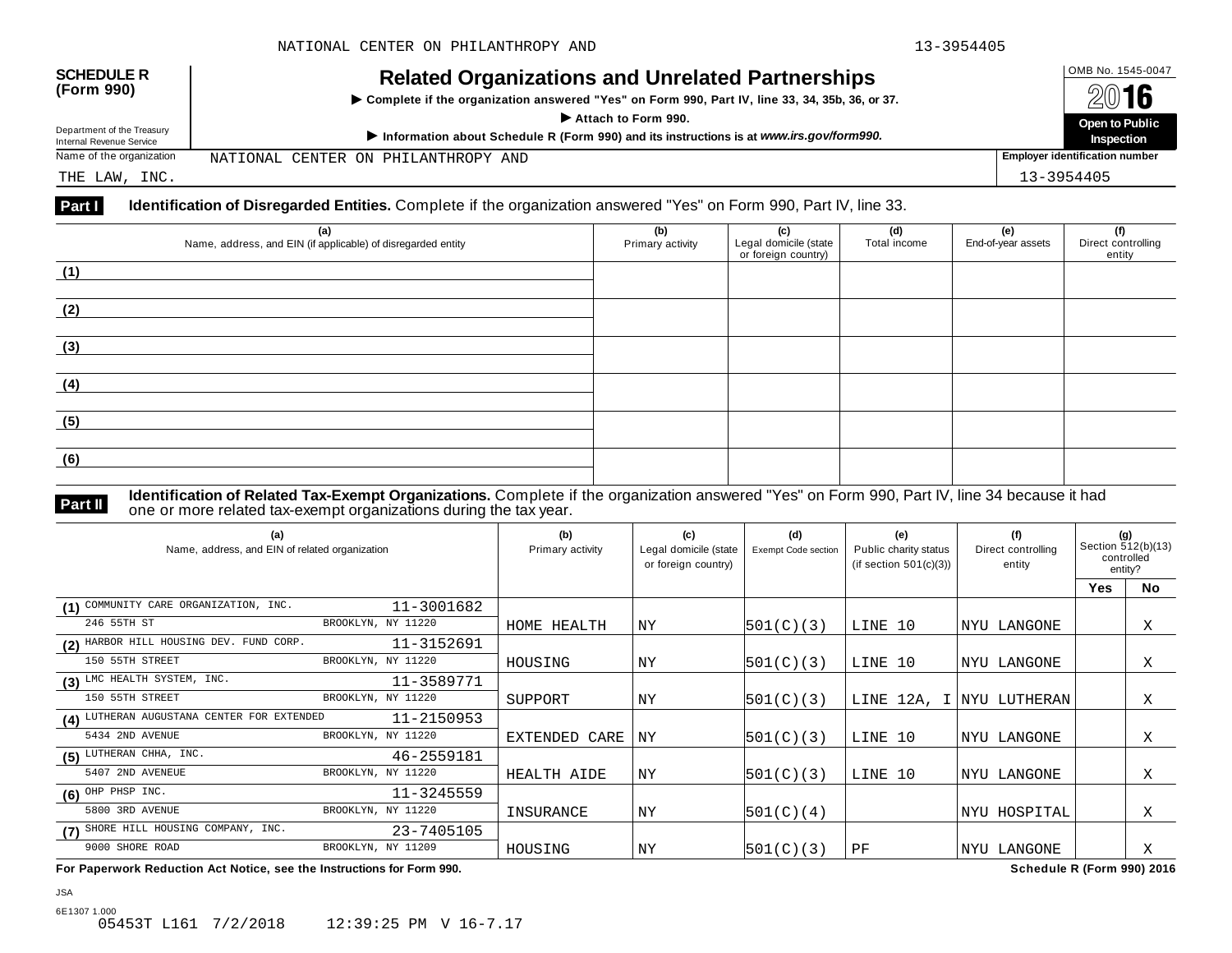| <b>SCHEDULE R</b><br>(Form 990)                        | <b>Related Organizations and Unrelated Partnerships</b><br>▶ Complete if the organization answered "Yes" on Form 990, Part IV, line 33, 34, 35b, 36, or 37.<br>Attach to Form 990. |  | OMB No. 1545-0047<br>2016<br>Open to Public |  |  |
|--------------------------------------------------------|------------------------------------------------------------------------------------------------------------------------------------------------------------------------------------|--|---------------------------------------------|--|--|
| Department of the Treasury<br>Internal Revenue Service | Information about Schedule R (Form 990) and its instructions is at www.irs.gov/form990.                                                                                            |  |                                             |  |  |
| Name of the organization                               | NATIONAL CENTER ON PHILANTHROPY AND                                                                                                                                                |  | <b>Employer identification number</b>       |  |  |
| THE LAW, INC.                                          |                                                                                                                                                                                    |  | 13-3954405                                  |  |  |

| (a)<br>Name, address, and EIN (if applicable) of disregarded entity | (b)<br>Primary activity | (c)<br>Legal domicile (state<br>or foreign country) | (d)<br>Total income | (e)<br>End-of-year assets | (f)<br>Direct controlling<br>entity |
|---------------------------------------------------------------------|-------------------------|-----------------------------------------------------|---------------------|---------------------------|-------------------------------------|
| (1)                                                                 |                         |                                                     |                     |                           |                                     |
| (2)                                                                 |                         |                                                     |                     |                           |                                     |
| (3)                                                                 |                         |                                                     |                     |                           |                                     |
| (4)                                                                 |                         |                                                     |                     |                           |                                     |
| (5)                                                                 |                         |                                                     |                     |                           |                                     |
| (6)                                                                 |                         |                                                     |                     |                           |                                     |

JSA

**Part II Identification of Related Tax-Exempt Organizations.** Complete if the organization answered "Yes" on Form 990, Part IV, line 34 because it had<br>one or more related tax-exempt organizations during the tax year.

| (a)<br>Name, address, and EIN of related organization |            | (b)<br>Primary activity | (c)<br>Legal domicile (state<br>or foreign country) | (d)<br><b>Exempt Code section</b> | (e)<br>Public charity status<br>(if section $501(c)(3)$ ) | (f)<br>Direct controlling<br>entity | (g)<br>Section 512(b)(13)<br>controlled<br>entity? |           |
|-------------------------------------------------------|------------|-------------------------|-----------------------------------------------------|-----------------------------------|-----------------------------------------------------------|-------------------------------------|----------------------------------------------------|-----------|
|                                                       |            |                         |                                                     |                                   |                                                           |                                     | Yes                                                | <b>No</b> |
| (1) SUNSET BAY COMMUNITY SERVICES, INC.               | 11-2439925 |                         |                                                     |                                   |                                                           |                                     |                                                    |           |
| 150 55TH STREET<br>BROOKLYN, NY 11220                 |            | DAY CARE                | NY                                                  | 501(C)(3)                         | LINE 7                                                    | NYU LANGONE                         |                                                    | Χ         |
| (2) SUNSET GARDENS HOUSING DEVELOPMENT FUND           | 20-3461755 |                         |                                                     |                                   |                                                           |                                     |                                                    |           |
| C/O SHORE HILL HOUSING 150 55T<br>BROOKLYN, NY 11220  |            | HOUSING                 | ΝY                                                  | 501(C)(3)                         | LINE 10                                                   | NYU LANGONE                         |                                                    | Χ         |
| (3) NYU LANGONE IPA, INC.                             | 36-4841069 |                         |                                                     |                                   |                                                           |                                     |                                                    |           |
| 550 FIRST AVENUE<br>NEW YORK, NY 10016                |            | MEDICAID PROG           | ΝY                                                  | 501(C)(3)                         | LINE 10                                                   | NYU LANGONE                         |                                                    | X         |
| (4) WINTHROP UNIV. HOSPITAL SVCS. CORP.               | 11-2496631 |                         |                                                     |                                   |                                                           |                                     |                                                    |           |
| 700 HICKSVILLE ROAD<br>BETHPAGE, NY 11714             |            | TITLE HOLDING           | ΝY                                                  | 501(C)(2)                         |                                                           | NYU WINTHROP                        |                                                    | Χ         |
| (5) WINTHROP FACULTY MEDICAL AFFILIATES, UFPC         | 46-2439597 |                         |                                                     |                                   |                                                           |                                     |                                                    |           |
| 222 STATION PLAZA NORTH<br>MINEOLA, NY 11501          |            | HEALTHCARE              | NY                                                  | 501(C)(3)                         |                                                           | LINE 12A, I NYU WINTHROP            |                                                    | Χ         |
| (6) WINTHROP URGENT CARE, UFPC                        | 46-5482775 |                         |                                                     |                                   |                                                           |                                     |                                                    |           |
| 222 STATION PLAZA NORTH<br>MINEOLA, NY 11501          |            | HEALTHCARE              | ΝY                                                  | 501(C)(3)                         |                                                           | LINE 12A, I NYU WINTHROP            |                                                    | Χ         |
| (7) WINTHROP COMMUNITY MEDICAL AFFILIATES, PC         | 47-2665045 |                         |                                                     |                                   |                                                           |                                     |                                                    |           |
| 222 STATION PLAZA NORTH, SUITE<br>MINEOLA, NY 11501   |            | HEALTHCARE              | ΝY                                                  | 501(C)(3)                         |                                                           | LINE 12A, I NYU WINTHROP            |                                                    | Χ         |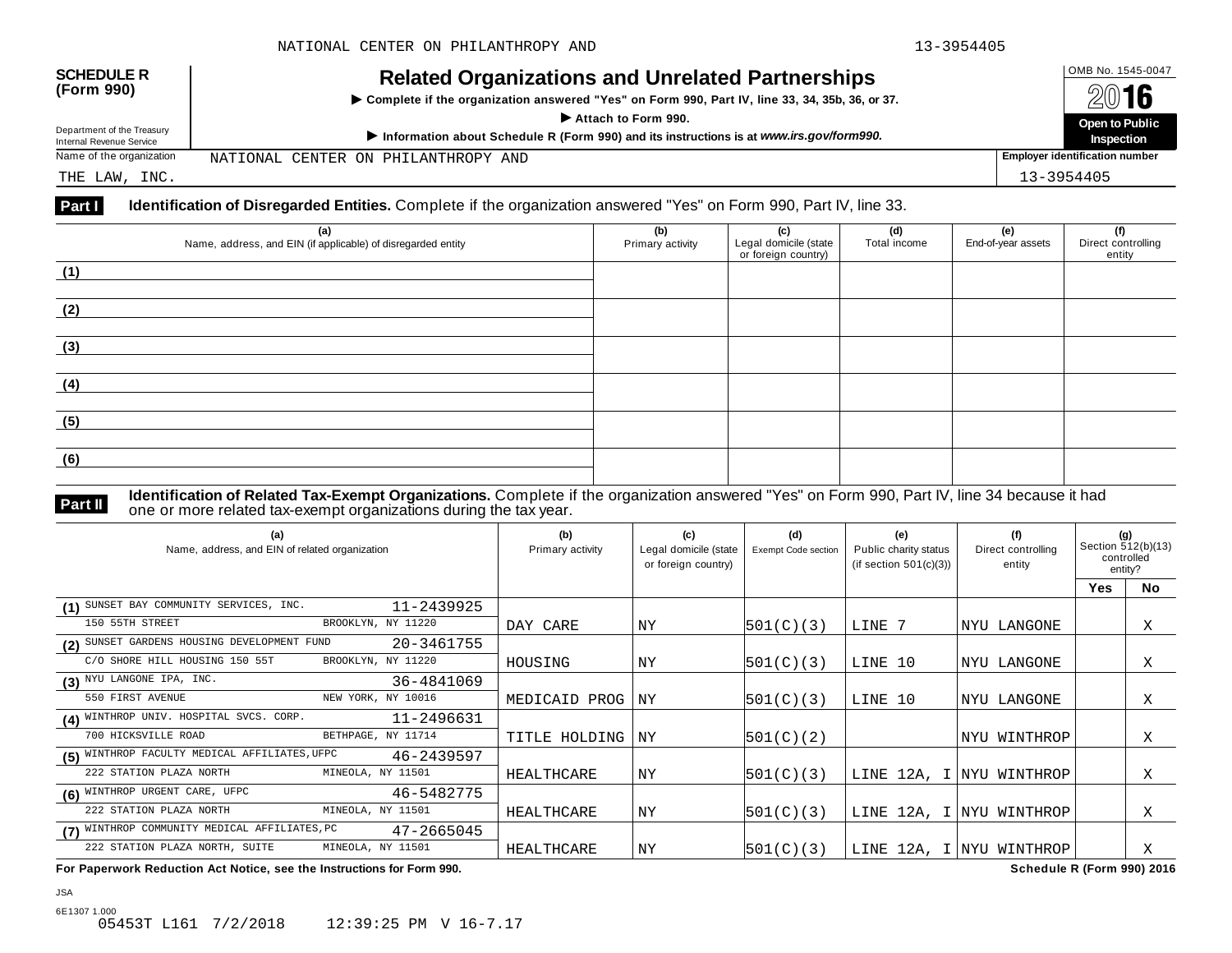| <b>SCHEDULE R</b><br>(Form 990)                        | <b>Related Organizations and Unrelated Partnerships</b><br>▶ Complete if the organization answered "Yes" on Form 990, Part IV, line 33, 34, 35b, 36, or 37.<br>Attach to Form 990. |  | OMB No. 1545-0047<br>2016<br>Open to Public |  |  |
|--------------------------------------------------------|------------------------------------------------------------------------------------------------------------------------------------------------------------------------------------|--|---------------------------------------------|--|--|
| Department of the Treasury<br>Internal Revenue Service | Information about Schedule R (Form 990) and its instructions is at www.irs.gov/form990.                                                                                            |  |                                             |  |  |
| Name of the organization                               | NATIONAL CENTER ON PHILANTHROPY AND                                                                                                                                                |  | Employer identification number              |  |  |
| THE LAW, INC.                                          |                                                                                                                                                                                    |  | 13-3954405                                  |  |  |

| (a)                                                          | (b)              | (c)                   | (d)          | (e)                | (f)                |
|--------------------------------------------------------------|------------------|-----------------------|--------------|--------------------|--------------------|
| Name, address, and EIN (if applicable) of disregarded entity | Primary activity | Legal domicile (state | Total income | End-of-year assets | Direct controlling |
|                                                              |                  | or foreign country)   |              |                    | entity             |
| (1)                                                          |                  |                       |              |                    |                    |
|                                                              |                  |                       |              |                    |                    |
|                                                              |                  |                       |              |                    |                    |
| (2)                                                          |                  |                       |              |                    |                    |
|                                                              |                  |                       |              |                    |                    |
|                                                              |                  |                       |              |                    |                    |
| (3)                                                          |                  |                       |              |                    |                    |
|                                                              |                  |                       |              |                    |                    |
|                                                              |                  |                       |              |                    |                    |
| (4)                                                          |                  |                       |              |                    |                    |
|                                                              |                  |                       |              |                    |                    |
|                                                              |                  |                       |              |                    |                    |
| (5)                                                          |                  |                       |              |                    |                    |
|                                                              |                  |                       |              |                    |                    |
|                                                              |                  |                       |              |                    |                    |
| (6)                                                          |                  |                       |              |                    |                    |
|                                                              |                  |                       |              |                    |                    |
|                                                              |                  |                       |              |                    |                    |

JSA

**Part II Identification of Related Tax-Exempt Organizations.** Complete if the organization answered "Yes" on Form 990, Part IV, line 34 because it had<br>one or more related tax-exempt organizations during the tax year.

| (a)<br>Name, address, and EIN of related organization |                    | (b)<br>Primary activity | (c)<br>Legal domicile (state<br>or foreign country) | (d)<br>Exempt Code section | (e)<br>Public charity status<br>(if section $501(c)(3)$ ) | (f)<br>Direct controlling<br>entity | (g)<br>Section 512(b)(13)<br>controlled<br>entity? |    |  |
|-------------------------------------------------------|--------------------|-------------------------|-----------------------------------------------------|----------------------------|-----------------------------------------------------------|-------------------------------------|----------------------------------------------------|----|--|
|                                                       |                    |                         |                                                     |                            |                                                           |                                     | <b>Yes</b>                                         | No |  |
| (1) NYU WINTHROP HOSPITAL                             | 11-1633486         |                         |                                                     |                            |                                                           |                                     |                                                    |    |  |
| 259 FIRST STREET                                      | MINEOLA, NY 11501  | HOSPITAL                | ΝY                                                  | 501(C)(3)                  | LINE 3                                                    | NYU LANGONE                         |                                                    | Χ  |  |
| (2) LMC PHYSICIAN SERVICES, PC                        | 11-3192423         |                         |                                                     |                            |                                                           |                                     |                                                    |    |  |
| 150 55TH STREET                                       | BROOKLYN, NY 11220 | PHYSICIAN SER           | <b>NY</b>                                           | 501(C)(3)                  |                                                           | 12C, III-FI NYU HOSPITAL            |                                                    | X  |  |
| (3) SHORE ROAD RADIOLOGY ASSOCIATES, PC               | 11-2665457         |                         |                                                     |                            |                                                           |                                     |                                                    |    |  |
| 150 55TH STREET                                       | BROOKLYN, NY 11220 | HEALTHCARE              | ΝY                                                  | 501(C)(3)                  |                                                           | 12C, III-FI NYU HOSPITAL            |                                                    | Χ  |  |
| (4)                                                   |                    |                         |                                                     |                            |                                                           |                                     |                                                    |    |  |
|                                                       |                    |                         |                                                     |                            |                                                           |                                     |                                                    |    |  |
| (5)                                                   |                    |                         |                                                     |                            |                                                           |                                     |                                                    |    |  |
|                                                       |                    |                         |                                                     |                            |                                                           |                                     |                                                    |    |  |
| (6)                                                   |                    |                         |                                                     |                            |                                                           |                                     |                                                    |    |  |
|                                                       |                    |                         |                                                     |                            |                                                           |                                     |                                                    |    |  |
| (7)                                                   |                    |                         |                                                     |                            |                                                           |                                     |                                                    |    |  |
|                                                       |                    |                         |                                                     |                            |                                                           |                                     |                                                    |    |  |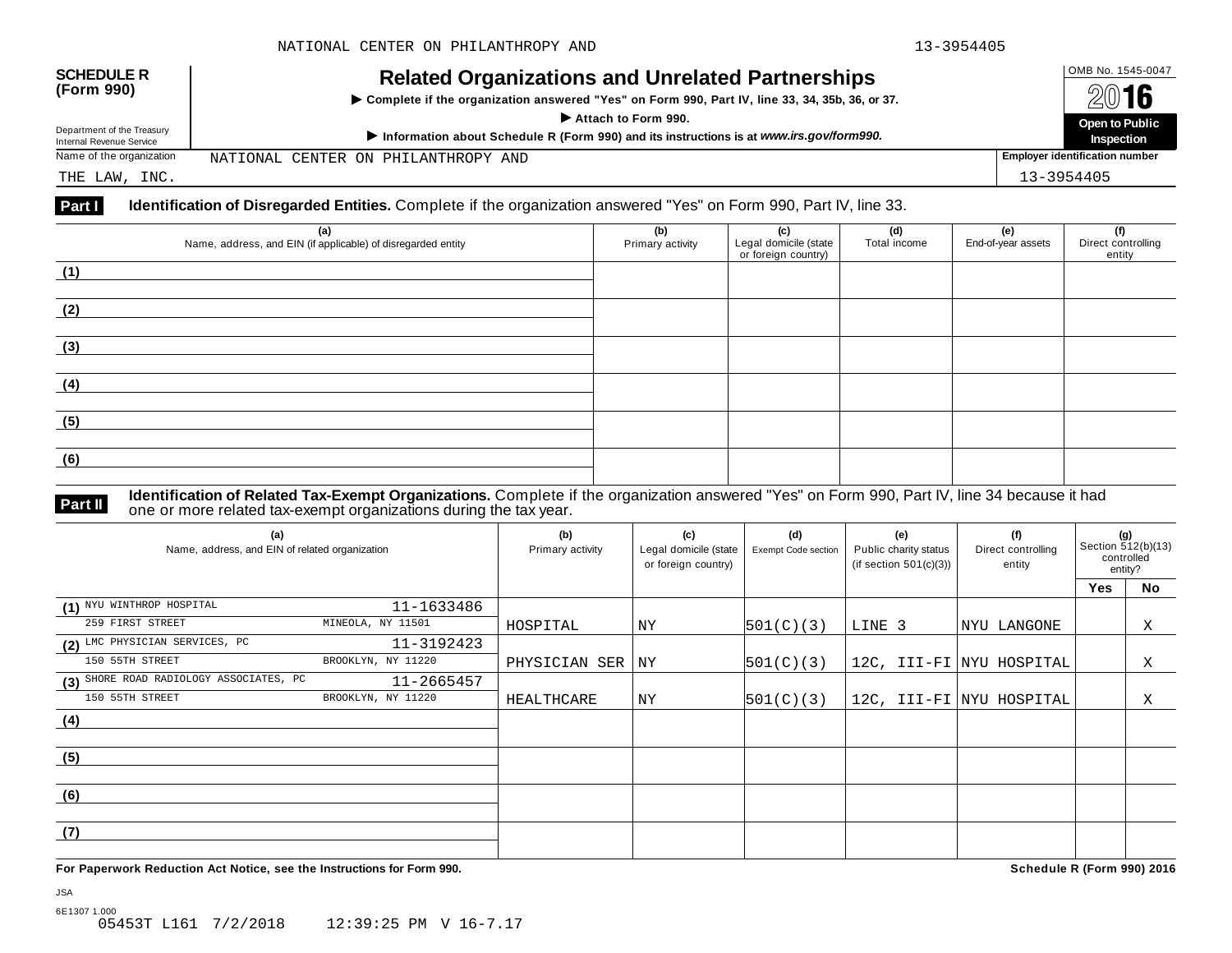**Identification of Related Organizations Taxable as a Partnership** Complete if the organization answered "Yes" on Form 990, Part IV, line 34 **because it had one or more related organizations Taxable as a Partnership** Complete if the organization of more related organizations treated as a partnership during the tax year.

| (a)<br>Name, address, and EIN of<br>related organization | (b)<br>Primary activity | (c)<br>Legal<br>domicile<br>(state or<br>foreign<br>country) | (d)<br>Direct controlling<br>entity | (e)<br>Predominant<br>income (related,<br>unrelated,<br>excluded from<br>tax under<br>sections 512-514) | (f)<br>Share of total<br>income | (g)<br>Share of end-of-<br>year assets | Disproportionate<br>allocations? | (h) | (i)<br>Code V - UBI<br>amount in box 20<br>of Schedule K-1<br>(Form 1065) | (i)<br>General or<br>managing<br>partner? | (k)<br>Percentage<br>ownership |
|----------------------------------------------------------|-------------------------|--------------------------------------------------------------|-------------------------------------|---------------------------------------------------------------------------------------------------------|---------------------------------|----------------------------------------|----------------------------------|-----|---------------------------------------------------------------------------|-------------------------------------------|--------------------------------|
|                                                          |                         |                                                              |                                     |                                                                                                         |                                 |                                        | Yes No                           |     |                                                                           | Yes No                                    |                                |
| (1) NYU LANGONE DIAGNOSTICS, LLC                         |                         |                                                              |                                     |                                                                                                         |                                 |                                        |                                  |     |                                                                           |                                           |                                |
| 550 FIRST AVENUE NEW YORK, NY                            | OUTREACH TESTING        | NY                                                           | NYU LANGONE                         | RELATED                                                                                                 | 0.                              | 0.                                     |                                  | X   |                                                                           | X                                         |                                |
| (2)                                                      |                         |                                                              |                                     |                                                                                                         |                                 |                                        |                                  |     |                                                                           |                                           |                                |
| (3)                                                      |                         |                                                              |                                     |                                                                                                         |                                 |                                        |                                  |     |                                                                           |                                           |                                |
| (4)                                                      |                         |                                                              |                                     |                                                                                                         |                                 |                                        |                                  |     |                                                                           |                                           |                                |
| (5)                                                      |                         |                                                              |                                     |                                                                                                         |                                 |                                        |                                  |     |                                                                           |                                           |                                |
| (6)                                                      |                         |                                                              |                                     |                                                                                                         |                                 |                                        |                                  |     |                                                                           |                                           |                                |
| (7)                                                      |                         |                                                              |                                     |                                                                                                         |                                 |                                        |                                  |     |                                                                           |                                           |                                |

### **Identification of Related Organizations Taxable as a Corporation or Trust.** Complete if the organization answered "Yes" on Form 990, Part IV, **Part IV** dentification of Related Organizations Taxable as a Corporation or Trust. Complete if the organization ansignal line 34 because it had one or more related organizations treated as a corporation or trust during th

| (a)<br>Name, address, and EIN of related organization       | (b)<br>Primary activity | (c)<br>Legal domicile<br>(state or foreign<br>country) | (d)<br>Direct controlling<br>entity | (e)<br>Type of entity<br>(C corp, S corp, or<br>trust) | (f)<br>Share of total<br>income | (g)<br>Share of<br>end-of-year assets | $\begin{vmatrix} \textbf{(h)} \\ \text{Percentage} \end{vmatrix}$ Section<br>ownership | $512(b)(13)$<br>controlled<br>entity? |   |
|-------------------------------------------------------------|-------------------------|--------------------------------------------------------|-------------------------------------|--------------------------------------------------------|---------------------------------|---------------------------------------|----------------------------------------------------------------------------------------|---------------------------------------|---|
|                                                             |                         |                                                        |                                     |                                                        |                                 |                                       |                                                                                        | Yes No                                |   |
| $(1)$ CCC 550 INSURANCE SCC                                 |                         |                                                        |                                     |                                                        |                                 |                                       |                                                                                        |                                       |   |
| 550 FIRST AVENUE NEW YORK, NY 10016                         | INSURANCE               | BB                                                     | N/A                                 | C CORP                                                 |                                 |                                       |                                                                                        |                                       | X |
| (2)<br>INTERNATIONAL ART FUND                               |                         |                                                        |                                     |                                                        |                                 |                                       |                                                                                        |                                       |   |
| C/O NYU 105 EAST 17TH ST, 2ND FLOOR NEW YORK, NY 10003      | HOLDS STOCK             | РM                                                     | N/A                                 | C CORP                                                 |                                 |                                       |                                                                                        |                                       | X |
| (3) LA PIETRA CORPORATION                                   |                         |                                                        |                                     |                                                        |                                 |                                       |                                                                                        |                                       |   |
| VIA BOLOGNESE, 120 FIRENZE, IT 50139                        | HOLDS PROPERT           | $\mbox{\bf TT}$                                        | N/A                                 | C CORP                                                 |                                 |                                       |                                                                                        |                                       | X |
| (4) NIU DA EDUCATIONAL INFORMATION CONSULT                  |                         |                                                        |                                     |                                                        |                                 |                                       |                                                                                        |                                       |   |
| (SHANGHAI)LTD 3663 ZHONG SHAN BEI SCIENCE BUILDING, SHANG   | NYU IN CHINA            | CH                                                     | N/A                                 | C CORP                                                 |                                 |                                       |                                                                                        |                                       | X |
| $(5)$ POOLED INCOME FUNDS $(2)$                             |                         |                                                        |                                     |                                                        |                                 |                                       |                                                                                        |                                       |   |
| C/O NYU 105 E. 17TH STREET, 2ND FLOOR NEW YORK, NY 10003    |                         | NY                                                     | N/A                                 | TRUST                                                  |                                 |                                       |                                                                                        |                                       | X |
| (6) CHARITABLE REMAINDER TRUSTS (6)                         |                         |                                                        |                                     |                                                        |                                 |                                       |                                                                                        |                                       |   |
| C/O NYU 105 E. 17TH STREET, 2ND FLOOR NEW YORK, NY 10003    |                         | NY                                                     | N/A                                 | TRUST                                                  |                                 |                                       |                                                                                        |                                       | X |
| (7)<br>SHORE HILL HOUSING ASSOCIATES GP, INC.<br>26-2243695 |                         |                                                        |                                     |                                                        |                                 |                                       |                                                                                        |                                       |   |
| 150 55TH STREET BROOKLYN, NY 11220                          | HOUSING                 | NY                                                     | N/A                                 | C CORP                                                 |                                 |                                       |                                                                                        |                                       |   |
| <b>JSA</b>                                                  |                         |                                                        |                                     |                                                        |                                 | Schedule R (Form 990) 2016            |                                                                                        |                                       |   |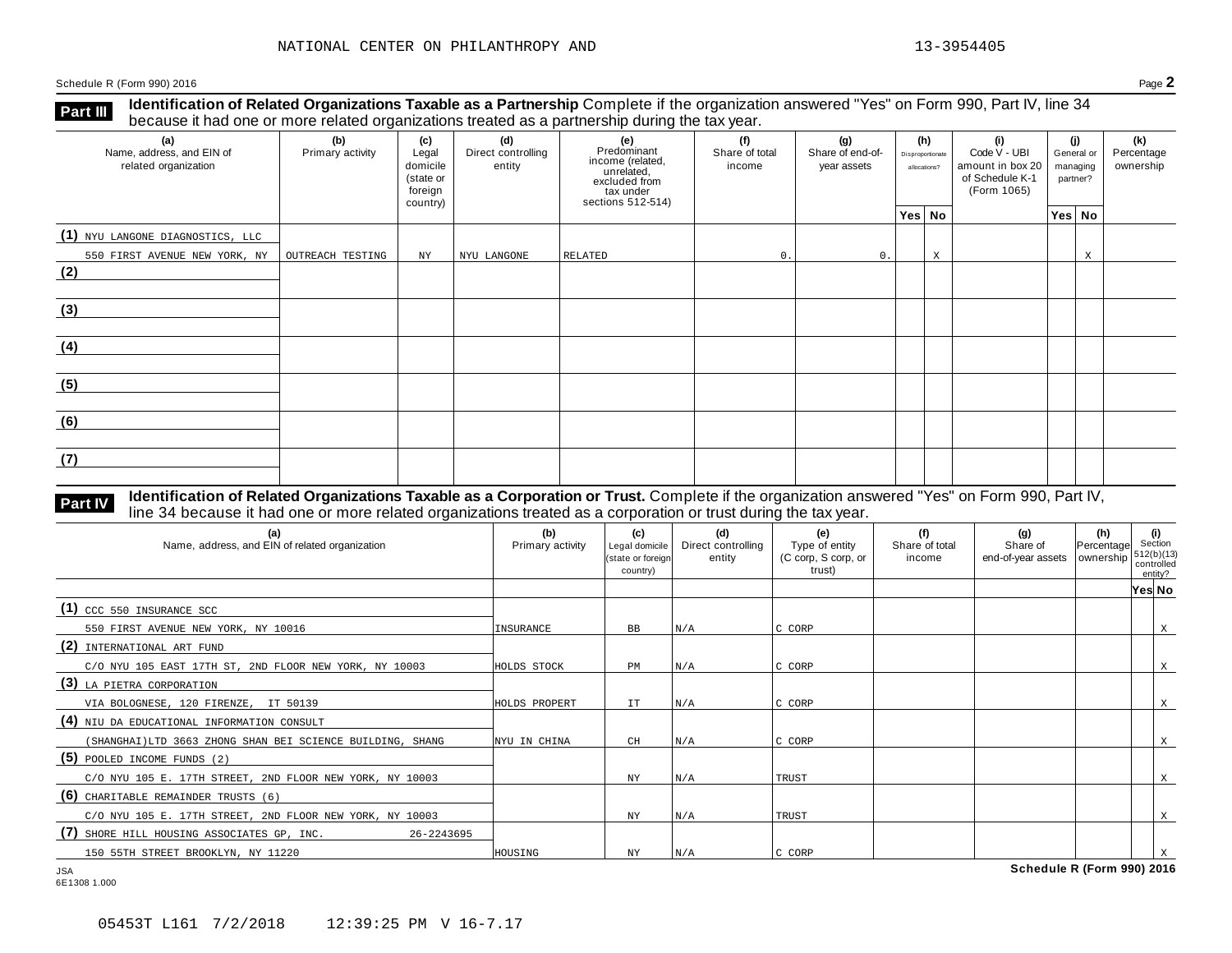**Part III** Identification of Related Organizations Taxable as a Partnership Complete if the organization answered "Yes" on Form 990, Part IV, line 34<br>because it had one or more related organizations treated as a partnershi

| (a)<br>Name, address, and EIN of<br>related organization | ັ<br>(b)<br>Primary activity | (c)<br>Legal<br>domicile<br>(state or<br>foreign<br>country) | (d)<br>Direct controlling<br>entity | ັ<br>(e)<br>Predominant<br>income (related,<br>unrelated,<br>excluded from<br>tax under<br>sections 512-514) | (f)<br>Share of total<br>income | (g)<br>Share of end-of-<br>year assets | (h)<br>Disproportionate<br>allocations? | (i)<br>Code V - UBI<br>amount in box 20<br>of Schedule K-1<br>(Form 1065) | (i)<br>General or<br>managing<br>partner? | (k)<br>Percentage<br>ownership |
|----------------------------------------------------------|------------------------------|--------------------------------------------------------------|-------------------------------------|--------------------------------------------------------------------------------------------------------------|---------------------------------|----------------------------------------|-----------------------------------------|---------------------------------------------------------------------------|-------------------------------------------|--------------------------------|
|                                                          |                              |                                                              |                                     |                                                                                                              |                                 |                                        | Yes No                                  |                                                                           | Yes No                                    |                                |
| (1)                                                      |                              |                                                              |                                     |                                                                                                              |                                 |                                        |                                         |                                                                           |                                           |                                |
| (2)                                                      |                              |                                                              |                                     |                                                                                                              |                                 |                                        |                                         |                                                                           |                                           |                                |
| (3)                                                      |                              |                                                              |                                     |                                                                                                              |                                 |                                        |                                         |                                                                           |                                           |                                |
| (4)                                                      |                              |                                                              |                                     |                                                                                                              |                                 |                                        |                                         |                                                                           |                                           |                                |
| (5)                                                      |                              |                                                              |                                     |                                                                                                              |                                 |                                        |                                         |                                                                           |                                           |                                |
| (6)                                                      |                              |                                                              |                                     |                                                                                                              |                                 |                                        |                                         |                                                                           |                                           |                                |
| (7)                                                      |                              |                                                              |                                     |                                                                                                              |                                 |                                        |                                         |                                                                           |                                           |                                |

# **Part IV** Identification of Related Organizations Taxable as a Corporation or Trust. Complete if the organization answered "Yes" on Form 990, Part IV,<br>line 34 because it had one or more related organizations treated as a c

| (b)<br>Primary activity | (c)<br>Legal domicile<br>country) | (d)<br>Direct controlling<br>entity | (e)<br>Type of entity<br>(C corp, S corp, or<br>trust) | (f)<br>Share of total<br>income | (g)<br>Share of | (h) | (i)<br>512(b)(13)<br>entity?                                                    |
|-------------------------|-----------------------------------|-------------------------------------|--------------------------------------------------------|---------------------------------|-----------------|-----|---------------------------------------------------------------------------------|
|                         |                                   |                                     |                                                        |                                 |                 |     |                                                                                 |
| 45-3526582              |                                   |                                     |                                                        |                                 |                 |     |                                                                                 |
| HEALTHCARE              | <b>NY</b>                         | N/A                                 | C CORP                                                 |                                 |                 |     | X                                                                               |
|                         |                                   |                                     |                                                        |                                 |                 |     |                                                                                 |
| HEALTHCARE              | NY                                | N/A                                 | C CORP                                                 |                                 |                 |     | X                                                                               |
|                         |                                   |                                     |                                                        |                                 |                 |     |                                                                                 |
| HEALTHCARE              | NY.                               | N/A                                 | C CORP                                                 |                                 |                 |     | X                                                                               |
| 27-3629306              |                                   |                                     |                                                        |                                 |                 |     |                                                                                 |
| HEALTHCARE              | ΝY                                | N/A                                 | C CORP                                                 |                                 |                 |     | X                                                                               |
| 26-4314694              |                                   |                                     |                                                        |                                 |                 |     |                                                                                 |
| <b>HEALTHCARE</b>       | NY.                               | N/A                                 | C CORP                                                 |                                 |                 |     | X                                                                               |
|                         |                                   |                                     |                                                        |                                 |                 |     |                                                                                 |
| HEALTHCARE              | NY.                               |                                     | C CORP                                                 |                                 |                 |     | X                                                                               |
| 45-3916476              |                                   |                                     |                                                        |                                 |                 |     |                                                                                 |
| HEALTHCARE              | NY                                | N/A                                 | C CORP                                                 |                                 |                 |     |                                                                                 |
|                         |                                   |                                     | (state or foreign<br>N/A                               |                                 |                 |     | Section<br>Percentage<br>end-of-year assets   ownership<br>controlled<br>Yes No |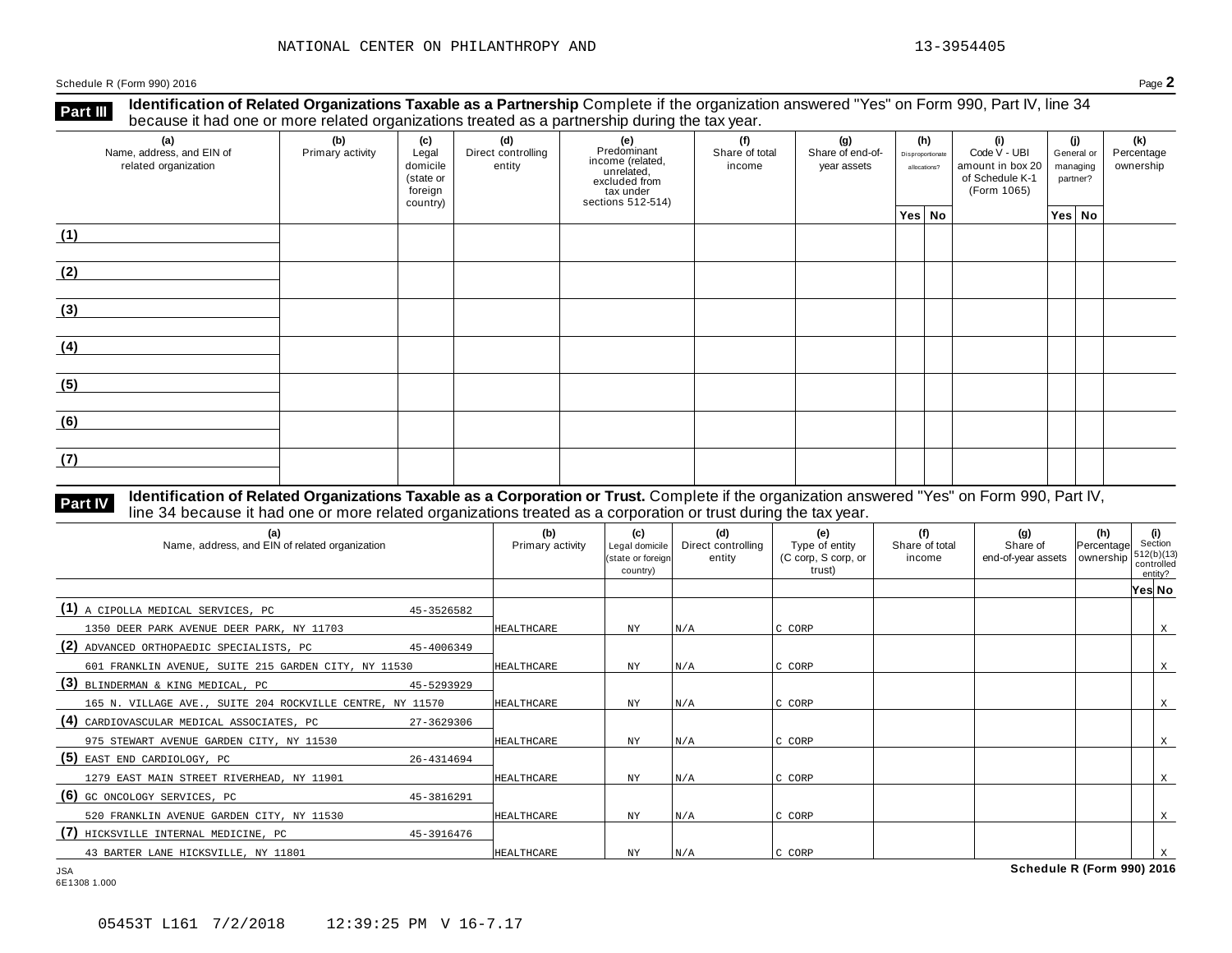**Identification of Related Organizations Taxable as a Partnership** Complete if the organization answered "Yes" on Form 990, Part IV, line 34 **because it had one or more related organizations Taxable as a Partnership** Complete if the organization of Related organizations treated as a partnership during the tax year.

| (a)<br>Name, address, and EIN of<br>related organization | ັ<br>(b)<br>Primary activity | (c)<br>Legal<br>domicile<br>(state or<br>foreign<br>country) | .<br>(d)<br>Direct controlling<br>entity | ັ<br>(e)<br>Predominant<br>From (related,<br>income (related,<br>excluded from<br>tax under<br>sections 512-514) | (f)<br>Share of total<br>income | (g)<br>Share of end-of-<br>year assets | (h)<br>Disproportionate<br>allocations? | (i)<br>Code V - UBI<br>amount in box 20<br>of Schedule K-1<br>(Form 1065) | (i)<br>General or<br>managing<br>partner? | (k)<br>Percentage<br>ownership |
|----------------------------------------------------------|------------------------------|--------------------------------------------------------------|------------------------------------------|------------------------------------------------------------------------------------------------------------------|---------------------------------|----------------------------------------|-----------------------------------------|---------------------------------------------------------------------------|-------------------------------------------|--------------------------------|
|                                                          |                              |                                                              |                                          |                                                                                                                  |                                 |                                        | Yes No                                  |                                                                           | Yes No                                    |                                |
| (1)                                                      |                              |                                                              |                                          |                                                                                                                  |                                 |                                        |                                         |                                                                           |                                           |                                |
| (2)                                                      |                              |                                                              |                                          |                                                                                                                  |                                 |                                        |                                         |                                                                           |                                           |                                |
| (3)                                                      |                              |                                                              |                                          |                                                                                                                  |                                 |                                        |                                         |                                                                           |                                           |                                |
| (4)                                                      |                              |                                                              |                                          |                                                                                                                  |                                 |                                        |                                         |                                                                           |                                           |                                |
| (5)                                                      |                              |                                                              |                                          |                                                                                                                  |                                 |                                        |                                         |                                                                           |                                           |                                |
| (6)                                                      |                              |                                                              |                                          |                                                                                                                  |                                 |                                        |                                         |                                                                           |                                           |                                |
| (7)                                                      |                              |                                                              |                                          |                                                                                                                  |                                 |                                        |                                         |                                                                           |                                           |                                |

### **Identification of Related Organizations Taxable as a Corporation or Trust.** Complete if the organization answered "Yes" on Form 990, Part IV, **Part IV** dentification of Related Organizations Taxable as a Corporation or Trust. Complete if the organization ansignal line 34 because it had one or more related organizations treated as a corporation or trust during th

| (a)<br>Name, address, and EIN of related organization |            | (b)<br>Primary activity | (c)<br>Legal domicile<br>I(state or foreign<br>country) | (d)<br>Direct controlling<br>entity | (e)<br>Type of entity<br>(C corp, S corp, or<br>trust) | (f)<br>Share of total<br>income | (q)<br>Share of<br>end-of-year assets | $\begin{vmatrix} (h) \\ Percentage \end{vmatrix}$ Section<br>ownership | $512(b)(13)$<br>controlled<br>entity? |   |
|-------------------------------------------------------|------------|-------------------------|---------------------------------------------------------|-------------------------------------|--------------------------------------------------------|---------------------------------|---------------------------------------|------------------------------------------------------------------------|---------------------------------------|---|
|                                                       |            |                         |                                                         |                                     |                                                        |                                 |                                       |                                                                        | Yes No                                |   |
| (1)<br>ISLAND ORTHOPAEDIC MEDICINE, PC                | 45-3555961 |                         |                                                         |                                     |                                                        |                                 |                                       |                                                                        |                                       |   |
| 30 MERRICK AVENUE, SUITE 100 EAST MEADOW, NY 11554    |            | HEALTHCARE              | <b>NY</b>                                               | N/A                                 | C CORP                                                 |                                 |                                       |                                                                        |                                       | X |
| (2)<br>ISLAND PULMONARY ASSOCIATES, PC                | 27-3630095 |                         |                                                         |                                     |                                                        |                                 |                                       |                                                                        |                                       |   |
| 4271 HEMPSTEAD TURNPIKE BETHPAGE, NY 11714            |            | HEALTHCARE              | ΝY                                                      | N/A                                 | C CORP                                                 |                                 |                                       |                                                                        |                                       | X |
| (3) ISLAND WIDE MEDICAL ASSOCIATES, PC                | 26-3200412 |                         |                                                         |                                     |                                                        |                                 |                                       |                                                                        |                                       |   |
| 1401 FRANKLIN AVENUE GARDEN CITY, NY 11530            |            | HEALTHCARE              | $_{\rm NY}$                                             | N/A                                 | C CORP                                                 |                                 |                                       |                                                                        |                                       | X |
| (4) GREENPORT PRIMARY MEDICAL CARE, PC                | 47-2789485 |                         |                                                         |                                     |                                                        |                                 |                                       |                                                                        |                                       |   |
| 234 4TH AVENUE GREENPORT, NY 11944                    |            | HEALTHCARE              | <b>NY</b>                                               | N/A                                 | C CORP                                                 |                                 |                                       |                                                                        |                                       | X |
| (5) PATCHOGUE CARDIOLOGY ASSOCIATES, PC               | 45-0914891 |                         |                                                         |                                     |                                                        |                                 |                                       |                                                                        |                                       |   |
| 285 SILLS ROAD, BLDG. 14 EAST PATCHOGUE, NY 11772     |            | HEALTHCARE              | <b>NY</b>                                               | N/A                                 | C CORP                                                 |                                 |                                       |                                                                        |                                       | X |
| $(6)$ PETER KELT, MD, PC                              | 45-3515316 |                         |                                                         |                                     |                                                        |                                 |                                       |                                                                        |                                       |   |
| 44 SOUTH FERRY ROAD SHELTER ISLAND, NY 11964          |            | HEALTHCARE              | NY                                                      | N/A                                 | C CORP                                                 |                                 |                                       |                                                                        |                                       | X |
| (7)<br>PISCIOTTO AND PISCIOTTO MEDICAL PC             | 45-4134328 |                         |                                                         |                                     |                                                        |                                 |                                       |                                                                        |                                       |   |
| 6835 MYRTLE AVENUE GLENDALE, NY 11385                 |            | HEALTHCARE              | NY                                                      | N/A                                 | C CORP                                                 |                                 |                                       |                                                                        |                                       |   |
| <b>JSA</b>                                            |            |                         |                                                         |                                     |                                                        |                                 | Schedule R (Form 990) 2016            |                                                                        |                                       |   |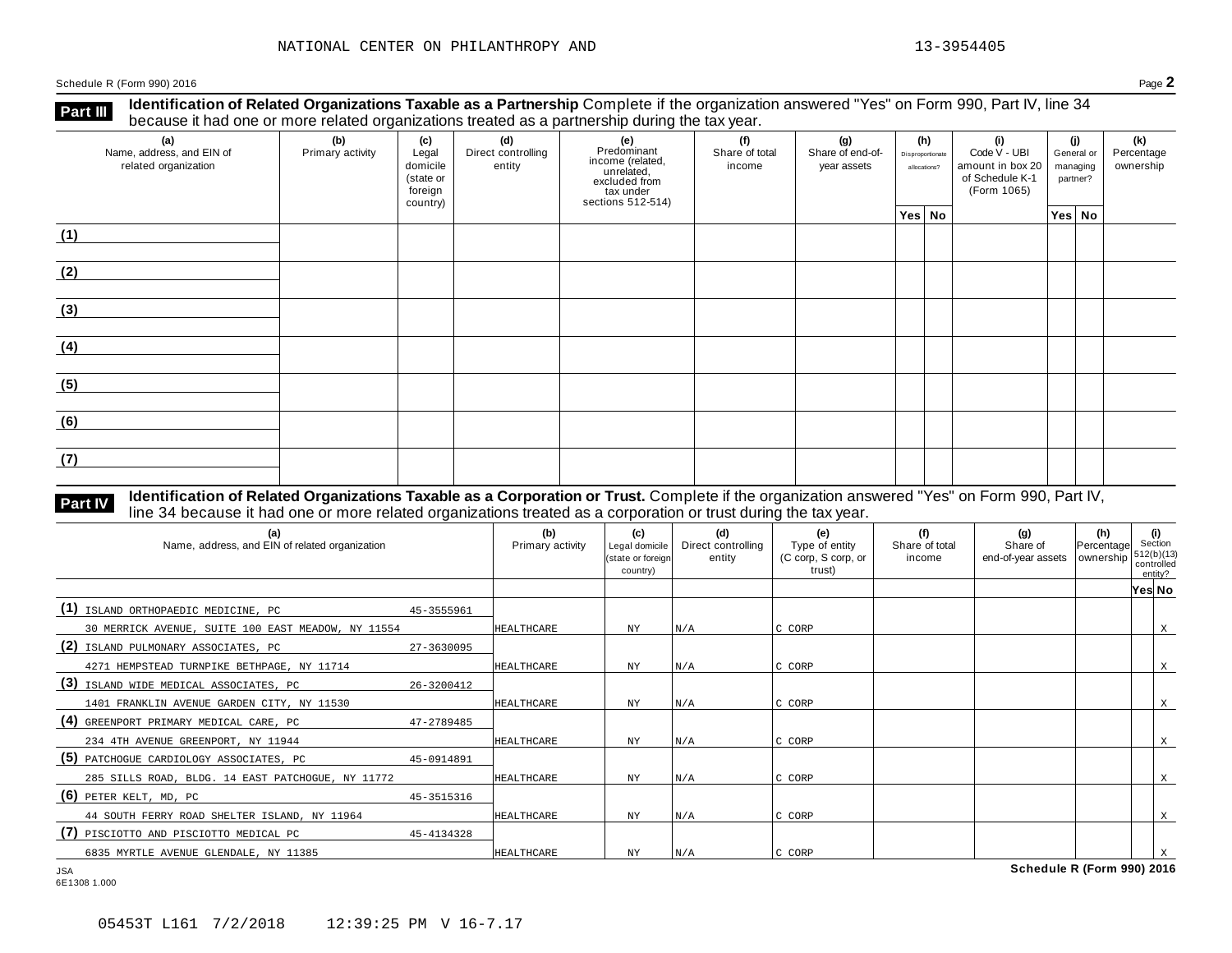**Identification of Related Organizations Taxable as a Partnership** Complete if the organization answered "Yes" on Form 990, Part IV, line 34 **because it had one or more related organizations Taxable as a Partnership** Complete if the organization of Related organizations treated as a partnership during the tax year.

| (a)<br>Name, address, and EIN of<br>related organization | ັ<br>(b)<br>Primary activity | (c)<br>Legal<br>domicile<br>(state or<br>foreign<br>country) | .<br>(d)<br>Direct controlling<br>entity | ັ<br>(e)<br>Predominant<br>From (related,<br>income (related,<br>excluded from<br>tax under<br>sections 512-514) | (f)<br>Share of total<br>income | (g)<br>Share of end-of-<br>year assets | (h)<br>Disproportionate<br>allocations? | (i)<br>Code V - UBI<br>amount in box 20<br>of Schedule K-1<br>(Form 1065) | (i)<br>General or<br>managing<br>partner? | (k)<br>Percentage<br>ownership |
|----------------------------------------------------------|------------------------------|--------------------------------------------------------------|------------------------------------------|------------------------------------------------------------------------------------------------------------------|---------------------------------|----------------------------------------|-----------------------------------------|---------------------------------------------------------------------------|-------------------------------------------|--------------------------------|
|                                                          |                              |                                                              |                                          |                                                                                                                  |                                 |                                        | Yes No                                  |                                                                           | Yes No                                    |                                |
| (1)                                                      |                              |                                                              |                                          |                                                                                                                  |                                 |                                        |                                         |                                                                           |                                           |                                |
| (2)                                                      |                              |                                                              |                                          |                                                                                                                  |                                 |                                        |                                         |                                                                           |                                           |                                |
| (3)                                                      |                              |                                                              |                                          |                                                                                                                  |                                 |                                        |                                         |                                                                           |                                           |                                |
| (4)                                                      |                              |                                                              |                                          |                                                                                                                  |                                 |                                        |                                         |                                                                           |                                           |                                |
| (5)                                                      |                              |                                                              |                                          |                                                                                                                  |                                 |                                        |                                         |                                                                           |                                           |                                |
| (6)                                                      |                              |                                                              |                                          |                                                                                                                  |                                 |                                        |                                         |                                                                           |                                           |                                |
| (7)                                                      |                              |                                                              |                                          |                                                                                                                  |                                 |                                        |                                         |                                                                           |                                           |                                |

# **Part IV** Identification of Related Organizations Taxable as a Corporation or Trust. Complete if the organization answered "Yes" on Form 990, Part IV,<br>line 34 because it had one or more related organizations treated as a c

| (b)<br>Primary activity | (c)<br>Legal domicile<br>country) | (d)<br>Direct controlling<br>entity | (e)<br>Type of entity<br>(C corp, S corp, or<br>trust)             | (f)<br>Share of total<br>income | (g)<br>Share of | (h) | (i)<br>512(b)(13)<br>entity?                                                    |
|-------------------------|-----------------------------------|-------------------------------------|--------------------------------------------------------------------|---------------------------------|-----------------|-----|---------------------------------------------------------------------------------|
|                         |                                   |                                     |                                                                    |                                 |                 |     |                                                                                 |
|                         |                                   |                                     |                                                                    |                                 |                 |     |                                                                                 |
| HEALTHCARE              | NY                                |                                     | C CORP                                                             |                                 |                 |     | X                                                                               |
|                         |                                   |                                     |                                                                    |                                 |                 |     |                                                                                 |
| HEALTHCARE              | <b>NY</b>                         |                                     | C CORP                                                             |                                 |                 |     | X                                                                               |
|                         |                                   |                                     |                                                                    |                                 |                 |     |                                                                                 |
| HEALTHCARE              | <b>NY</b>                         |                                     | C CORP                                                             |                                 |                 |     | X                                                                               |
|                         |                                   |                                     |                                                                    |                                 |                 |     |                                                                                 |
| HEALTHCARE              | NY                                |                                     | C CORP                                                             |                                 |                 |     | X                                                                               |
|                         |                                   |                                     |                                                                    |                                 |                 |     |                                                                                 |
| HEALTHCARE              | ΝY                                |                                     | C CORP                                                             |                                 |                 |     | Χ                                                                               |
|                         |                                   |                                     |                                                                    |                                 |                 |     |                                                                                 |
| <b>HEALTHCARE</b>       | NΥ                                |                                     | C CORP                                                             |                                 |                 |     | X                                                                               |
|                         |                                   |                                     |                                                                    |                                 |                 |     |                                                                                 |
| HEALTHCARE              | NY                                |                                     | C CORP                                                             |                                 |                 |     |                                                                                 |
| 80-0563176              |                                   |                                     | (state or foreign<br>N/A<br>N/A<br>N/A<br>N/A<br>N/A<br>N/A<br>N/A |                                 |                 |     | Section<br>Percentage<br>end-of-year assets   ownership<br>controlled<br>Yes No |

6E1308 1.000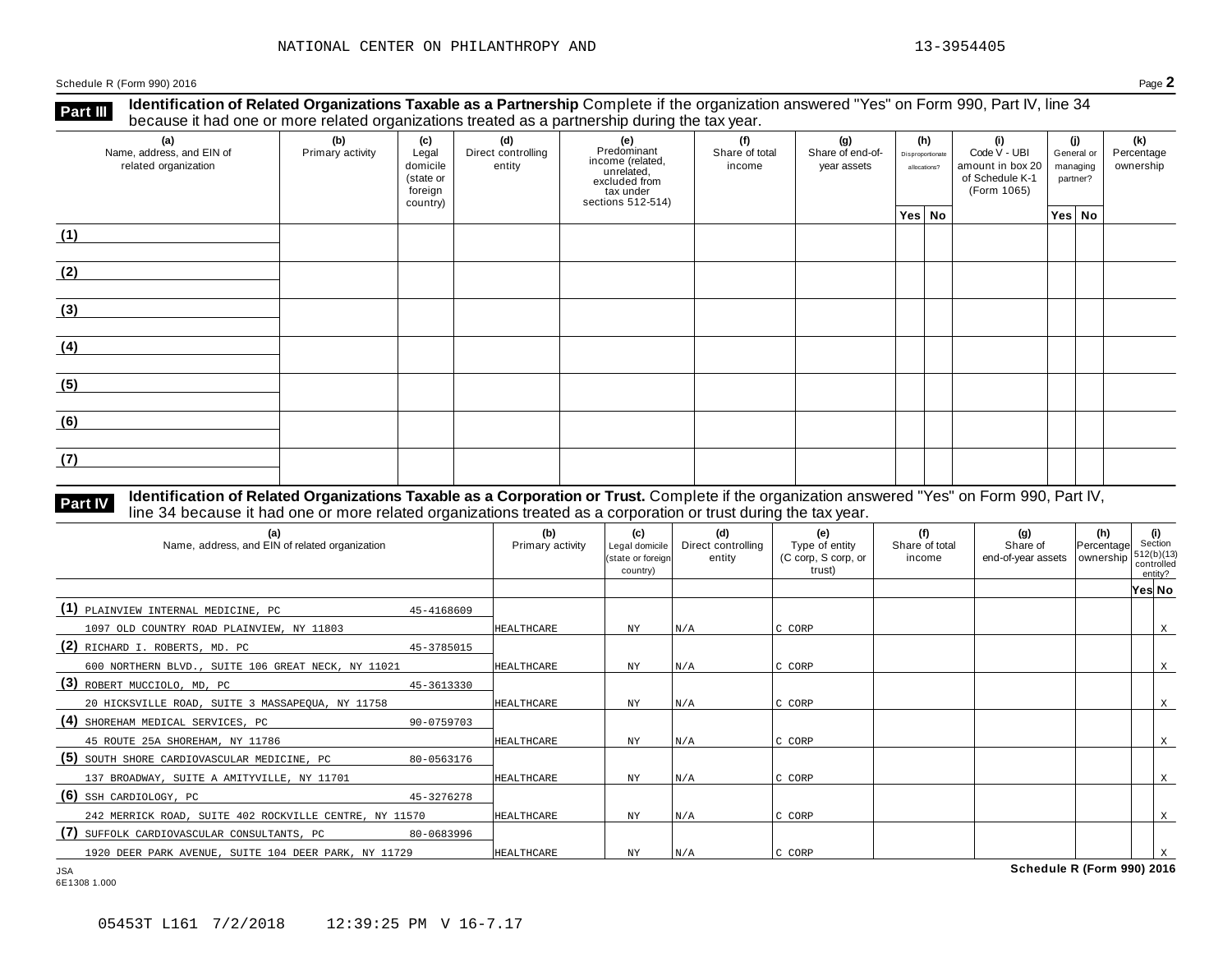**Identification of Related Organizations Taxable as a Partnership** Complete if the organization answered "Yes" on Form 990, Part IV, line 34 **because it had one or more related organizations Taxable as a Partnership** Complete if the organization of Related organizations treated as a partnership during the tax year.

| (a)<br>Name, address, and EIN of<br>related organization | ັ<br>(b)<br>Primary activity | (c)<br>Legal<br>domicile<br>(state or<br>foreign<br>country) | .<br>(d)<br>Direct controlling<br>entity | ັ<br>(e)<br>Predominant<br>From (related,<br>income (related,<br>excluded from<br>tax under<br>sections 512-514) | (f)<br>Share of total<br>income | (g)<br>Share of end-of-<br>year assets | (h)<br>Disproportionate<br>allocations? | (i)<br>Code V - UBI<br>amount in box 20<br>of Schedule K-1<br>(Form 1065) | (i)<br>General or<br>managing<br>partner? | (k)<br>Percentage<br>ownership |
|----------------------------------------------------------|------------------------------|--------------------------------------------------------------|------------------------------------------|------------------------------------------------------------------------------------------------------------------|---------------------------------|----------------------------------------|-----------------------------------------|---------------------------------------------------------------------------|-------------------------------------------|--------------------------------|
|                                                          |                              |                                                              |                                          |                                                                                                                  |                                 |                                        | Yes No                                  |                                                                           | Yes No                                    |                                |
| (1)                                                      |                              |                                                              |                                          |                                                                                                                  |                                 |                                        |                                         |                                                                           |                                           |                                |
| (2)                                                      |                              |                                                              |                                          |                                                                                                                  |                                 |                                        |                                         |                                                                           |                                           |                                |
| (3)                                                      |                              |                                                              |                                          |                                                                                                                  |                                 |                                        |                                         |                                                                           |                                           |                                |
| (4)                                                      |                              |                                                              |                                          |                                                                                                                  |                                 |                                        |                                         |                                                                           |                                           |                                |
| (5)                                                      |                              |                                                              |                                          |                                                                                                                  |                                 |                                        |                                         |                                                                           |                                           |                                |
| (6)                                                      |                              |                                                              |                                          |                                                                                                                  |                                 |                                        |                                         |                                                                           |                                           |                                |
| (7)                                                      |                              |                                                              |                                          |                                                                                                                  |                                 |                                        |                                         |                                                                           |                                           |                                |

# **Part IV** Identification of Related Organizations Taxable as a Corporation or Trust. Complete if the organization answered "Yes" on Form 990, Part IV,<br>line 34 because it had one or more related organizations treated as a c

| (a)<br>Name, address, and EIN of related organization |            | (b)<br>Primary activity | (c)<br>Legal domicile<br>(state or foreign<br>country) | (d)<br>Direct controlling<br>entity | (e)<br>Type of entity<br>(C corp, S corp, or<br>trust) | (f)<br>Share of total<br>income | (q)<br>Share of<br>end-of-year assets   ownership | (h)<br>Percentage | Section<br>controlled | (i)<br>512(b)(13)<br>entity? |
|-------------------------------------------------------|------------|-------------------------|--------------------------------------------------------|-------------------------------------|--------------------------------------------------------|---------------------------------|---------------------------------------------------|-------------------|-----------------------|------------------------------|
|                                                       |            |                         |                                                        |                                     |                                                        |                                 |                                                   |                   | Yes No                |                              |
| (1) VINCENT ANZALONE, PHYSICIAN PC                    | 45-2506789 |                         |                                                        |                                     |                                                        |                                 |                                                   |                   |                       |                              |
| 847 BROADWAY MASSAPEQUA, NY 11758                     |            | HEALTHCARE              | ΝY                                                     | N/A                                 | C CORP                                                 |                                 |                                                   |                   |                       | X                            |
| (2)<br>WILLIAM J. KORNRICH, MD, PC                    | 46-2275951 |                         |                                                        |                                     |                                                        |                                 |                                                   |                   |                       |                              |
| 715 ROANOKE AVENUE RIVERHEAD, NY 11901                |            | <b>HEALTHCARE</b>       | ΝY                                                     | N/A                                 | C CORP                                                 |                                 |                                                   |                   |                       | X                            |
| (3)<br>WINTHROP CARDIOLOGY ASSOCIATES, PC             | 11-3028843 |                         |                                                        |                                     |                                                        |                                 |                                                   |                   |                       |                              |
| 120 MINEOLA BOULEVARD MINEOLA, NY 11501               |            | HEALTHCARE              | ΝY                                                     | N/A                                 | C CORP                                                 |                                 |                                                   |                   |                       | X                            |
| (4) WINTHROP CHILD NEUROLOGY ASSOCIATES, PC           | 20-5682886 |                         |                                                        |                                     |                                                        |                                 |                                                   |                   |                       |                              |
| 173 MINEOLA BLVD., SUITE 101 MINEOLA, NY 11501        |            | <b>HEALTHCARE</b>       | ΝY                                                     | N/A                                 | C CORP                                                 |                                 |                                                   |                   |                       | X                            |
| $(5)$ winthrop dental PC                              | 45-4055800 |                         |                                                        |                                     |                                                        |                                 |                                                   |                   |                       |                              |
| 700 HICKSVILLE ROAD BETHPAGE, NY 11714                |            | <b>HEALTHCARE</b>       | ΝY                                                     | N/A                                 | C CORP                                                 |                                 |                                                   |                   |                       | X                            |
| (6) WINTHROP FIRST CARE MEDICAL SERVICES, PC          | 46-2271522 |                         |                                                        |                                     |                                                        |                                 |                                                   |                   |                       |                              |
| 259 FIRST STREET MINEOLA, NY 11501                    |            | HEALTHCARE              | <b>NY</b>                                              | N/A                                 | C CORP                                                 |                                 |                                                   |                   |                       | X                            |
| (7)<br>WINTHROP GASTROENTEROLOGY PC                   | 11-3018561 |                         |                                                        |                                     |                                                        |                                 |                                                   |                   |                       |                              |
| 222 STATION PLAZA NORTH, SUITE 428 MINEOLA, NY 11501  |            | <b>HEALTHCARE</b>       | NY                                                     | N/A                                 | C CORP                                                 |                                 |                                                   |                   |                       |                              |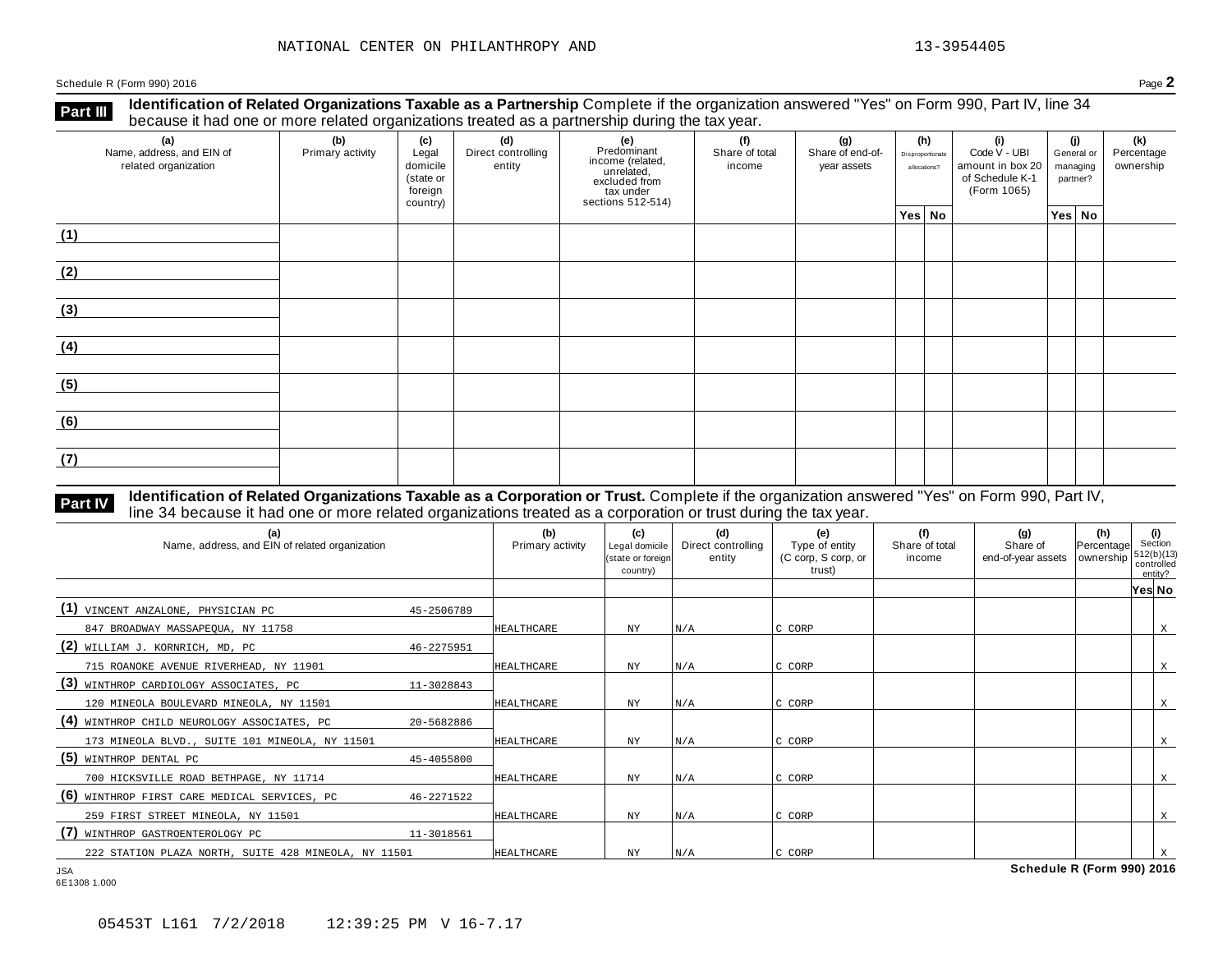**Identification of Related Organizations Taxable as a Partnership** Complete if the organization answered "Yes" on Form 990, Part IV, line 34 **because it had one or more related organizations Taxable as a Partnership** Complete if the organization of Related organizations treated as a partnership during the tax year.

| (a)<br>Name, address, and EIN of<br>related organization | ັ<br>(b)<br>Primary activity | (c)<br>Legal<br>domicile<br>(state or<br>foreign<br>country) | .<br>(d)<br>Direct controlling<br>entity | ັ<br>(e)<br>Predominant<br>From (related,<br>income (related,<br>excluded from<br>tax under<br>sections 512-514) | (f)<br>Share of total<br>income | (g)<br>Share of end-of-<br>year assets | (h)<br>Disproportionate<br>allocations? | (i)<br>Code V - UBI<br>amount in box 20<br>of Schedule K-1<br>(Form 1065) | (i)<br>General or<br>managing<br>partner? | (k)<br>Percentage<br>ownership |
|----------------------------------------------------------|------------------------------|--------------------------------------------------------------|------------------------------------------|------------------------------------------------------------------------------------------------------------------|---------------------------------|----------------------------------------|-----------------------------------------|---------------------------------------------------------------------------|-------------------------------------------|--------------------------------|
|                                                          |                              |                                                              |                                          |                                                                                                                  |                                 |                                        | Yes No                                  |                                                                           | Yes No                                    |                                |
| (1)                                                      |                              |                                                              |                                          |                                                                                                                  |                                 |                                        |                                         |                                                                           |                                           |                                |
| (2)                                                      |                              |                                                              |                                          |                                                                                                                  |                                 |                                        |                                         |                                                                           |                                           |                                |
| (3)                                                      |                              |                                                              |                                          |                                                                                                                  |                                 |                                        |                                         |                                                                           |                                           |                                |
| (4)                                                      |                              |                                                              |                                          |                                                                                                                  |                                 |                                        |                                         |                                                                           |                                           |                                |
| (5)                                                      |                              |                                                              |                                          |                                                                                                                  |                                 |                                        |                                         |                                                                           |                                           |                                |
| (6)                                                      |                              |                                                              |                                          |                                                                                                                  |                                 |                                        |                                         |                                                                           |                                           |                                |
| (7)                                                      |                              |                                                              |                                          |                                                                                                                  |                                 |                                        |                                         |                                                                           |                                           |                                |

# **Part IV** Identification of Related Organizations Taxable as a Corporation or Trust. Complete if the organization answered "Yes" on Form 990, Part IV,<br>line 34 because it had one or more related organizations treated as a c

|                   |                                                                                  |     | trust)       | end-of-year assets | ownership | controlled<br>entity? | Section<br>512(b)(13)      |
|-------------------|----------------------------------------------------------------------------------|-----|--------------|--------------------|-----------|-----------------------|----------------------------|
|                   |                                                                                  |     |              |                    |           | Yes No                |                            |
| 46-0617556        |                                                                                  |     |              |                    |           |                       |                            |
| <b>HEALTHCARE</b> | NY                                                                               | N/A | C CORP       |                    |           |                       | X                          |
|                   |                                                                                  |     |              |                    |           |                       |                            |
| HEALTHCARE        | NY                                                                               | N/A | C CORP       |                    |           |                       | X                          |
|                   |                                                                                  |     |              |                    |           |                       |                            |
| <b>HEALTHCARE</b> | NY.                                                                              | N/A | C CORP       |                    |           |                       | X                          |
|                   |                                                                                  |     |              |                    |           |                       |                            |
| <b>HEALTHCARE</b> | ΝY                                                                               | N/A | C CORP       |                    |           |                       | X                          |
|                   |                                                                                  |     |              |                    |           |                       |                            |
| <b>HEALTHCARE</b> | NY                                                                               |     | C CORP       |                    |           |                       | X                          |
|                   |                                                                                  |     |              |                    |           |                       |                            |
| <b>HEALTHCARE</b> | ΝY                                                                               |     | C CORP       |                    |           |                       | X                          |
|                   |                                                                                  |     |              |                    |           |                       |                            |
| <b>HEALTHCARE</b> | NY                                                                               | N/A | C CORP       |                    |           |                       |                            |
|                   | 26-0448673<br>45-2440032<br>11-2741804<br>26-1208176<br>45-5398689<br>14-1882259 |     | N/A <br> N/A |                    |           |                       | Schedule R (Form 990) 2016 |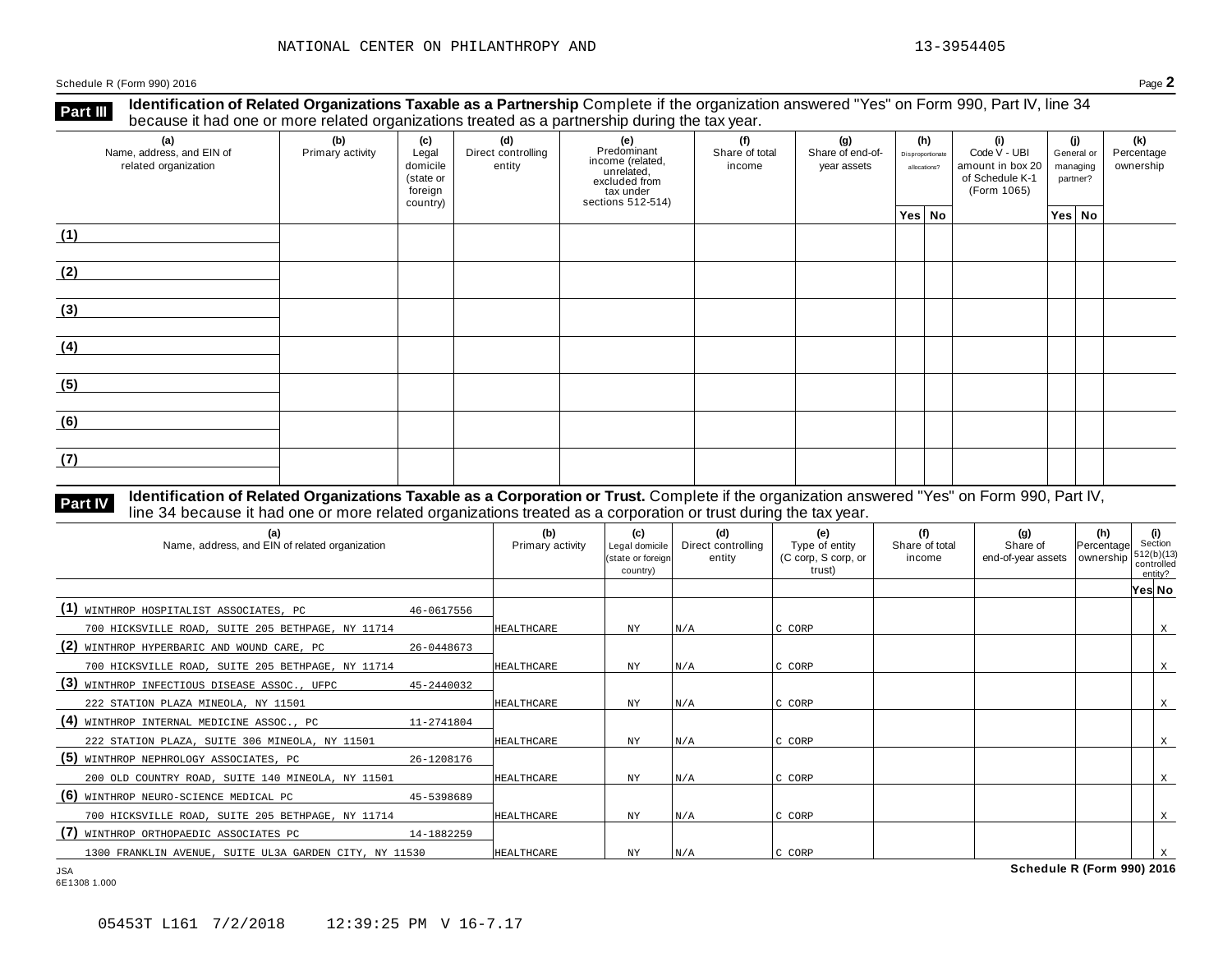**Identification of Related Organizations Taxable as a Partnership** Complete if the organization answered "Yes" on Form 990, Part IV, line 34 **because it had one or more related organizations Taxable as a Partnership** Complete if the organization of Related organizations treated as a partnership during the tax year.

| (a)<br>Name, address, and EIN of<br>related organization | ັ<br>(b)<br>Primary activity | (c)<br>Legal<br>domicile<br>(state or<br>foreign<br>country) | .<br>(d)<br>Direct controlling<br>entity | ັ<br>(e)<br>Predominant<br>From (related,<br>income (related,<br>excluded from<br>tax under<br>sections 512-514) | (f)<br>Share of total<br>income | (g)<br>Share of end-of-<br>year assets | (h)<br>Disproportionate<br>allocations? | (i)<br>Code V - UBI<br>amount in box 20<br>of Schedule K-1<br>(Form 1065) | (i)<br>General or<br>managing<br>partner? | (k)<br>Percentage<br>ownership |
|----------------------------------------------------------|------------------------------|--------------------------------------------------------------|------------------------------------------|------------------------------------------------------------------------------------------------------------------|---------------------------------|----------------------------------------|-----------------------------------------|---------------------------------------------------------------------------|-------------------------------------------|--------------------------------|
|                                                          |                              |                                                              |                                          |                                                                                                                  |                                 |                                        | Yes No                                  |                                                                           | Yes No                                    |                                |
| (1)                                                      |                              |                                                              |                                          |                                                                                                                  |                                 |                                        |                                         |                                                                           |                                           |                                |
| (2)                                                      |                              |                                                              |                                          |                                                                                                                  |                                 |                                        |                                         |                                                                           |                                           |                                |
| (3)                                                      |                              |                                                              |                                          |                                                                                                                  |                                 |                                        |                                         |                                                                           |                                           |                                |
| (4)                                                      |                              |                                                              |                                          |                                                                                                                  |                                 |                                        |                                         |                                                                           |                                           |                                |
| (5)                                                      |                              |                                                              |                                          |                                                                                                                  |                                 |                                        |                                         |                                                                           |                                           |                                |
| (6)                                                      |                              |                                                              |                                          |                                                                                                                  |                                 |                                        |                                         |                                                                           |                                           |                                |
| (7)                                                      |                              |                                                              |                                          |                                                                                                                  |                                 |                                        |                                         |                                                                           |                                           |                                |

# **Part IV** Identification of Related Organizations Taxable as a Corporation or Trust. Complete if the organization answered "Yes" on Form 990, Part IV,<br>line 34 because it had one or more related organizations treated as a c

| (a)<br>Name, address, and EIN of related organization |            | (b)<br>Primary activity | (c)<br>Legal domicile<br>(state or foreign<br>country) | (d)<br>Direct controlling<br>entity | (e)<br>Type of entity<br>(C corp, S corp, or<br>trust) | (f)<br>Share of total<br>income | (g)<br>Share of<br>end-of-year assets | (h)<br>Percentage<br>ownership | (i)<br>Section<br>1512(b)(13)<br>controlled<br>entity? |   |
|-------------------------------------------------------|------------|-------------------------|--------------------------------------------------------|-------------------------------------|--------------------------------------------------------|---------------------------------|---------------------------------------|--------------------------------|--------------------------------------------------------|---|
|                                                       |            |                         |                                                        |                                     |                                                        |                                 |                                       |                                | Yes No                                                 |   |
| (1) WINTHROP PATHOLOGY SERVICES PC                    | 20-8734460 |                         |                                                        |                                     |                                                        |                                 |                                       |                                |                                                        |   |
| 222 STATION PLAZA MINEOLA, NY 11501                   |            | HEALTHCARE              | NY                                                     | N/A                                 | C CORP                                                 |                                 |                                       |                                |                                                        | X |
| (2)<br>WINTHROP PEDIATRIC ASSOCIATES PC               | 11-2891904 |                         |                                                        |                                     |                                                        |                                 |                                       |                                |                                                        |   |
| 222 STATION PLAZA MINEOLA, NY 11501                   |            | HEALTHCARE              | NY                                                     | N/A                                 | C CORP                                                 |                                 |                                       |                                |                                                        | X |
| (3)<br>WINTHROP PHYSICAL THERAPY, PLLC                | 26-2476432 |                         |                                                        |                                     |                                                        |                                 |                                       |                                |                                                        |   |
| 700 HICKSVILLE ROAD, SUITE 205 BETHPAGE, NY 11714     |            | HEALTHCARE              | NY.                                                    | N/A                                 | C CORP                                                 |                                 |                                       |                                |                                                        | X |
| (4) WINTHROP PULMONARY ASSOCIATES, PC                 | 11-2941756 |                         |                                                        |                                     |                                                        |                                 |                                       |                                |                                                        |   |
| 222 STATION PLAZA NORTH MINEOLA, NY 11501             |            | HEALTHCARE              | ΝY                                                     | N/A                                 | C CORP                                                 |                                 |                                       |                                |                                                        | X |
| (5)<br>WINTHROP SURGICAL ASSOCIATES, PC               | 65-1173675 |                         |                                                        |                                     |                                                        |                                 |                                       |                                |                                                        |   |
| 120 MINEOLA BOULEVARD, SUITE 320 MINEOLA, NY 11501    |            | <b>HEALTHCARE</b>       | NY                                                     | N/A                                 | C CORP                                                 |                                 |                                       |                                |                                                        | X |
| (6) WINTHROP UROLOGY PC                               | 45-4440389 |                         |                                                        |                                     |                                                        |                                 |                                       |                                |                                                        |   |
| 1300 FRANKLIN AVENUE GARDEN CITY, NY 11530            |            | HEALTHCARE              | NY.                                                    | N/A                                 | C CORP                                                 |                                 |                                       |                                |                                                        | X |
| (7)<br>WOMEN'S CONTEMPORARY CARE ASSOC., PC           | 11-2707087 |                         |                                                        |                                     |                                                        |                                 |                                       |                                |                                                        |   |
| 120 MINEOLA BOULEVARD, SUITE 100 MINEOLA, NY 11501    |            | HEALTHCARE              | NY                                                     | N/A                                 | C CORP                                                 |                                 |                                       |                                |                                                        |   |
| <b>JSA</b>                                            |            |                         |                                                        |                                     |                                                        |                                 | Schedule R (Form 990) 2016            |                                |                                                        |   |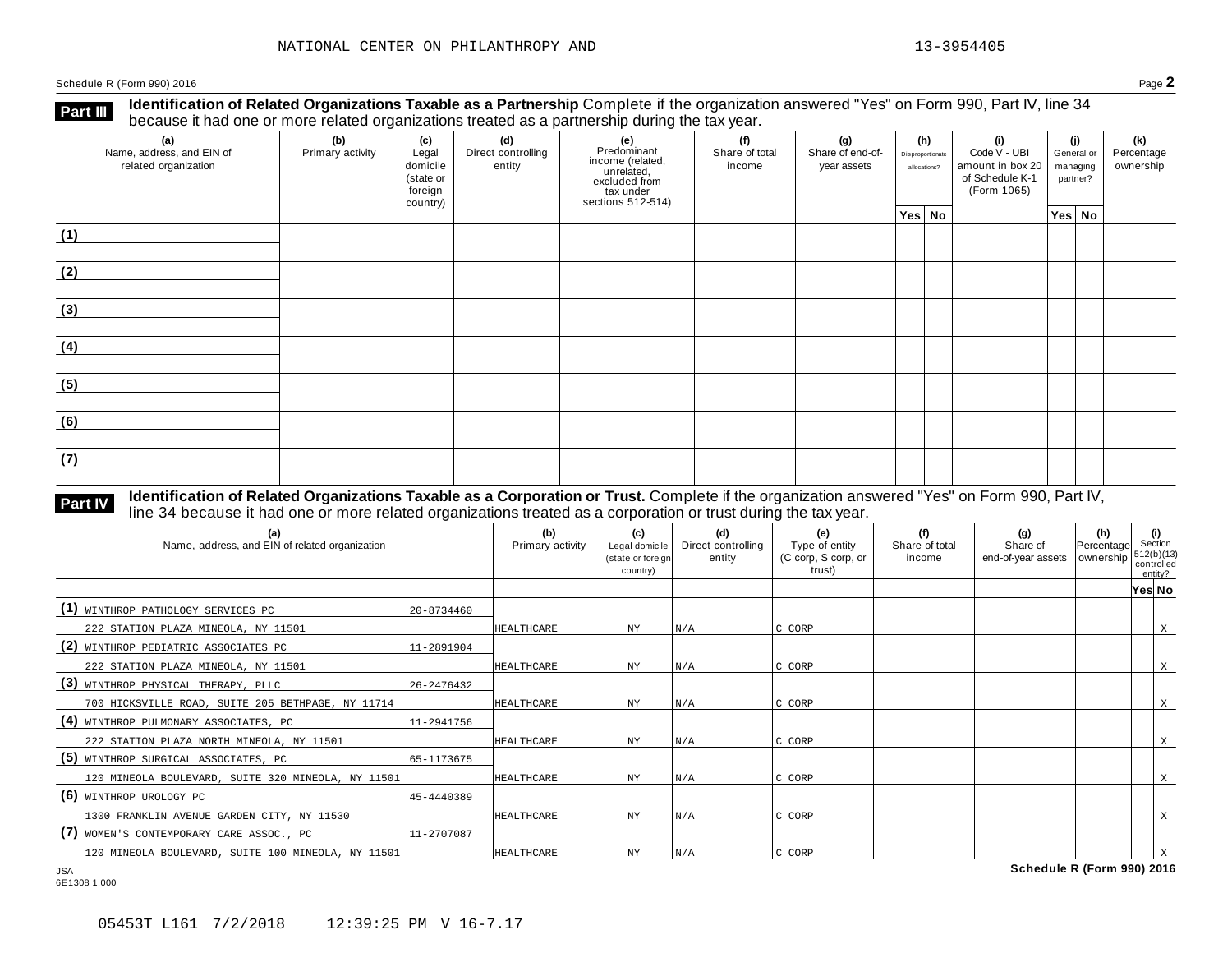**Identification of Related Organizations Taxable as a Partnership** Complete if the organization answered "Yes" on Form 990, Part IV, line 34 **because it had one or more related organizations Taxable as a Partnership** Complete if the organization of Related organizations treated as a partnership during the tax year.

| (a)<br>Name, address, and EIN of<br>related organization | ັ<br>(b)<br>Primary activity | (c)<br>Legal<br>domicile<br>(state or<br>foreign<br>country) | .<br>(d)<br>Direct controlling<br>entity | ັ<br>(e)<br>Predominant<br>From (related,<br>income (related,<br>excluded from<br>tax under<br>sections 512-514) | (f)<br>Share of total<br>income | (g)<br>Share of end-of-<br>year assets |        | (h)<br>Disproportionate<br>allocations? | (i)<br>Code V - UBI<br>amount in box 20<br>of Schedule K-1<br>(Form 1065) | (i)<br>General or<br>managing<br>partner? |        | (k)<br>Percentage<br>ownership |
|----------------------------------------------------------|------------------------------|--------------------------------------------------------------|------------------------------------------|------------------------------------------------------------------------------------------------------------------|---------------------------------|----------------------------------------|--------|-----------------------------------------|---------------------------------------------------------------------------|-------------------------------------------|--------|--------------------------------|
|                                                          |                              |                                                              |                                          |                                                                                                                  |                                 |                                        | Yes No |                                         |                                                                           |                                           | Yes No |                                |
| (1)                                                      |                              |                                                              |                                          |                                                                                                                  |                                 |                                        |        |                                         |                                                                           |                                           |        |                                |
| (2)                                                      |                              |                                                              |                                          |                                                                                                                  |                                 |                                        |        |                                         |                                                                           |                                           |        |                                |
| (3)                                                      |                              |                                                              |                                          |                                                                                                                  |                                 |                                        |        |                                         |                                                                           |                                           |        |                                |
| (4)                                                      |                              |                                                              |                                          |                                                                                                                  |                                 |                                        |        |                                         |                                                                           |                                           |        |                                |
| (5)                                                      |                              |                                                              |                                          |                                                                                                                  |                                 |                                        |        |                                         |                                                                           |                                           |        |                                |
| (6)                                                      |                              |                                                              |                                          |                                                                                                                  |                                 |                                        |        |                                         |                                                                           |                                           |        |                                |
| (7)                                                      |                              |                                                              |                                          |                                                                                                                  |                                 |                                        |        |                                         |                                                                           |                                           |        |                                |

# **Part IV** Identification of Related Organizations Taxable as a Corporation or Trust. Complete if the organization answered "Yes" on Form 990, Part IV,<br>line 34 because it had one or more related organizations treated as a c

| (a)<br>Name, address, and EIN of related organization |            | (b)<br>Primary activity | (c)<br>Legal domicile<br>(state or foreign<br>country) | (d)<br>Direct controlling<br>entity | (e)<br>Type of entity<br>(C corp, S corp, or<br>trust) | (f)<br>Share of total<br>income | (q)<br>Share of<br>end-of-year assets | (h)<br>Percentage<br>ownership | Section<br>1512(b)(13)<br>controlled | (i)<br>entity? |
|-------------------------------------------------------|------------|-------------------------|--------------------------------------------------------|-------------------------------------|--------------------------------------------------------|---------------------------------|---------------------------------------|--------------------------------|--------------------------------------|----------------|
|                                                       |            |                         |                                                        |                                     |                                                        |                                 |                                       |                                | Yes No                               |                |
| (1) WINTHROP RADIOLOGY SERVICES, PC                   | 11-3016374 |                         |                                                        |                                     |                                                        |                                 |                                       |                                |                                      |                |
| 121 MINEOLA BOULEVARD MINEOLA, NY 11501               |            | HEALTHCARE              | ΝY                                                     | N/A                                 | C CORP                                                 |                                 |                                       |                                |                                      | X              |
| (2) MEDICAL GROUP OF MINEOLA, PC                      | 81-1000704 |                         |                                                        |                                     |                                                        |                                 |                                       |                                |                                      |                |
| 222 STATION PLAZA MINEOLA, NY 11501                   |            | <b>HEALTHCARE</b>       | NY                                                     | N/A                                 | C CORP                                                 |                                 |                                       |                                |                                      | X              |
| (3)<br>WINTHROP CLINICAL PARTNERS, INC.               | 45-4088169 |                         |                                                        |                                     |                                                        |                                 |                                       |                                |                                      |                |
| 259 FIRST STREET MINEOLA, NY 11501                    |            | <b>HEALTHCARE</b>       | ΝY                                                     | N/A                                 | C CORP                                                 |                                 |                                       |                                |                                      | X              |
| (4) ADVANCED NEUROLOGICAL SERVICES OF L.I.            | 45-4171642 |                         |                                                        |                                     |                                                        |                                 |                                       |                                |                                      |                |
| 880 NORTH BRAODWAY MASSAPEQUA, NY 11758               |            | <b>HEALTHCARE</b>       | ΝY                                                     | N/A                                 | C CORP                                                 |                                 |                                       |                                |                                      | X              |
| $(5)$ WINTHROP IPA                                    | 45-4951888 |                         |                                                        |                                     |                                                        |                                 |                                       |                                |                                      |                |
| 700 HICKSVILLE ROAD BETHPAGE, NY 11714                |            | MGMT SERVICES           | ΝY                                                     | N/A                                 | C CORP                                                 |                                 |                                       |                                |                                      | X              |
| (6) LONG ISLAND PRIMARY CARE ASSOCIATES               | 11-3307827 |                         |                                                        |                                     |                                                        |                                 |                                       |                                |                                      |                |
| 700 HICKSVILLE ROAD BETHPAGE, NY 11714                |            | HEALTHCARE              | ΝY                                                     | N/A                                 | C CORP                                                 |                                 |                                       |                                |                                      | X              |
| WINTHROP CARDIOVASCULAR & THORACTIC SURG              | 11-3038306 |                         |                                                        |                                     |                                                        |                                 |                                       |                                |                                      |                |
| 120 MINEOLA BOULEVARD, SUITE 300 MINEOLA, NY 11501    |            | HEALTHCARE              | NY                                                     | N/A                                 | C CORP                                                 |                                 |                                       |                                |                                      |                |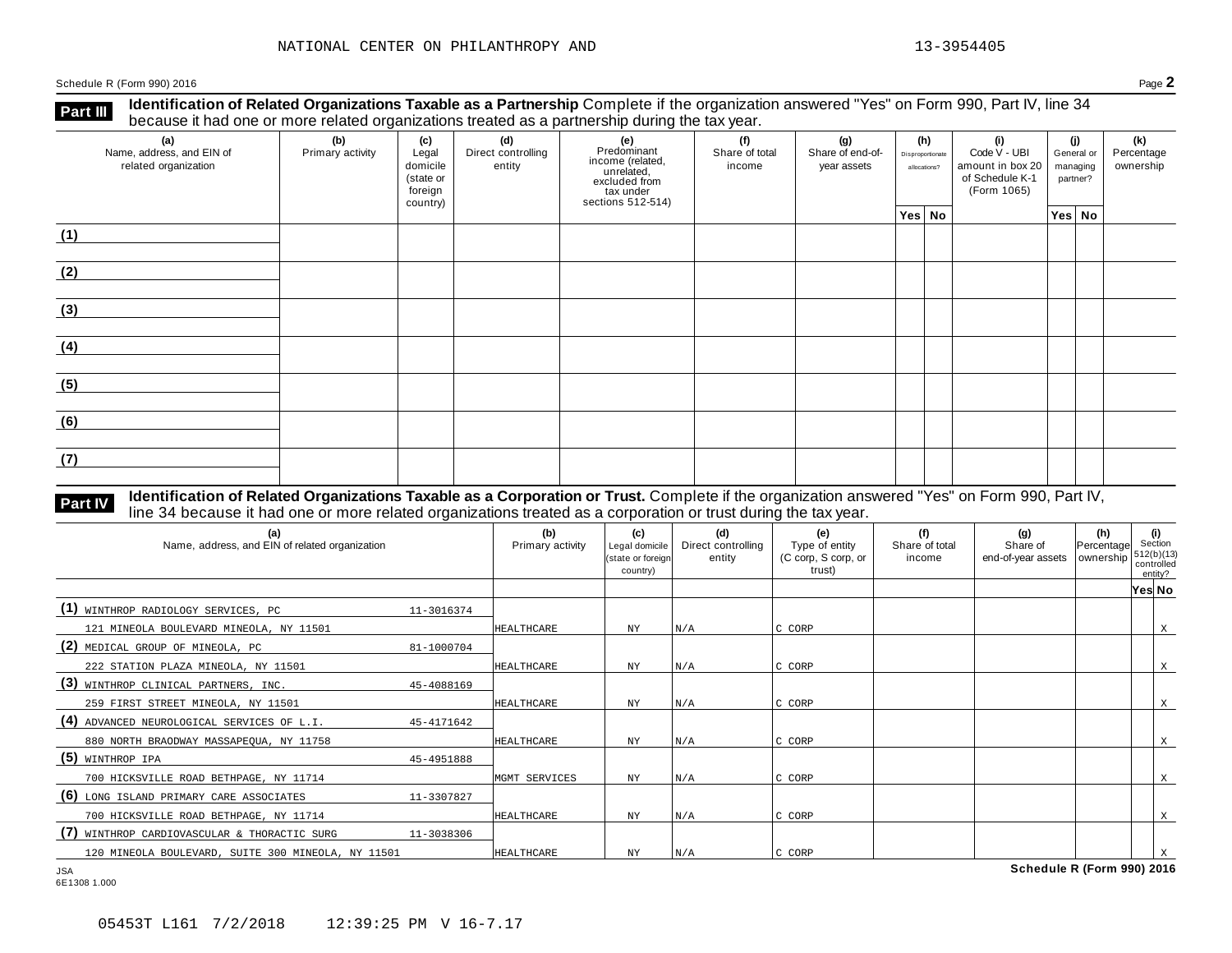**Identification of Related Organizations Taxable as a Partnership** Complete if the organization answered "Yes" on Form 990, Part IV, line 34 **because it had one or more related organizations Taxable as a Partnership** Complete if the organization of Related organizations treated as a partnership during the tax year.

| (a)<br>Name, address, and EIN of<br>related organization | ັ<br>(b)<br>Primary activity | (c)<br>Legal<br>domicile<br>(state or<br>foreign<br>country) | (d)<br>Direct controlling<br>entity | ັ<br>(e)<br>Predominant<br>income (related,<br>unrelated,<br>excluded from<br>tax under<br>sections 512-514) | (f)<br>Share of total<br>income | (g)<br>Share of end-of-<br>year assets |        | (h)<br>Disproportionate<br>allocations? | (i)<br>Code V - UBI<br>amount in box 20<br>of Schedule K-1<br>(Form 1065) | (i)<br>General or<br>managing<br>partner? |        | (k)<br>Percentage<br>ownership |
|----------------------------------------------------------|------------------------------|--------------------------------------------------------------|-------------------------------------|--------------------------------------------------------------------------------------------------------------|---------------------------------|----------------------------------------|--------|-----------------------------------------|---------------------------------------------------------------------------|-------------------------------------------|--------|--------------------------------|
|                                                          |                              |                                                              |                                     |                                                                                                              |                                 |                                        | Yes No |                                         |                                                                           |                                           | Yes No |                                |
| (1)                                                      |                              |                                                              |                                     |                                                                                                              |                                 |                                        |        |                                         |                                                                           |                                           |        |                                |
| (2)                                                      |                              |                                                              |                                     |                                                                                                              |                                 |                                        |        |                                         |                                                                           |                                           |        |                                |
| (3)                                                      |                              |                                                              |                                     |                                                                                                              |                                 |                                        |        |                                         |                                                                           |                                           |        |                                |
| (4)                                                      |                              |                                                              |                                     |                                                                                                              |                                 |                                        |        |                                         |                                                                           |                                           |        |                                |
| (5)                                                      |                              |                                                              |                                     |                                                                                                              |                                 |                                        |        |                                         |                                                                           |                                           |        |                                |
| (6)                                                      |                              |                                                              |                                     |                                                                                                              |                                 |                                        |        |                                         |                                                                           |                                           |        |                                |
| (7)                                                      |                              |                                                              |                                     |                                                                                                              |                                 |                                        |        |                                         |                                                                           |                                           |        |                                |

# **Part IV** Identification of Related Organizations Taxable as a Corporation or Trust. Complete if the organization answered "Yes" on Form 990, Part IV,<br>line 34 because it had one or more related organizations treated as a c

| (a)<br>Name, address, and EIN of related organization |            | (b)<br>Primary activity | (c)<br>Legal domicile<br>(state or foreign<br>country) | (d)<br>Direct controlling<br>entity | (e)<br>Type of entity<br>(C corp, S corp, or<br>trust) | (f)<br>Share of total<br>income | (q)<br>Share of<br>end-of-year assets | $\begin{vmatrix} (h) \\ Percentage \end{vmatrix}$ Section<br>ownership | $512(b)(13)$<br>controlled<br>entity? |   |
|-------------------------------------------------------|------------|-------------------------|--------------------------------------------------------|-------------------------------------|--------------------------------------------------------|---------------------------------|---------------------------------------|------------------------------------------------------------------------|---------------------------------------|---|
|                                                       |            |                         |                                                        |                                     |                                                        |                                 |                                       |                                                                        | Yes No                                |   |
| (1)<br>WINTHROP COMMUNITY ENDOCRINOLOGY SERVICE       | 45-4367224 |                         |                                                        |                                     |                                                        |                                 |                                       |                                                                        |                                       |   |
| 1401 FRANKLIN AVENUE GARDEN CITY, NY 11530            |            | HEALTHCARE              | <b>NY</b>                                              | N/A                                 | C CORP                                                 |                                 |                                       |                                                                        |                                       | X |
| (2)<br>WINTHROP GERIATRIC MEDICINE ASSOCIATES         | 11-3158937 |                         |                                                        |                                     |                                                        |                                 |                                       |                                                                        |                                       |   |
| 700 HICKSVILLE ROAD, SUITE 205 BETHPAGE, NY 11714     |            | HEALTHCARE              | ΝY                                                     | N/A                                 | C CORP                                                 |                                 |                                       |                                                                        |                                       | X |
| (3)<br>WINTHROP INFECTIOUS DISEASE ASSOCIATES         | 45-4122895 |                         |                                                        |                                     |                                                        |                                 |                                       |                                                                        |                                       |   |
| 222 STATION PLAZA MINEOLA, NY 11501                   |            | HEALTHCARE              | NY                                                     | N/A                                 | C CORP                                                 |                                 |                                       |                                                                        |                                       | X |
| (4)<br>WINTHROP ONCOLOGY-HEMATOLOGY ASSOCIATES        | 11-3619191 |                         |                                                        |                                     |                                                        |                                 |                                       |                                                                        |                                       |   |
| 200 OLD COUNTRY ROAD MINEOLA, NY 11501                |            | HEALTHCARE              | <b>NY</b>                                              | N/A                                 | C CORP                                                 |                                 |                                       |                                                                        |                                       | X |
| (5)<br>WINTHROP RHEUMATOLOGY, ALLERGY AND IMMUN       | 46-0618686 |                         |                                                        |                                     |                                                        |                                 |                                       |                                                                        |                                       |   |
| 120 MINEOLA BOULEVARD, SUITE 410 MINEOLA, NY 11501    |            | HEALTHCARE              | <b>NY</b>                                              | N/A                                 | C CORP                                                 |                                 |                                       |                                                                        |                                       | X |
| $(6)$ WINTHROP PHO, INC.                              | 35-2460335 |                         |                                                        |                                     |                                                        |                                 |                                       |                                                                        |                                       |   |
| 259 FIRST STREET MINEOLA, NY 11501                    |            | HEALTHCARE              | NΥ                                                     | N/A                                 | C CORP                                                 |                                 |                                       |                                                                        |                                       | X |
| (7)<br>WINTHROP PHO IPA, INC.                         | 81-0904684 |                         |                                                        |                                     |                                                        |                                 |                                       |                                                                        |                                       |   |
| 222 STATION PLAZA MINEOLA, NY 11501                   |            | HEALTHCARE              | NY                                                     | N/A                                 | C CORP                                                 |                                 |                                       |                                                                        |                                       |   |
| <b>JSA</b>                                            |            |                         |                                                        |                                     |                                                        |                                 | Schedule R (Form 990) 2016            |                                                                        |                                       |   |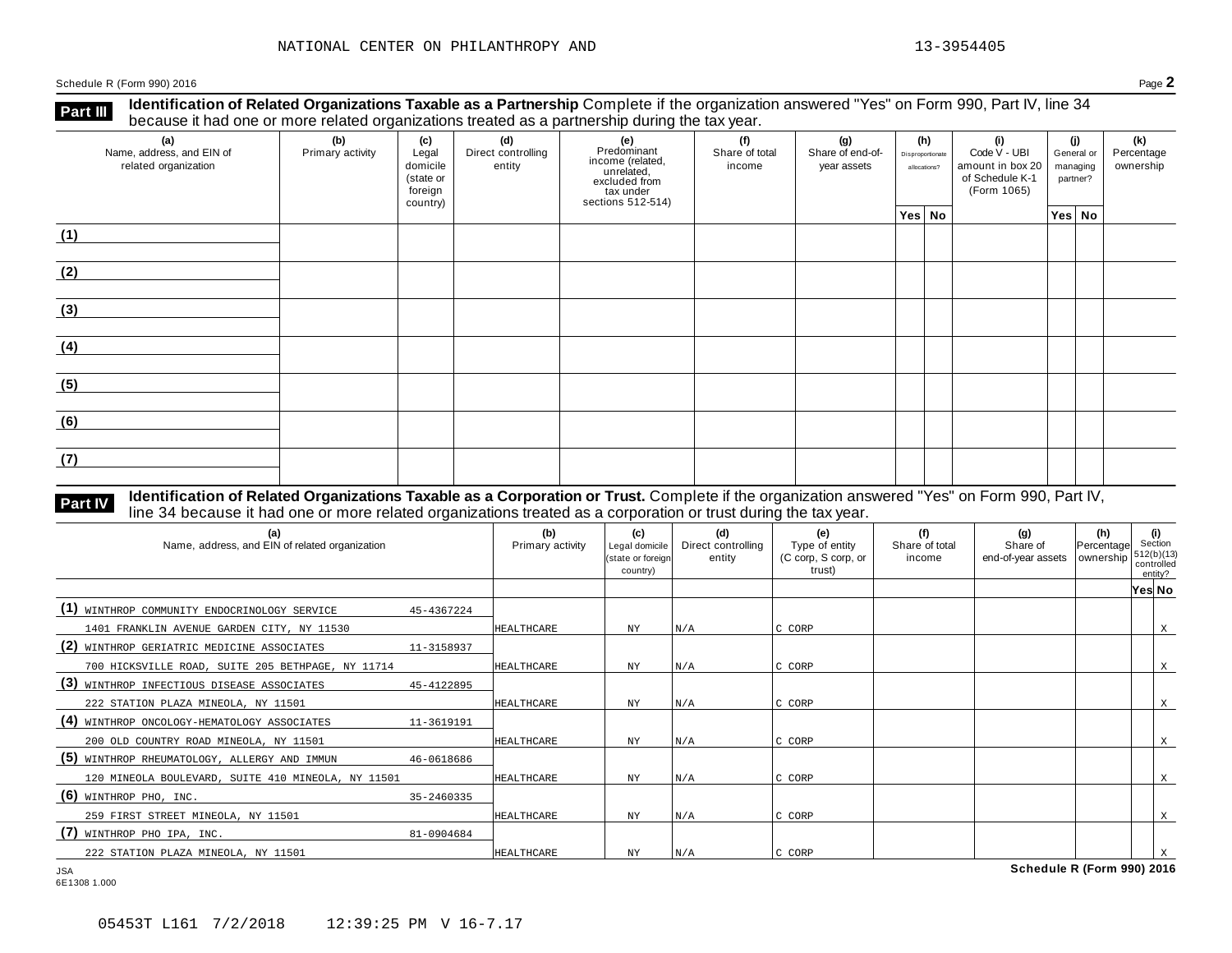| Page $\mathbf 3$ |
|------------------|
|                  |

| Note: Complete line 1 if any entity is listed in Parts II, III, or IV of this schedule.                                                                                                      |                                   |                        |                                                 |                           | Yes No       |
|----------------------------------------------------------------------------------------------------------------------------------------------------------------------------------------------|-----------------------------------|------------------------|-------------------------------------------------|---------------------------|--------------|
| During the tax year, did the organization engage in any of the following transactions with one or more related organizations listed in Parts II-IV?                                          |                                   |                        |                                                 |                           |              |
| a                                                                                                                                                                                            |                                   |                        | 1a                                              |                           | Χ            |
| b                                                                                                                                                                                            |                                   |                        | 1 <sub>b</sub>                                  |                           | $\mathbf X$  |
| C                                                                                                                                                                                            |                                   |                        | 1c                                              | $\mathbf X$               |              |
|                                                                                                                                                                                              |                                   |                        | 1 <sub>d</sub>                                  |                           | Χ            |
|                                                                                                                                                                                              |                                   |                        | 1e                                              |                           | $\mathbf X$  |
| f                                                                                                                                                                                            |                                   |                        | 1f                                              |                           |              |
|                                                                                                                                                                                              |                                   |                        | 1g                                              |                           | Χ            |
| h                                                                                                                                                                                            |                                   |                        | 1h                                              |                           | Χ            |
|                                                                                                                                                                                              |                                   |                        | 1i.                                             |                           | $\mathbf X$  |
|                                                                                                                                                                                              |                                   |                        | 1j.                                             |                           | Χ            |
|                                                                                                                                                                                              |                                   |                        | 1k                                              | X                         |              |
|                                                                                                                                                                                              |                                   |                        | 11                                              |                           | X            |
| m                                                                                                                                                                                            |                                   |                        | 1 <sub>m</sub>                                  |                           | $\mathbf X$  |
|                                                                                                                                                                                              |                                   |                        | 1n                                              |                           | Χ            |
|                                                                                                                                                                                              |                                   |                        | 1o                                              | $\boldsymbol{\mathrm{X}}$ |              |
|                                                                                                                                                                                              |                                   |                        | 1 <sub>p</sub>                                  |                           | X            |
| q                                                                                                                                                                                            |                                   |                        | 1 <sub>q</sub>                                  |                           | $\mathbf X$  |
|                                                                                                                                                                                              |                                   |                        |                                                 |                           |              |
|                                                                                                                                                                                              |                                   |                        | 1r                                              |                           | X            |
|                                                                                                                                                                                              |                                   |                        | 1s                                              |                           | $\mathbf{X}$ |
| If the answer to any of the above is "Yes," see the instructions for information on who must complete this line, including covered relationships and transaction thresholds.<br>$\mathbf{2}$ |                                   |                        |                                                 |                           |              |
| (a)<br>Name of related organization                                                                                                                                                          | (b)<br>Transaction<br>$type(a-s)$ | (c)<br>Amount involved | (d)<br>Method of determining<br>amount involved |                           |              |
| (1)                                                                                                                                                                                          |                                   |                        |                                                 |                           |              |
| (2)                                                                                                                                                                                          |                                   |                        |                                                 |                           |              |
| (3)                                                                                                                                                                                          |                                   |                        |                                                 |                           |              |
| (4)                                                                                                                                                                                          |                                   |                        |                                                 |                           |              |
| (5)                                                                                                                                                                                          |                                   |                        |                                                 |                           |              |
|                                                                                                                                                                                              |                                   |                        |                                                 |                           |              |
| (6)                                                                                                                                                                                          |                                   |                        |                                                 |                           |              |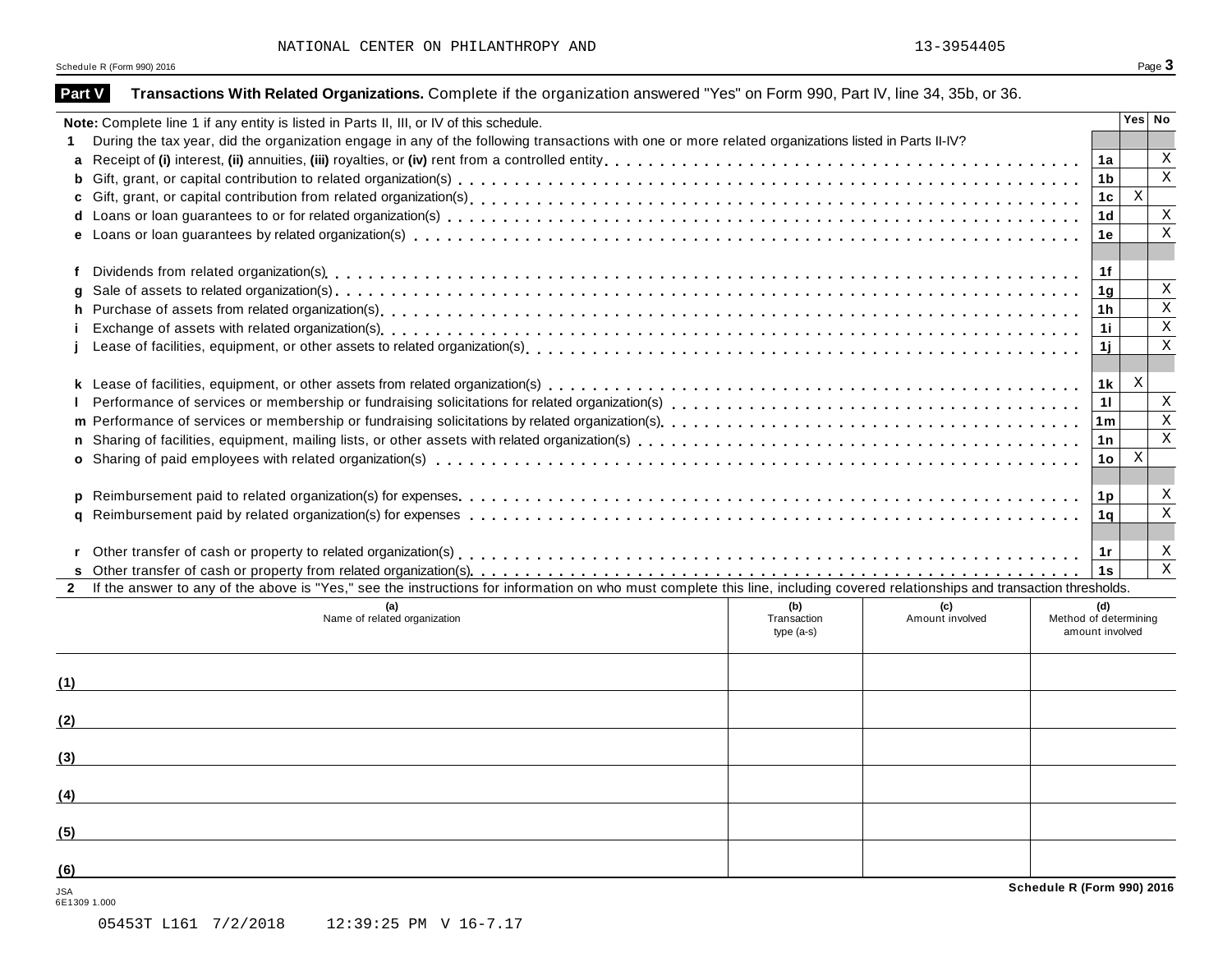## **Part VI Unrelated Organizations Taxable as a Partnership.** Complete if the organization answered "Yes" on Form 990, Part IV, line 37.

Provide the following information for each entity taxed as a partnership through which the organization conducted more than five percent of its activities (measured by total assets or gross revenue) that was not a related organization. See instructions regarding exclusion for certain investment partnerships.

| (a)<br>Name, address, and EIN of entity | (b)<br>Primary activity | $\overline{(c)}$<br>Legal domicile<br>(state or foreign<br>country) | (d)<br>Predominant<br>income (related,<br>unrelated, excluded<br>from tax under | (e)<br>Are all partners<br>section<br>501(c)(3)<br>organizations? | (f)<br>Share of<br>total income | (g)<br>Share of<br>end-of-year<br>assets | (h)<br>Disproportionate<br>allocations? |        | $(i)$<br>Code $\vee$ - UBI<br>amount in box 20<br>of Schedule K-1<br>(Form 1065) | (j)<br>General or<br>managing<br>partner? |    | (k)<br>Percentage<br>ownership |
|-----------------------------------------|-------------------------|---------------------------------------------------------------------|---------------------------------------------------------------------------------|-------------------------------------------------------------------|---------------------------------|------------------------------------------|-----------------------------------------|--------|----------------------------------------------------------------------------------|-------------------------------------------|----|--------------------------------|
|                                         |                         |                                                                     | sections 512-514)                                                               | Yes No                                                            |                                 |                                          |                                         | Yes No |                                                                                  | Yes                                       | No |                                |
| (1)                                     |                         |                                                                     |                                                                                 |                                                                   |                                 |                                          |                                         |        |                                                                                  |                                           |    |                                |
| (2)                                     |                         |                                                                     |                                                                                 |                                                                   |                                 |                                          |                                         |        |                                                                                  |                                           |    |                                |
| (3)                                     |                         |                                                                     |                                                                                 |                                                                   |                                 |                                          |                                         |        |                                                                                  |                                           |    |                                |
| (4)                                     |                         |                                                                     |                                                                                 |                                                                   |                                 |                                          |                                         |        |                                                                                  |                                           |    |                                |
| (5)                                     |                         |                                                                     |                                                                                 |                                                                   |                                 |                                          |                                         |        |                                                                                  |                                           |    |                                |
| (6)                                     |                         |                                                                     |                                                                                 |                                                                   |                                 |                                          |                                         |        |                                                                                  |                                           |    |                                |
| (7)                                     |                         |                                                                     |                                                                                 |                                                                   |                                 |                                          |                                         |        |                                                                                  |                                           |    |                                |
| (8)                                     |                         |                                                                     |                                                                                 |                                                                   |                                 |                                          |                                         |        |                                                                                  |                                           |    |                                |
| (9)                                     |                         |                                                                     |                                                                                 |                                                                   |                                 |                                          |                                         |        |                                                                                  |                                           |    |                                |
| (10)                                    |                         |                                                                     |                                                                                 |                                                                   |                                 |                                          |                                         |        |                                                                                  |                                           |    |                                |
| (11)                                    |                         |                                                                     |                                                                                 |                                                                   |                                 |                                          |                                         |        |                                                                                  |                                           |    |                                |
| (12)                                    |                         |                                                                     |                                                                                 |                                                                   |                                 |                                          |                                         |        |                                                                                  |                                           |    |                                |
| (13)                                    |                         |                                                                     |                                                                                 |                                                                   |                                 |                                          |                                         |        |                                                                                  |                                           |    |                                |
| (14)                                    |                         |                                                                     |                                                                                 |                                                                   |                                 |                                          |                                         |        |                                                                                  |                                           |    |                                |
| (15)                                    |                         |                                                                     |                                                                                 |                                                                   |                                 |                                          |                                         |        |                                                                                  |                                           |    |                                |
| (16)                                    |                         |                                                                     |                                                                                 |                                                                   |                                 |                                          |                                         |        |                                                                                  |                                           |    |                                |
| JSA                                     |                         |                                                                     |                                                                                 |                                                                   |                                 |                                          |                                         |        |                                                                                  |                                           |    | Schedule R (Form 990) 2016     |

6E1310 1.000